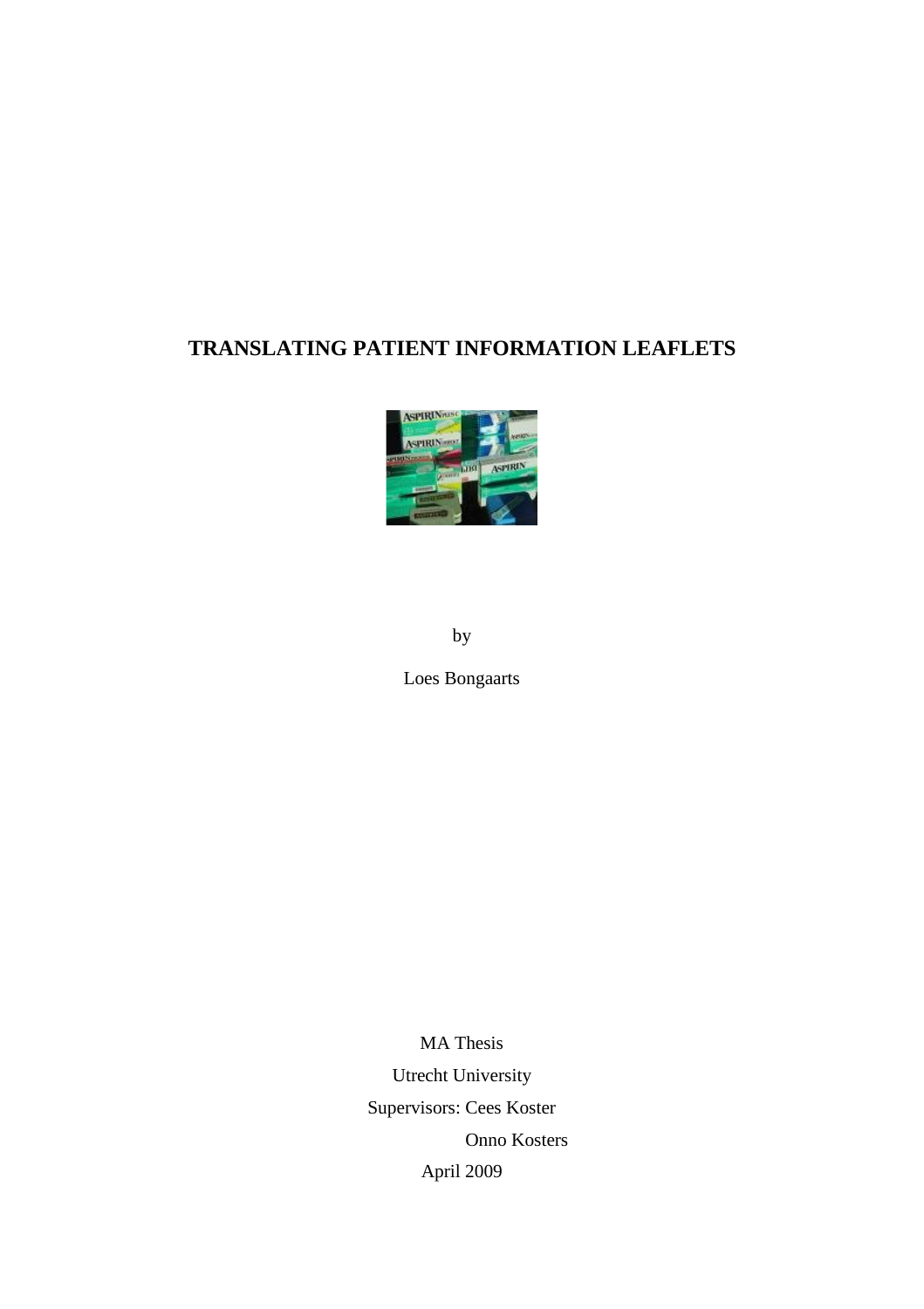| 2. REGULATION OF THE EUROPEAN UNION, UNITED KINGDOM                                |  |
|------------------------------------------------------------------------------------|--|
|                                                                                    |  |
|                                                                                    |  |
|                                                                                    |  |
|                                                                                    |  |
|                                                                                    |  |
| 2.4.1 Differences between British and Dutch guidelines concerning usability  25    |  |
|                                                                                    |  |
| 2.4.3 Differences between British and Dutch guidelines concerning risk and benefit |  |
|                                                                                    |  |
| 2.4.4 Translation problems regarding risk and benefit information  32              |  |
|                                                                                    |  |
|                                                                                    |  |
|                                                                                    |  |
|                                                                                    |  |
|                                                                                    |  |
|                                                                                    |  |
| <b>4. ANNOTATED TRANSLATION PATIENT INFORMATION LEAFLET</b>                        |  |
|                                                                                    |  |
|                                                                                    |  |
|                                                                                    |  |
|                                                                                    |  |
|                                                                                    |  |
|                                                                                    |  |
|                                                                                    |  |
|                                                                                    |  |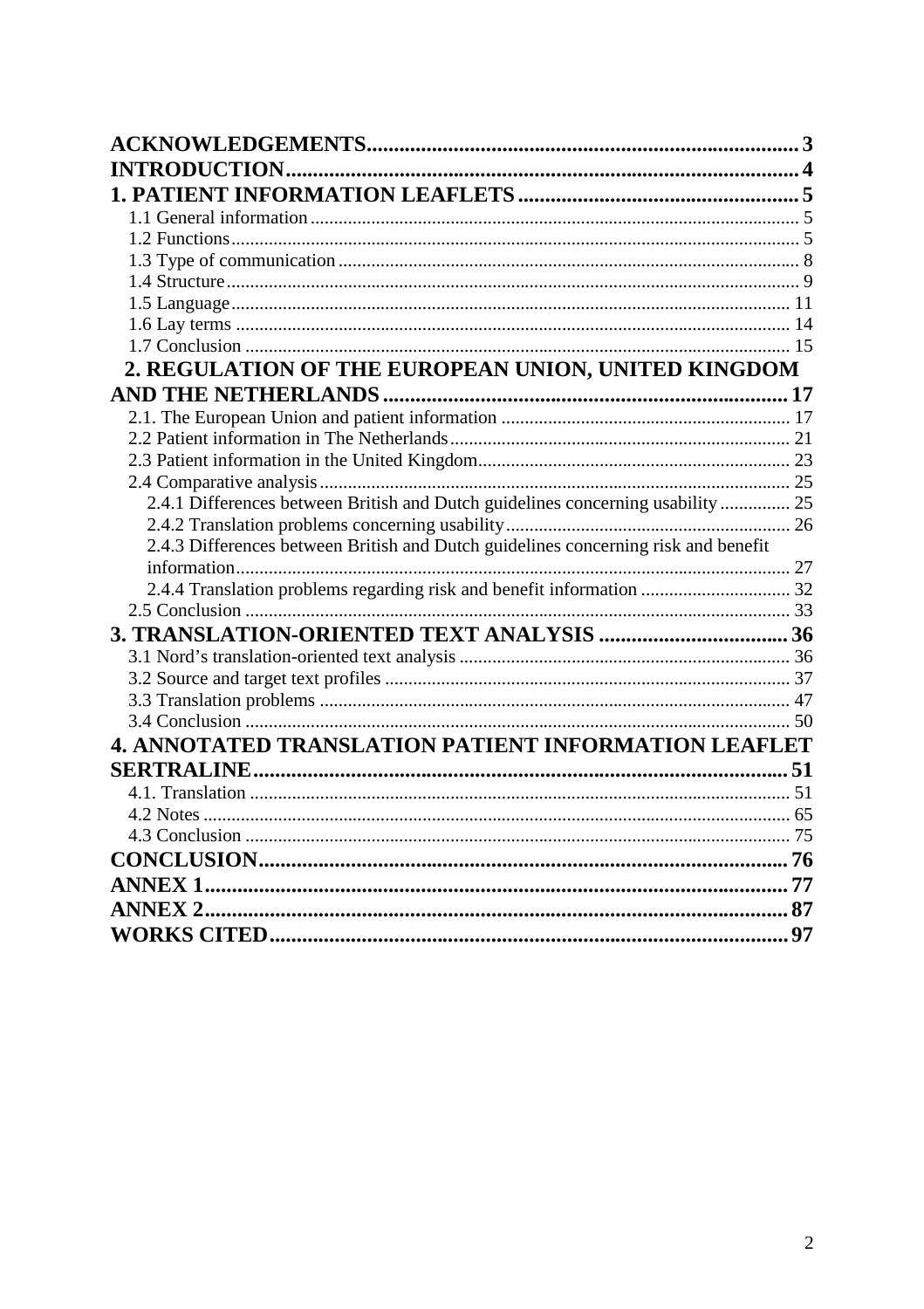## **ACKNOWLEDGEMENTS**

In the first place, I would like to express gratitude towards my boyfriend Carlo, who has more or less guided me through the process of writing this thesis. His helicopter view kept me focussed at moments when I tended to lose the overview. Moreover, he tried to keep me motivated and persistent in achieving the goal of completing this thesis.

Secondly, I would like to thank my friends for taking interest in the progress of my thesis and urging me to push ahead by giving me all kinds of reasons why I should finish this thesis in time.

And last but not least, I extend my thanks to Cees Koster who patiently cleared things up at instants that I got overwhelmed by a plethora of information.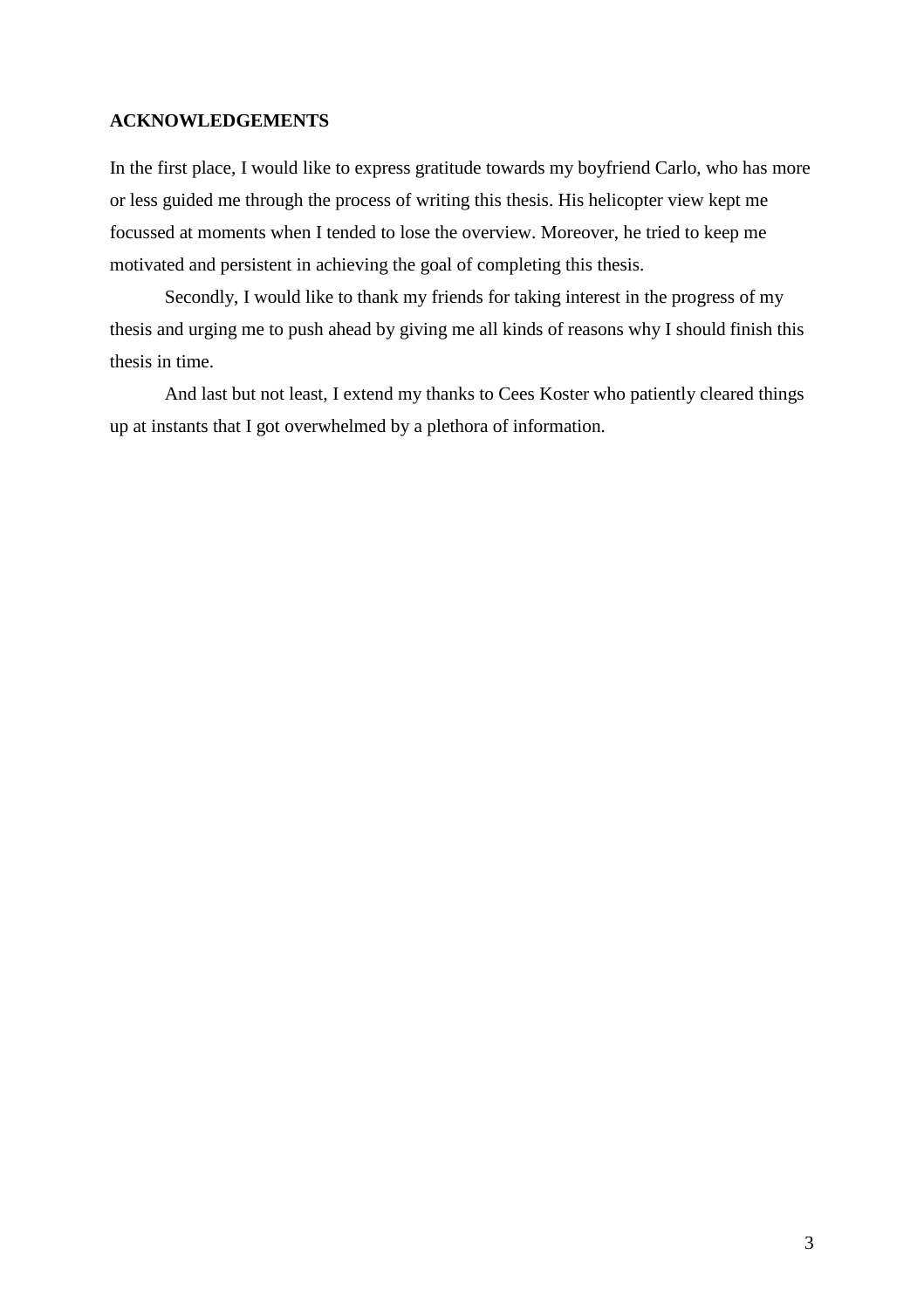## **INTRODUCTION**

"A complicatedly folded, thin piece of paper with an unpredictable size, printed with information on the medicine in a miniscule font size (Maes, 1993, p.13)." Despite their dubious image, these tiny pieces of paper have always interested me and I have never failed to read their contents completely in case a medicine was prescribed to me. I cannot clearly explain the origin of my interest in these leaflets – as a child I was not sickly whatsoever… – so I think it is related to a general interest in medicine combined with a small fascination for this tiny leaflet containing so much vital information.

From February to April 2008, I took the course '*Vaktaal*' (language for specific purposes) at Utrecht University, which was taught by Mariëlle Wiggerts. During this course, we were asked to analyse a patient information leaflet according to Christiane Nord's pragmatic question scheme. While performing this task, the idea of setting up a translation project around this theme was born. Therefore, to sum up, it may be stated that this thesis (or actually: translation project) is the result of an interest in medicine and patient information leaflets, translating and the '*Vaktaal*' course.

This translation project is divided into four chapters; the first three chapters are aimed at the theory of patient information leaflets and the fourth chapter is practical: an annotated translation. More specifically, chapter 1 deals with the main characteristics of patient information leaflets, chapter 2 lays out the regulation of the European Union, United Kingdom and the Netherlands regarding patient information leaflets, the differences between these regulations and the translation problems resulting from it. In chapter 3, a source text profile and a target text profile is created of the patient information leaflet that is to be translated and the project is concluded with an annotated translation from English into Dutch of an antidepressant's (Sertraline) patient information leaflet.

The outline described above results into the following, compound thesis question: What has been written about patient information leaflets regarding their text type, functions, structure, language and national and international legislation? Which translation problems arise from the differences in legislation and the source and target text profiles and how can the answers to these questions be applied to the translation process of a patient information leaflet?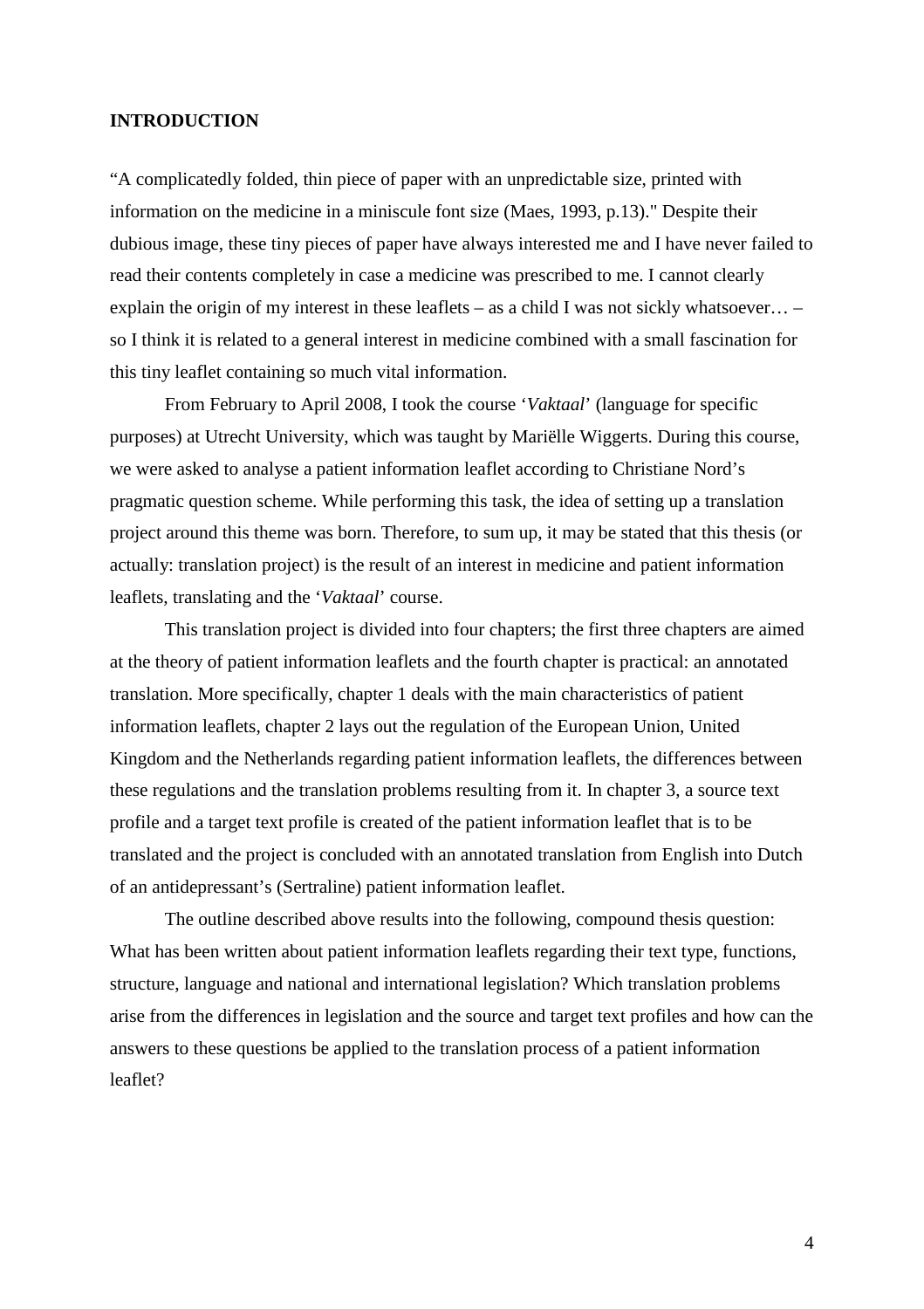## **1. PATIENT INFORMATION LEAFLETS**

This chapter attempts to analyse the patient information leaflet by means of describing its main characteristics. In paragraph 1.1, a general definition and alternative names of a patient information leaflet are given and its realization is explained. In 1.2 is discussed that PILs have various functions, both on macro level and on micro level. Paragraph 1.3 deals with the different communicative contexts in which a PIL functions and 1.4 gives information on the contents and structure of a PIL. Paragraph 1.5 describes what kind of language should be used in PILs, keeping its different functions in mind. Finally, paragraph 1.6 discusses how lay terms should be used in PILs.

## **1.1 General information**

A PIL is a document enclosed in the outer sales package of a medicinal product and is written in the national language(s) of the country where it is sold. Alternative names for 'patient information leaflet' are 'information leaflet', 'instruction leaflet', 'package insert', 'patient package insert', or 'consumer medicine information.' In this thesis, on consistent grounds, I will stick to using the term 'patient information leaflet' ('PIL' for short).

PILs are issued by pharmaceutical companies and have to meet the requirements of the drug regulatory agencies in the country/countries where the PIL will be issued. For European Community countries, this means that PILs will have to meet the requirements of the European Medicinal Agency (EMEA) also, on top of the requirements of the country's own drug regulatory agency.

PILs are summarized and simplified versions of core data sheets and summaries of product characteristics (SPCs). Core data sheets and SPCs are produced for the approval and development of medicines and are intended to experts. A PIL is an adapted version of these documents and it is intended to layman (Montalt Resurrecció and González Davies 68).

## **1.2 Functions**

Not every patient uses a PIL in a similar manner. There are thousands of different types of medicines and they all need to be taken or used in a different way. Nevertheless, on macro level, a PILs function is similar to each patient, but on micro level, we may distinguish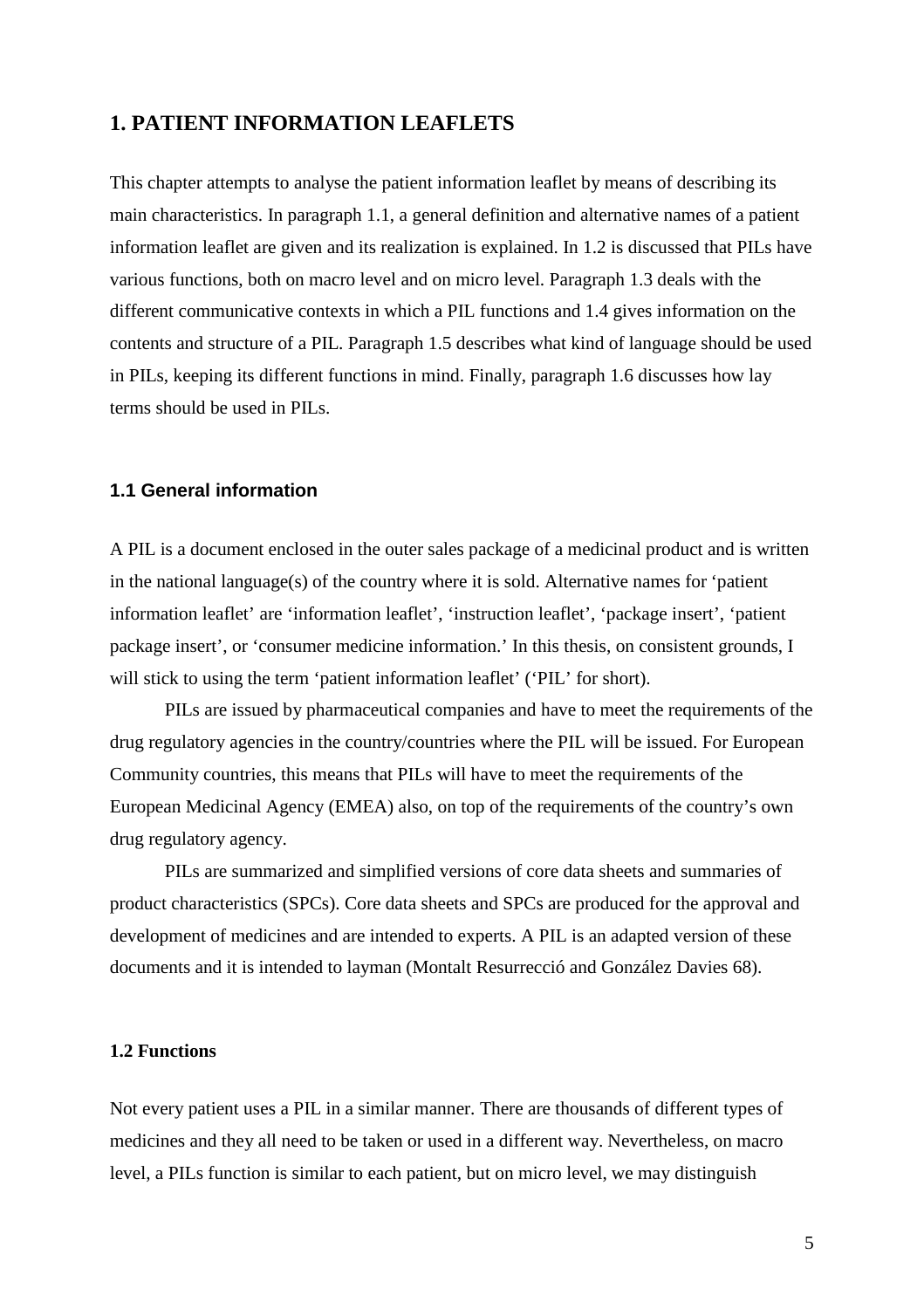between three ways in which a patient may read a PIL. And on a more detailed level, we can also distinguish further between primary and secondary functions of PILs.

Pander Maat and Lentz claim that the highest-level goal of a PIL is promoting the health of the population. On the next level, there are two more objectives: educating patients about health problems, and stimulating the safe and effective use of drugs. The latter two objectives are more relevant to the writers of PILs than the first-mentioned highest-level goal (Pander Maat & Lentz 138).

Maes, Ummelen, and Hoeken have similar views on the higher-level goals of a PIL. They state that PILs fulfil two important social functions: advancing the sensible use of medicines and contributing to health education (Maes, Ummelen & Hoeken 144). Contrary to Pander Maat and Lentz, they do not mention anything about promoting the health of the population in general. Maes, Ummelen, and Hoeken also describe three other functions, on a more concrete level, for which PILs could be used.

In the first place, they state that PILs could serve as an external memory, meaning that a patient consults the PIL only incidentally. The patient reads the instructions, follows them up and may then forget the information he has read. This external memory function occurs, for example, when a patient is suffering from an occasional headache and wants to take an aspirin (143).

Instead of occasional use of a medicine, a patient might have to use a medicine routinely and on a longer term. These patients use a PIL for learning and remembering (143). Patients who, for example, need to take antidepressants on a daily basis need to learn their PIL by heart. The PIL which has been translated in this translation project is an example of a PIL that is to be learned by heart since patients need to use the medicine on a daily basis and on a longer term.

A third function, and according to Maes, Ummelen, and Hoeken, the most typical, is the motivation function. In this case, the PIL is consulted by the patient in order to weigh up the medicine's pros and cons and decide if the medicine is suitable in their situation. In other words, the information in the PIL directs the patient's opinion about and conduct towards the medicine. PILs of over-the-counter medicines in particular have this motivation function (144).

As stated in the introduction to this chapter, a PIL could be classified as an instructive text. Although giving instructions might be the main function of a PIL, there are more functions. The Dutch linguistic journal *Taalbeheersing* in 1998 published an issue that was completely dedicated to instructive texts and their functions.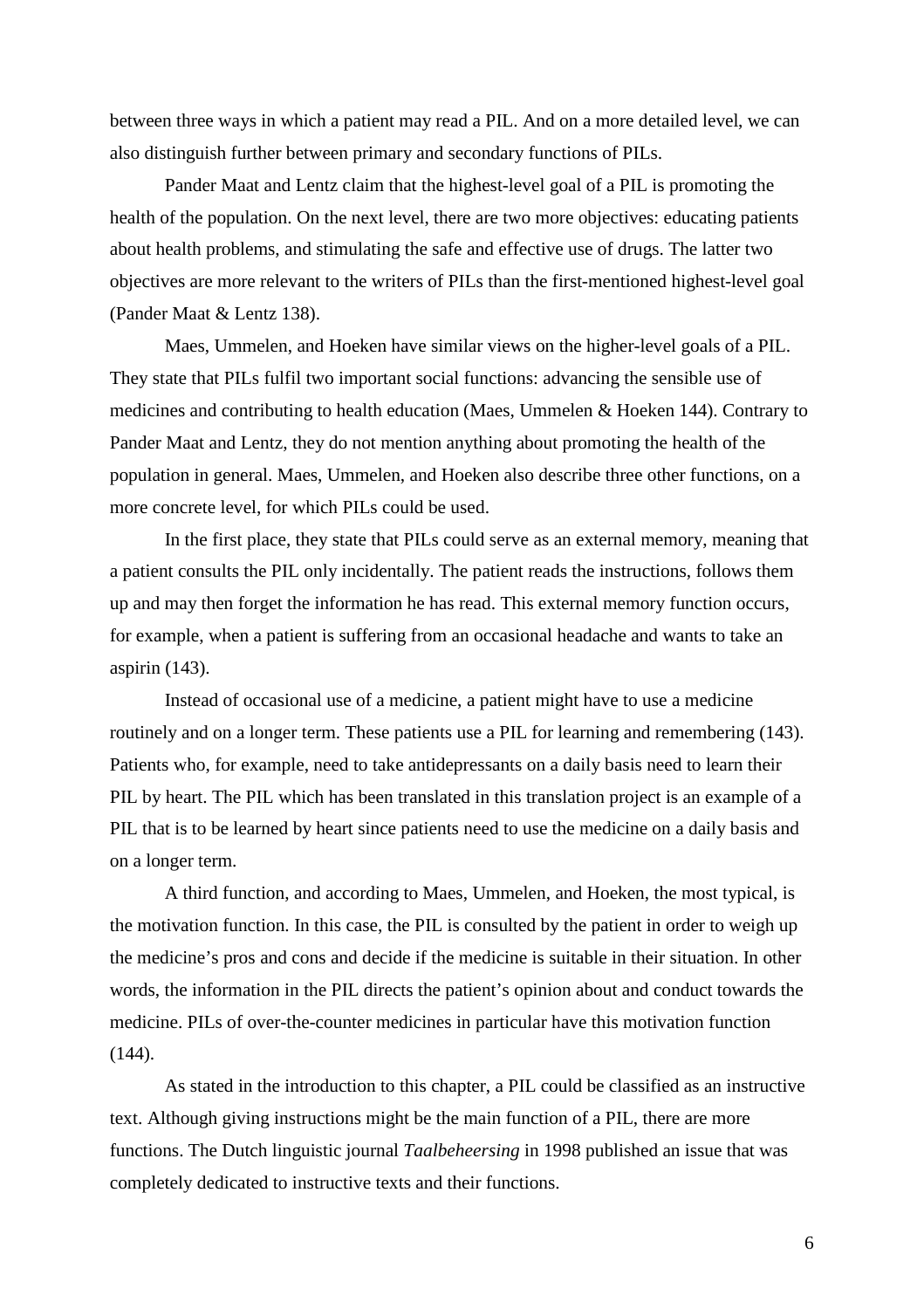In the introduction article to this issue, Maes and Schellens distinguish between 'primary' and 'secondary' functions of instructive texts. The primary function of an instructive text is purely giving instructions to the reader. Instructions solely consist of procedural information. And in the same journal, Ummelen explains that procedural information consists of all of the information that instructs users what to do. These instructions do not only include the actions a user has to undertake, but also the conditions for an action and the consequences of an action (Ummelen 120). In paragraph 5 of this chapter is discussed how procedural information should be properly written.

Secondary functions in instructive texts are there to support the instructive function of the text. Examples of secondary functions are defining, describing, teaching, motivating, advising, requesting, warning, urging, signalling, and illustrating (Maes & Schellens 97). The parts of an instructive text that are defining, describing, teaching, or motivating, consist of declarative information. According to Ummelen, we may expect declarative information to contribute to factual knowledge and insight about the product the text is about (Ummelen 121).

The motivation function of an instructive text serves to motivate the reader to actually read the text, create goodwill toward the manufacturer of the product and increase identification with the manufacturer (Steehouder 102-6).

The advising, requesting, warning, and urging function of an instructive text is accomplished with the aid of politeness strategies. Steehouder says instructive texts are 'negatively face-threatening' because this text type restricts the reader's freedom of acting, by dictating what he should do and what he should refrain from. Politeness strategies are necessary for this reason to save the reader's face (106-11).

Finally, warning information in instructive texts can be conveyed by either rhetoric speech acts or semantic speech acts. Maes et al. feel that rhetoric warnings explicitly state the warning by using the word 'warning' or 'caution' for example. Semantic warnings do not use such a signal word but describe a risk which, even without a signal word, can be interpreted as a warning (Maes et al. 126-30).

An extended explanation of the linguistic means necessary to convey the secondary functions of instructive texts will be discussed in paragraph 5 of this chapter.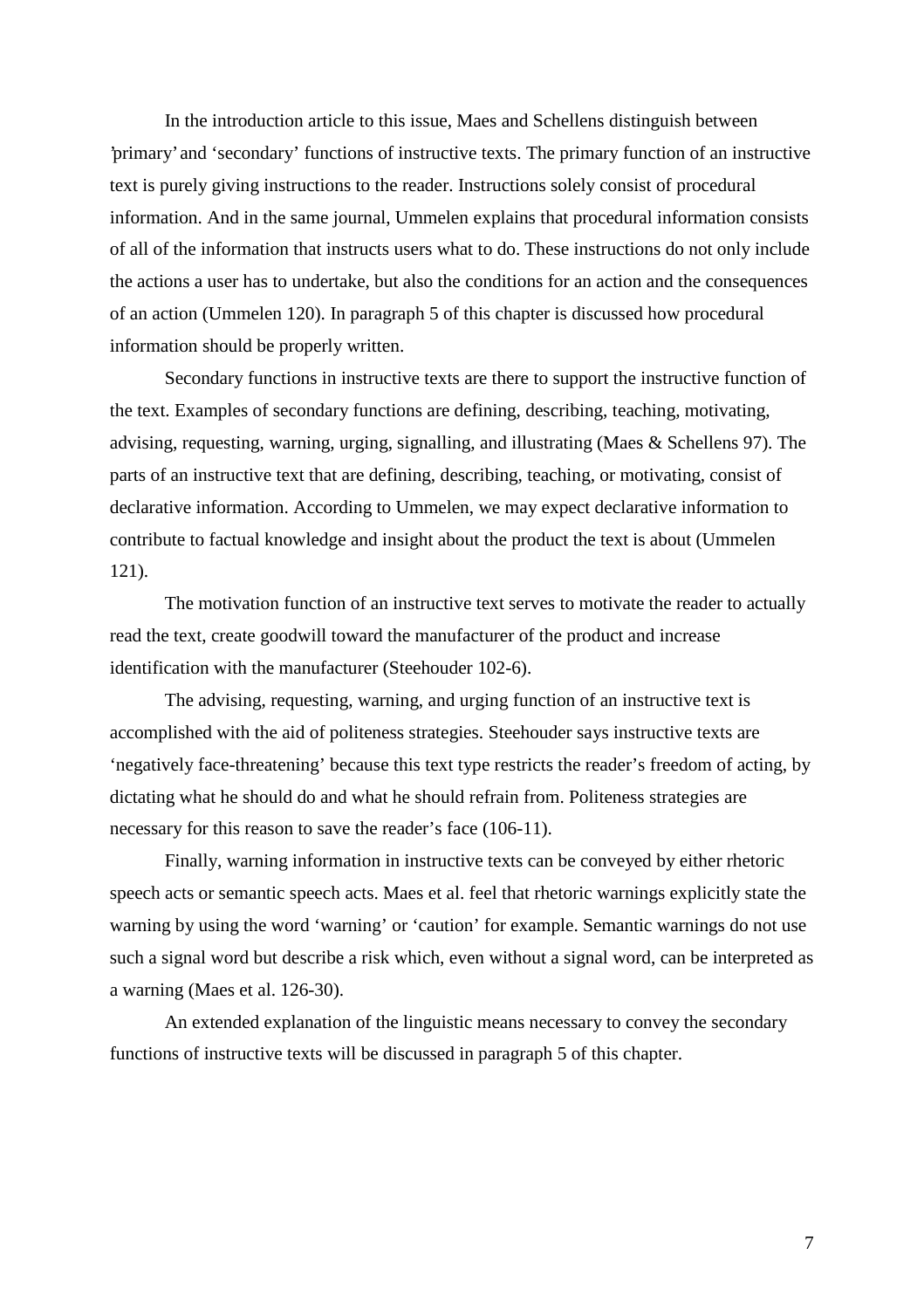#### **1.3 Type of communication**

PILs are instructive texts and their main function is instructing patients on how to use their medicine safely and correctly. Pander Maat describes the context of instructive texts as "there's a will, but no way", because the reader is prepared to follow up the instructions but lacks the knowledge to do so. We could also apply this to PILs since the reader is (in most cases) willing to take the medicine he has been prescribed, but he does not know how to use it safely and correctly.

Pander Maat says instructive texts follow the phasing of the act that is to be performed, including the preparation of this act. In the case of a PIL, this means that the act is taking the medicine in a correct manner (the right dose in the right way at the right time of the day and for the right period) and the preparation is reading the PILs information on therapeutic indications, contra-indications, side effects, dosage, etc.

Instructive texts are theme-centred because the text answers a number of questions about the act that is to be performed (Pander Maat 214-15). When applying this to PILs, we could say that a PIL tries to answer two questions: is this medicine suitable for the patient, and how does he use the medicine safely and correctly? There is no main act as there is no general instruction such as 'use the medicine' that is being supported. The single steps are the instructions that matter to the reader and that need to be followed up. The reader wants to know for example how often, how much of, and in which way the medicine is to be used.

As stated in paragraph 1.1, PILs are summarized and simplified versions of core data sheets and summaries of product characteristics (SPCs). Core data sheets and SPCs are produced for the approval and development of medicines and are intended to experts. A PIL is an adapted version of these documents and it is intended to layman. Usability and readability of PILs are vital in this perspective because the patient, who is the end user and layman in many cases, must be able to have all the information at hand in order to safely and effectively use the medicine.

A medicine can either be bought over-the-counter or can be prescribed by a physician. In case it is purchased over-the-counter, there is no intervention of a physician and the patient needs to decide for himself (and/or with the help of the pharmaceutical assistant) which medicine is suitable. The pros and cons of the medicine must be considered and therefore the advice of a pharmaceutical assistant is important. Nevertheless, many patients do not consult a pharmaceutical assistant (or buy medication at the chemists' where the employees' knowledge of medication is in most cases either absent or very limited) and therefore gain no extra

8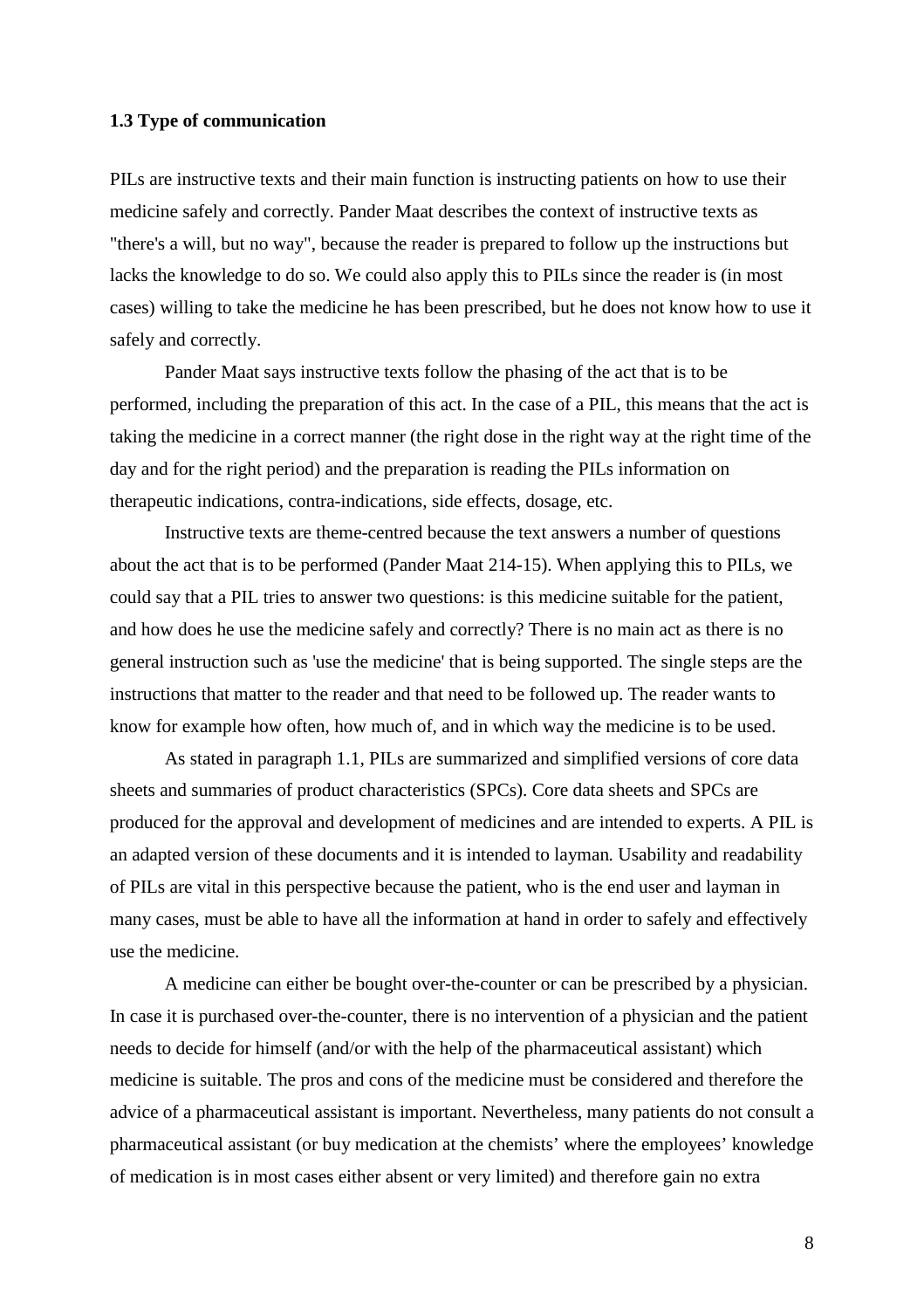information about the medicine. For this reason, the motivation function, described in the previous paragraph, is important in PILs of over-the-counter medication in order to enable the patient to weigh up the medicine's pros and cons and decide if the medicine is suitable in their situation. Homeopathic medication for example, can be purchased over-the-counter and many PILs of this type of medication have, next to a mainly instructive function, also a persuasive function. This persuasive section consists of less formal language, compared to the instructive section, and the product is praised and recommended.

In case of prescribed medication, the specific medicine has been advised by the physician and in an ideal situation the patient should be able to rely on the doctor's advice. However, physicians sometimes confine to giving the dosage and a brief explanation about the medicine's working and do not have any information (or ask about) a patient's medical history and use of other medication which could cause adverse reactions. Therefore, it is extremely important that a PIL provides information on these aspects.

## **1.4 Structure**

The contents and structure of PILs has not remained the same in the course of time but has undergone many changes.

At the end of the eighties, the European Commission started to standardise patient information. Before that time, the individual European countries each had their own laws regarding the documentation of patient information (in the Netherlands: "*Besluit bereiding en aflevering van farmaceutische producten"*). In practice, however, these laws were often not observed very well. Therefore, in 1992, the European Commission issued the "Directive on the labelling of medicinal products for human use and on package leaflets" (a.k.a. Directive 92/27/EC, later revised in Directive 2001/83/EC and Directive 2004/27/EC). The main purpose of this directive is making sure that users are given full and comprehensible information so that medicines can be used safely and effectively (Always read the leaflet – getting the best information with every medicine 13, 14).

The Directive requires that the PIL is drawn up in accordance with the Summary of Product Characteristics and that it contains specific information in a specific order. The Directive prescribes the following seven sections within a PIL: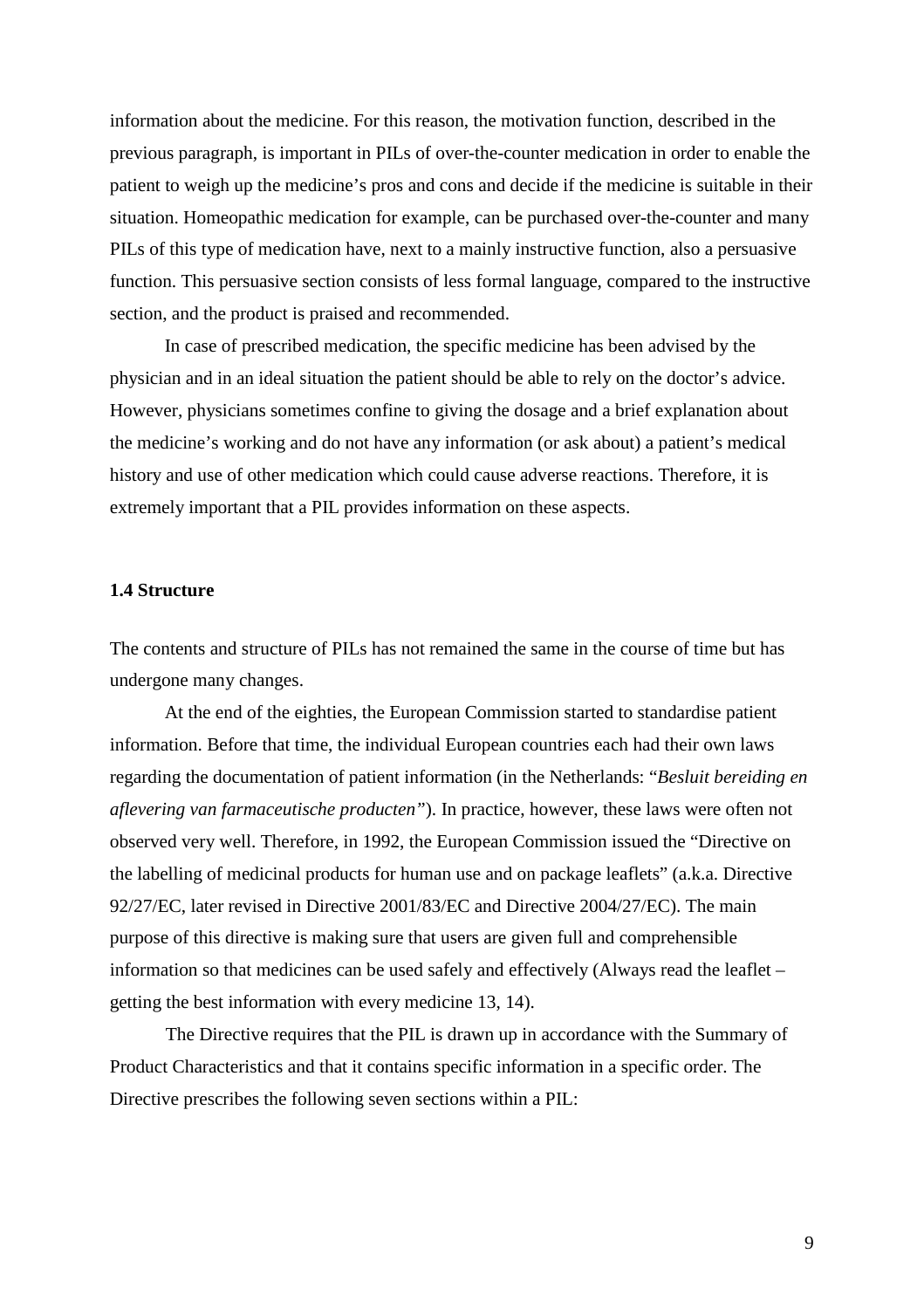### **"Identification of the medicine**

Name of the product, the active substance and details of the other ingredients, the pharmaceutical form, contents within the pack, the name and address of the marketing authorization holder and the manufacturer and the way in which the medicine works.

## **Therapeutic indications for the product**

The conditions for which the medicine is authorised.

 **Information which patients need to be aware of prior to taking the medicine** Situations when the medicine should not be used, any precautions and warnings, interactions with other medicines or foods, special patient populations such as pregnant women or nursing mothers, and any effects the medicine may have on the patient's ability to drive.

## **Dosage and usual instructions for use**

How to take or use the medicine, how often the dose should be given, how long the course of treatment will last, what to do if a dose is missed and, if relevant, the risk of withdrawal effects.

#### **Description of side effects**

All effects which may occur under normal use of the product and what action the patient should take if any of these occur.

## **How to store the product**

 **Date on which the leaflet was prepared"** (Always read the leaflet – getting the best information with every medicine 14, 15).

The PIL must be written in the official language of the member state and must also be written in clear and understandable terms for the users.

In the case of the Netherlands and the UK, respectively the *College ter Beoordeling van Geneesmiddelen* – Medicines Evaluation Board (CBG-MEB) and the Medicines and Healthcare products Regulatory Agency (MHRA) 'translate' the European Commission's laws regarding PILs into concrete guidelines which are to be applied in the country involved. Chapter 2 will give a more detailed insight into the regulation regarding PILs in the Netherlands, UK, and on European level.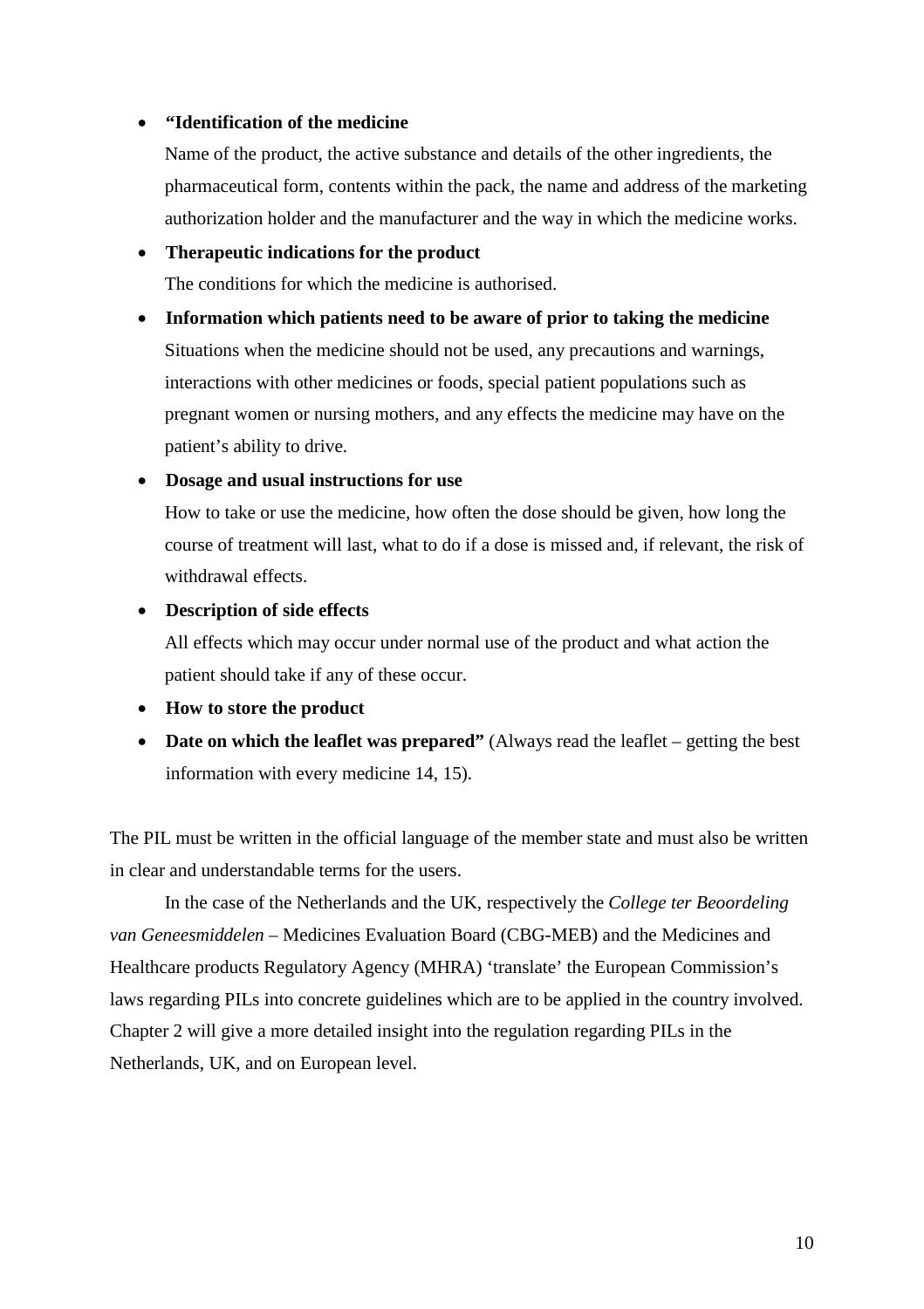### **1.5 Language**

As we saw in paragraph 2 of this chapter, PILs and instructive texts can have different functions. A PIL could serve as an external memory, teach a procedure or motivate a reader. According to Maes, Ummelen, and Hoeken, the instructive parts of each of these types of PILs require different language.

A PIL that serves as an external memory, for example a PIL about aspirin that is taken only incidentally, should be written differently from a PIL that goes with a medicine which is used on a daily basis.

The instructions in PILs that are used as an external memory should be designed from an acting perspective, meaning that the instructions the user should follow need to be identifiable and must be described from the position of the user. To prevent the memory from being overloaded, the instructions in this type of PIL should be divided into segments. Furthermore, a graphic representation or schematic step-by-step plan could be useful with certain tasks (Maes, Ummelen & Hoeken 44, 45). Graphic representations are usually only used in PILs of medical aids, such as inhalers and band-aids. Schematic step-by-step plans are often used in PILs of medication that is to be taken. An example of a schematic plan is an algorithm. According to Jansen and Lentz, an algorithm can be described as a purely instructive design, formulated in a direct style, presented in complete fragmentation, and realized by graphic as well as linguistic means. In an algorithm, every sentence is put on a new line, preceded by a typographical sign. An algorithm should be introduced by a heading or introductive sentence to inform the reader about its goal (Jansen & Lentz 364, 65). Besides a clear segmentation, instructions in PILs that are used only incidentally should be formulated in a direct style. Maes, Ummelen, and Hoeken claim that using the imperative tense is the best way in which to formulate instructions. Moreover, the instructions should be formulated in a positive form, and negations should be refrained from (Maes, Ummelen & Hoeken 48). The last aspect attention should be paid to, is referencing. Maes, Ummelen, and Hoeken claim that instructions will only be followed up correctly if the references to objects that are involved with the act are unambiguous and clear. Most PILs in which objects are involved are medical aids, such as the previously mentioned inhalers and band-aids. The deictic and intrinsic methods are two different ways of referring to objects. In the deictic manner, objects are identified from the perspective of the user. In the intrinsic manner, objects are identified by describing them with the help of other objects. Both manners have advantages; deictic references describe a situation from the perspective of the user, and intrinsic references are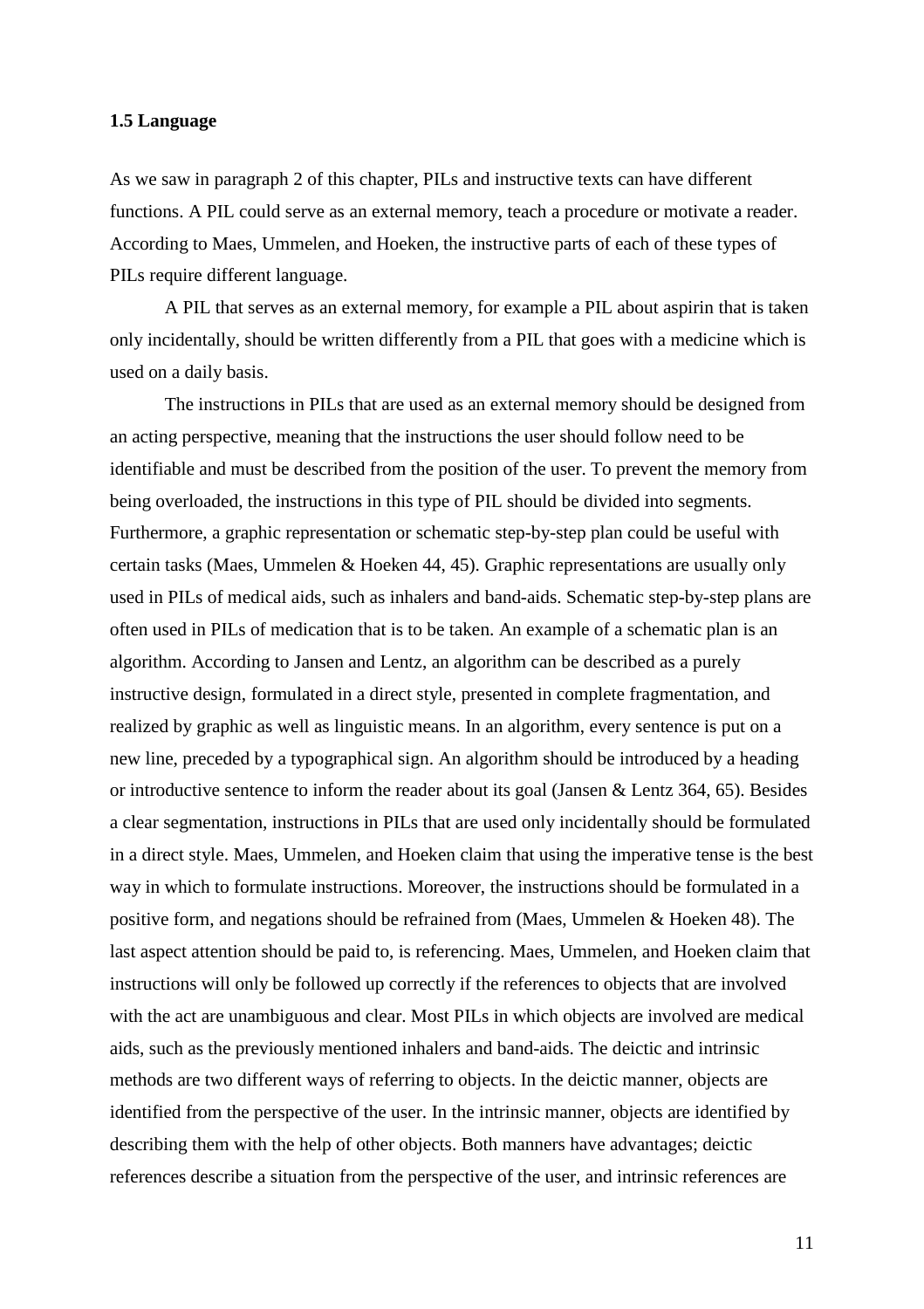unambiguously formulated from whatever perspective. Research has made clear that testees spontaneously rather opt for the intrinsic references and that they also rank those highest. However, deictic references score higher as the text involved is being set up more explicitly from the reader's viewpoint (Maes, Ummelen & Hoeken 48, 49).

PILs that are used to learn a procedure by heart, for example PILs of medicines that must be taken daily, require different linguistic means. Learning procedures is based on declarative knowledge; this means that instructive texts should also contain conceptual information, besides procedural information. Before users of an instructive text can carry out procedures and instructions, they need to know why they are going to carry out the instructions. For instructive texts, including PILs, this means that procedural and declarative information needs to be merged into a recognisable and readable unity (Maes, Ummelen & Hoeken 52). In *Instructieve Teksten: Ontwerp, Analyse en Evaluatie,* the writers fail to give a clear description of what procedural and declarative information should actually look like. However, in the article "Procedurele en Declaratieve Informatie in Handleidingen," Ummelen defines procedural information as text that needs to support the execution of the task in a direct manner. It is all of the information that instructs users on what to do. This information does not only include the action itself, but also the condition for an action and the consequences of an action, which can concurrently be a condition for a following action. Ummelen calls this sequence an action sequence. The linguistic form in which procedural information should be shaped is:

- action verbs
- imperative
- relatively short action steering sentences
- step-by-step presentation
- if….then constructions (Ummelen 120, 21)

Declarative information should contribute to factual knowledge and insight. Ummelen proposes declarative information to denote all of the information types that do not belong to the action sequences. The linguistic form in which declarative information should be shaped is:

- modal verbs
- relatively long sentences
- many attributive adjuncts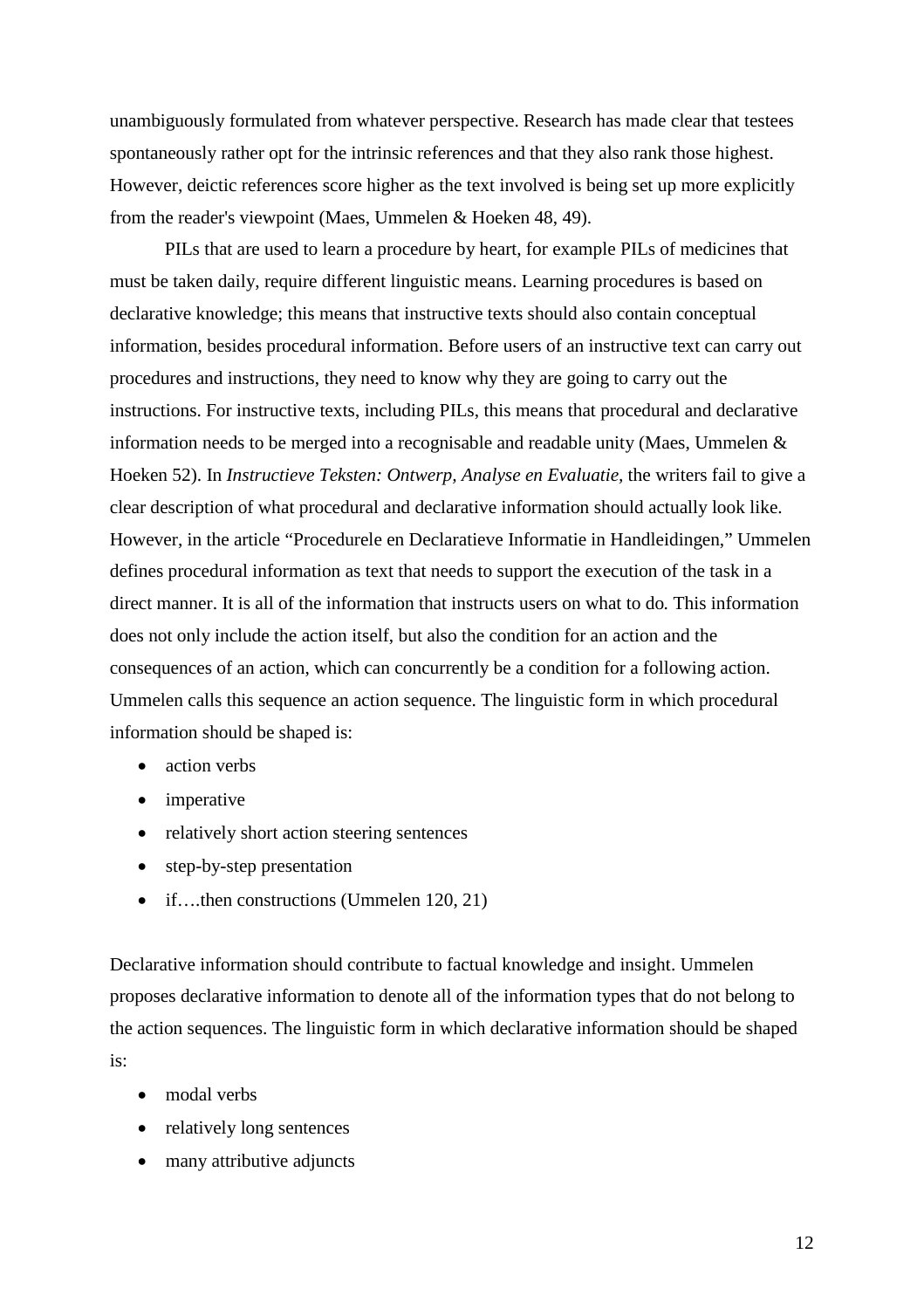• continual prose (Ummelen 121, 22)

The last function of an instructive text that Maes, Ummelen, and Hoeken mention is the instructive text as a motivation to (not) follow up instructions. When translating this to the situation of a PIL, we can think of a patient consulting the PIL in order to weigh up the medicine's pros and cons and decide if the medicine is suitable in their situation. PILs of over-the-counter medicines, for example, have this motivation function. In such PILs, contents and lay-out of risk information is very important. Patients have a greater tendency to follow up instructions if the consequences of not following up the instructions are considered negative. Therefore, negative consequences of misusing a medicine should be stressed. Solely stressing the negative consequences, however, is not sufficient to motivate the reader to follow up the instructions. The probability of the consequence should also be stated. Statistical information could be used for this purpose, but the downside of this is that people easily put the disadvantages of using a medicine into perspective. An alternative could be explaining the reason and background of the risk. The risk becomes more convincing this way, but still there is no guarantee that the instructions are actually being followed up. Moreover, risks should not be exaggerated, as the patient must still be willing to use the medicine (Maes, Ummelen & Hoeken 56-8). The linguistic form in which risk information should be shaped is:

- signal words or pictograms
- functional description of risks
- avoidance redundant explanations of risk information
- risk information where it is most relevant
- warnings before, not after, instructions
- integration risk information in user information
- presentation of several warnings in point-by-point list (Maes, Ummelen & Hoeken 162-4).

Maes, Ummelen, and Hoeken distinguish between four types of information in PILs: administrative information, information about effects, risk information, and information about taking. They feel that each part of a PIL should have a different design and language.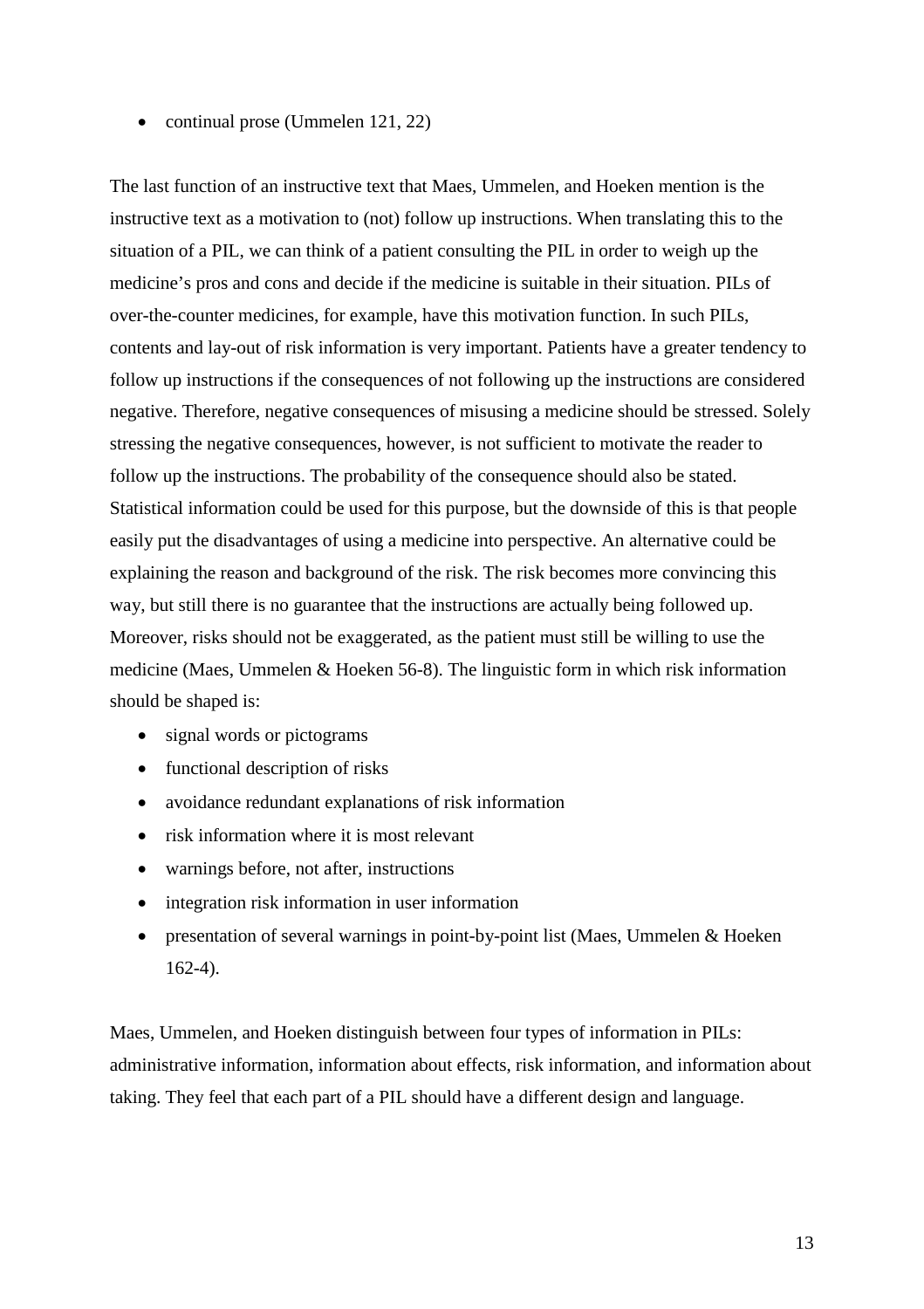Administrative information should be put at the beginning of the PIL, in the form of a table. 'Questions' in the form of thematic catchwords should be put on the left and the 'answers' should be put on the right in telegram style.

Information about effects consists of conceptual information and can be designed quite similar to the traditional design of PILs: in a continuing describing style. In order to design working information in a user friendly way, the information should be split up into modules, meaning that the information should be transferred into relevant questions of the user. The information should be in question-answer form and be formulated from the perspective of the user.

Risk information consists of conceptual information (description of risks) and procedural information (what should patients do and refrain from). The linguistic means that are necessary for the conveyance of risk information has just been discussed, but I will add some more details to this. Clear signal words or pictograms should be used and they should have a warning character. Secondly, a functional description of the risks should be given, meaning that the risks, symptoms, and terms should be recognised by the user. Redundant explanations of risk information should be avoided because they will decrease the warning effect. Also, warnings should be put before, and not after, the instruction it refers to and risk information should be incorporated into user information as much as possible since this is the best guarantee that the information will be read. Finally, different warnings that are presented together should be listed in a point-by-point list (Maes, Ummelen & Hoeken 162-4).

Information about taking should start from the situation of the patient and the acts which he has to carry out. A structured text design should be used so that goal, begin situation, action, and consequence can be distinguished. If the usefulness or relevance of the act is not clear from the start, a motivation or justification should be added to the instruction so that the patient can decide if the instructions should be carried out (165-9).

#### **1.6 Lay terms**

The CBG-MEB has set up a list of acceptable lay definitions of medical terms to be used in PILs. The purpose of this is contributing to the development of more patient-friendly PILs. Another advantage is that discussions between the marketing authorization holder and the CBG-MEB concerning lay terms can be minimized. The list is published at the CBG-MEB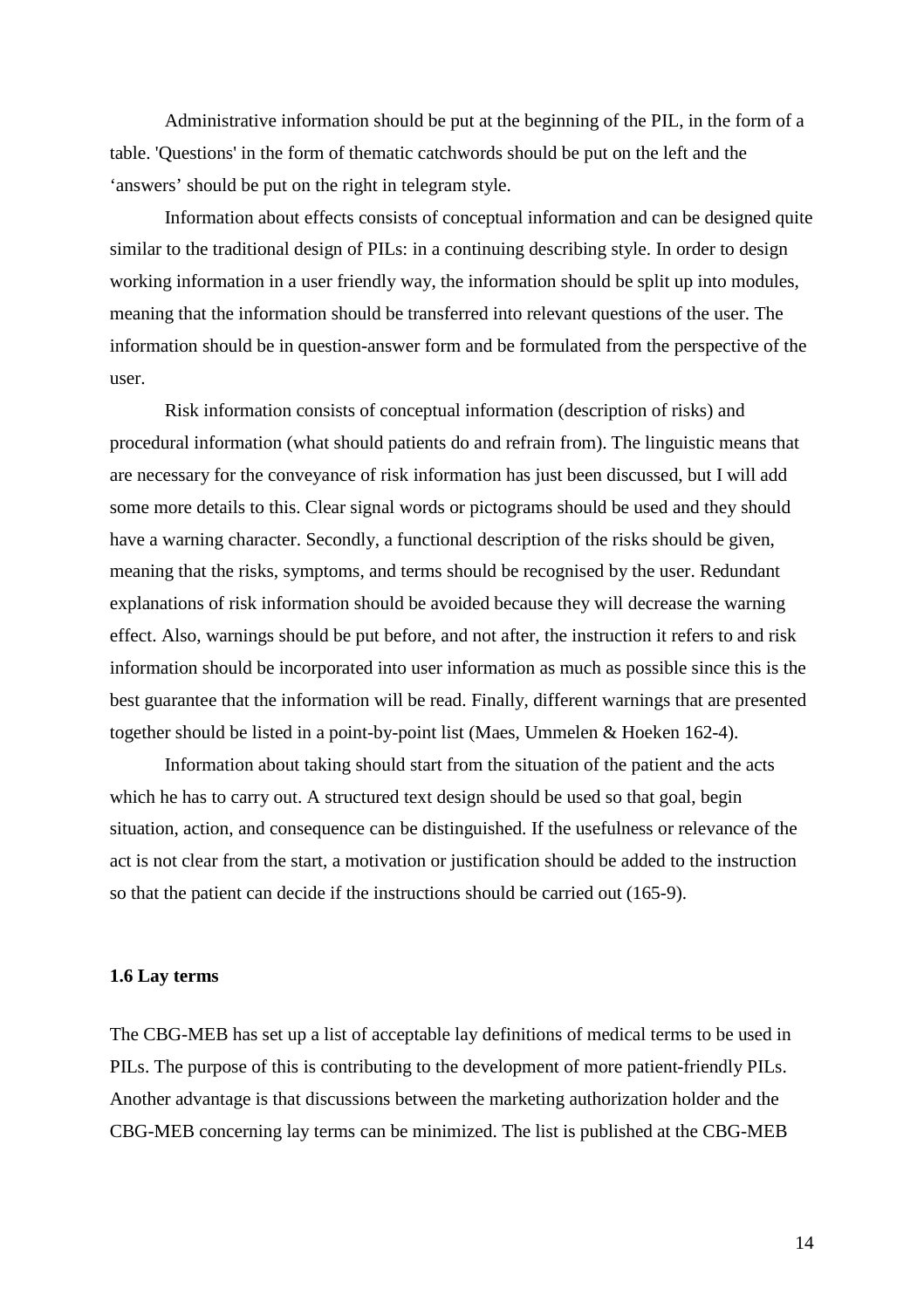website and is updated regularly. Each entry consists of the medical term followed by a definition or a synonym and the medical term in parenthesis. An example of an entry:

| Porfyrie  | ziekte die berust op een stoornis in de aanmaak van de rode         |
|-----------|---------------------------------------------------------------------|
|           | bloedkleurstof (porfyrie)                                           |
| Symptomen | verschijnselen (symptomen) (Patiëntvriendelijke Termen Lijst 9, 10) |

Of course, this list of patient-friendly terms is far from complete, which means that each time a medical term should be used in a PIL, there should be considered whether a definition or a synonym should be opted for.

#### **1.7 Conclusion**

'Patient information leaflets' (PILs), 'information leaflets', 'instruction leaflets', 'package inserts', 'patient package inserts', or 'consumer medicine information' are issued by pharmaceutical companies and have to meet the requirements of the drug regulatory agencies in the country/countries where the PIL will be issued**.** PILs are summarized and simplified versions of core data sheets and summaries of product characteristics (SPCs).

Higher level goals of PILs are promoting the health of the population, educating patients about health problems, and stimulating the safe and effective use of drugs. PILs can be used in three ways: as an external memory, for learning and remembering and for motivation. On a lower and more concrete level, a PIL's functions can be divided into primary and secondary functions. A PIL's primary function is instructing and the secondary functions – defining, describing, teaching, motivating, advising, requesting, warning, urging, signalling, and illustrating – serve to support the instructive function of the text.

The context of instructive texts, including PILs, is "there's a will, but no way". PILs follow the phasing of the act that is to be performed, including the preparation of this act. The act itself is taking the medicine in a correct manner and the preparation is reading the PIL's information. A PIL tries to answer two questions: is this medicine suitable for the patient, and how does he use the medicine safely and correctly? A PIL can function in two different communicative situations as the medicine can either be bought over-the-counter or can be prescribed by a physician.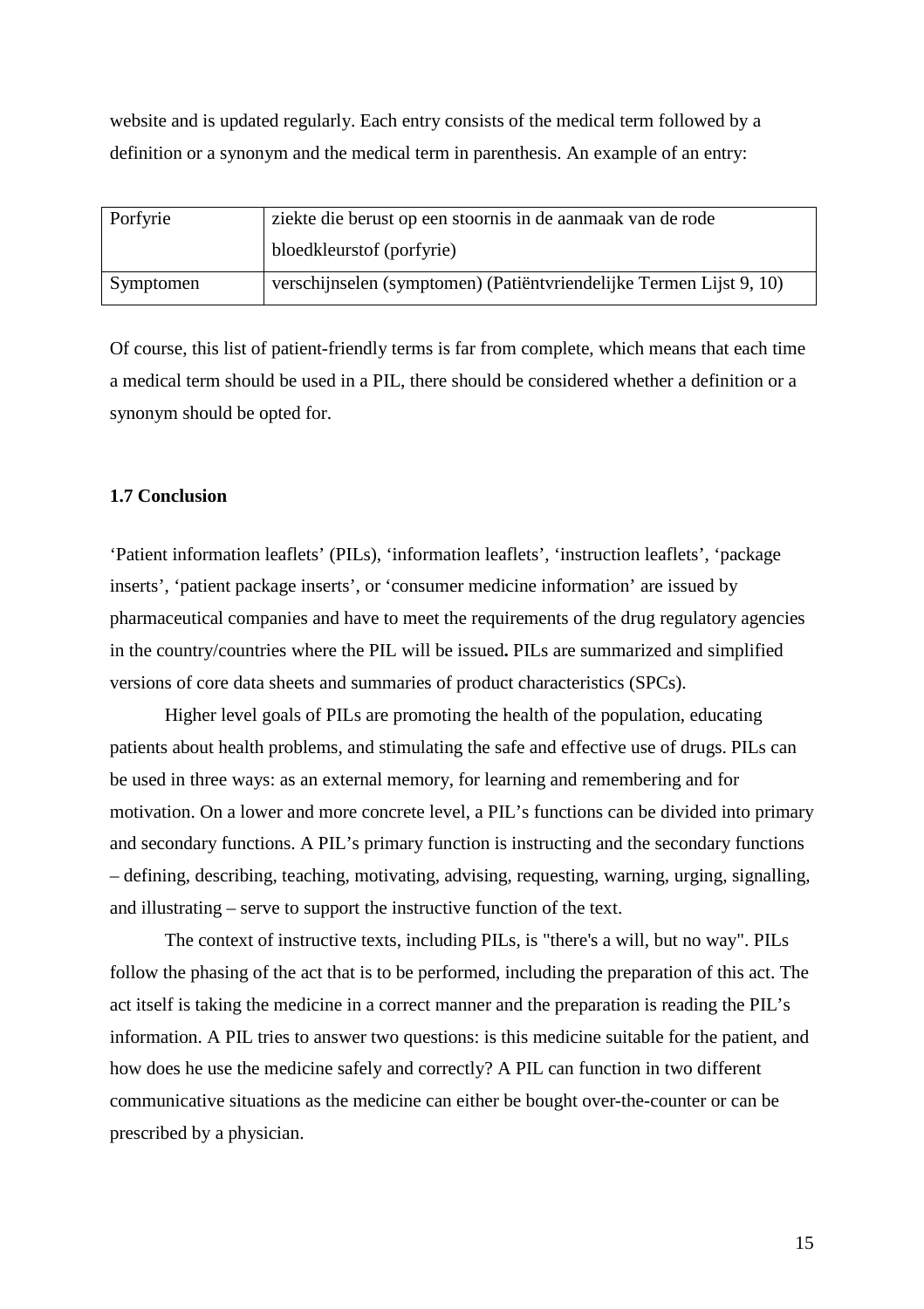Because the laws of the individual European countries concerning PILs were not sufficiently complied with, the European Commission in 1994 issued the "Directive on the labelling of medicinal products for human use and on package leaflets". The Directive prescribes seven sections within a PIL and is legally binding for all Member States. In the case of the Netherlands and the UK, respectively the *College ter Beoordeling van Geneesmiddelen* – Medicines Evaluation Board (CBG-MEB) and the Medicines and Healthcare products Regulatory Agency (MHRA) 'translate' the European Commission's laws regarding PILs into concrete guidelines which are to be applied in the country involved.

A PIL could serve as an external memory, teach a procedure or motivate a reader. The instructive parts of each of these types of PILs require different language. Furthermore, the different sections of a PIL – administrative information, information about effects, risk information and information about taking – require different linguistic means.

The CBG-MEB has set up a list of acceptable lay definitions of medical terms to be used in PILs. The purpose of this is contributing to the development of more patient-friendly PILs and minimizing discussions between the marketing authorization holder and the CBG-MEB concerning lay terms.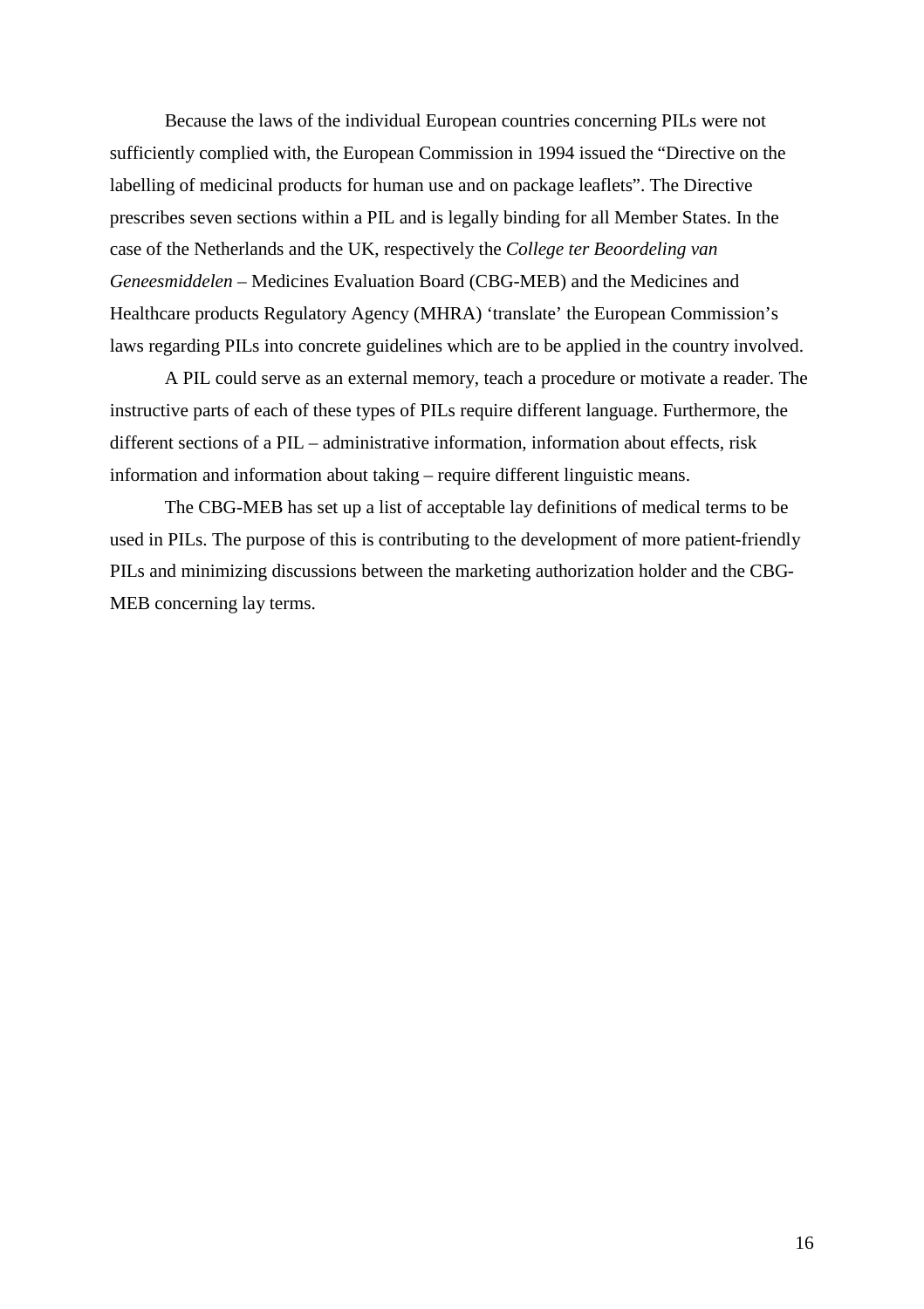## **2. REGULATION OF THE EUROPEAN UNION, UNITED KINGDOM AND THE NETHERLANDS**

The PIL that is to be translated in the practical part of this thesis has been produced in the United Kingdom and must be translated into Dutch. Therefore, I need to know in which way the guidelines regarding PILs of the British MHRA and the Dutch CBG-MEB relate to one another. These guidelines are based on the guidelines of the European Commission.

Paragraph 2.1, 2.2 and 2.3 will provide information on the history of PILs and give an overview of the guidelines of the European Union, the United Kingdom and the Netherlands. Paragraph 2.4 is a comparative analysis in which the guidelines are compared and differences are deduced which cause translation problems regarding the usability and risk and benefit information of PILs.

#### **2.1. The European Union and patient information**

Until the eighties, European countries each had their own regulation regarding patient information. These laws where not always observed and therefore in 1992 the European Commission standardised patient information for all EU-countries by means of the "Directive on the labelling of medicinal products for human use and on package leaflets" (Directive 92/27/EEC). This Directive was in 2001 revised by Directive 2001/83/EEC and in 2004 by Directive 2004/27/EEC. The Directive describes the conditions that all PILs brought onto the European market should comply with. According to article 59 of Directive 2004/27 EEC, a package leaflet should be drawn up in accordance with the Summary of Product Characteristics. It should include, in the following order:

- (a) "identification of the medicinal product
	- (i) name, strength and pharmaceutical form, and, if appropriate, if it is intended for babies, children or adults. The common name shall be included where the product contains only one active substance and if its name is an invented name;
	- (ii) pharmaco-therapeutic group or type of activity in terms easily comprehensible for the patient;
- (b) the therapeutic indications;
- (c) list of information which is necessary before the medicine is taken: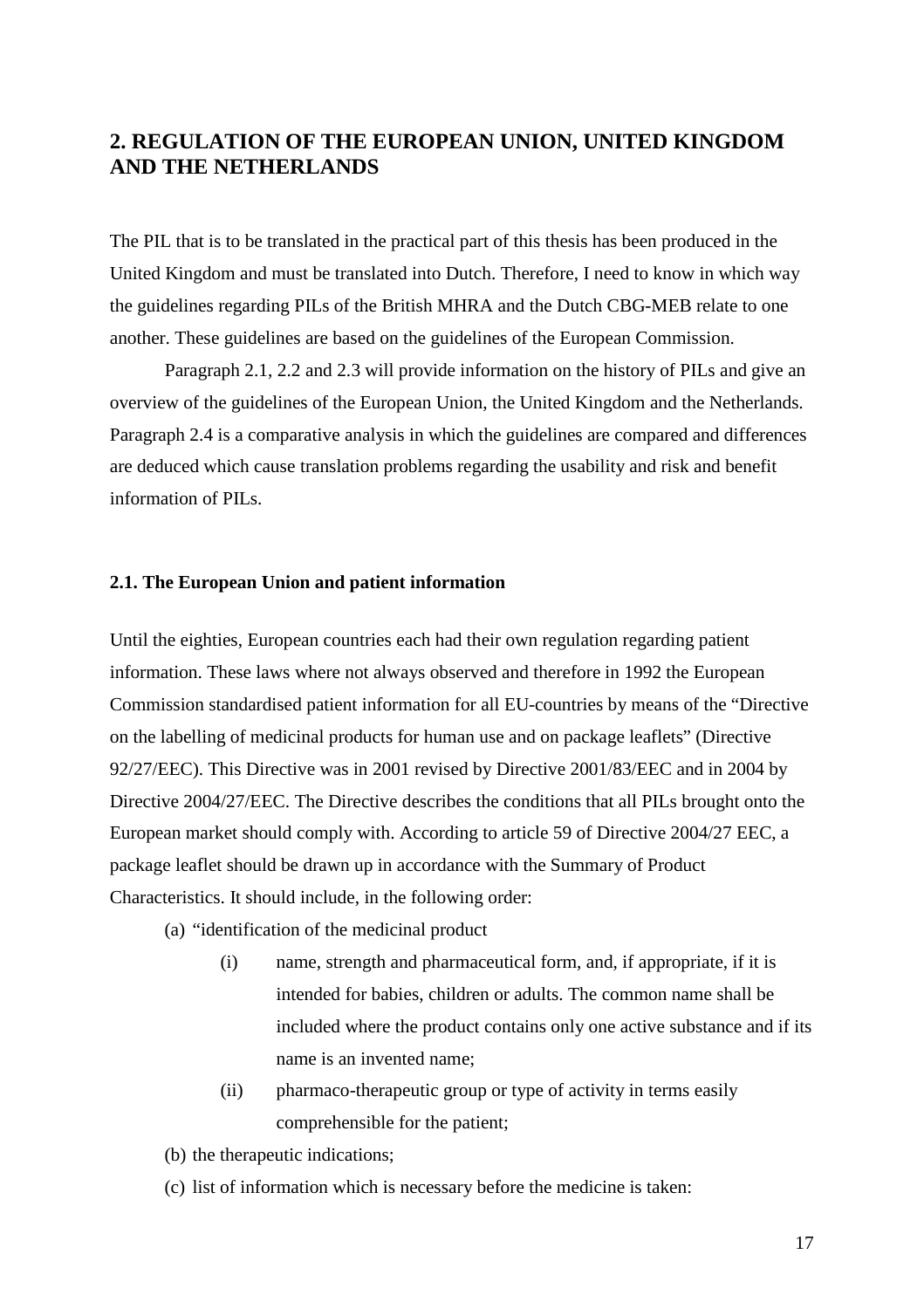- (i) contra-indications;
- (ii) appropriate precautions for use;
- (iii) forms of interaction with other medicines and other forms of interaction (e.g. alcohol, tobacco, foodstuffs) which may affect the action of the medicine;
- (iv) special warnings;
- (d) the necessary and usual instructions for proper use, and in particular:
	- (i) the dosage;
	- (ii) the method, and, if necessary, the route of administration;
	- (iii) the frequency of administration, specifying if necessary the appropriate time at which the medicinal product may or must be administered;

and, as appropriate, depending on the nature of the product:

- (iv) the duration of treatment, where it should be limited;
- (v) the action to be taken in the case of an overdose (such as symptoms, emergency procedures);
- (vi) what to do when one or more doses have not been taken;
- (vii) indication, if necessary, of the risk of withdrawal effects;
- (viii) a specific recommendation to consult the doctor or the pharmacist, as appropriate, for any clarification on the use of the product;
- (e) a description of the adverse reactions which may occur under normal use of the medicine, and. if necessary, the action to be taken in such a case; the patients should be expressly asked to communicate any adverse reaction which is not mentioned in the package leaflet to his doctor of pharmacist;
- (f) a reference to the expiry date on the label, with:
	- (i) a warning against using the product after that date;
	- (ii) where appropriate, special storage precautions;
	- (iii) if necessary, a warning concerning certain visible signs of decoration;
	- (iv) the full qualitative composition (in active substances and excipients) and the quantitative composition in active substances, using common names, for each presentation of the medicine;
	- (v) for each presentation of the product, the pharmaceutical form and content in weight, volume or units of dosage;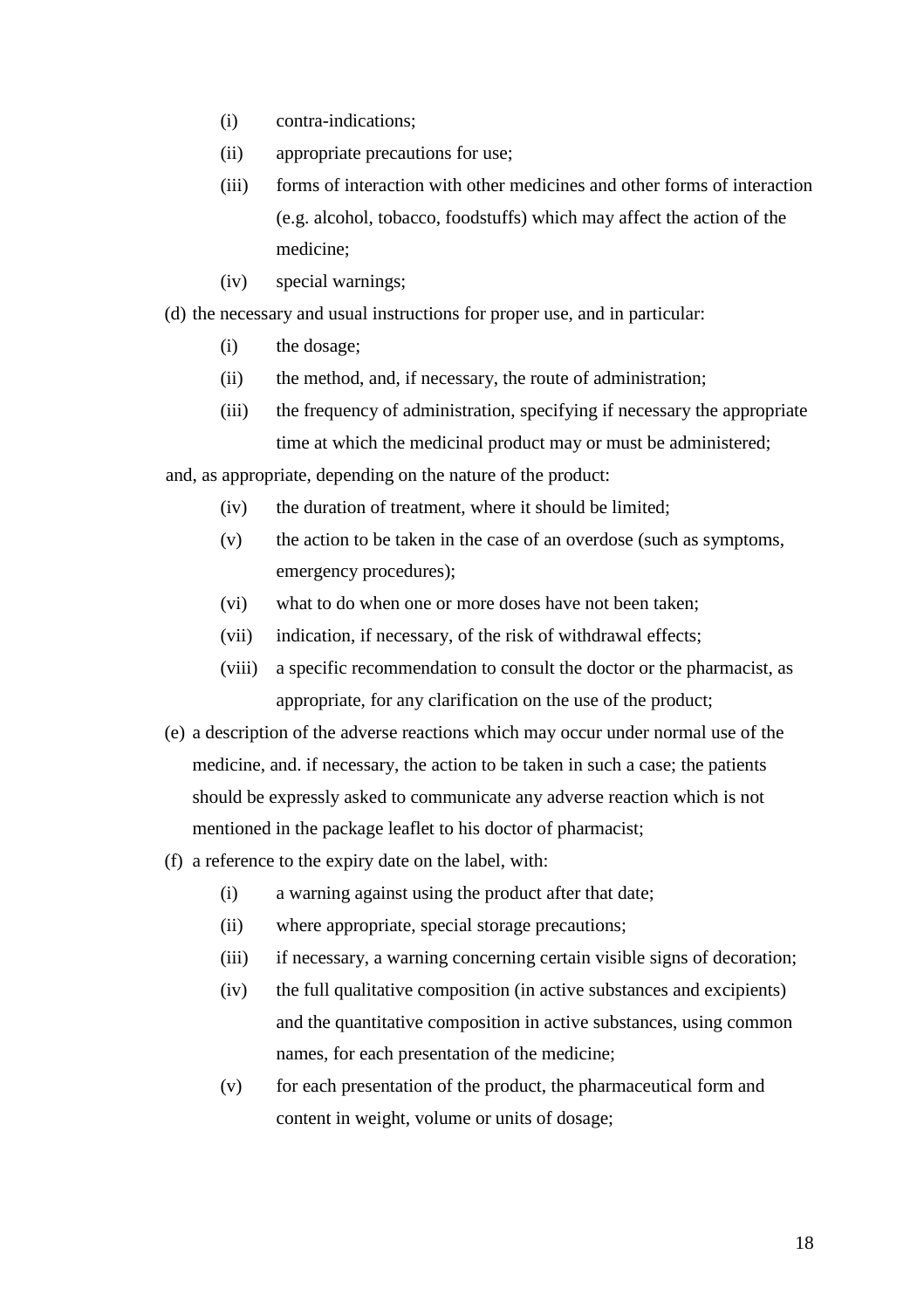- (vi) the name and address of the marketing authorisation holder, and, where applicable, the name of his appointed representatives in the Member States:
- (vii) the name and address of the manufacturer;
- (g) where the medicine is authorised in accordance with Articles 28 to 39 under different names in the Member States concerned, a list of the names authorised in each Member State;
- (h) the date on which the package leaflet was last revised" (Directive 2004/27/EC of the European Parliament and of the Council 136/48-136/49).

The Directive is a legal instrument and is binding upon each Member State it is addressed to. However, the national authorities in each Member State (such as the CBG-MEB in the Netherlands and the MHRA in the United Kingdom) are allowed to adapt the Directive into a form they consider most suitable for achieving the objectives in their country (according to the EU Pharmaceutical Legislation). More details about this will follow in paragraph 2.2 and 2.3.

In 1998, the European Commission published a guideline which was especially aimed at the readability of PILs and was to supplement the existing Directive 92/27/EEC: the "Guideline on the readability of the label and package leaflet of medicinal products for human use" (more commonly known as "Guideline on readability"). In this document, requirements with regard to contents, structure, design and style of PILs had been drawn up. The guideline provides advice to marketing authorization holders and does not have legal force; the definitive legal requirements are those outlined in the Directive and national rules of the Member States. However, this guideline should be considered as a "harmonised Community position" which will simplify the assessment, approval and control of PILs. Marketing authorization holders and manufacturers of medicines are allowed to take alternative approaches regarding the readability of PILs, but they need to justify this. The Guideline on readability consists of the following directions (summarized):

- The print size and type should be 8 points Didot. The spaces between lines should measure at least 3 mm.
- Words in full capitals/upper case should be avoided.
- Colours may be used but must distinguish from the background.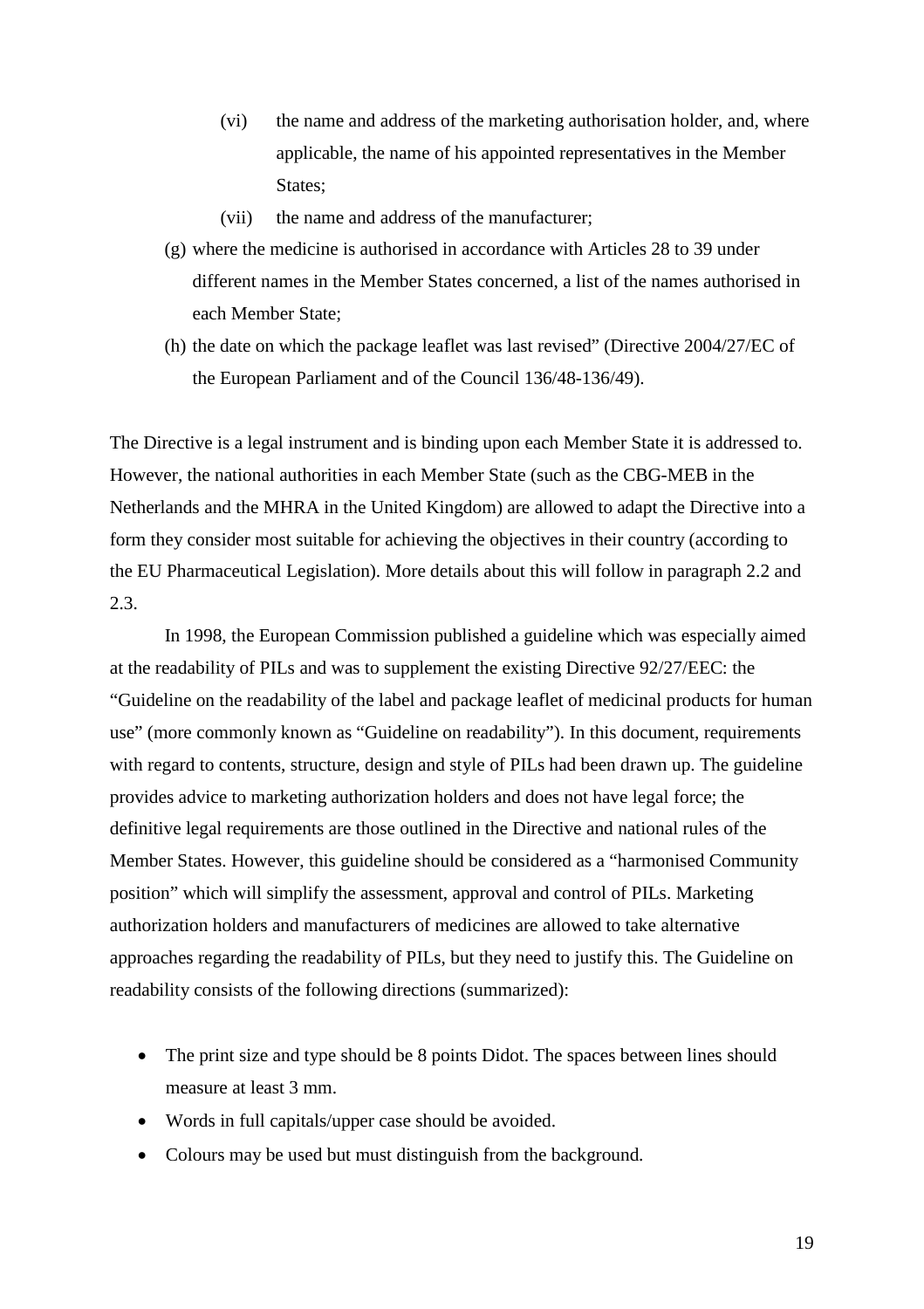- Simple punctuation should be used.
- Sentences over 20 words or 70 characters should be avoided.
- The rules concerning bullet point lists should be obeyed. A group of bullet points should be introduced with a colon and a single full stop should be placed at the end of the group. A list of bullet points should begin with the uncommon and specific case and end with the common or general case, unless this is inappropriate for the product. A minimum number of words should be used in the bullet points and never more than one sentence. There should be no more than nine items where the bullet points are simple and no more than five when they are complex.
- Abbreviations should be avoided.
- When possible 'it' should be used for reference to the medicine, avoiding repetition.
- The paper size should be A4/A5 for long leaflets. The paper weight should be no less than 40g/m2.
- (Sub)headings should be made conspicuous (e.g. by colours) and also, headings should be numbered. No more than two levels of headings should be used.
- Sentences should be formulated in an active and direct style.
- Pictograms should only be used when they make the message clearer.
- Red colour print should only be used for very important warnings.
- Capitals should not be used indiscriminately (Guideline on the readability of the label and package leaflet of medicinal products for human use 3, 4, 11, 12).

The report on readability supplements the Directive on some aspects very well, but fails to give good advice on other key aspects of PILs. For example, "the text must be readily understandable for the patient" is very vague and can be interpreted in many different ways. The guideline fails to give concrete advice on this aspect. For this reason, several EUcountries have published additional reports on PILs' readability. Paragraph 2.2 and 2.3 will discuss the reports that have been set up in the Netherlands and the UK in order to supplement the guideline of the European Commission.

Included in the Guideline on readability, the European Commission in 1998 designed a model leaflet in which an example PIL had been drawn up (Guideline on the readability of the label and package leaflet of medicinal products for human use 13-7). Until November 2005, PILs could be set up in two ways: either according to the Directive, or according to the example of the model leaflet. The Directive is not very specific about how a PIL should be set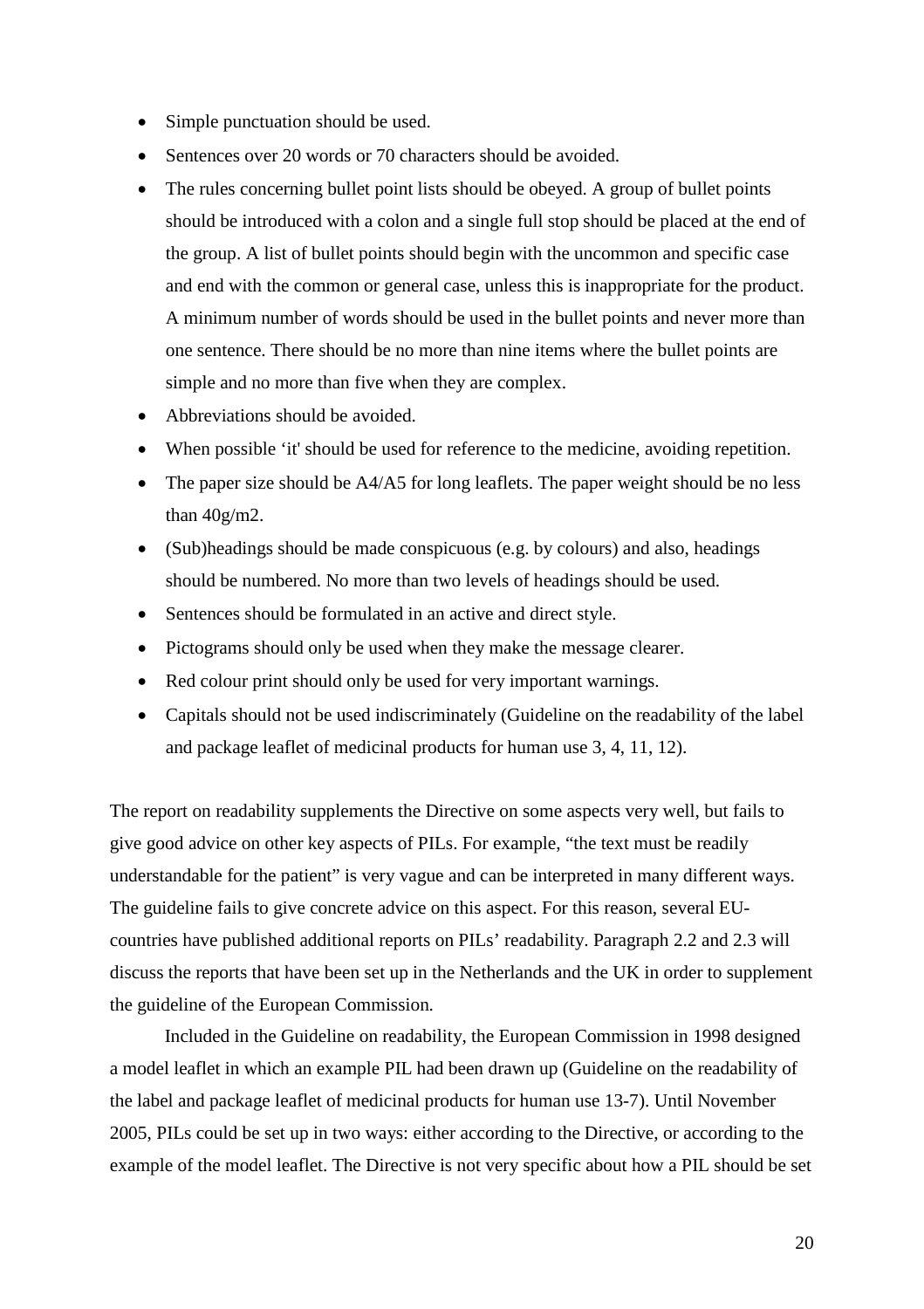up because, as we saw earlier on in this paragraph, the only concrete information the Directive gives, is about a PIL's content and structure. Until November 2005, PILs that were not designed according to the model leaflet (so according to the Directive) had to be tested.

In 2004, the revision of the European medicinal law (called Review 2001) was rounded off. The date of implementation of this review was 1 November 2005. From this date onwards, manufacturers and registration holders of medicines that were to be registered for the first time or that had changed drastically were obliged to have their PIL's readability tested. The Guideline on readability includes information on testing PILs' readability but again, the report is not very specific about what the test should entail and, moreover, the '16 out of 20' norm (16 out of 20 consumers must be able to answer each test question correctly) caused much discussion as this norm was considered too light (Guideline on the readability of the label and package leaflet of medicinal products for human use 24-6). Therefore, the individual Member States, again, set up additional reports in which the tests are elaborated on. The following paragraphs offer more information about the ways in which national authorities have elaborated on the European Commission's Directive and Guideline on readability.

## **2.2 Patient information in The Netherlands**

In the Netherlands, medicines' registration files containing information on for example composition, risks and side effects have been documented since 1963. These files also contained medical information intended for doctors and pharmacists; the Summary of Product Characteristics (SPC, or, in Dutch: '*IB-deel'*). From 1963 onwards, patient information had to be provided with each medicine. In the beginning, the SPC functioned as patient information and doctors and pharmacists had to take the sheet away before handing the medicine to the patient. This resulted into patients not receiving any written information, but only oral instructions when the doctor or pharmacist thought it necessary.

Twelve years later, in 1975, medicine suppliers were obliged by law to distribute a special information leaflet with their medicines. This precursor of the modern PIL consisted of two versions; information for the patient and the SPC. Of course, patients would read both versions and this had a negative effect on the medicine use of patients. The government and medical branch now started realising that the patient should come first, and in 1978 this resulted into the "*Besluit bereiding en aflevering van farmaceutische producten".* In this document was written that each medicine package had to contain a patient information leaflet.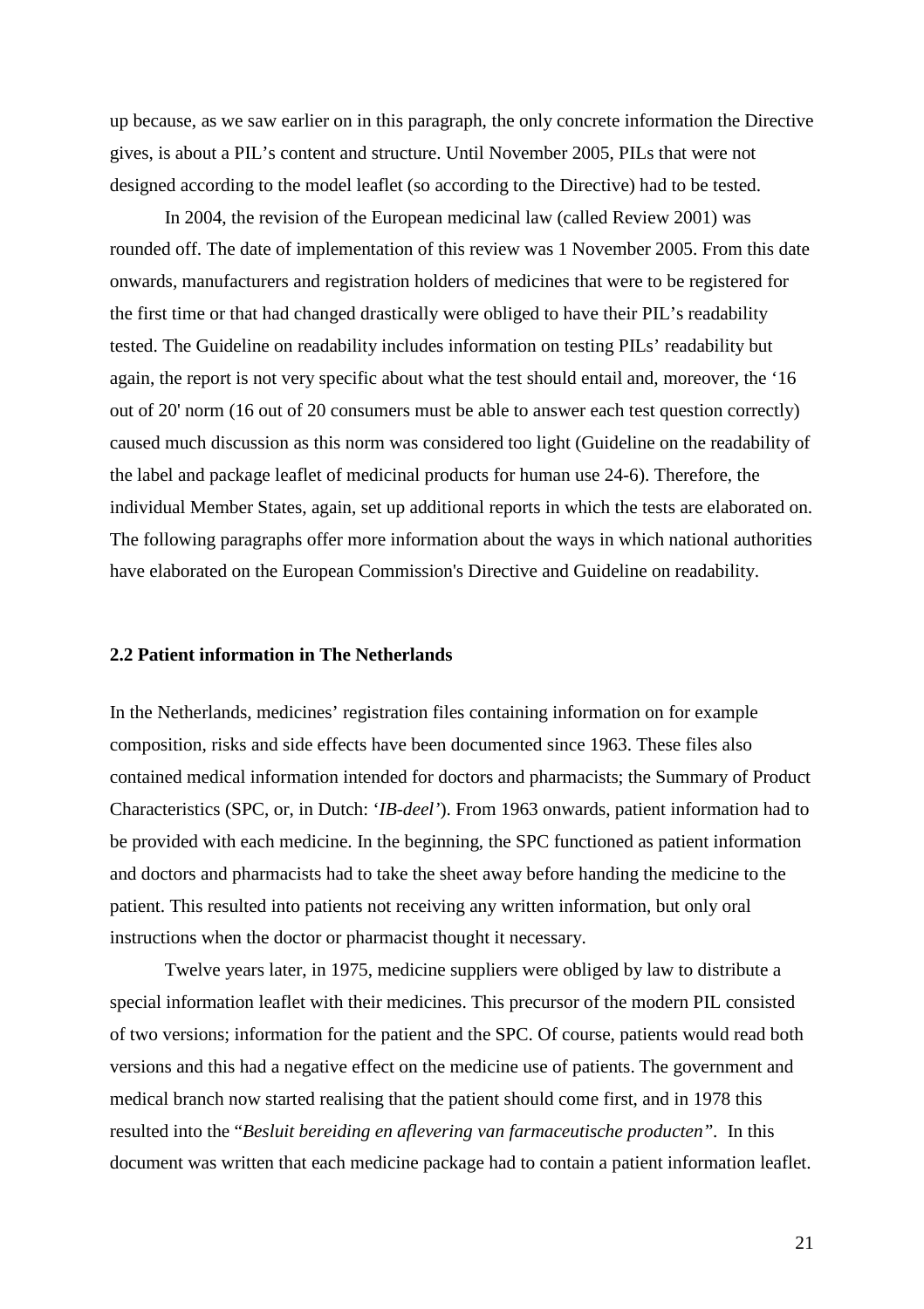The "*Besluit"* was not sufficiently complied with because many medicines were still supplied without PIL and for this reason the "*Richtsnoer patiëntenbijsluiter"* was introduced in 1988. This law contained rules that manufacturers had to comply with when composing PILs.

After the European Commission in 1992 introduced Directive 92/27/EEC, it was in 1994 incorporated into the Dutch "*Besluit etikettering en bijsluiter farmaceutische produkten"* (a.k.a. "*Het Besluit"*). Article 7 of *Het Besluit* is in fact identical to article 59 of Directive 92/27/EEC with the exception of the information on the manufacturer of the medicine. According to the Directive, this information should be put at the end of the PIL, whereas *Het Besluit* requires information about the manufacturer to be put in the first section of the PIL.

In the Netherlands, the national authority CBG-MEB assesses and confirms PILs. It publishes additional information on the Directives of the European Commission and has been made responsible by the government for monitoring the observance of the guidelines. As stated earlier, Directive 92/27/EEC has been incorporated into *Het Besluit*. The CBG-MEB has drawn up an extensive document that gives further information about the Directive, *Het Besluit* and the Guideline on readability: "*Bijsluiter van farmaceutische producten"*. This document was first published in 2004 (MEB-5-3.0) and contains information on contents and readability of PILs. MEB-5-3.0 has recently been revised into MEB-5-4.0 but the latter document does not provide any new information which is applicable to this thesis and therefore I have used the more detailed MEB-5-3.0 to gain my information from. As became clear from the list in the previous paragraph, the Guideline on readability mainly focuses on extratextual aspects and some general grammatical aspects of a PIL and states that "the text must be readily understandable for the patient". The CBG-MEB has set up the *Bijsluiter van farmaceutische producten* in order to clarify and elaborate on the Directive and the Guideline on readability. The *Bijsluiter van farmaceutische producten* (MEB-5-3.0) consists of:

- Guidance on package leaflet sections: this part elaborates on the contents of the package leaflet sections which are stated in the Directive.
- House style: elaboration on the information about model leaflets and readability tests in the Guideline on readability.
- Model package leaflet: this is a direct translation into Dutch of annex 1a of the Guideline on readability. Seven additional aspects have been incorporated into the Dutch model leaflet which were not included in the model leaflet of the European Commission.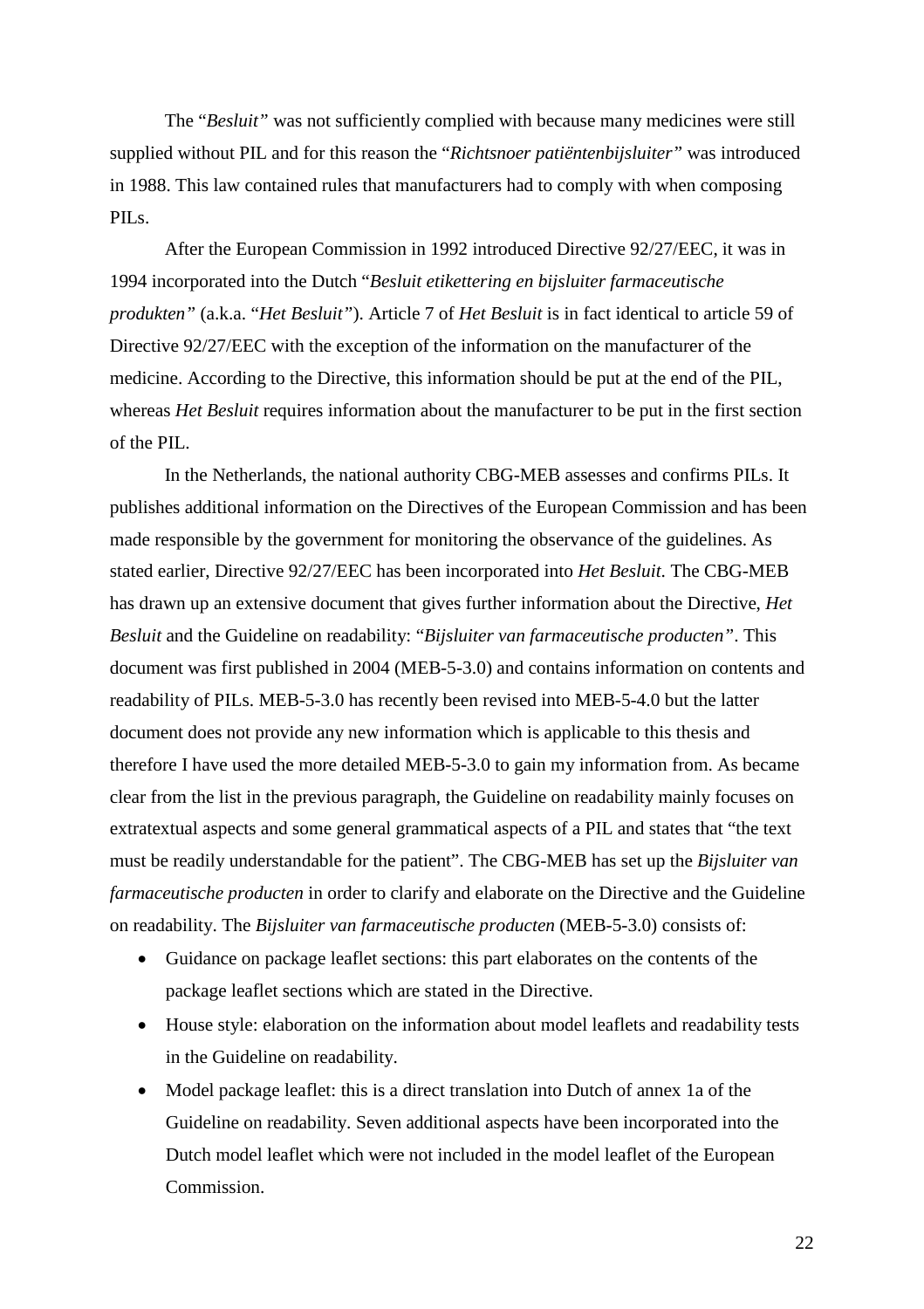- Guidance on the model package leaflet: this is an adaptation of annex 1b of the Guideline on readability. The guidance is presented in the form of a table and this makes it more surveyable than annex 1b. Moreover, the guidance avoids referring to texts of law (annex 1b does not) and explains the law in its own words. The guidance also elaborates on the extratextual aspects and linguistic aspects of a PIL which annex 1b does not elaborate on.
- Declaration concerning the technical aspects of readability: this form for completion is a declaration in which can be confirmed that the aspects of section 1b in the Guideline on readability have been taken into account.
- Criteria for the assessment of a readability test: adaptation of annex 2 of the Guideline on readability. This document is presented in the form of a table which makes it more surveyable than annex 2. The document gives a clear outline of what a readability test should entail whereas annex 2 is less elaborate.
- Lay terms: the CBG-MEB has produced a list of acceptable lay versions of medical terms in the package leaflet. The Guideline on readability does not contain such a list (*Bijsluiter van farmaceutische producten* 1-45).

#### **2.3 Patient information in the United Kingdom**

Patient information with medicines has been regulated in the United Kingdom since 1977. Although few medicines at that time were supplied with leaflets, those leaflets which were produced had to comply with certain legal requirements. Those leaflets were usually inhaled medicines and others that required detailed instructions for use by patients self-medicating outside the healthcare environment.

In 1992, the European Commission issued Directive 92/27/EEC and this Directive was in 1994 implemented into UK legislation. In 1993, the then Medicines Control Agency produced a guidance document that elaborated on the Directive: "Guidance for the pharmaceutical industry on the labelling and leaflets regulation." This guidance caused the European Commission to publish the Guideline on readability.

In the United Kingdom, the Medicines and Healthcare products Regulatory Agency (MHRA) is the government agency which is responsible for ensuring that medicines and medicinal devices work, and are acceptably safe. The Patient Information Quality Unit is part of the Vigilance and Risk Management of Medicines Division. The Unit is responsible for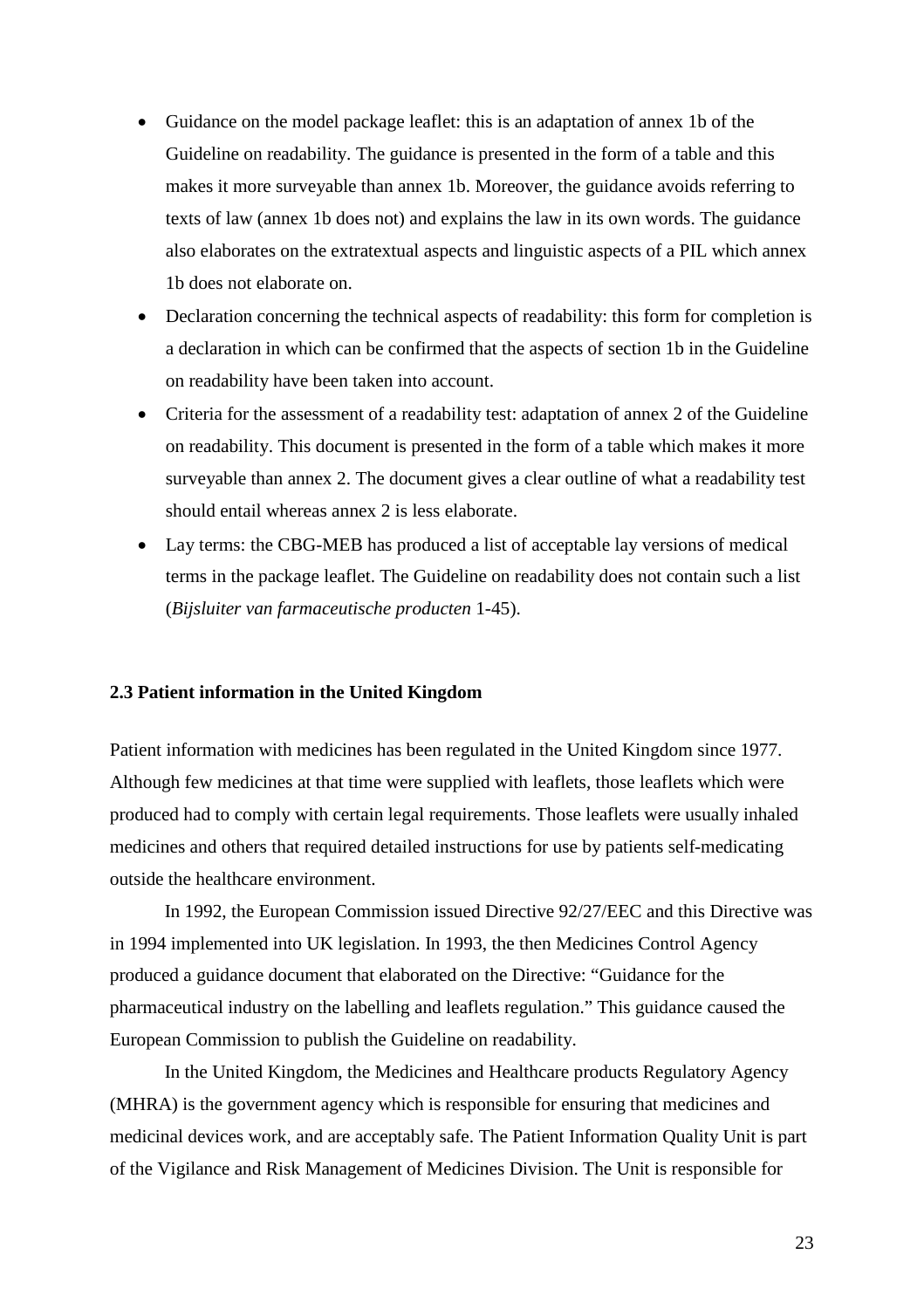policy and regulation of all types of product information and assesses labels and PILs provided by the pharmaceutical industry for compliance with the Directive.

Recently, the MHRA has published guidance on the Guideline on readability: "Always Read the Leaflet – getting the best information with every medicine". In this document is stated that the Guideline on readability has had a great impact on the quality of the information in PILs because many PILs now contain a better balance of the risks and benefits of a medicine. However, there is much more which could be achieved within the current regulatory framework and therefore the Working Group redrafted the Guideline on readability. This is comparable to the way in which the Dutch CBG-MEB redrafted the Guideline on readability by means of the *Bijsluiter van farmaceutische producten*. Always read the leaflet – getting the best information with every medicine contains the following adaptations and additions to the Directive and the Guideline on readability:

- Improvement of risk communication: annex 10 of Always read the leaflet gives extensive information on how risk information should be communicated. Attention is being paid to: key points as a summary at the start of the section, giving information on the benefits of taking the medicine and guidance on presenting statistical information (149-65).
- Improvement of usability of PILs: annex 6 of Always read the leaflet gives extensive information on how the accessibility and readability of a PIL can be improved. Attention is being paid to: writing style, typeface, design and layout, headings, use of colour and use of symbols and pictograms (97-101). Information on these aspects is much more extended than in the Guideline on readability.
- Attention is being paid to patients with special needs: annex 6 provides information on people who need PILs in a different format (102-111).
- Improvement of how to undertake user testing: annex 5 and its appendix gives extensive information on how user testing should be accomplished. Attention is being paid to: the legal basis, reasons for user testing, when to undertake tests, implementation and an illustration of one way of undertaking a test (89-96).
- Lay terms: in annex 8 of Always read the leaflet, the MHRA has produced a list of acceptable lay versions of medical terms in the package leaflet. Moreover, a list of principles for developing definitions has been given (123-8).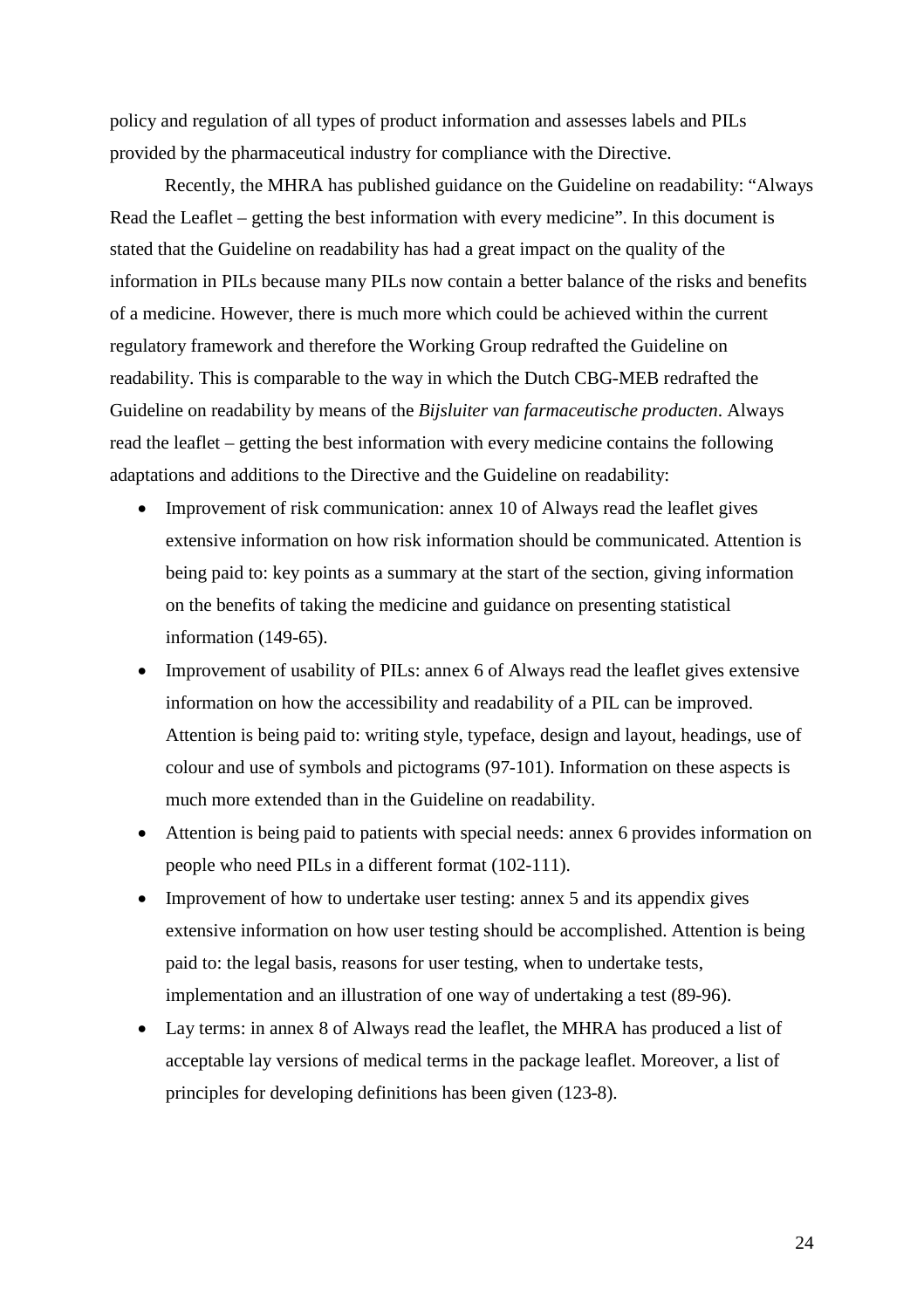## **2.4 Comparative analysis**

In the previous paragraphs has been outlined how the European Commission and the health authorities in the Netherlands and the United Kingdom have arranged their regulation regarding patient information. The Directive and Guideline on readability serve as a guiding principle for the legislation of the Member States. The PIL that is to be translated into Dutch has been set up in the United Kingdom and therefore it is important to distinguish which aspects should be taken into account when translating this PIL. I will now research in which ways the Dutch legislation deviates from the British legislation by taking Always read the leaflet – getting the best information with every medicine and *Bijsluiter van farmaceutische producten* as my frames of reference. From these differences, translation problems of the Sertraline PIL are deduced and solutions are proposed.

## **2.4.1 Differences between British and Dutch guidelines concerning usability**

Annex 6 of the MHRA's document Always Read the Leaflet – getting the best information with every medicine gives information on the usability of PILs. This information is an elaboration upon and expansion of the guidelines of the European Commission's Guideline on readability and I will therefore use annex 6 in my comparison with the Dutch legislation. The CBG-MEB says the following about PILs' usability: "In order to promote readability, section A of the Guideline on readability provides guidance and states the requirements relating to the technical aspects of readability, such as print type and size, the use of colour, paper size and weight (see also the section on house style and the declaration concerning the technical aspects of readability" (*Bijsluiter van farmaceutische producten* 6). After comparing the European Commission's Guideline on readability with the CBG-MEB's section on house style and the declaration concerning the technical aspects of readability, it appears that the CBG-MEB does not give any new rules on usability, but sticks to those of the Guideline on readability. When comparing the MHRA's annex 6 with sections A and C of the Guideline on readability, it shows that the MHRA has elaborated on the Guideline on readability concerning the following aspects:

 "Simple words with few syllables should be used and Latinate words should be avoided.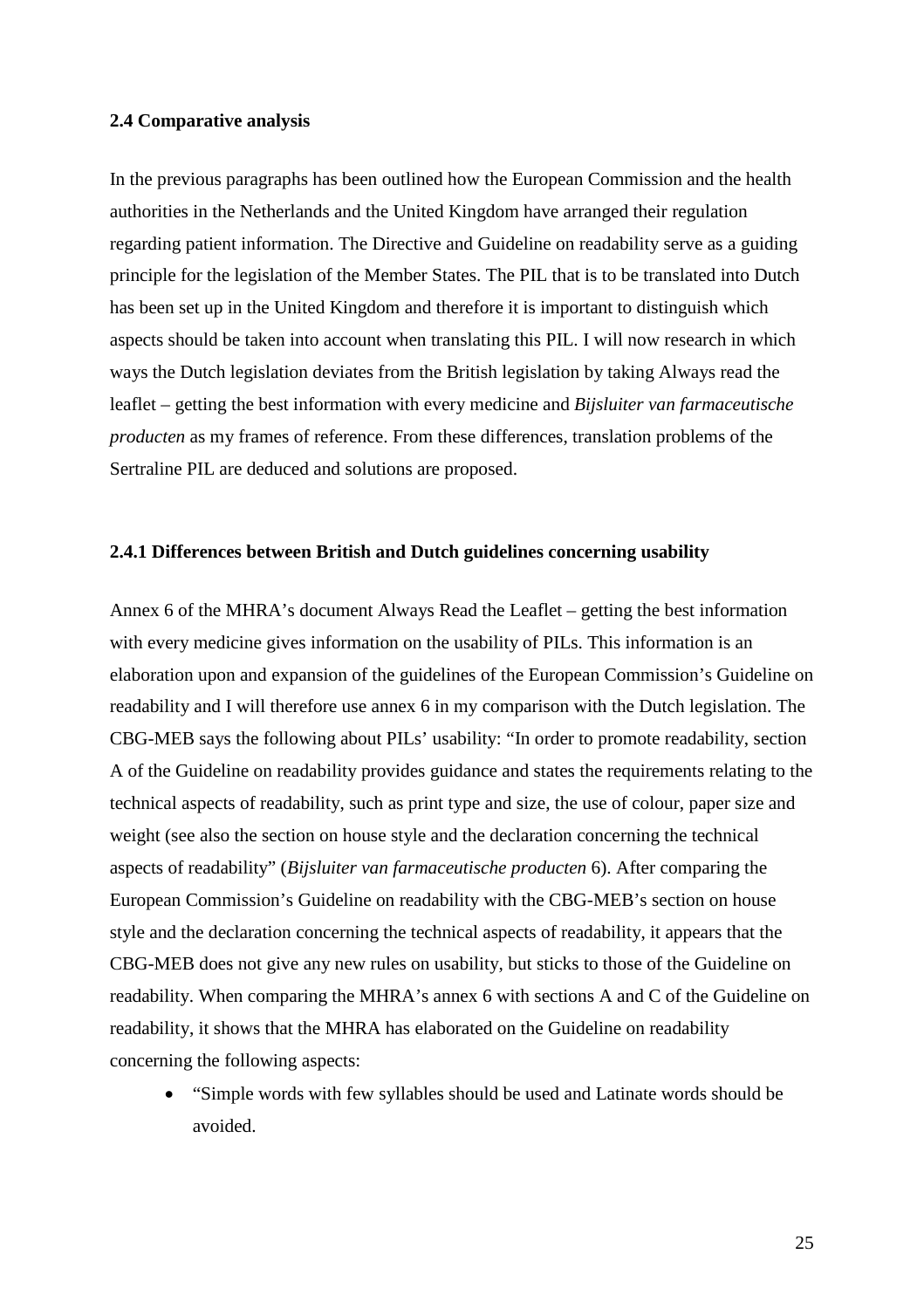- Five or six bullet points in a list should be the maximum. (This is an adaptation on the Guideline on readability which states that no more than nine items should be used in a list where bullet points are simple and no more than five where they are complex.)
- Font size 14 points should be used for headings and 12 points for main body text. For visually impaired the font size should be between 16 and 20 points. (This is contrary to the Guideline on readability which states that the font size should be 8 points.)
- Italic fonts and underlining should not be used.
- All text should be set horizontally.
- Spaces should be used between paragraphs to rest the eye.
- The text should be aligned to the left margin.
- Justified or centred text should not be used.
- Columns should be used to aid text navigation or vertical line when space is limited. Keep important information together so text flows easily from one column to another.
- The use of a larger font or bold text needs to be considered in the case of using reverse type for highlighting particular warnings. Reverse type is difficult for older readers" (Always read the leaflet – getting the best information with every medicine 100-1).

As we can see, the differences between the British and Dutch conventions concerning usability are not very striking. The MHRA has only elaborated on the Guideline on readability on a few linguistic and extratextual aspects and contradicts it on the aspect of font size and use of bullet points.

#### **2.4.2 Translation problems concerning usability**

The PIL that will be translated is a British leaflet which will be translated into Dutch. After having compared the British and Dutch regulation concerning PILs, two translation problems occur.

The British regulation says that five or six bullet points in a list should be the maximum,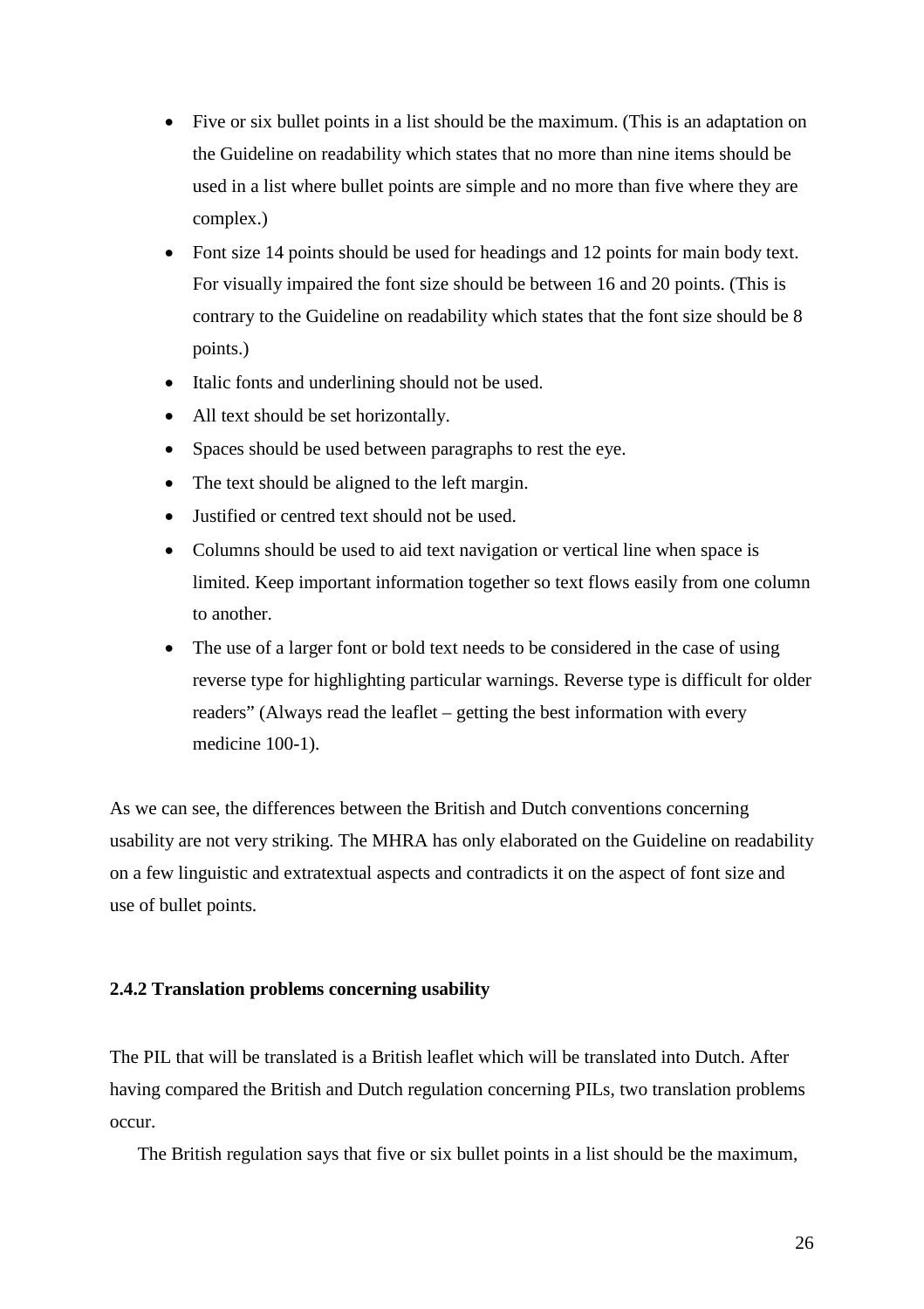whereas the Dutch regulation (which sticks to the Guideline on readability) states that no more than nine items should be used in a list where bullet points are simple and no more than five where they are complex. The Sertraline PIL has not complied with the British regulation since nearly all lists consist of more than six bullet points. Most lists consist of complex bullet points, which means that in the Dutch translation (in case the bullet points remain complex), no more than five bullet points can be used. A solution would be to transform the complex bullet points into simple bullet points and combining bullet points.

The second translation problem concerning usability is font size. I do not know if the Sertraline PIL has complied with the regulation in Always read the leaflet since this PIL is only available in PDF-format which makes it impossible to distinguish the font sizes. However, the proportion between headings, main text and information for the visually impaired (of which the MHRA respectively prescribes 14, 12 and 16-20 points) seems to be in accordance with the MHRA's guideline. The Guideline on readability (and the CBG-MEB accordingly) prescribes a font size and type of 8 points Didot and that (sub)headings should be made conspicuous (e.g. by colours) and headings should be numbered. In the translation, this will not be a real translation 'problem', as the font size and type, and the use of reverse type in source text can easily be converted to the Dutch prescribed situation.

For the remaining aspects regarding a PIL's usability, the target text can stick to the Guideline on readability and the prescriptions of the CGB and its model leaflet.

## **2.4.3 Differences between British and Dutch guidelines concerning risk and benefit information**

For this comparative analysis, annex 10 of Always read the leaflet – getting the best information with every medicine needs to be compared with the chapter 'Guidance on package leaflet sections' of the CBG-MEB's *Bijsluiter van farmaceutische producten*. Annex 10 gives guidance on optimising the presentation of risk and benefit in PILs and elaborates upon the European Commission's Guideline on readability. 'Guidance on package leaflet sections' elaborates on the contents of the package leaflet sections which are stated in the Directive.

I will now compare the MHRA's and CBG-MEB's documents, and in the following paragraphs I will show the differences with regard to the presentation of key information, benefits of the medicine and side effects.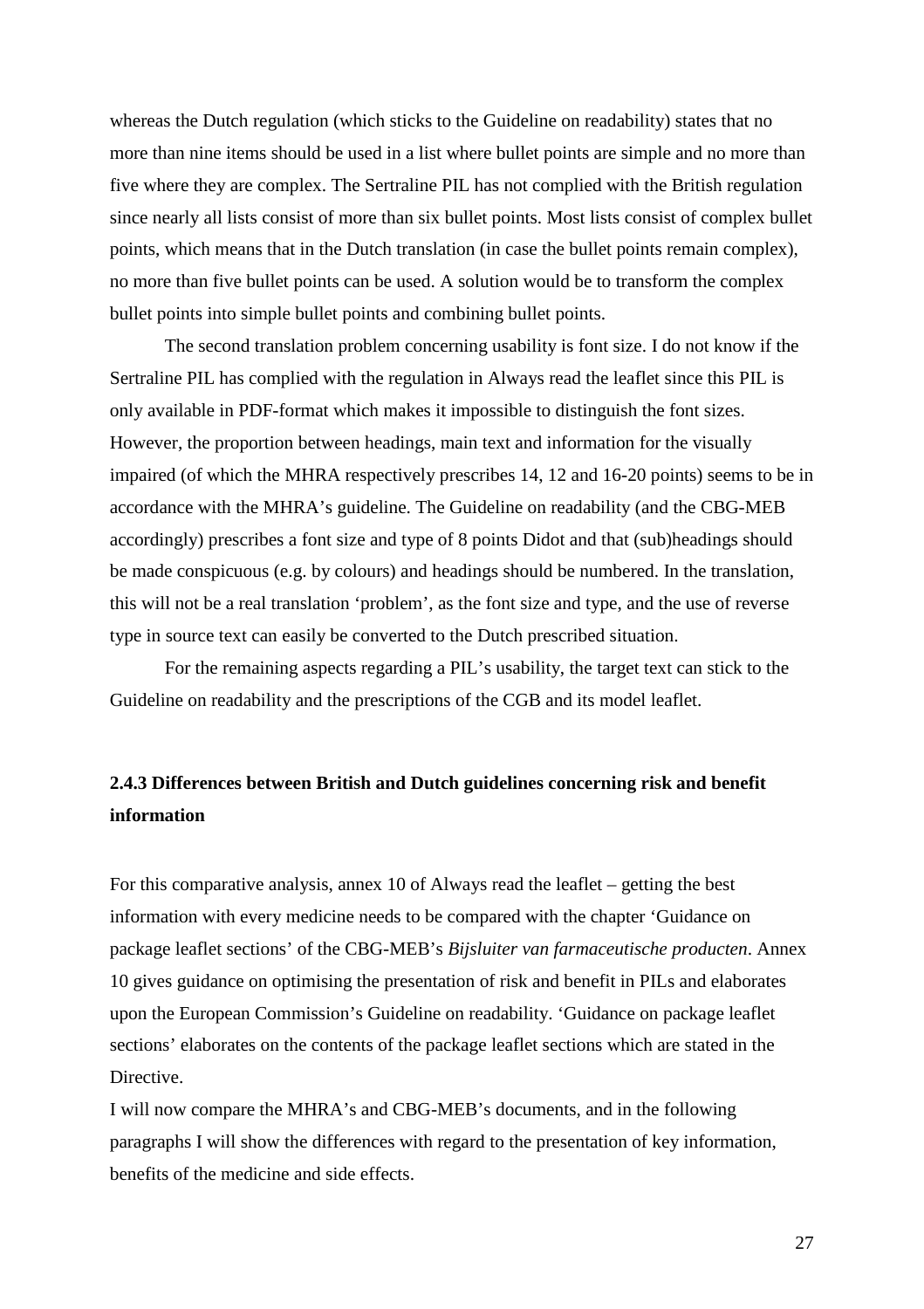## *Key information or general information*

The MHRA proposes an extra section with key information at the beginning of the leaflet, especially designed for people that would consider a leaflet too long or complex to read. The CBG-MEB follows the Directive (in which a similar section 'general information' is given at the end of the PIL) but states that it "is hesitant to include such as section at the end of a PIL". However, the CBG-MEB does not give any alternatives concerning the section's location. The MHRA wants the key information to be presented as a short series of bullet points and wants to include the following information:

- benefits of the product
- maximum dose or duration of treatment
- potential side effects or withdrawal reactions
- contraindications
- important drug interactions
- circumstances in which the drug should be stopped
- what to do if the medicine does not work
- where to find further information
- stimulation for reading rest of PIL
- last update PIL (Always read the leaflet getting the best information with every medicine 151).

The CBG-MEB, in contrary, only permits the following information in its 'general information' section:

- a short description of the disease or the condition
- reference to an independent patient organisation
- general recommendations [..] such as "Return unused medicines to the pharmacy". (*Bijsluiter van farmaceutische producten* 13).

Moreover, the CBG-MEB states that "the text may not contain any information that would be better to state elsewhere in the package leaflet or that has been stated elsewhere in the package leaflet" which means that, contrary to the British situation, the CBG-MEB does not want information about maximum dose or duration of treatment, potential side effects or withdrawal reactions, contraindications, important drug interactions, circumstances in which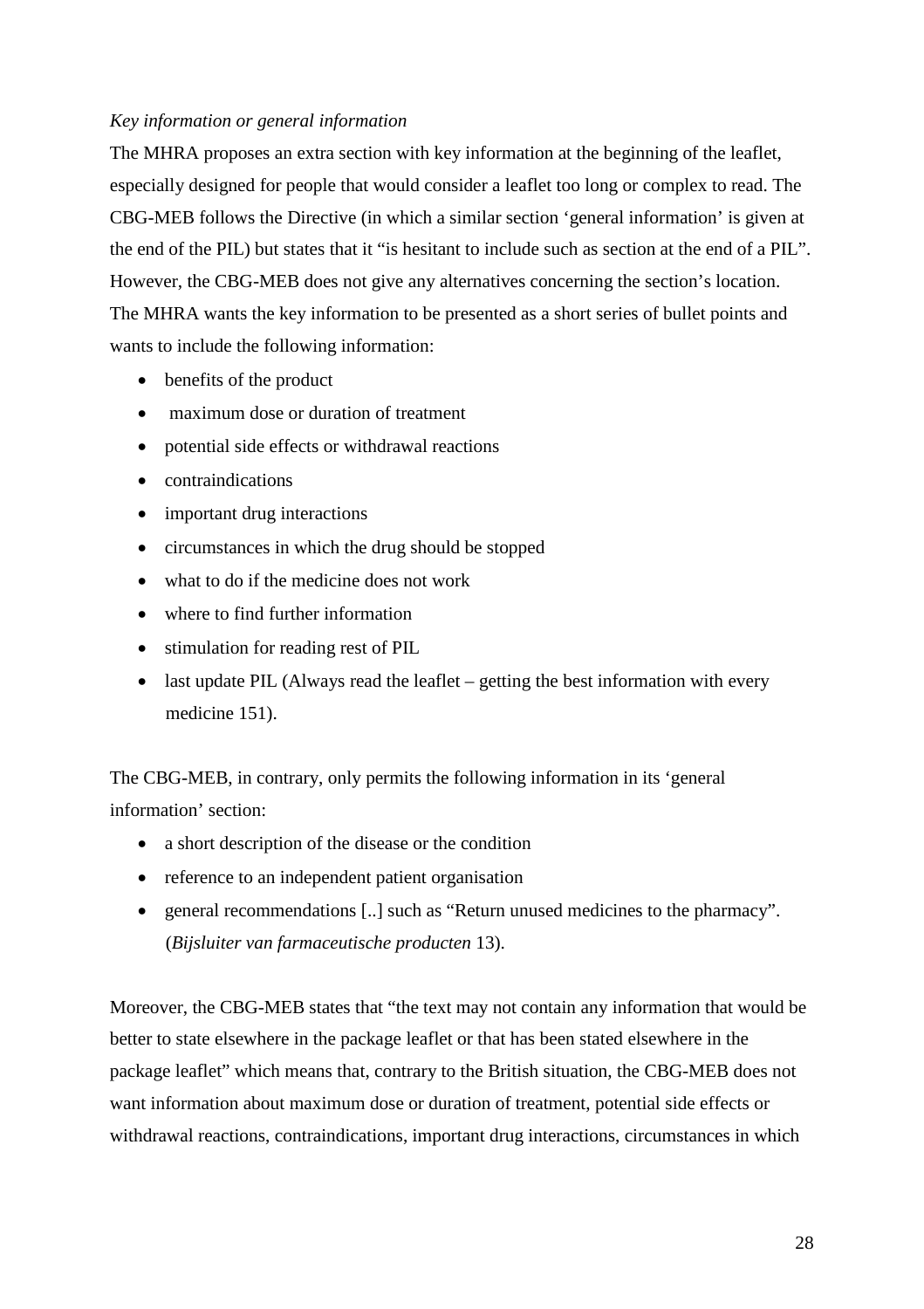the drug should be stopped and what to do if the medicine does not work in its 'general information' section.

## *Information on the benefits of medicines*

The MHRA states that the risks of a treatment should be placed in the context of the potential benefits and this could be achieved by including some general information on how the medicine works. According to the Directive, a PIL already needs to have the section 'What is your medicine and how does it work' and according to the MHRA, this section could be complemented with the following information:

- "why it is important to treat the disease and what the likely clinical outcome would be if the disease remained untreated;
- whether the treatment is for short term or chronic use;
- whether the medicine is being used to treat the underlying disease (ie curative) or for control of symptoms;
- if the latter, which symptoms will be controlled and how long the effects will last;
- whether the effects will last after the medication is stopped;
- where the medicine is used to treat two or more discrete indications, all should be succinctly described as above;
- where to obtain more information on the condition" (Always read the leaflet getting the best information with every medicine 158).

Items which are most relevant to the patient, for example the impact of the medicine, should be given prominence by means of using specific font sizes or types.

The CBG-MEB, on the other hand, sticks to the Directive and only uses the prescribed section 'What is your medicine and how does it work', in which the pharmacotherapeutic group to which the medicine belongs and the mechanism of action or characteristics of the product is described in terms that are understandable to the patient (*Bijsluiter van farmaceutische producten* 8).

## *Information about side effects*

There are some striking differences between the ways the MHRA and the CBG-MEB deal with side effects in PILs but on some issues they have the same opinion. Summarized, the MHRA has set up the following guidelines regarding side effects: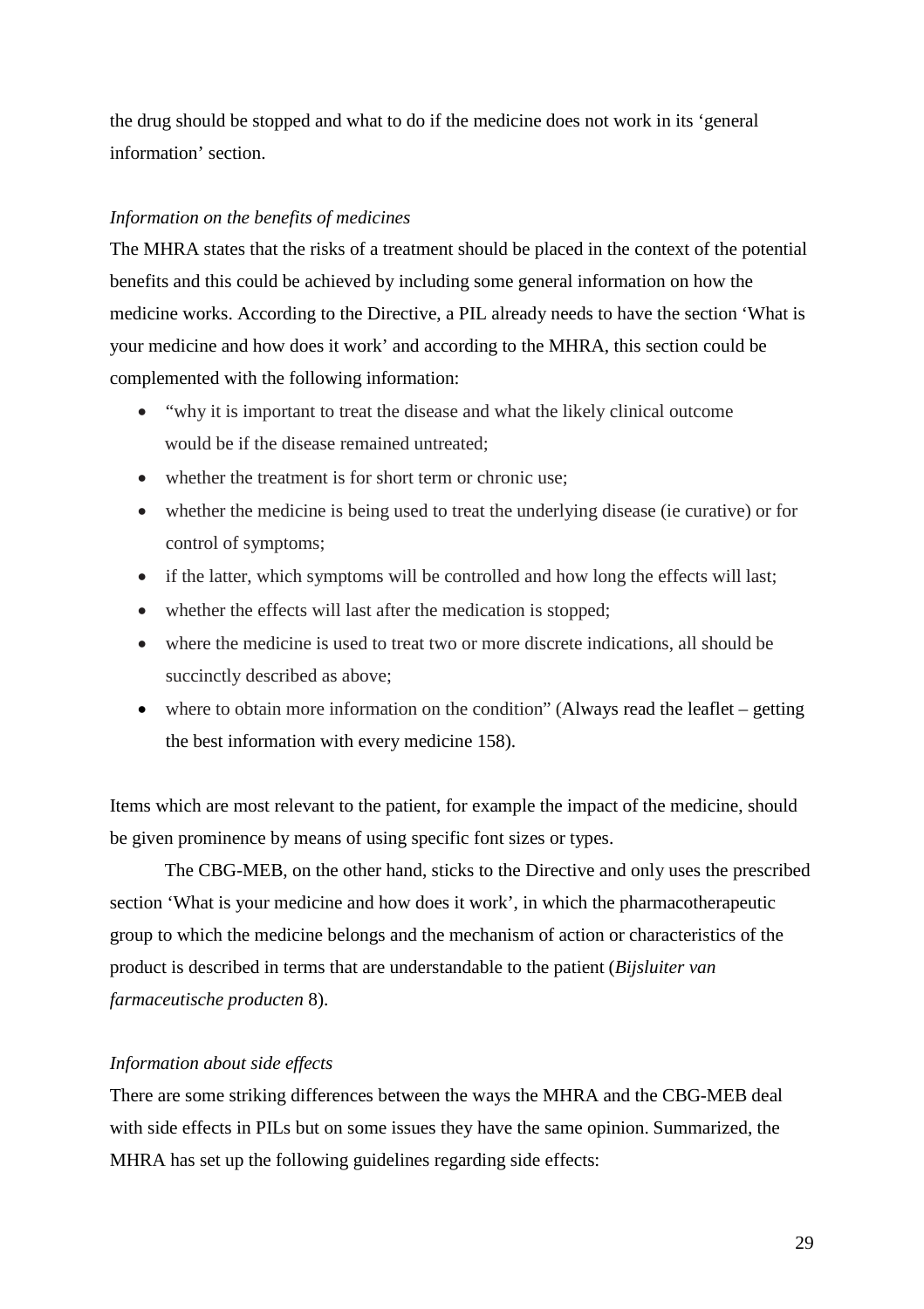- The scientific term of a condition should be placed in brackets after the lay term.
- In case of serious side effects the action that is to be taken by the patient must be described.
- The duration of risk must be stated.
- A doctor should be consulted if side effects that are not mentioned in the section occur.
- Serious side effects should be mentioned first, then other possible side effects grouped by frequency (most frequent first). Body System Order Class (SOC) grouping should only be used when frequencies are not known.
- Verbal descriptors should only be used if accompanied by the equivalent statistical information of which only the upper bound should be referred to. E.g. use 'fewer than 1 in every 1,000' rather than 'between 1 in 10,000 and 1 in 1,000.'
- If severity of side effects is known, this should be included in the PIL.
- If a side effect is dose-related, this should be included in the PIL.
- Providing links/details of further information sources on side effects should be considered.
- Conveying imprecision of point estimates using terms such as "approximately"/"about"/"around" when referring to estimates for major safety issues (Always read the leaflet – getting the best information with every medicine 160-64).

And, summarized, the CBG-MEB has set up the following guidelines with regard to side effects:

- The scientific term of a condition should be placed in brackets after the lay term.
- In case of serious side effects the action that is to be taken by the patient must be described.
- The duration of risk must be stated.
- A doctor should be consulted if side effects that are not mentioned in the section occur.
- Side effects are to be presented in the following order: 1. SOC grouping 2. In decreasing frequency within each organ system. 3. Within each frequency group, the side effects should be listed in order of decreasing severity.
- The CBG-MEB uses the same terminology "very common, common, uncommon, rare, very rare" in combination with a different form of statistical information (very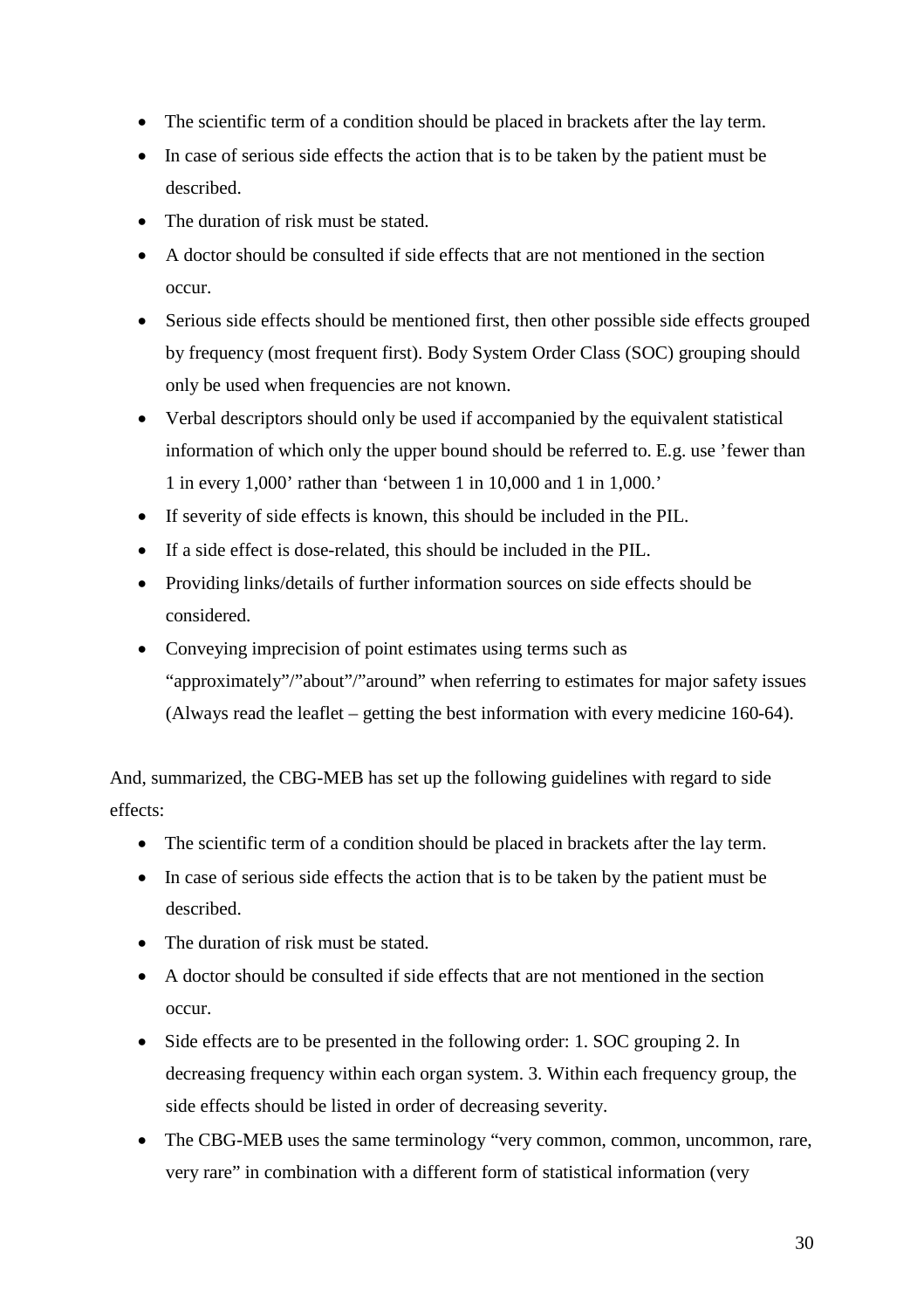common  $>1/10$ ; common  $>1/100 - 1/10$ ; uncommon  $>1/1000 - 1/100$ ; rare  $>1/10.000 - 1/10$  $\langle 1/1000$ ; very rare  $\langle 1/10.000 \rangle$ . These patient numbers can be stated at the beginning of the section.

- Blood disorders should be included; these are not directly evident as such to the patient, but can be identified when described in the following way: blood disorders that can give rise to symptoms such as tiredness, frequent infections, bruises, etc.
- Side effects such as sudden cardiac death and risk of suicide must be included and indicating its frequency is extremely important. Although mentioning such side effects can have a negative effect on treatment compliance, it is important to include them in connection with liability considerations and the need for patients to be fully informed. These side effects should be described as follows:
	- o Sudden cardiac death: "Extremely rare incidences of sudden cardiac death have been reported."
	- o Risk of suicide: "Extremely rare reports have been made of patients who have developed suicidal tendencies (for antidepressants: at the start of the treatment). If you think that you are also affected in this way, you are advised to contact your doctor immediately".
- Related side effects can be covered by a single term. E.g. different arrhythmias could be summarised as" heart rhythm disorders" (*Bijsluiter van farmaceutische producten* 11, 12).

As we can see, the British and Dutch organisations are of the same opinion regarding the use of medical jargon, patient's action in the case of serious side effects, duration of risk and nonmentioned side effects. They are also of the same opinion that verbal descriptors should be used in combination with statistical information but the MHRA only wants to refer to the upper bound and uses a full sentence, while the CBG-MEB gives a range of statistical information and wants these numbers to be placed at the beginning of the section.

Furthermore, the MHRA as well as the CBG-MEB advises a specific order in which the side effects should be listed but they use different criteria. The MHRA wants to list serious side effects first, followed by the rest of the side effects in decreasing frequency. The CBG-MEB, on the other hand, groups side effects by the system of Body System Order Class (SOC) in decreasing frequency within each organ system.

And additionally, the MHRA has guidelines regarding severity of side effects, doserelated side effects, further information on side effects and point estimates; subjects on which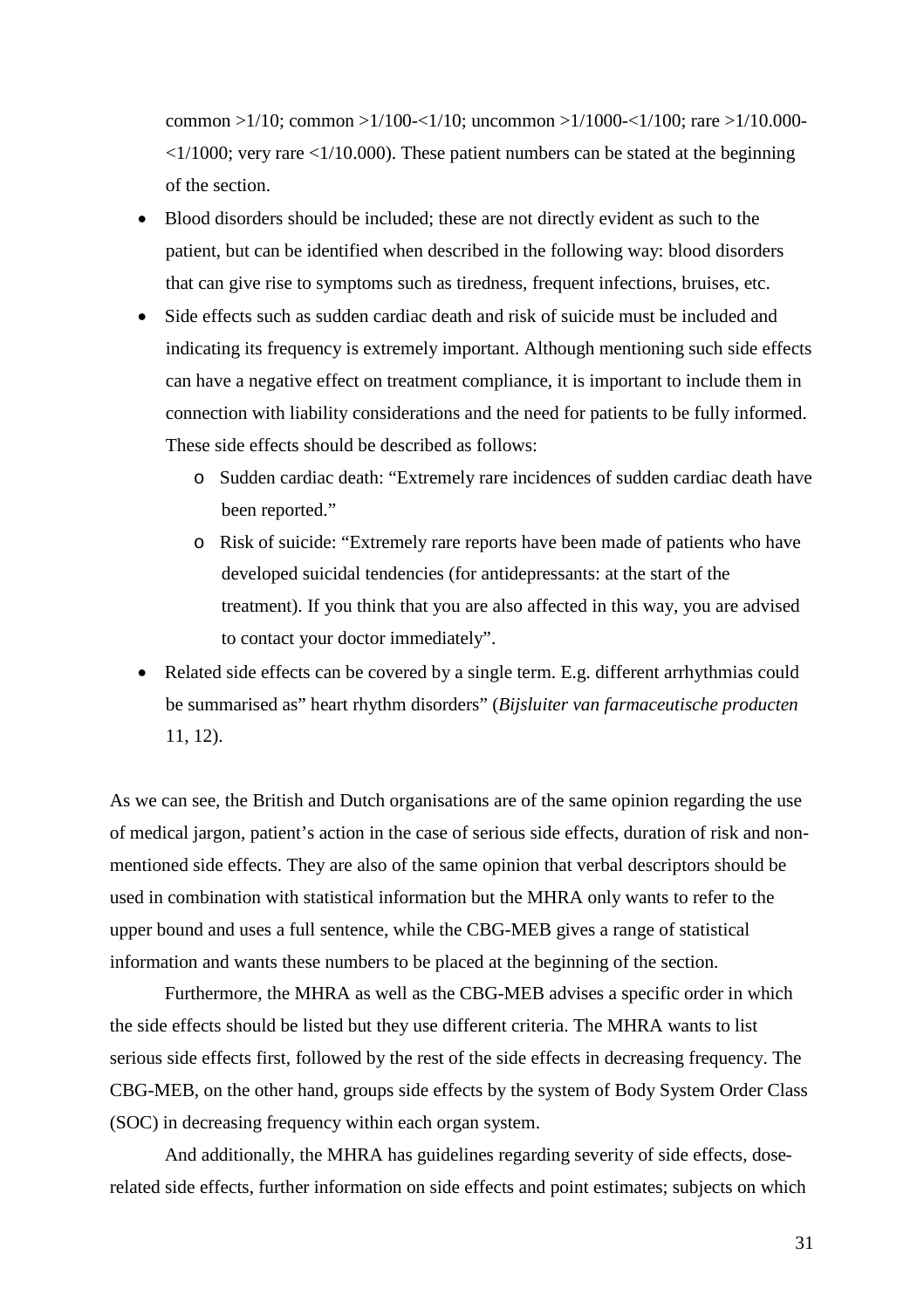the CBG-MEB does not have any guidelines. In retrospect, the CBG-MEB discusses issues which the MHRA does not pay attention to: inclusion of blood disorders, side effects such as sudden cardiac death and risk of suicide and using single terms for related side effects.

#### **2.4.4 Translation problems regarding risk and benefit information**

As for risk and benefit information, the first translation problem that is caused by the differences between the British and the Dutch regulation exists in the field of key/general information. The MHRA proposes an extra section with key information on risk and benefit of the medicine at the beginning of the PIL whereas the CBG-MEB sticks to the short 'general information' section prescribed by the Directive. The Sertraline PIL contains a section with 'general information' ("Eight important things you need to know about Sertraline") at the start of the PIL but this section is not completely in accordance with the content of the prescribed 'general information' section of the MHRA. In the target text, the 'general information' section should be placed at the end of the PIL, before the information on the last update, and will contain a short description of the disease or the condition, reference to an independent patient organisation and general recommendations such as "Return unused medicines to the pharmacy". No information that is stated elsewhere in the PIL is allowed in this section. This means that the information in the first section of the source text will not be translated at all since its content has already been stated elsewhere in the PIL.

Another difference between the MHRA's and CBG-MEB's guidelines exists in the field of benefit information. As I stated in the previous paragraph, the MHRA proposes to elaborate on the section "What is your medicine and how does it work", in which amongst others the benefits of the medicine should be described, thus elaborating on the Directive. The Sertraline PIL has (again) not complied with the MHRA's regulation and sticks to the Directive which means that only the pharmacotherapeutic group and the characteristics of the medicine are given in the section "What is your medicine and how does it work". As the CBG-MEB has not set up additional regulation concerning benefit information, the section "What is your medicine and how does it work" will be fully maintained in the target text.

Most differences between the MHRA's and CBG-MEB's guidelines have been encountered in the field of risk information. Both authorities are of the opinion that verbal descriptors should be used in combination with statistical information, but the MHRA only wants to refer to the upper bound and wants to use a full sentence, whereas the CBG-MEB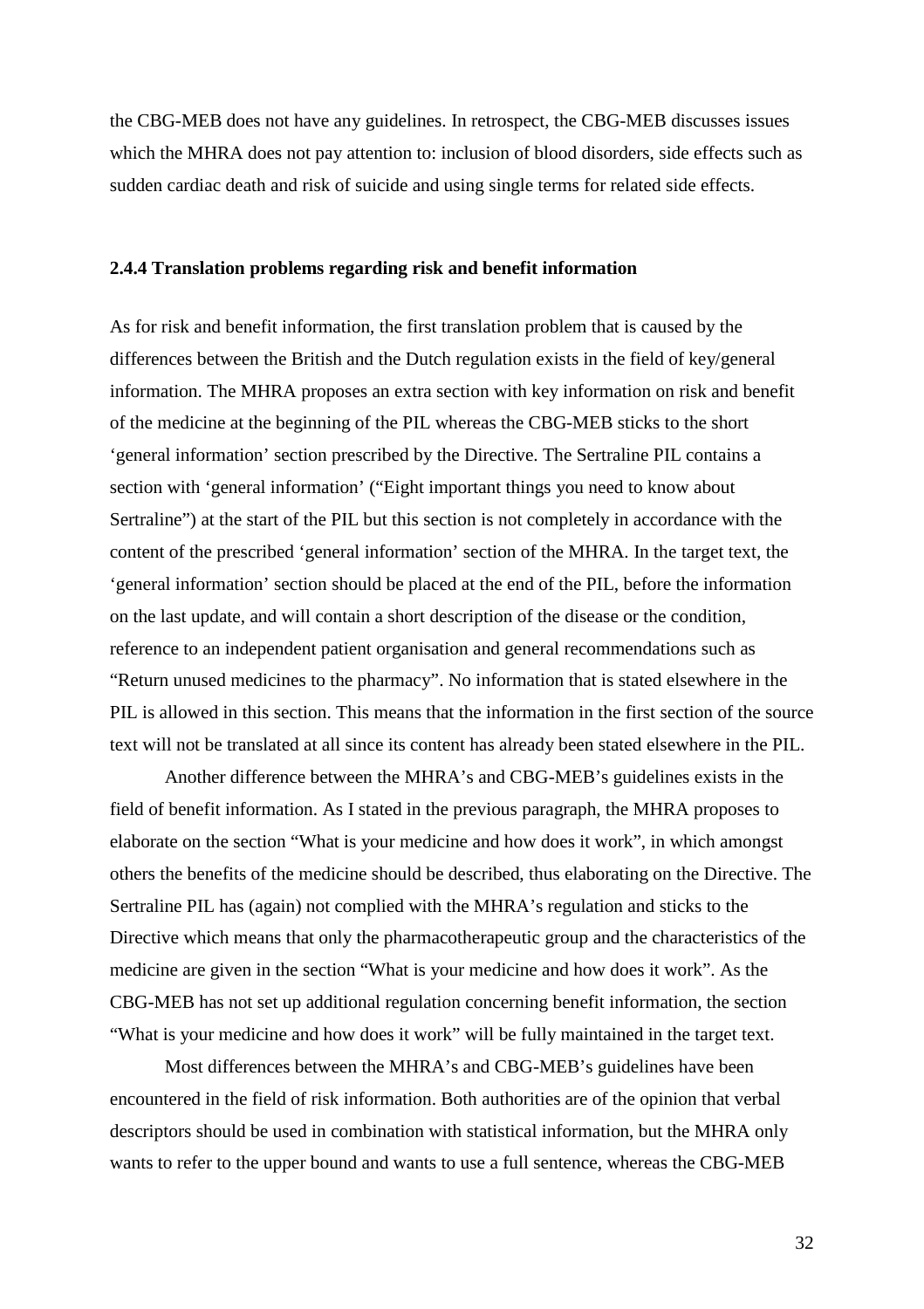gives a range of statistical information and wants these numbers to be placed at the beginning of the section. The Sertraline PIL has only partly complied with the MHRA's guideline since a verbal descriptor has been used in combination with statistical information and a full sentence has been used, but the statistical information does not refer to the upper bound ("more than 1 in 10,000 patients, but less than 1 in 1,000 patients"). The CBG-MEB also wants to combine verbal descriptors with statistical information, so in the target text only the rendering of statistical information needs to be adapted and will have to look like e.g. "rare:  $>1/10.000 < 1/1000$ ".

Another translation problem concerning the rendering of side effects results from the differences between the order in which the side effects should be listed. The MHRA wants to list serious side effects first, followed by the rest of the side effects in decreasing frequency. The Sertraline PIL has complied with this regulation. The CBG-MEB, on the other hand, groups side effects by the system of Body System Order Class (SOC) in decreasing frequency within each organ system. This means that the side effects must be grouped according to the SOC. So the order of the lists of side effects of the Sertraline PIL must be changed drastically in the target text.

Lastly, there are aspects the CBG-MEB wants to have included in Dutch PILs, whereas the MHRA does not mention them in their guideline. These aspects are information on blood disorders, side effects such as sudden cardiac death and risk of suicide and using single terms for related side effects. The Sertraline PIL has already included information on blood disorders in the section on side effects ("low blood levels of sodium which can cause tiredness and confusion") so this aspect can be maintained in the target text. The side effect sudden cardiac death is not relevant for the Sertraline PIL as it is not stated in the PIL and is therefore not considered a side effect. Risk of suicide is mentioned in the Sertraline PIL and the information on this issue can therefore be maintained in the target text. Regarding using single terms for related side effects could be stated that none of the side effects are related, so it is not necessary to group related side effects in the target text.

#### **2.5 Conclusion**

In setting up their guidelines concerning PILs, both the British MHRA and the Dutch CBG-MEB take the European Commission's key documents, the Directive and the Guideline on readability, as their basis. As became clear from paragraph 2.1, the Directive focuses at the contents and format of PILs and the Guideline on readability is an addition to the Directive, focussing on PILs' design and style and including a model leaflet. As the Directive and the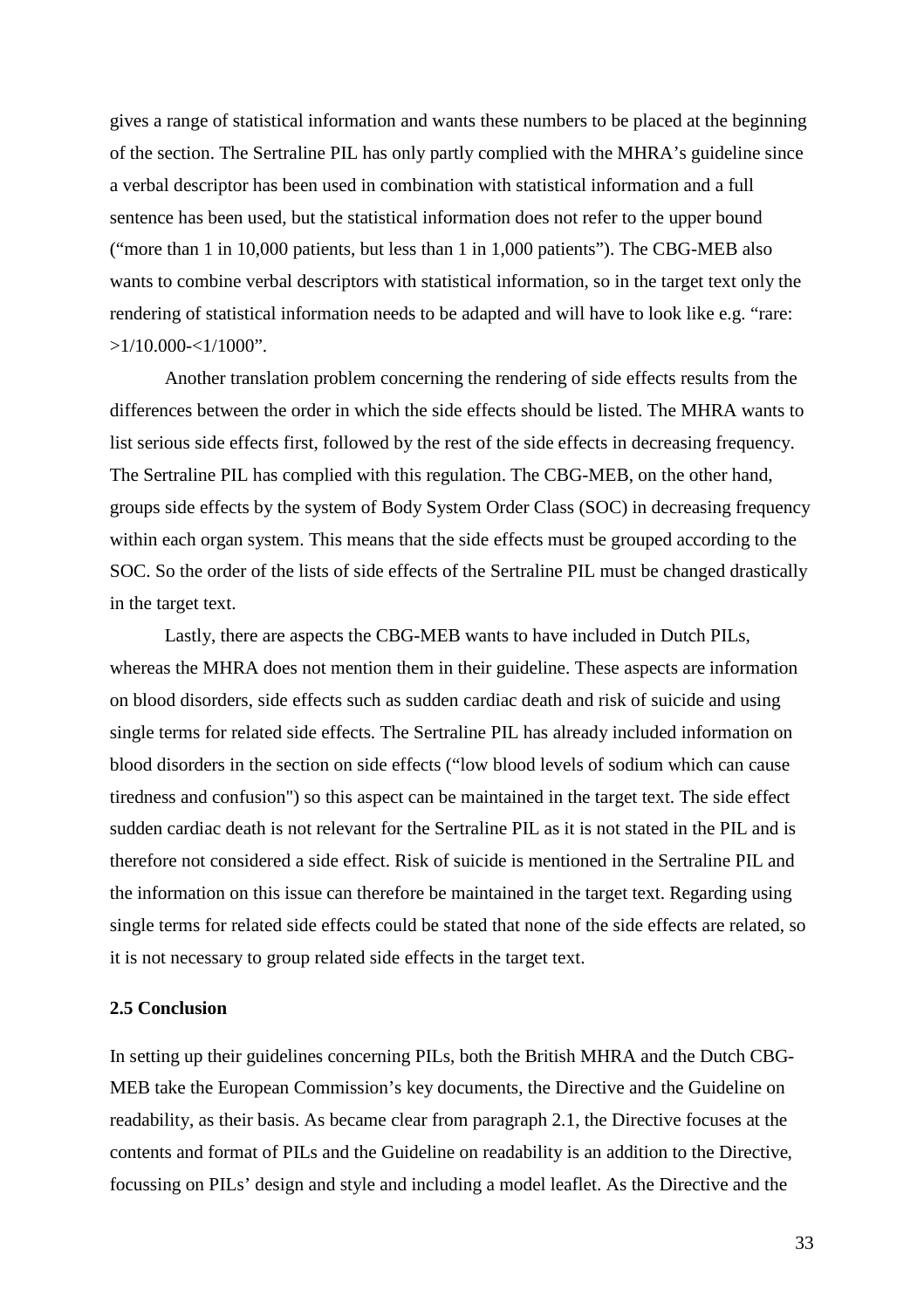Guideline on readability are not very elaborate and leave many questions unanswered, the MHRA set up "Always read the leaflet – getting the best information with every medicine" and the CBG-MEB drew up "*Bijsluiter van farmaceutische producten"*; both documents are an elaboration on the European Commission's guidelines.

Since this translation project results into translating the British Sertraline PIL into Dutch, I have, in this chapter, compared the British situation regarding PILs with the Dutch situation and I found differences in the fields of usability and risk and benefit information. From these differences, translation problems were deduced and solutions were proposed. In the field of usability, the differences that were detected between the MHRA's and the CBG-MEB's guidelines are not very striking. The CBG-MEB has completely retained the rules of the Guideline on readability and the MHRA has complemented the Guideline on readability (and the CBG-MEB accordingly) on a few aspects regarding word choice, font type and some aspects concerning the design of the PIL's text. Regarding font size and bullet points, the MHRA's opinion slightly differs from the Guideline on readability (and the CBG-MEB accordingly), but since the Sertraline PIL has not complied with the MHRA's regulation at all, the target text needs thorough redrafting with regard to bullet point lists and font size.

Regarding risk and benefit information, one of the differences encountered between the British and the Dutch situation is the rendering of key/general information. The MHRA proposes an extra section with key information on risk and benefit of the medicine at the beginning of the PIL whereas the CBG-MEB sticks to the short 'general information' section prescribed by the Directive. Again, the Sertraline PIL has not fully complied with the MHRA's regulation which means that in the target text, superfluous information needs be left out and the location of the 'general information' section needs to be adjusted.

The MHRA also proposes to elaborate on the section 'What is your medicine and how does it work', in which amongst others the benefits of the medicine are described. The MHRA wants to add more information on the benefits of the medicine than the Directive prescribes. The CBG-MEB has not published additional guidelines on this aspects and therefore sticks to the Directive in which only the pharmacotherapeutic group and the characteristics of the medicine are given in the section "What is your medicine and how does it work". The Sertraline PIL has (again!) not complied with the MHRA's guideline and sticks to the Directive. This means that this section can be fully maintained in the translation of the Sertraline PIL.

Most differences between the opinions of the two health authorities exist in the field of side effects, but there are also aspects on which the MHRA and CBG-MEB are of the same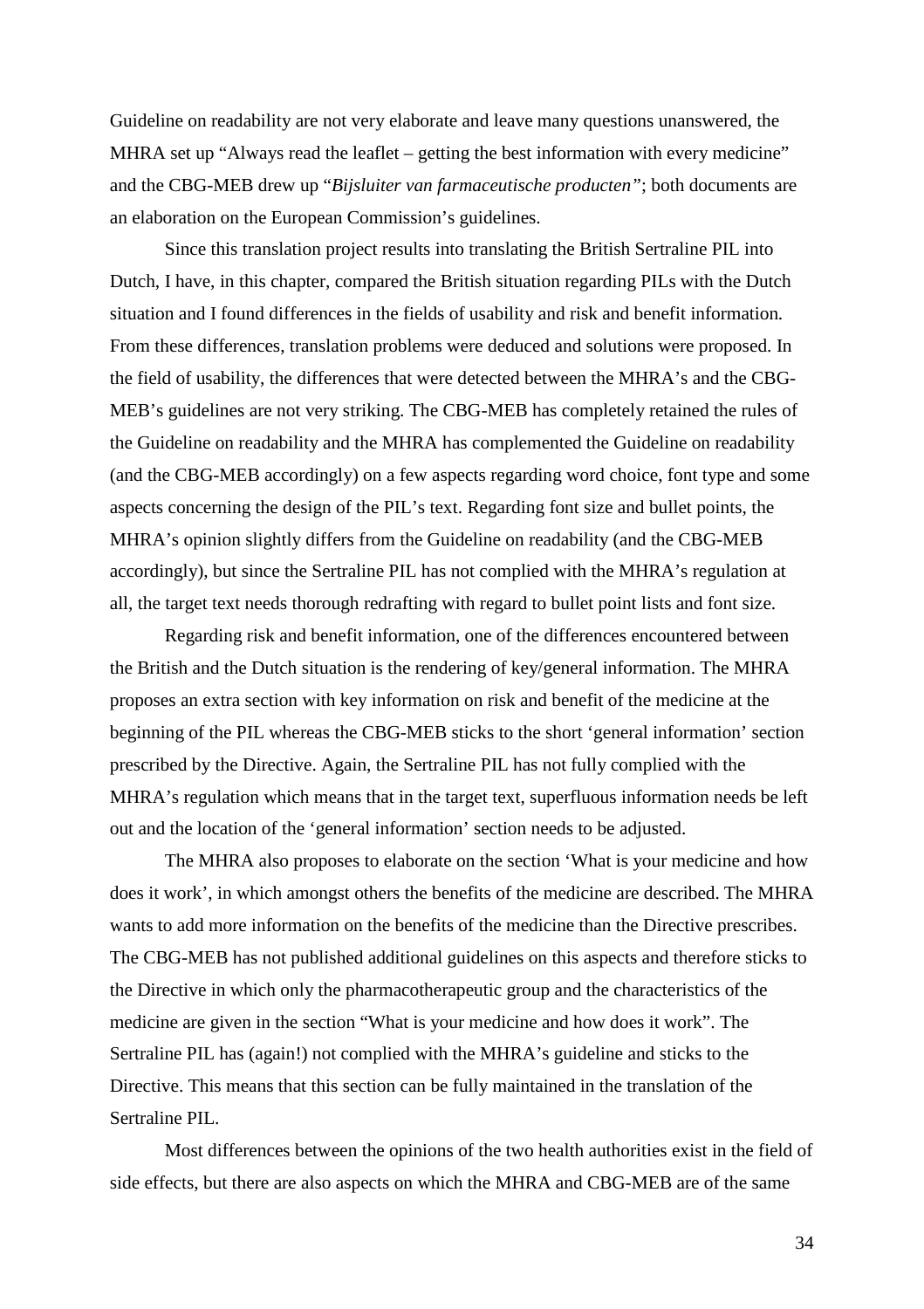opinion, such as the use of medical jargon, patient's action in the case of serious side effects, duration of risk and non-mentioned side effects. They also agree on the aspects of combining verbal descriptors with statistical information and they use a specific order for listing side effects. However, the two countries use different criteria concerning these subjects. The target text will have to comply with the Dutch regulation. Furthermore, the MHRA has guidelines regarding severity of side effects, dose-related side effects, further information on side effects and point estimates; subjects on which the CBG-MEB does not have any guidelines. In retrospect, the CBG-MEB discusses issues which the MHRA does not pay attention to: inclusion of blood disorders, side effects such as sudden cardiac death and risk of suicide and using single terms for related side effects. Information on these issues is either irrelevant for the medicine Sertraline or is already present in the source text and can be maintained in the target text (information on blood disorders and risk of suicide).

Now that the translation problems concerning usability and risk and benefit information have been discussed, the next chapter will focus on Nord's translation-oriented text analysis. As will become clear, a few sub questions of Nord's scheme for analysis have already been answered (or partly answered) and therefore chapter 3 is centred on the analysis of the vocabulary and grammar of the Sertraline PIL and its potential Dutch translation.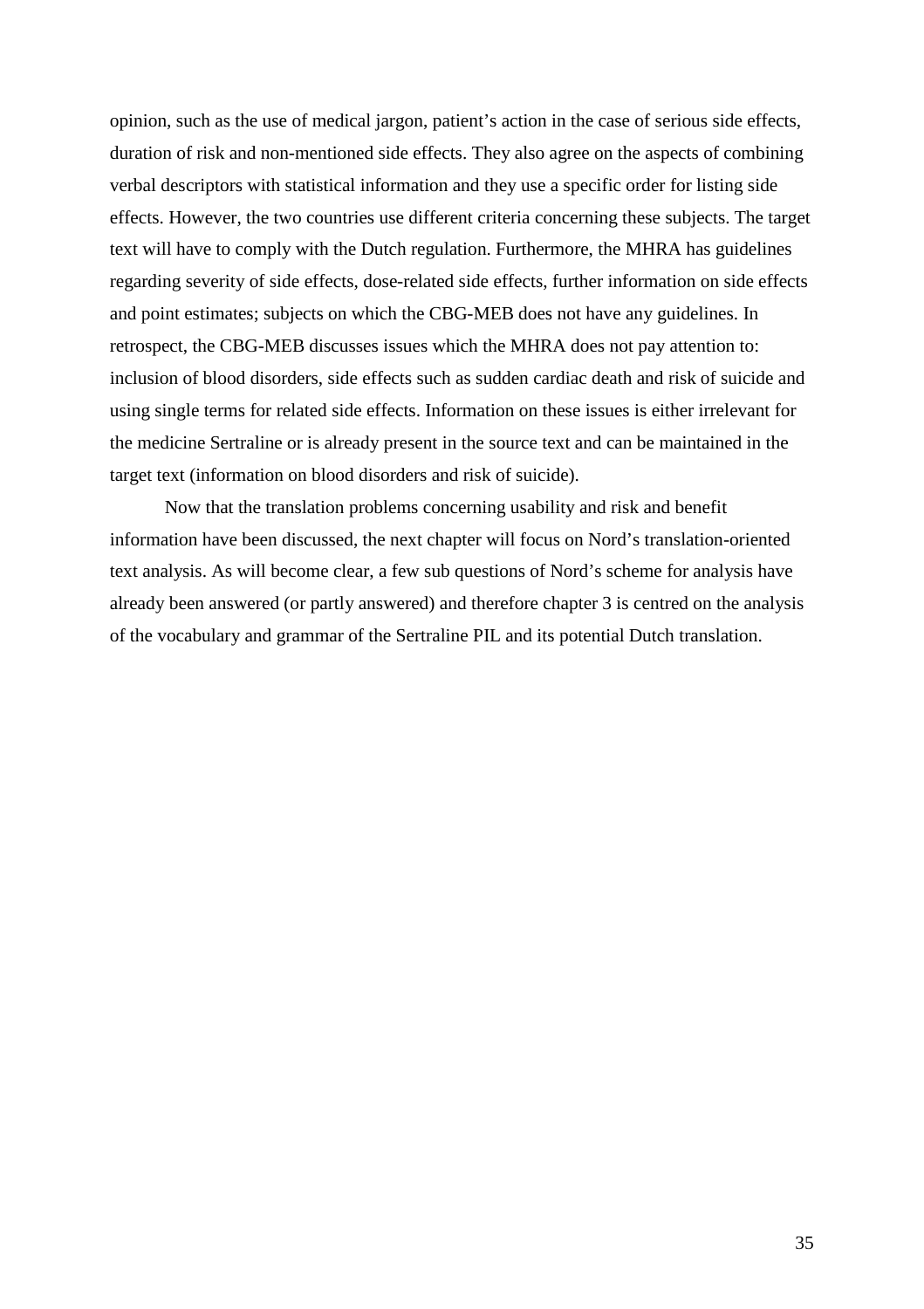## **3. TRANSLATION-ORIENTED TEXT ANALYSIS**

In this chapter, Nord's translation-oriented text analysis will be applied to the Sertraline PIL and its potential translation into Dutch. Paragraph 3.1 gives background information on Nord's theory and explains which translation problems have already been identified so far in this thesis. Paragraph 3.2 answers the sub questions of the pragmatic question scheme for either the source text as well as the target text, thus creating source and target text profiles. Lastly, paragraph 3.3 'translates' the answers to the sub questions of paragraph 3.2. into translation problems and possible solutions.

#### **3.1 Nord's translation-oriented text analysis**

Christiane Nord's conveniently arranged pragmatic question scheme is a great aid in making a translation-oriented text analysis. It is a top-down method which starts by analysing extratextual dimensions and works toward the intratextual features. The method consists of seventeen sub questions: "Who transmits to whom, what for, by which medium, where, when, why, a text with what function? On what subject matter does s/he say what, what not, in what order, using which non-verbal elements, in which words, in what kind of sentences, in which tone, to what effect?" (Nord, 235-36).

According to Nord's theory, a profile of the target text in its communicative situation in the target culture needs to be made first. After this target text profile ('desired state') the source text ('actual state') needs to be analysed with the help of the same question scheme. Personally, I prefer to answer each sub question for either the source text as well as the target text, starting with the source text and then the target text. Subsequently, these two profiles can be compared and translation problems can be identified. Nord distinguishes four types of translation problems: pragmatic, culture-specific, language pair-specific and text-specific translation problems. The differences between them will be described in paragraph 3.3.

In chapter 2, the translation problems concerning usability and risk and benefit information in the Sertaline PIL have already been identified. The translation problems in the field of usability concerned bullet point lists and font size. In advance of paragraph 3.2, the use of bullet points could be classified under sub question 15 (grammar) and font size may be classified under sub question 13 (non-verbal elements).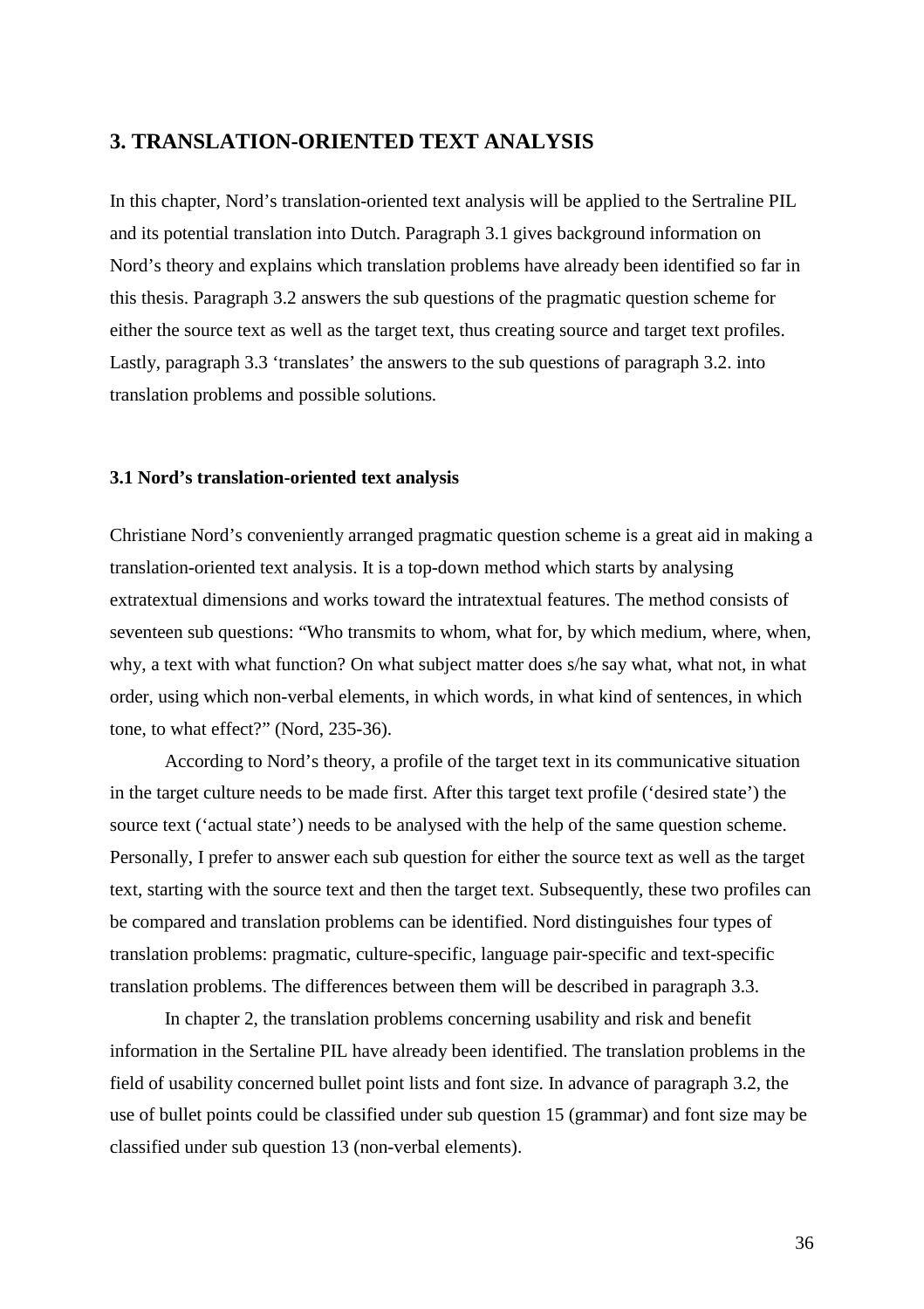The translation problems in the field of risk and benefit information concerned the rendering of key/general information, benefit information, statistical information, the order of the lists of side effects and information on blood disorders, side effects such as sudden cardiac death and risk of suicide and using single terms for related side effects. As has become clear in chapter 2, the rendering of benefit information, information on blood disorders, side effects such as sudden cardiac death and risk of suicide and using single terms for related side effects will not cause any translation problems when translating the Sertraline PIL. The translation problems that follow from the differences in the rendering of key/general information, statistical information and the order of listing side effects could be classified into each of the sub questions. The issue of key/general information could be classified into sub questions 9 (subject) and 12 (segmentation). Statistical information could be classified into sub question 14 (vocabulary) and the issue of the order of lists of side effects could be classified into sub question 12.

As will become clear from the rest of this chapter, the greater part of the sub questions has already been dealt with and answered in chapter 1 and 2. The following paragraphs are therefore mainly aimed at answering sub questions 8, 9, 12, 14 and 15.

#### **3.2 Source and target text profiles**

In the following overview, the source and target text profiles have been set up with the help of Nord's pragmatic question scheme. Please note that the source text has been analysed from the actual state in which it exists. This means that the Sertraline PIL's contents and the extratextual aspects that are known have been analysed. In chapter 2, the guidelines of the MHRA have been outlined, but as will become clear, the Sertraline PIL has not complied with them all the time or only to a limited degree. Therefore I will stick to describing the actual state in which the Sertraline PIL exists and I will only elaborate on the 'desirable' state in which the MHRA wishes PILs to be in case this is relevant for answering the sub question.

In this overview, it has been indicated when no translation problems result from the analysis. In case a translation problem does appear, it is discussed in paragraph 3.3.

#### **1. Who transmits? (sender)**

ST: Marketing authorisation holder Tillomed Laboratories Ltd is the sender and most likely the text producer. Tillomed is most likely an expert on the subject and not on text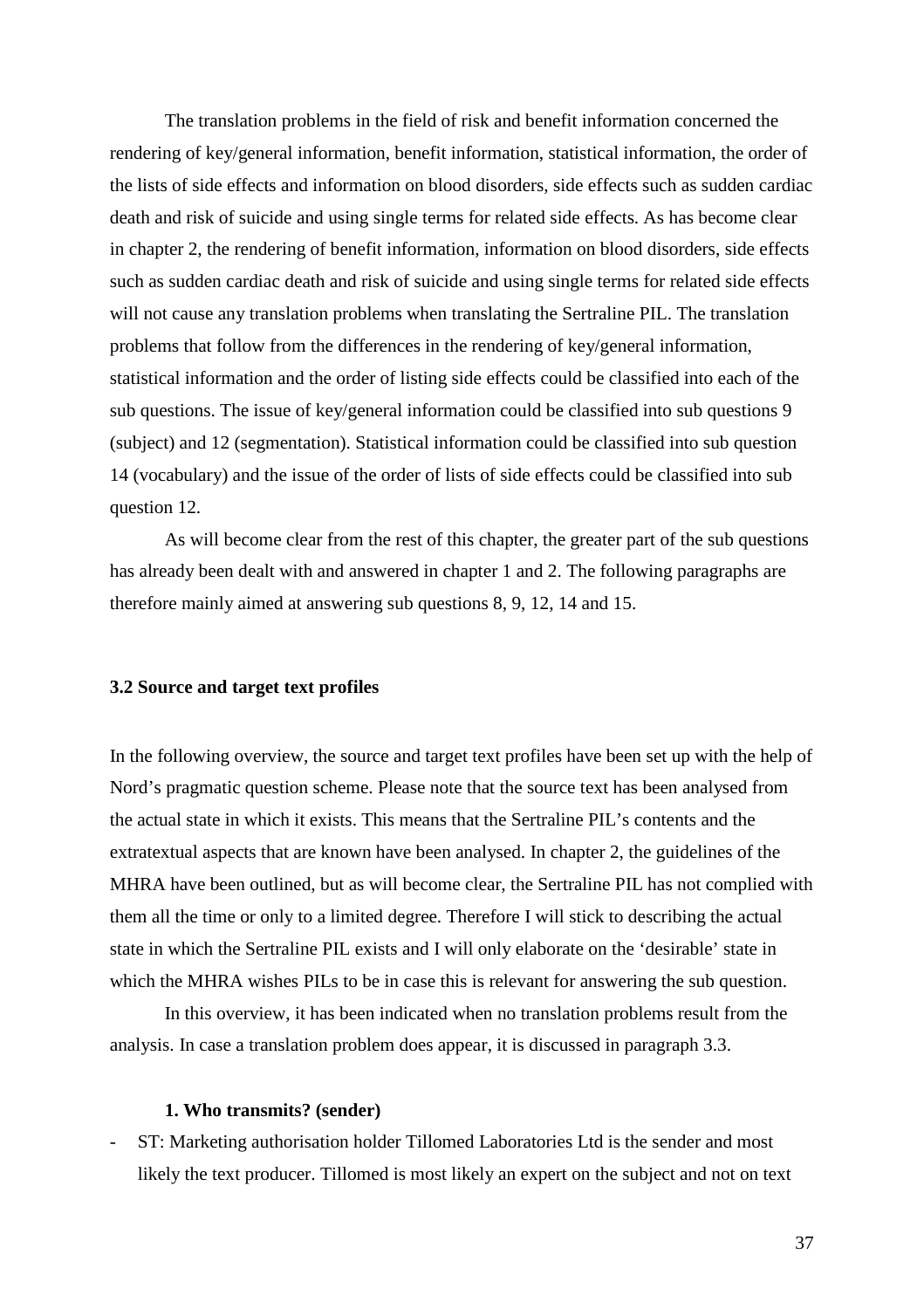production. Only visually impaired can ask Tillomed for more information (see Sertraline PIL: "Hard to read? Phone 0800 970 6115 for help").

TT: Dutch PILs are issued by Dutch marketing authorisation holders, but often a (specialized) translation agency is commissioned to translate the PIL. The sender cannot be asked for more information. However, the CBG-MEB prescribes that in the 'general information' section should be referred to an independent patient organisation.

 $\rightarrow$  No translation problem

### **2. To whom? (recipient)**

- ST: Patients suffering from depression who have been prescribed Sertraline by their doctor.
- TT: Idem

 $\rightarrow$  No translation problem

### **3. What for? (intention)**

- ST: PILs are by convention written to promote the safe and effective use of medicines. This has already been discussed in paragraph 1.2 and 1.3 of this thesis.
- TT: Idem

 $\rightarrow$  No translation problem

### **4. By which medium? (medium)**

- ST: PILs are simplified versions of Summaries of Product Characteristics and core data sheets; documents that are intended to experts. This has already been discussed in paragraph 1.1.
- TT: Idem
	- $\rightarrow$  No translation problem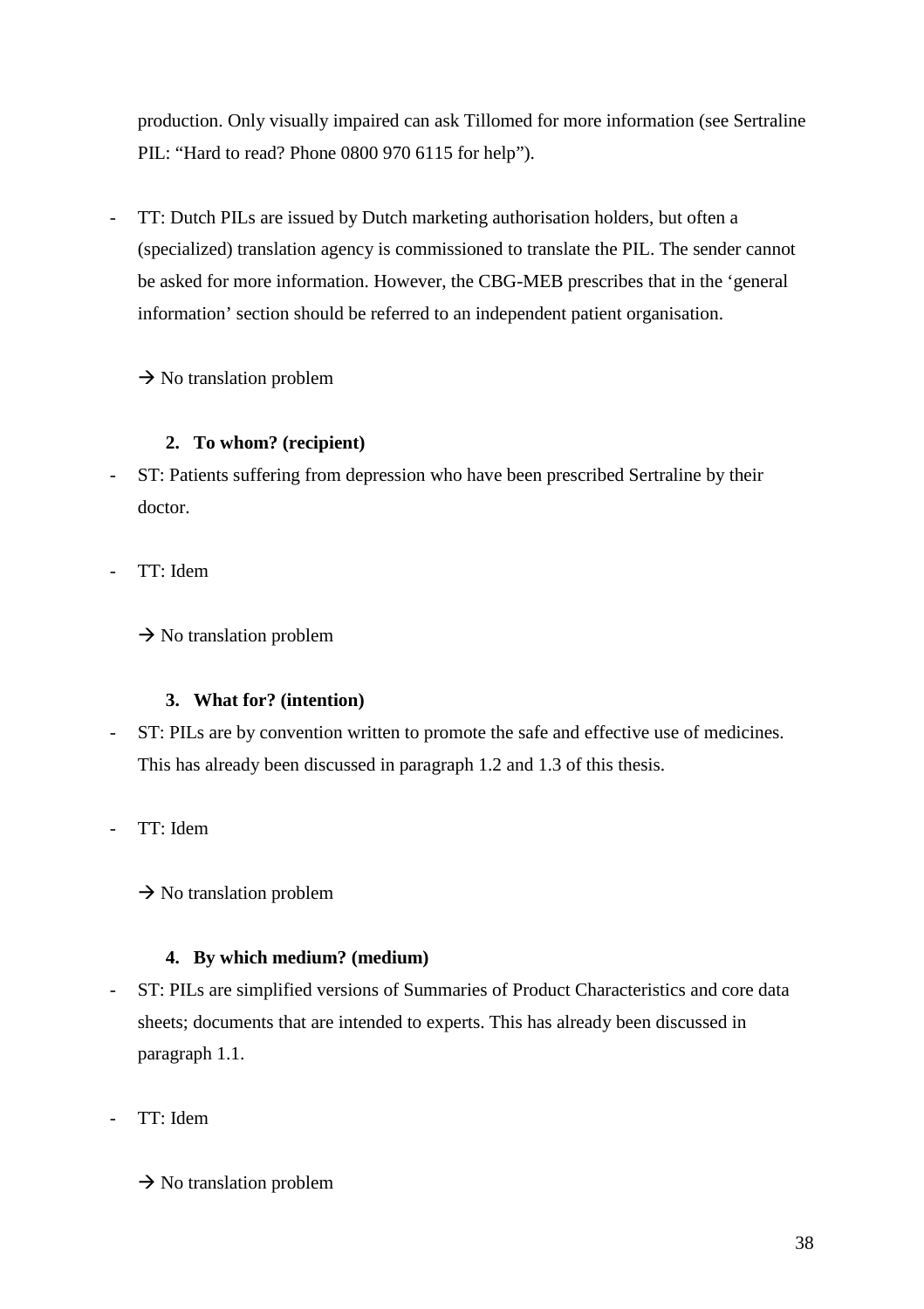### **5. Where? (space)**

- ST: The text has supposedly been produced at the address of the marketing authorisation holder.
- TT: I will translate the Sertraline myself but in a professional situation the translation of a British PIL will most likely be done by a translation agency specialized in medical/pharmaceutical translations.

 $\rightarrow$  No translation problem

### **6. When? (time)**

- ST: In the Sertraline PIL is stated: "This leaflet was last approved in July 2008." The actual time of writing is unknown.
- TT: The Sertraline PIL is to be translated in March 2009.

 $\rightarrow$  No translation problem because in the past half a year, the regulation regarding patient information has not been changed so there will be no time lag between source and target text situation.

### **7. Why? (motive)**

- ST: The main motive of setting up a PIL is the production of a new medicine which by law requires a PIL.
- TT: Idem

 $\rightarrow$  No translation problem

### **8. With what function? (function)**

ST: In chapter 1.2. the different functions of instructive texts have already been discussed. In order to bring this into practice, the procedural and declarative parts and corresponding text functions of the Sertraline PIL have been highlighted. As became clear from chapter 1.2, instructive texts consist of a combination of procedural (instructive, advising, requesting, warning, urging function) and declarative information (defining, describing,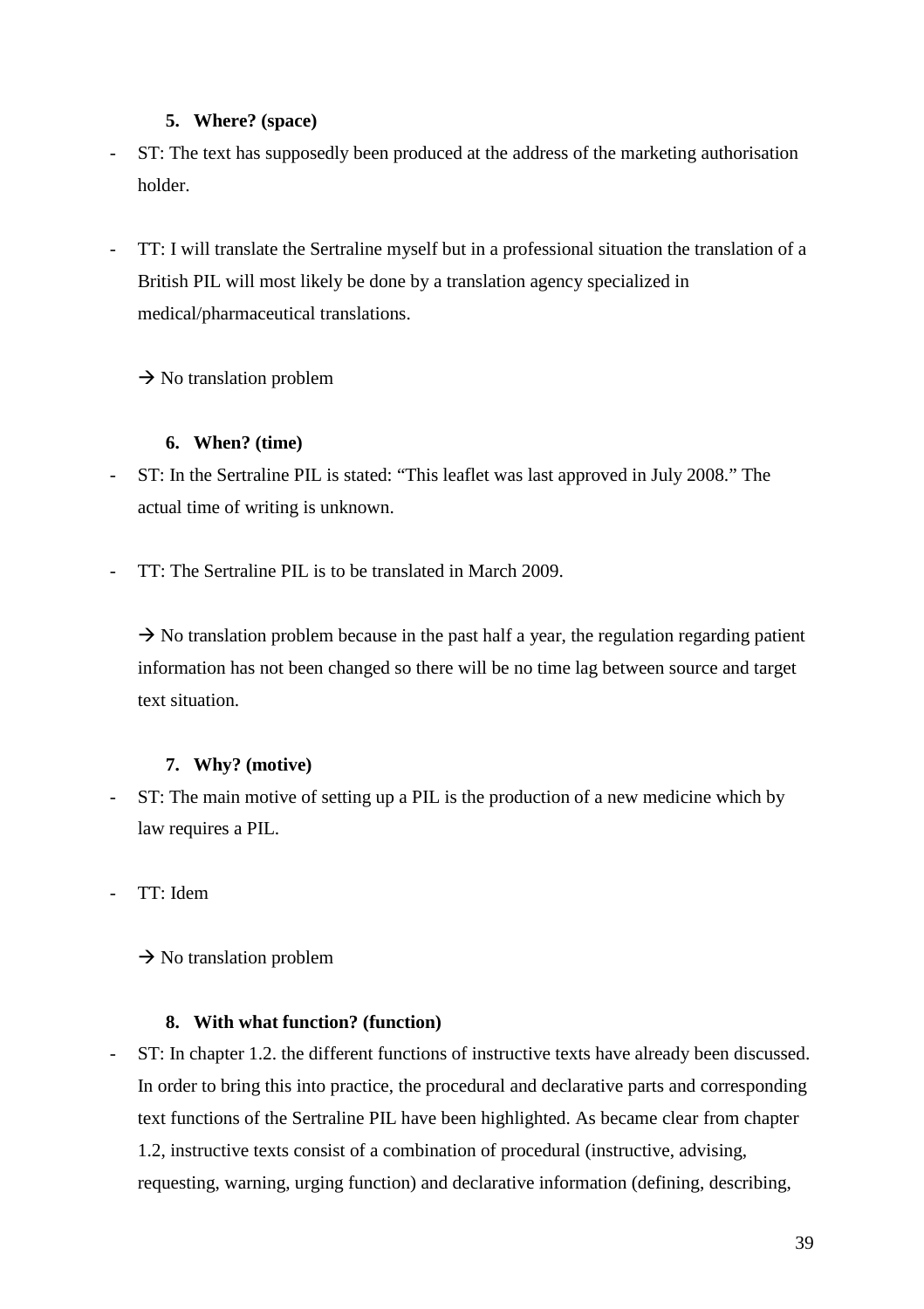teaching, motivating function). In annex 1 the procedural and declarative parts of the Sertraline PIL have been highlighted. Furthermore, the different types of sentences that have been used with either text function have been indicated. Details about this grammatical analysis can be found under sub question 15.

When looking at the highlights in the Sertraline PIL, it appears that the instructions always consist of procedural information (see yellow, green and grey highlights). On top of this, declarative sentences may have been used to support the instruction (blue highlights). Furthermore, there are sections in the PIL which are purely informative and not instructive. These parts consist of declarative information and are not part of instructions (see pink highlights).

The Guideline on readability prescribes: "Where explanations are given for instructions, the instructions should come first. For example: 'Take care with  $X$  if you have asthma –it may bring on an attack'" (11). As the MHRA has not set up any regulation with respect to this issue, the Guideline on readability must be observed. When looking at the highlighted text functions in the Sertraline PIL, we can see that it is often not the case that the instruction (yellow, green and/or grey highlight) comes first and the explanation comes second (blue highlight). So we may conclude that the Sertraline PIL has not observed the Guideline on readability regarding this issue.

- TT: The information described above with regard to text functions can also be applied to the Dutch communicative situation in which the Sertraline PIL will function.

 $\rightarrow$  Translation problem: see paragraph 3.3.

#### **9. On what subject matter? (subject)**

- ST: The MHRA has set up guidelines regarding the contents of the different sections in a PIL. As becomes clear from the Sertraline PIL, the guidelines of the MHRA are not complied with fully. The MHRA for example requires an extra section with key information at the beginning of the leaflet. The Sertraline PIL contains such a section but its content does not meet the MHRA's requirements. The Sertraline PIL consists of the following sections:
	- Identification of the medicine: name of the medicine, active substance, pharmaceutical form (partly stated)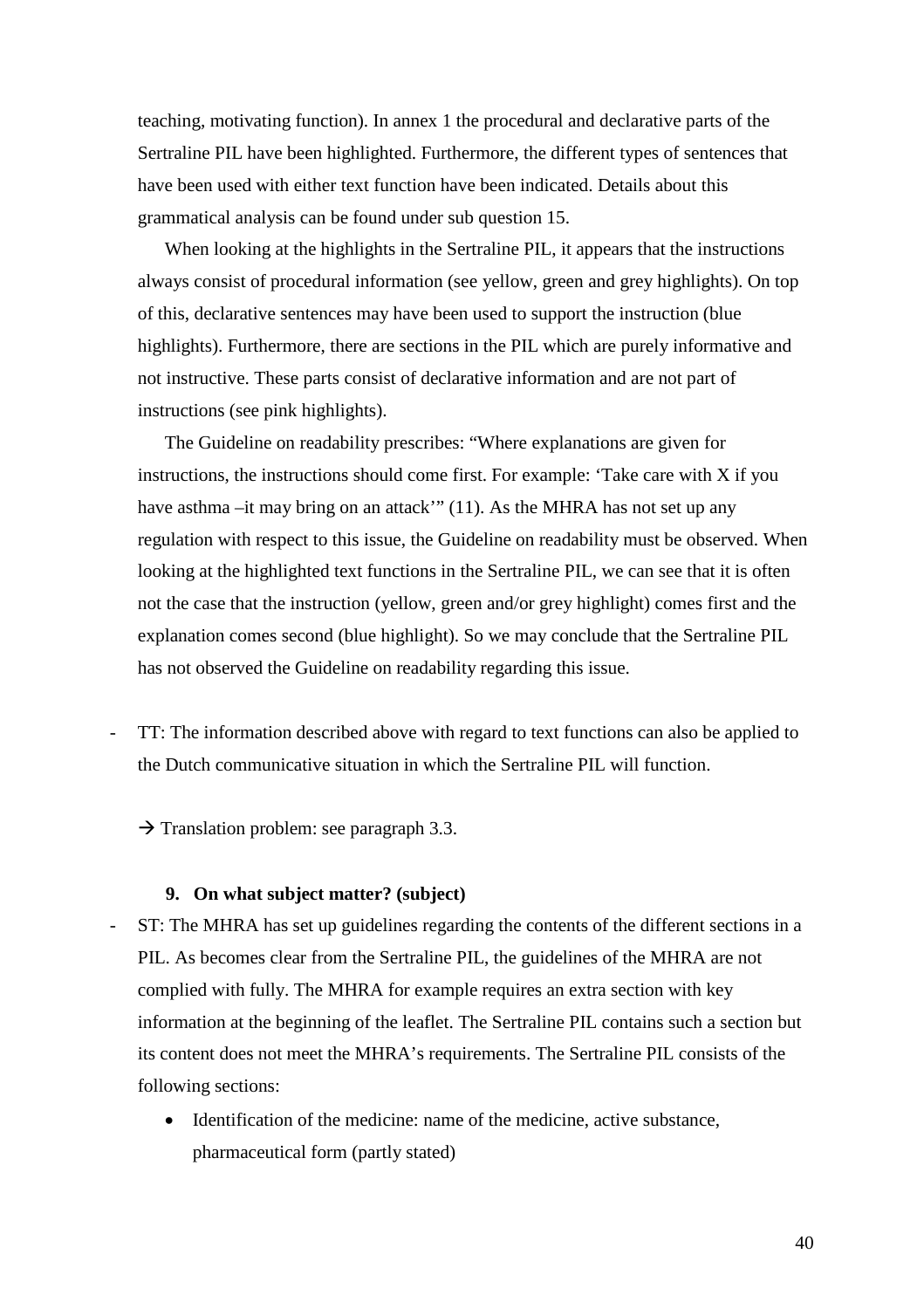- General/key information: "Eight important things you need to know about Sertraline"
- Stimulation to read the PIL fully and further important information
- Index
- Therapeutic indications: "What Sertraline is and what it is used for"
- Risk information: "Before you take Sertraline"
- Dosage and instructions for use: "How to take Sertraline"
- Information about side effects: "Possible side effects"
- Information about storing the medicine: "How to store Sertraline"
- Further identification of the medicine: active substance, other ingredients, pharmaceutical form (fully described), contents of the pack, information about marketing authorization holder, information about manufacturer, product licence numbers, date of last approval, information for visually impaired.
- TT: The CBG-MEB requires PILs to consist of the following sections:
	- "General characteristics-Identification of the product (name, composition, pharmaceutical form and content, pharmacotherapeutic group, name of the marketing authorization holder, recorded in the register under RVG
	- Use of the medicine (all of the indications in the SmPC)
	- Before using the medicine (Situations in which the medicine should not be used, necessary precautions during use, interactions with other medicines and other interactions that may affect the medicine's action, special warnings)
	- Instructions for use
	- Side effects
	- Instructions for storage and expiry date
	- General information
	- Date on which the package leaflet was last revised/approved" (*Bijsluiter van farmaceutische producten* 8-13)

 $\rightarrow$  Translation problem: see paragraph 3.3.

### **10. What? (information)**

- ST: This question has already been answered under the previous sub question (9).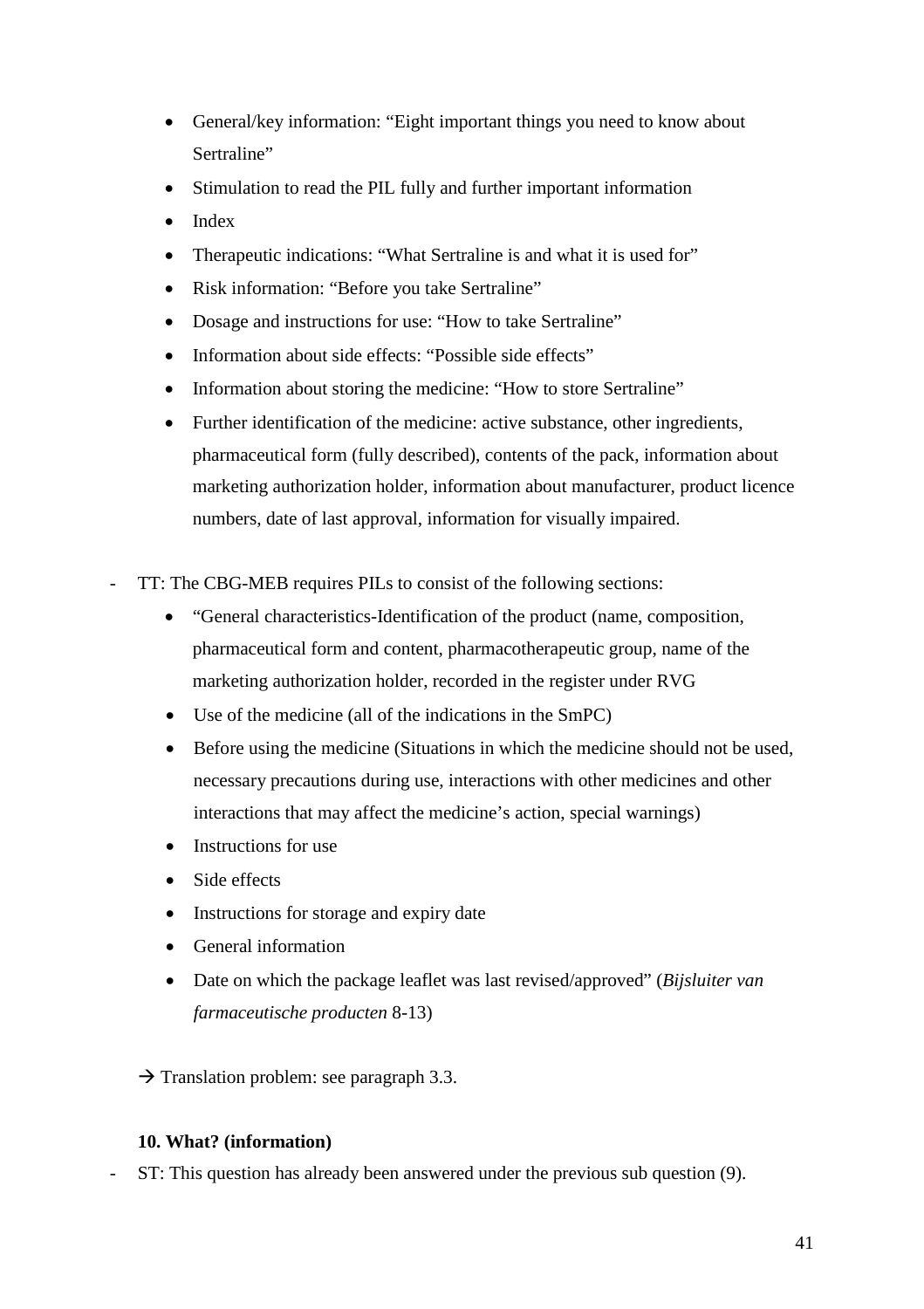- TT: This question has already been answered under the previous sub question (9).

### **11. What not? (presuppositions)**

- ST: This question has already been answered under sub question 9.
- TT: This question has already been answered under sub question 9.

### **12. In what order? (segmentation)**

- ST: The macrostructure of the Sertraline PIL is marked by section headings in reverse type and the use of one box. Between paragraphs, space has been used. This is partly a conventional composition for PILs since the MHRA requires following:
	- "Spaces should be used between paragraphs to rest the eye.
	- Columns should be used to aid text navigation or vertical line when space is limited. Keep important information together so text flows easily from one column to another.
	- The use of a larger font or bold text needs to be considered in the case of using reverse type for highlighting particular warnings. Reverse type is difficult for older readers" (Always read the leaflet – getting the best information with every medicine 100-1).

The Sertraline PIL uses only one column (which includes stimulation to read the PIL fully, further important information and the index) and no vertical lines, so on this aspect it only partly complies with the MHRA's guideline. The Sertraline PIL fully complies with the MHRA's guideline regarding spaces between paragraphs and the use of bold text or larger font when reverse type is used.

- TT: The Dutch Sertraline PIL will be produced according to the model leaflet of the CBG-MEB (which the CBG-MEB has almost literally taken over from the Guideline on readability) and must have a segmentation according to the model leaflet which is stated in *Bijsluiter van farmaceutische producten* (19-22).

The Guideline on readability (and the CBG-MEB has adopted the rules accordingly) has a few additional specific rules regarding the macro structure of a PIL. They are: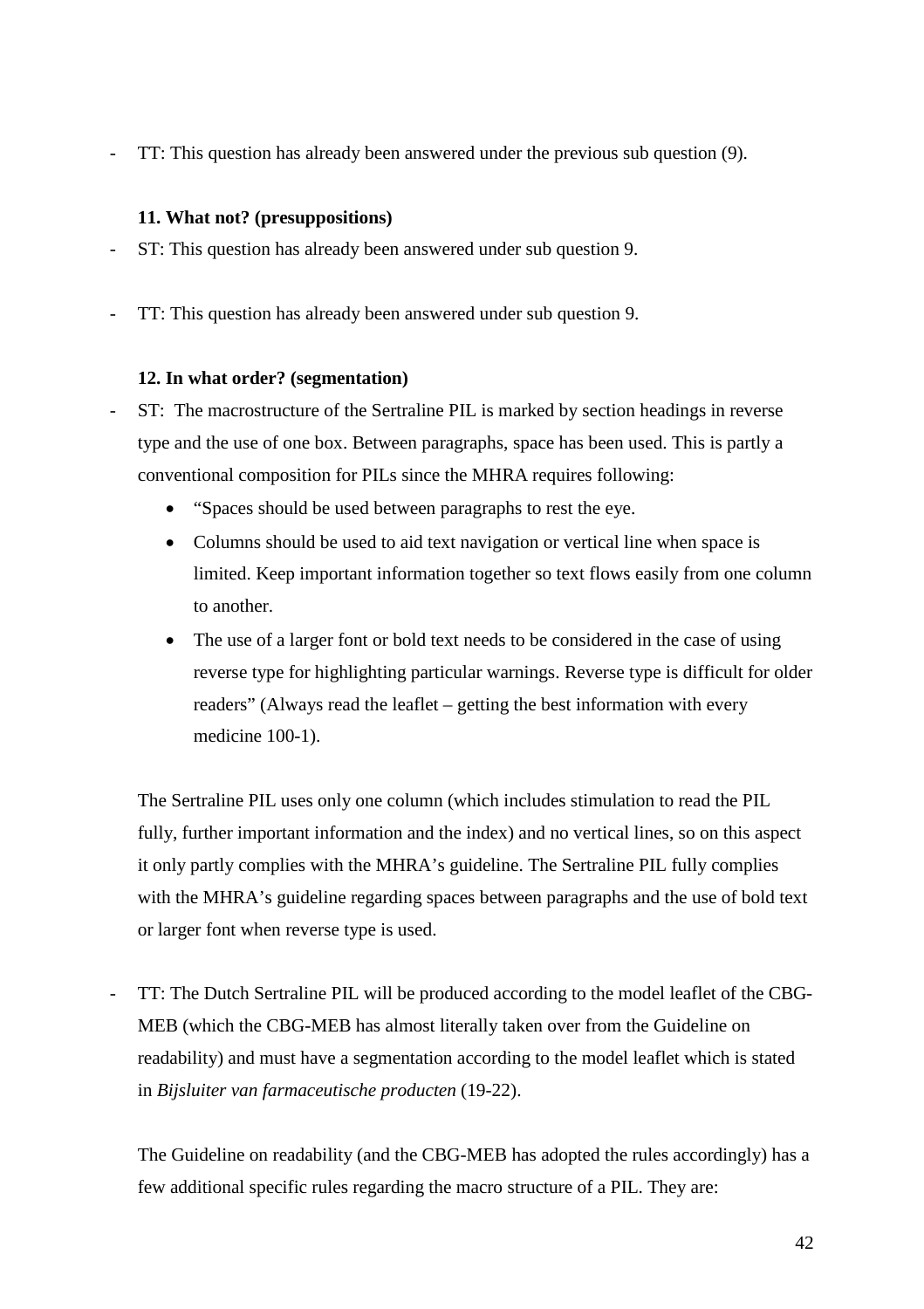- "(Sub)headings should be made conspicuous (e.g. by colours) and also, headings should be numbered. No more than two levels of headings should be used.
- Only use pictograms when they make the message clearer.
- Columns should be used to aid text navigation or vertical line when space is limited. Keep important information together so text flows easily from one column to another.
- Only use red colour print for very important warnings" (Guideline on the readability of the label and package leaflet of medicinal products for human use 3, 4, 11, 12).
- $\rightarrow$  Translation problems: see paragraph 3.3.

### **13. Using which non-verbal elements? (illustrations etc)**

- ST: No non-verbal elements are used, except the logo of the marketing authorisation holder Tillomed. In most PILs the logo of the marketing authorisation holder is printed at the beginning or the end of the PIL. The national health authority has not set up any regulation concerning the use of logos.
- TT: The CBG-MEB requires: "Only a logo of the marketing authorisation holder may be included and no logos of manufacturers, importers or licence authorisation holders" (*Bijsluiter van farmaceutische producten* 8).

 $\rightarrow$  No translation problem since Tillomed logo can omitted in the target text. No other logo will be used since I simply do not know who will be the Dutch marketing authorisation holder.

### **14. In which words? (vocabulary)**

ST: In annex 2 has been indicated in which different ways medical terms are rendered in the Sertraline PIL.

The following requirements of the MHRA's regulation concerning the correct use of lay terms (Always read the leaflet – getting the best information with every medicine 123-8) are relevant in this respect: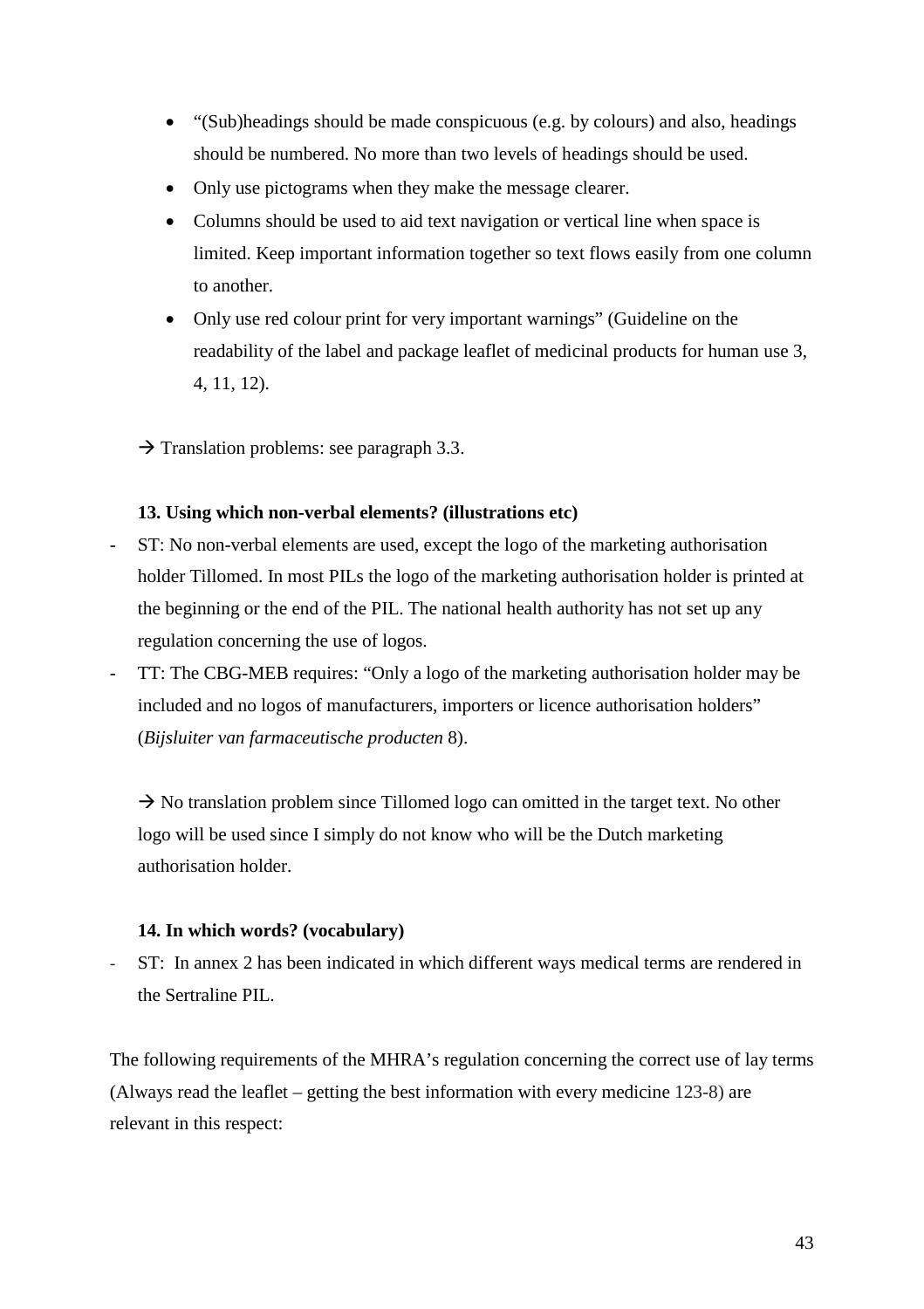- "When to use lay definitions: definitions should be used when the medical term is not well known in the general population" (Sertraline PIL has complied with this rule).
- "General format: the standard format is to describe what the condition is and then what a sufferer may feel. The latter serves to help patients in identifying whether they may be suffering from the effect described. This may not be necessary if the condition is well known or the symptoms obvious from the description of the condition." (The Sertraline PIL has also complied with this rule since it in most cases the symptoms of a condition are described (see blue highlights annex 2) and in case the symptoms are not described, the condition is well known (brown-green hightlights))
- "Inclusion of medical terms: pharmaceutical companies should also consider including the medical term where this is an important feature and may help the reader interpret other sources of information about the medicine" (The Sertraline PIL has complied with this rule since medicines are always indicated by their active substance).
- "Serious: use this term to indicate that the condition is usually medically significant (e.g. is likely to require medical attention, such as hospitalisation). For example, Stevens-Johnson syndrome causes serious blistering and anaphylaxis is a serious allergic reaction. This is not necessary when the seriousness of the condition is obvious or well known" (The Sertraline PIL has complied with this rule since the seriousness of the Stevens-Johnson syndrome and anaphylaxis is already indicated in the section heading "Serious side effects" and, moreover, "serious" is repeated in the symptom description of anaphylaxis.
- "Severe: where necessary to distinguish from symptoms or medical effects that might otherwise be considered as mild (e.g. severe headache, or severe pain accompanying myocardial infarction)" (The Sertraline PIL has complied with this rule since "severe skin reaction" is used correctly for Stevens-Johnson syndrome).
- "Brackets: use these for the medical term where it is helpful to quote this" (The Sertraline PIL has not complied with this rule in all cases. In annex 2, the red highlights do comply with the rule, except when "e.g." is used instead of brackets for quoting the medical term. The yellow and grey highlights state the medical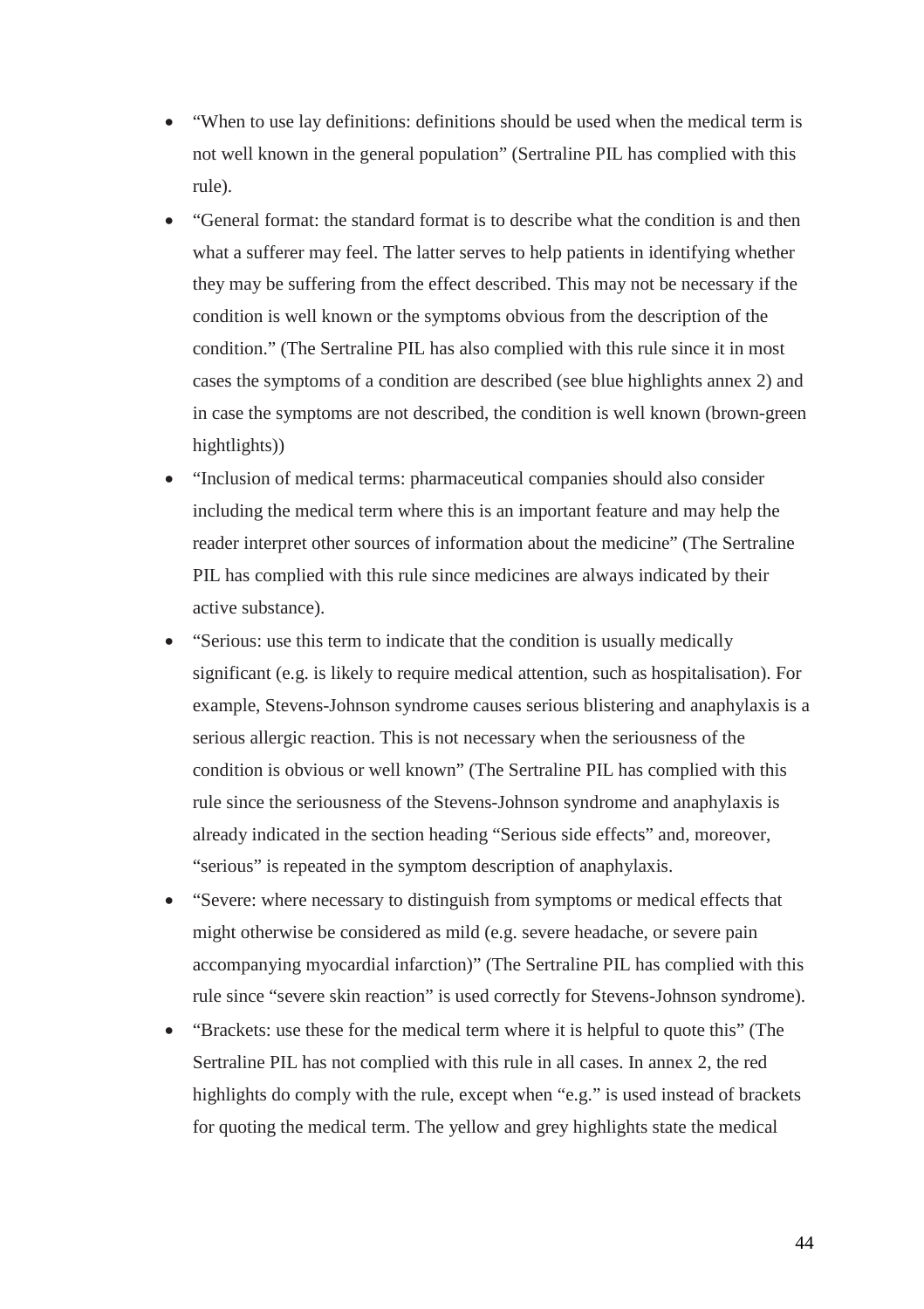term first and put the definition between brackets so these do not comply with the regulation. Only the blue markings fully observe the rule).

TT: Concerning medical terminology, the CBG-MEB sticks to the Guideline on readability which prescribes: "Where a scientific or specialised term is used, an explanation should be given" (11).

The CBG-MEB has also set up a list of acceptable lay definitions of medical terms to be used in PILs. The CBG-MEB "strongly recommends placing the medical term in brackets after the lay term" (*Bijsluiter van farmaceutische producten* 45).

 $\rightarrow$  Translation problem: see paragraph 3.3.

### **15. In what kind of sentences (grammar)**

- ST: In annex 1 the procedural and declarative parts of the Sertraline PIL have been indicated. It appears that procedural information has been formulated in the following types of sentences:
	- imperative sentences, either positively or negatively formulated (yellow highlights in annex 1)
	- conditional clauses (green highlights)
	- longer 'normal' sentences with modals (should, may, might, will), either positively or negatively formulated (grey highlights, modals boxed and in red font)
	- longer 'normal' sentences without modals, either positively or negatively formulated (grey highlights)

The MHRA has not set up any specific regulation to complement on the Guideline on readability regarding the grammatical aspects of PILs. The Guideline on readability prescribes the following (Guideline on the readability of the label and package leaflet of medicinal products for human use 3, 4, 11, 12, 21):

- "An active and direct style should be used, by placing the verb at the beginning of the sentence, for example:
	- 'take 1 tablet' instead of '1 tablet should be taken'
	- 'you should' is better than 'it is recommended'

This principle should be adapted in the case of, for example, 'If…then' instructions, such as: 'If you feel ill, tell your doctor.'" (The Sertraline PIL has not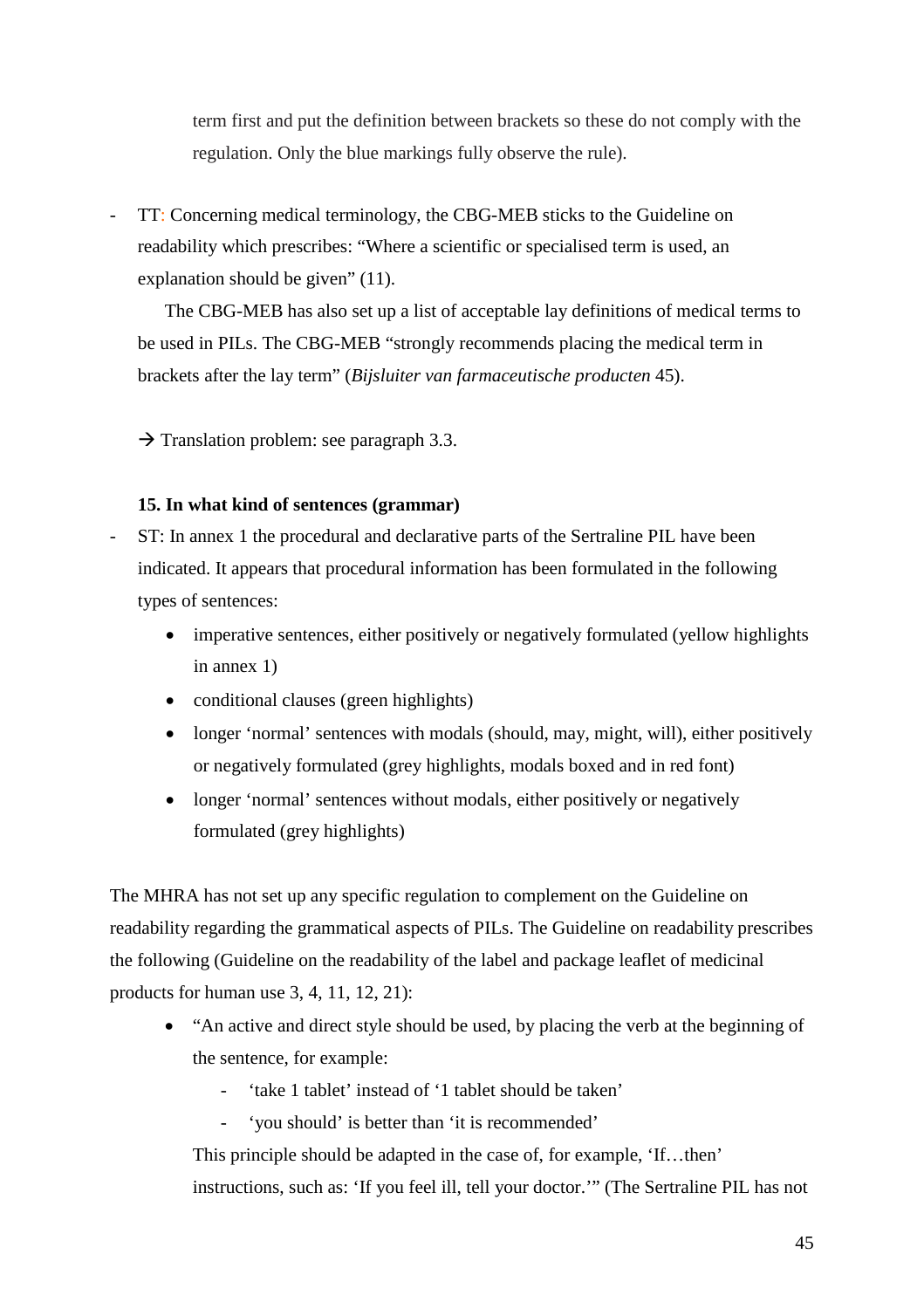complied with this rule; see annex 1 in which all passive sentences are highlighted by means of an orange font colour.)

- "Use simple punctuation." (The Sertraline PIL has complied with this rule.)
- "Do not use sentences over 20 words or 70 characters." (The Sertraline PIL has not complied with this rule since it contains many sentences that are longer than 20 words)
- "Be positive rather than negative, whenever possible. Negative instructions should only be used when the consumer should avoid specific actions." (The Sertaline PIL has complied with this rule as negative formulations indicate that the patient should avoid certain actions.)
- TT: The target text will be set up according to the model leaflet which means that the required, standard sentences of the model leaflet need to adopted into the target text (see instructions model leaflet in *Bijsluiter van farmaceutische producten* p.24-39).

Furthermore, the target text needs to observe the above-mentioned regulation of the Guideline on readability concerning grammar.

 $\rightarrow$  Translation problem: see paragraph 3.3.

### **16. In which tone (tone)**

- ST: This has already been discussed in paragraph 1.5.
- TT: Idem.

 $\rightarrow$  No translation problem

### **17. To what effect (effect on reader)**

- ST: In case of prescribed medication, the specific medicine has been advised by the physician and in an ideal situation the patient should be able to rely on the doctor's advice. However, physicians sometimes confine to giving the dosage and a brief explanation about the medicine's working and do not have any information (or ask about) a patient's medical history and use of other medication which could cause adverse reactions. Therefore, it is extremely important that a PIL provides information on these aspects so the patient can use the medicine safely and effectively.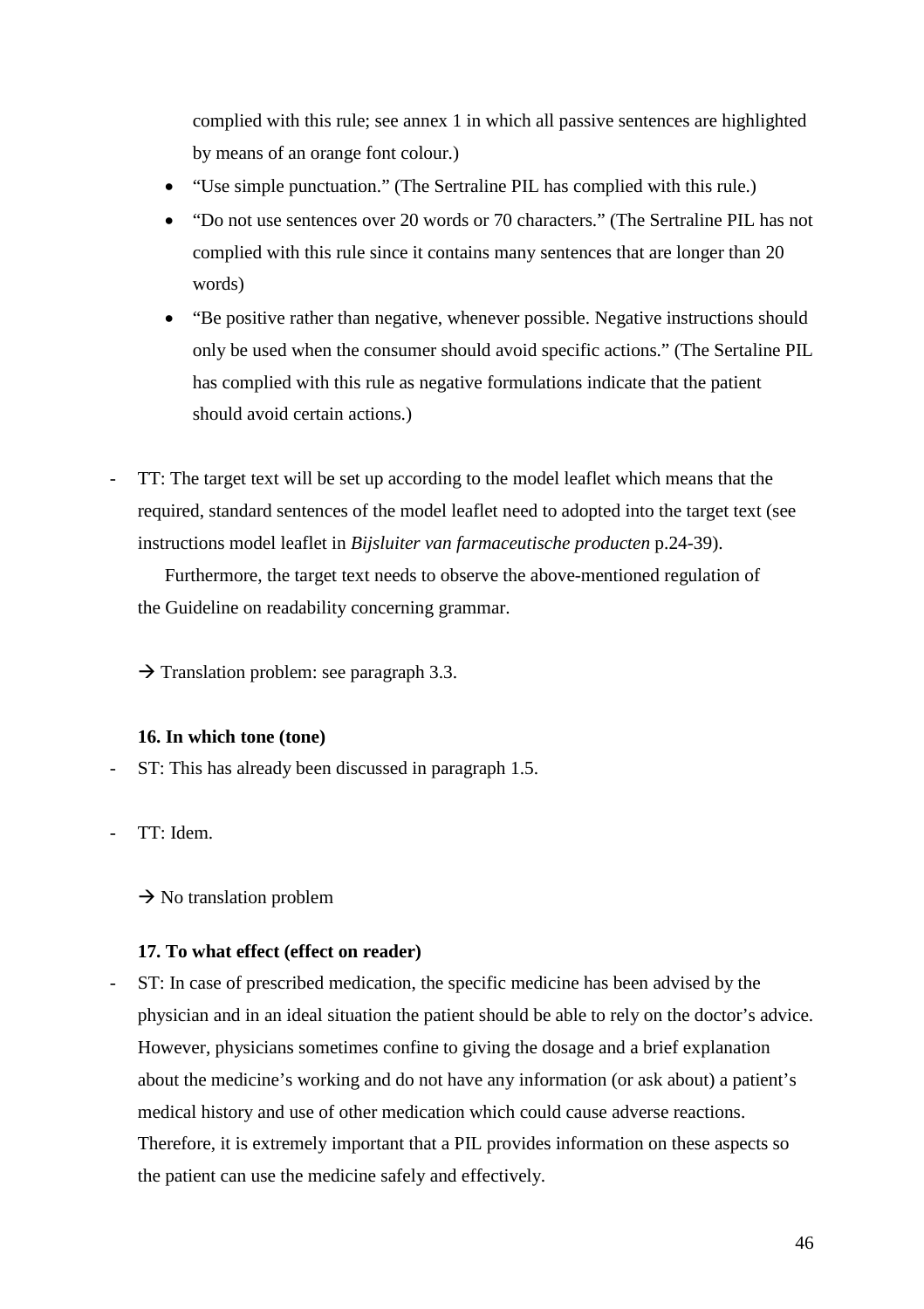TT: Idem.

 $\rightarrow$  No translation problem

#### **3.3 Translation problems**

Nord distinguishes four types of translation problems. In the first place there are pragmatic translation problems which come forth from the differences in the communicative situations in which the source text and target text function (e.g. problems because of differences in time and space and because of culturally determined different prescience of the conventions in the source and target culture). Secondly, Nord distinguishes culture-specific translation problems which come forth from the differences in norms and conventions of the source and target culture (e.g. legal guidelines for PILs). Thirdly there are translation problems that are language pair-specific which come forth from the differences in structures of the source and target language (e.g. the translation of the English modals into Dutch). Lastly there are textspecific translation problems which occur while translating individual texts of which the solution cannot be applied to other translations (e.g. the translation of puns) (Nord 237).

Virtually all of the translation problems of the Sertraline PIL could be classified as culture-specific translation problems because they come forth from the differences in regulation regarding PILs of the British MHRA and the Dutch CBG-MEB. There is only one translation problem that may be classified as language-pair specific. I have not encountered any pragmatic or text-specific translation problems. The following translation problems (solutions to the translation problems are also proposed) are culture-specific and it has been indicated which sub question the translation problem relates to.

#### *Sub question 8: Function*

Procedural information: The Guideline on readability's rule regarding the sequence instruction-explanation has frequently been ignored in the ST but will have to be observed in the TT. This means that many instructions in the PIL require thorough redrafting so that they are all formulated in the sequence instruction-explanation.

#### *Sub question 9: Subject*

Key/general information: The MHRA prescribes an extra section with key information on risk and benefit of the medicine at the beginning of the PIL whereas the CBG-MEB sticks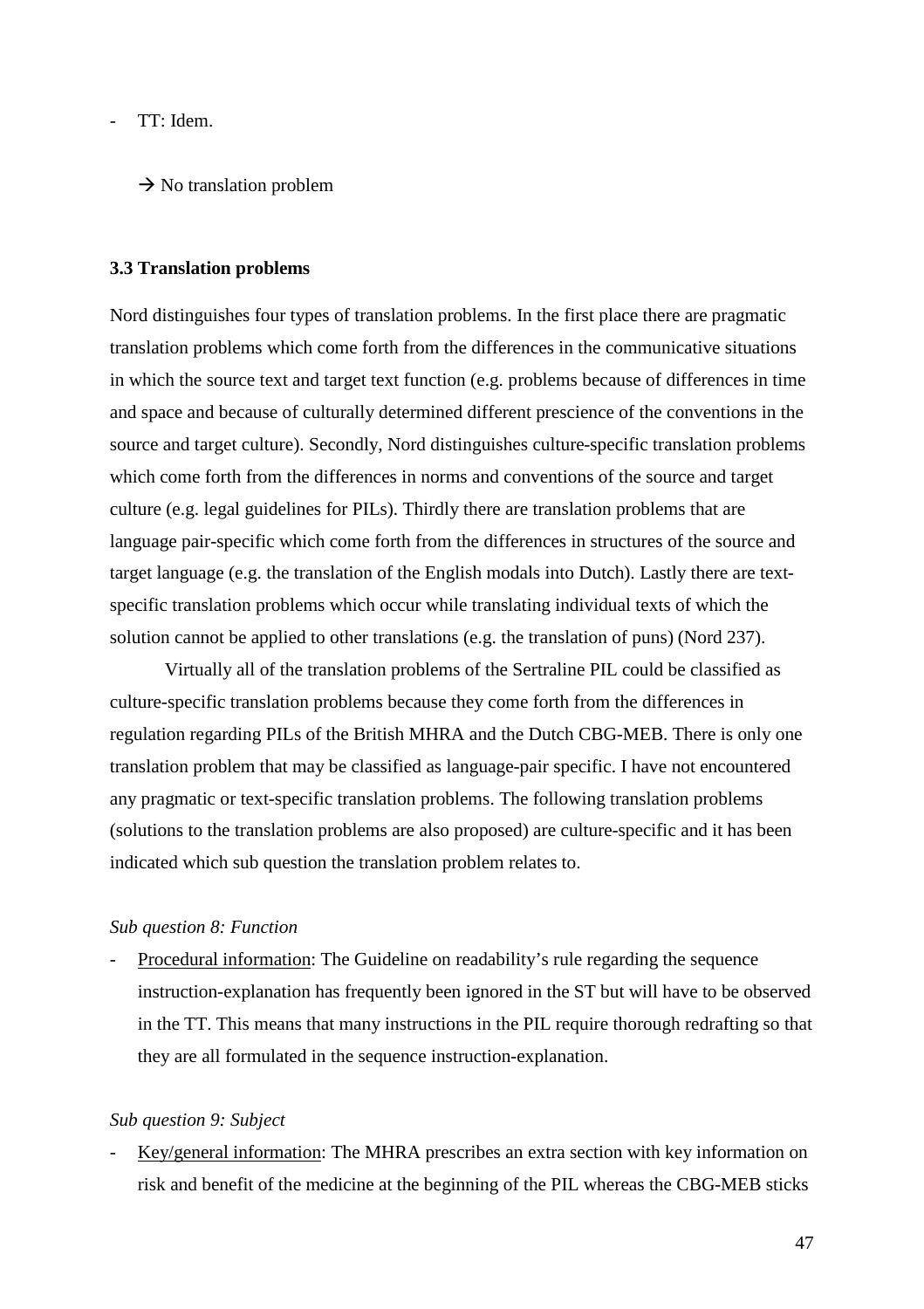to the shorter 'general information' section prescribed by the Directive. In the TT, the section "Eight things you need to know about Sertraline" is superfluous and needs to omitted from the TT. Instead, a 'general information' section needs to added.

Presuppositions: The Sertraline PIL contains information about the manufacturer and information for the visually impaired but the CBG-MEB does not prescribe information about these subjects. Therefore, this information needs to be omitted from the TT.

#### *Sub question 12: Segmentation*

- Macro structure: The CBG-MEB requires PILs' headings to be numbered and the use of columns or vertical lines between sections. The Sertraline PIL lacks this but in the TT headings need to be numbered and columns or vertical lines need to be used.
- Side effects: The CBG-MEB wants side effects to be grouped by the system of Body System Order Class (SOC) in decreasing frequency within each organ system. This means that the side effects of the Sertraline PIL – which have been grouped on the basis of the frequency in which they occur – must be regrouped according to the SOC.

#### *Sub question 13: Non-verbal elements*

Font size: The MHRA prescribes font sizes of 14 for headings, 12 for main text and 16-20 for visually impaired) whereas the Guideline on readability (and the CBG-MEB accordingly) prescribes a font size and type of 8 points Didot for all text. In the translation, this will not be a serious translation 'problem' as the font size and type, and the use of reverse type of the Sertraline PIL can easily be converted to the Dutch prescribed situation of 8 points Didot.

#### *Sub question 14: Vocabulary*

Terminology: the CBG-MEB requires the medical term to be placed in brackets after the lay term or the explanation of the term. In my opinion, however, this is only possible when the explanation or lay term is an equivalent of the medical term. Therefore, putting the medical term in brackets after the lay term or explanation is only possible in case the name of the pharmacotherapeutic group is given (e.g. "watering tablets (diuretics)") and in case of diseases/disorders (e.g. "feeling elated or over-excited, which causes unusual behaviour (mania)"). It is not possible with names of medicines – which is often the active substance of the medicine - (e.g. "pimozide (for psychiatric disorders)"). In the latter case, the medical term can simply not be preceded by an explanation (e.g. "*medicine for*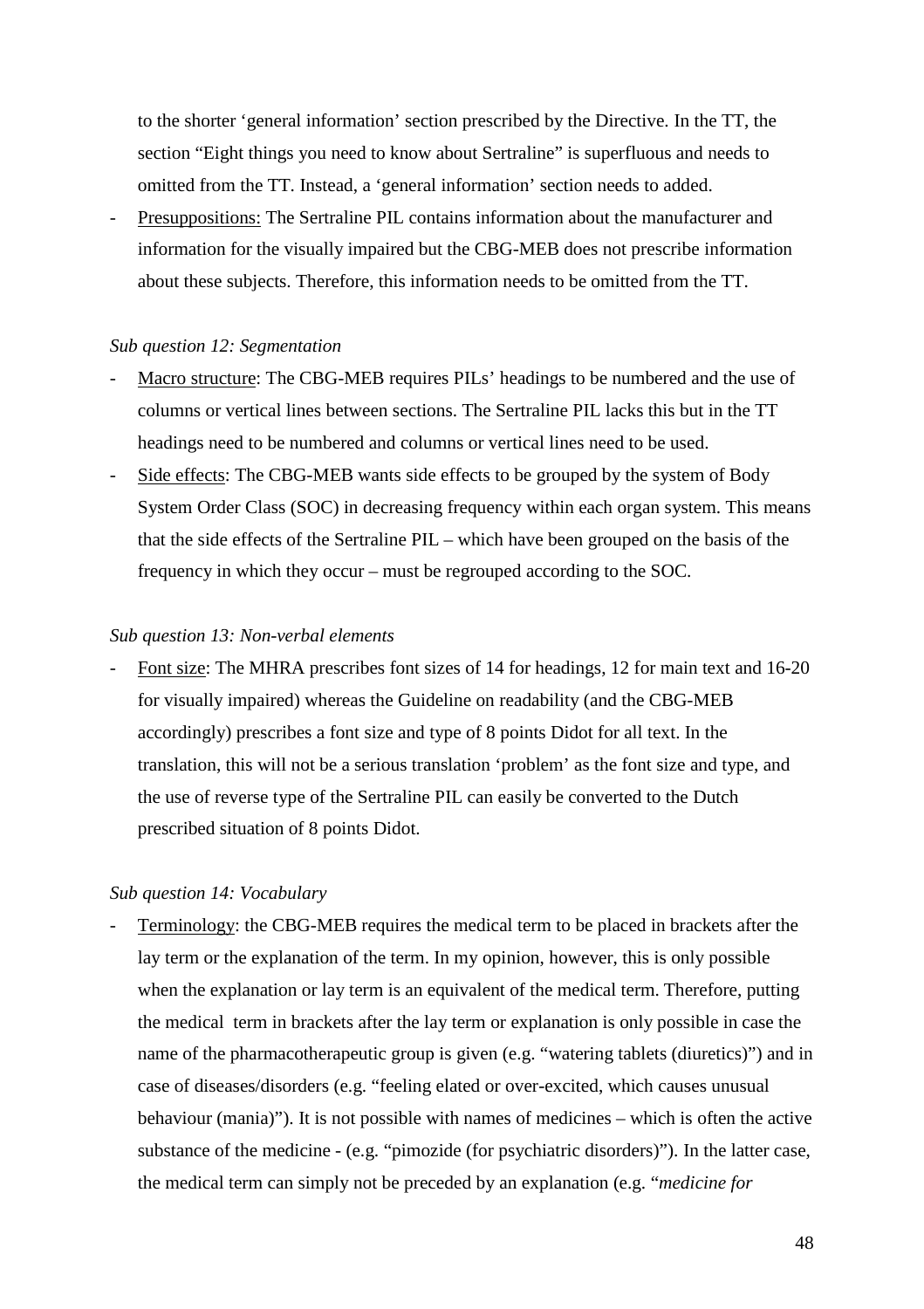*psychiatric disorders (pimozide*)") as pimozide is just one of the many medicines that can be used for psychiatric disorders. Since medical terminology has been rendered in various ways in the Sertraline PIL, this aspect needs thorough redrafting in the TT. The medical term needs to be placed in brackets after the lay term or the explanation of the term.

#### *Sub question 15: Grammar*

- Bullet points: The MHRA requires five or six bullet points in a list to be the maximum, whereas the CBG-MEB states that no more than nine items should be used in a list where bullet points are simple and no more than five where they are complex. In the Sertraline PIL nearly all lists consist of more than six bullet points. Most lists consist of complex bullet points which means that in the TT (in case the bullet points remain complex) no more than five bullet points can be used. A solution would be to transform the complex bullet points into simple bullet points and to combine bullet points.
- Active sentences: Neither the MHRA, nor the CBG has set up additional regulation concerning the grammar used in PILs. This means that the Guideline on readability has to be complied with. For the TT this means that the passive sentences of the Sertraline PIL (indicated in appendix 1 by means of orange font colour) must be rewritten into active sentences.
- Sentence length: The Guideline on readability prescribes that sentences should contain 20 words or less. As many sentences in the Sertraline PIL contain more than 20 words they all need to be rewritten into sentences containing 20 words or less.
- Statistical risk information: The MHRA only wants to refer to the upper bound of the statistical information and wants to use a full sentence for this information, whereas the CBG-MEB's regulation refers to the upper and lower bound of the statistical information and does not use full sentences. The Sertraline PIL has only partly complied with the MHRA's guideline since the statistical information does not refer to the upper bound ("more than 1 in 10,000 patients, but less than 1 in 1,000 patients"). In the TT the rendering of statistical information needs to be adapted and will have to look like e.g. "rare: >1/10.000-<1/1000."

Lastly, I have identified one translation problem that can be classified as language pairspecific. This is the use of modals and this is an aspect of which there is no regulation about, but which might cause translation problems. The modal verbs 'may', 'might', 'should' and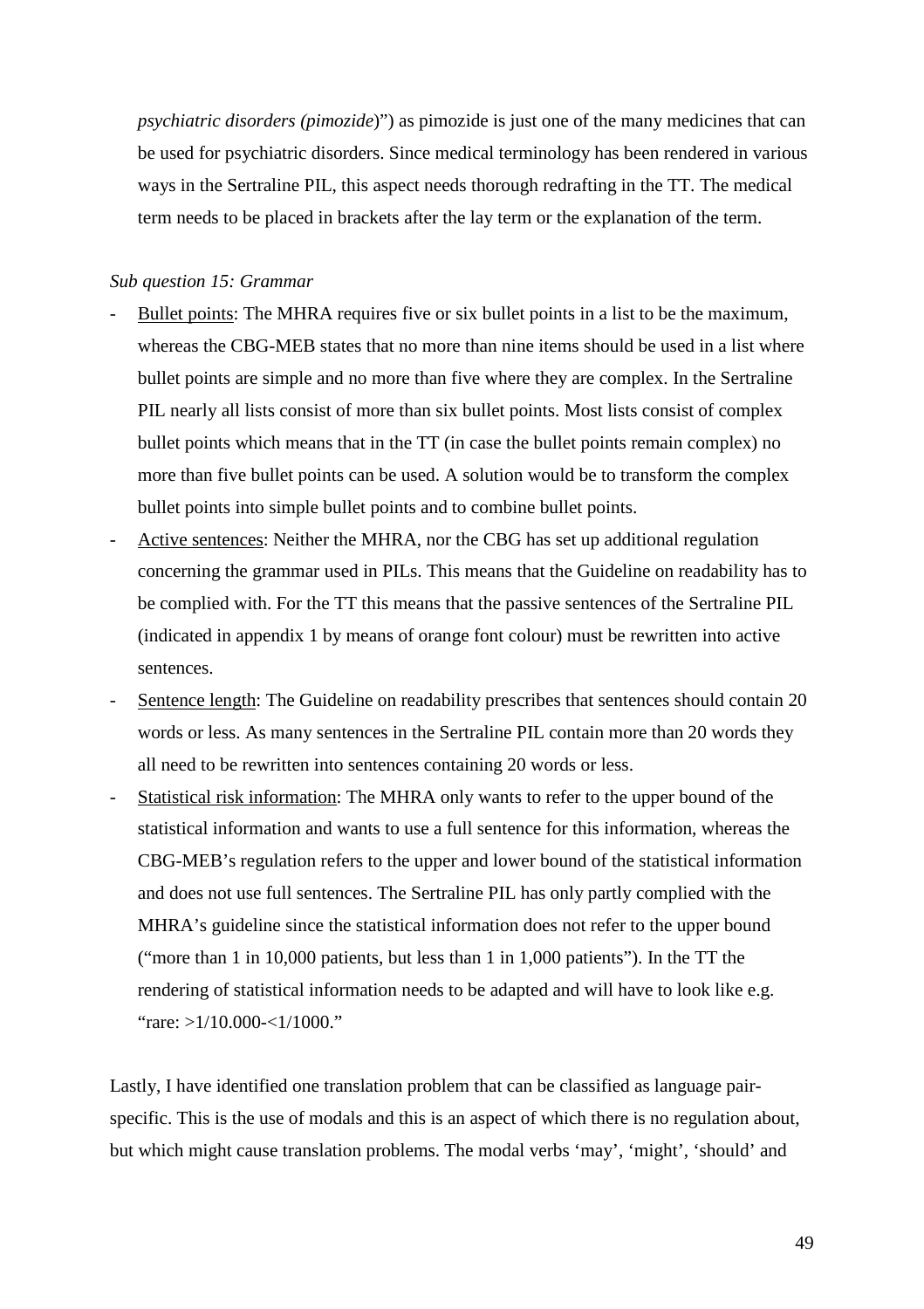'will' have been used several times in the Sertraline PIL. Per sentence should be considered how to translate the modals.

#### **3.4 Conclusion**

In this chapter, Nord's translation-oriented text analysis has been applied to the Sertraline PIL in order to set up a source and target text profile. In a top-down method, seventeen sub questions have been answered with regard to the existing source text and the potential target text. From the answers to the sub questions, translation problems have been deduced and possible solutions have been proposed. It appeared that most translation problems are culturespecific because they result from the differences in regulation of PILs in the source and target text culture.

With regard to text function, a translation problem concerning the rendering of procedural information resulted from the differences between the Sertraline PIL and the Dutch regulation. As for a PIL's subject matter, differences in the key/general information sections will cause translation problems. With regard to a PIL's segmentation, translation problems regarding the macro structure (numbering of headings and separation of sections) and the order of lists of side effects came forth from the differences between the Sertraline PIL and the CBG-MEB's regulation. The sub question 'non-verbal elements' resulted into a translation problem regarding font size. And, as for vocabulary, the rendering of the medical terminology needs to be thoroughly adapted in the target text. Most translation problems came forth from differences between the British and Dutch regulation concerning a PIL's grammar; the target text needs to be rewritten with regard to bullet point lists, passive sentences, sentence length and statistical risk information.

In the next – and final – chapter of this translation project, the actual translation of the Sertraline PIL into Dutch has been made. For this purpose, the translation problems laid out in this chapter have been taken into account.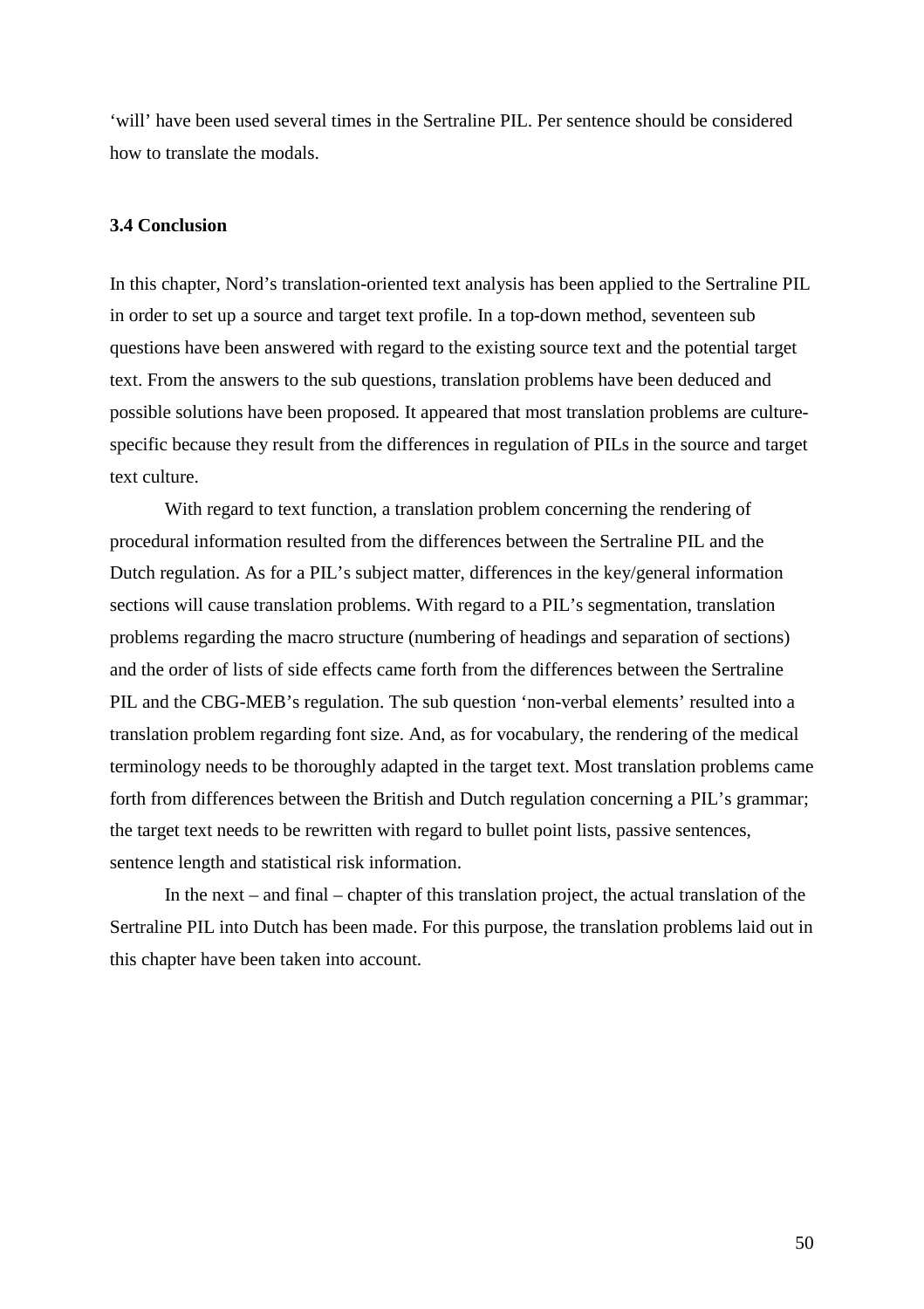# **4. ANNOTATED TRANSLATION PATIENT INFORMATION LEAFLET SERTRALINE**

In the final chapter of this thesis, the translation of the Sertraline PIL into Dutch has been made.

For this purpose, I made use of the model leaflet set up by the European Commission which has been adopted, complemented and adapted by the CBG-MEB and has been incorporated into "*Bijsluiter van farmaceutische producten*", the CBG-MEB's key document on regulation. Together with the model leaflet, the remaining regulation of the CBG-MEB (which is stated in *Bijsluiter van farmaceutische producten*) and the regulation laid out in the Guideline on readability must be complied with. Furthermore, the translation problems which have arisen from the differences between the MHRA's and CBG-MEB's regulation, described in chapter 3, must be taken into account as well. These translation problems concerned procedural information, key/general information, presuppositions, macro structure, side effects, font size, terminology, bullet points, active sentences, sentence length, statistical information and the use of modals (for details, see paragraph 3.3).

Paragraph 4.1 contains the actual translation of the Sertraline PIL from English into Dutch. The numbers between brackets refer to the notes that have been listed in paragraph 4.2. Paragraph 4.3 summarizes the most important findings of the translation activities.

#### **4.1. Translation**

(1)

(2)

# **Lees deze bijsluiter zorgvuldig door voordat u start met het gebruik van dit geneesmiddel (3).**

- Bewaar deze bijsluiter, het kan nodig zijn deze nogmaals door te lezen.
- Heeft u nog vragen, raadpleeg dan uw arts of apotheker.
- Geef dit geneesmiddel niet door aan anderen, dit geneesmiddel is aan u persoonlijk voorgeschreven (4). Dit geneesmiddel kan schadelijk zijn voor anderen, zelfs als de verschijnselen dezelfde zijn als waarvoor u het geneesmiddel heeft gekregen.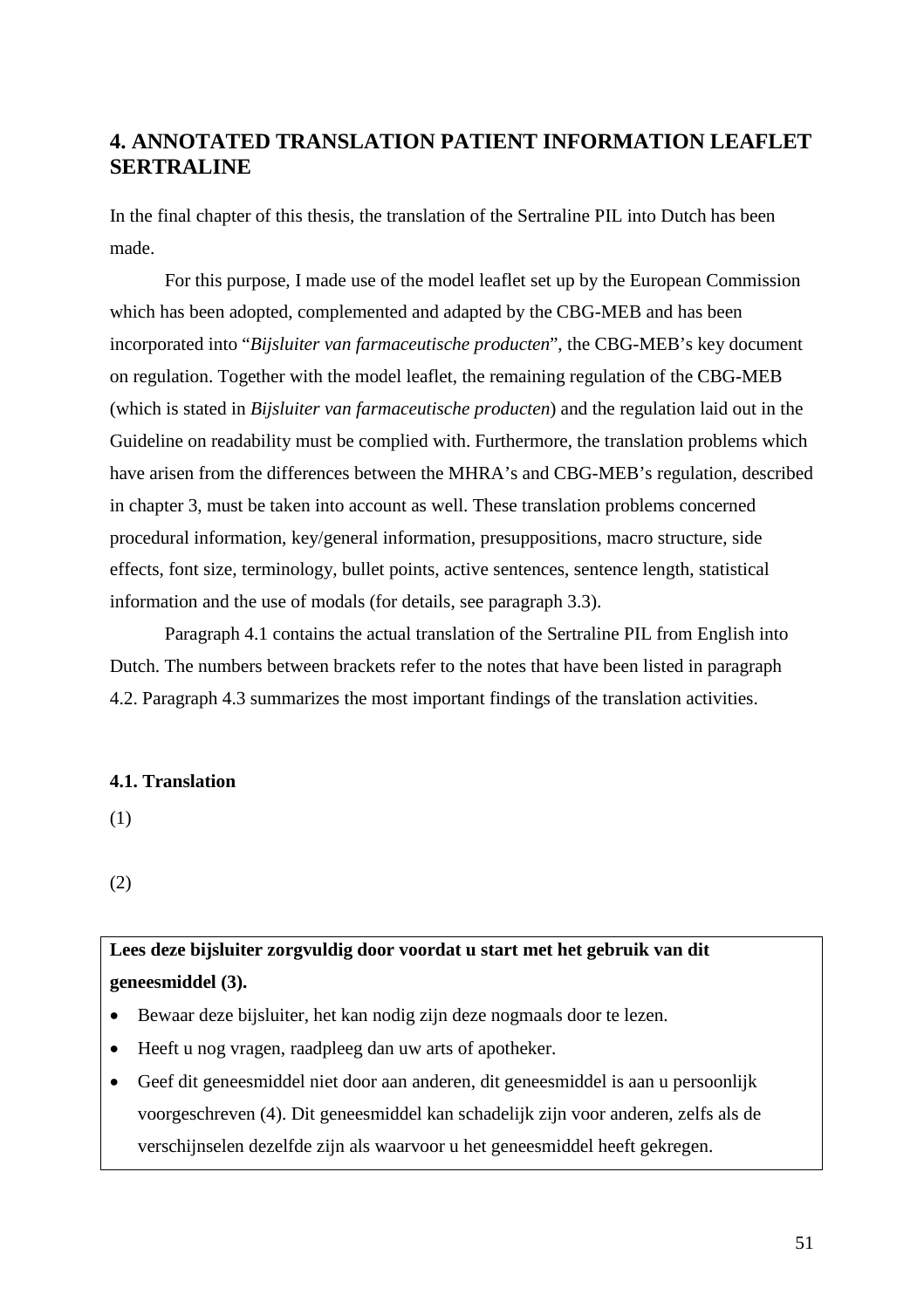#### Inhoud van deze bijsluiter (5)

- 1. Wat is Sertraline en waarvoor wordt het gebruikt?
	- 2. Wat u moet weten voordat u Sertraline inneemt
		- 3. Hoe wordt Sertraline ingenomen?
			- 4. Mogelijke bijwerkingen
			- 5. Hoe bewaart u Sertraline?
			- 6. Algemene informatie (6)

# **Sertraline 50 mg filmomhulde tabletten Sertraline 100 mg filmomhulde tabletten** (7)

Het werkzame bestanddeel is sertraline hydrochloride waarvan bij Sertraline 50 mg in één tablet 50 mg aanwezig is. Bij Sertraline 100 mg is hiervan 100 mg in één tablet aanwezig (8). Andere bestanddelen (hulpstoffen) zijn microkristallijne cellulose, calcium waterstoffosfaat, hyprolose, natriumzetmeel glycolaat, magnesium stearaat, hypromellose, talk, titaandioxide (E171) (9).

Registratiehouder: "naam, adres, plaats" (10) (11)

In het register ingeschreven onder RVG …. (12)

 $(13)$ 

### **1. Wat is Sertraline en waarvoor wordt het gebruikt?** (14)

#### **Farmaceutische vorm en inhoud**

De tabletten zijn verkrijgbaar in blisterverpakkingen van 10, 14, 15, 20, 28, 30, 50, 50x1, 60, 98 en 100 filmomhulde tabletten. Tevens zijn er flacons verkrijgbaar met 30, 50, 100, 250, 300 en 500 filmomhulde tabletten (15).

Het is mogelijk dat niet alle verpakkingsgroottes in de handel worden gebracht (16).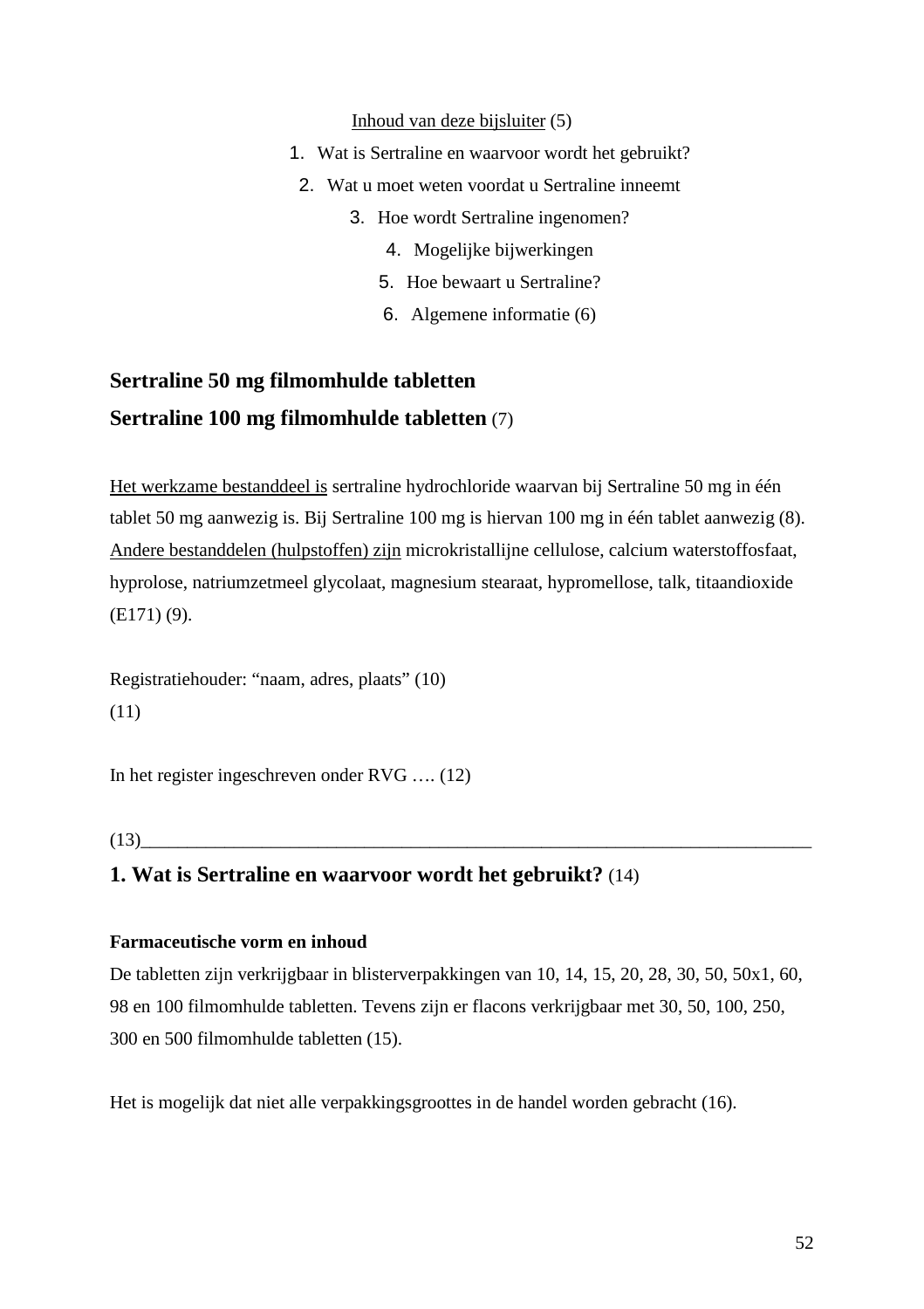#### **Geneesmiddelengroep**

Sertraline behoort tot een geneesmiddelengroep genaamd selectieve serotonine heropname remmers (SSRI's).

### **Toepassing van het geneesmiddel**

Sertaline is een middel tegen neerslachtigheid (antidepressivum) (17) dat invloed uitoefent op het zenuwstelsel. Het wordt gebruikt voor de behandeling van ernstige neerslachtigheid (depressie).

\_\_\_\_\_\_\_\_\_\_\_\_\_\_\_\_\_\_\_\_\_\_\_\_\_\_\_\_\_\_\_\_\_\_\_\_\_\_\_\_\_\_\_\_\_\_\_\_\_\_\_\_\_\_\_\_\_\_\_\_\_\_\_\_\_\_\_\_\_\_\_\_\_\_\_

## **2. Wat u moet weten voordat u Sertraline inneemt**

### **Gebruik Sertraline niet**

- wanneer u overgevoelig bent voor sertraline of één van de andere bestanddelen van Sertraline;
- wanneer u MAO-remmers inneemt (bij depressie of ziekte van Parkinson) (18) of deze de afgelopen twee weken ingenomen heeft;
- wanneer u pimozide inneemt (bij psychiatrische aandoeningen).

#### **Wees extra voorzichtig met Sertraline** (19)

- wanneer u epilepsie heeft. In geval van epileptische aanvallen dient de behandeling met Sertraline (20) gestaakt te worden (21). Neem contact op met uw arts.
- $\bullet$  (22)
- wanneer u schizofrenie heeft.
- wanneer u een ernstige lever- of nierfunctiestoornis heeft.
- waneer u in het verleden periodes heeft gehad van overdreven opgewektheid gepaard gaande met het hebben van veel energie (manie) (23). Wanneer u vermoedt dat u symptomen van manie heeft, dient de behandeling gestaakt te worden (24). Neem contact op met uw arts.
- wanneer u in het verleden bloedingstoornissen heeft gehad, bv. bloedingen in de maag of het darmkanaal.
- (25)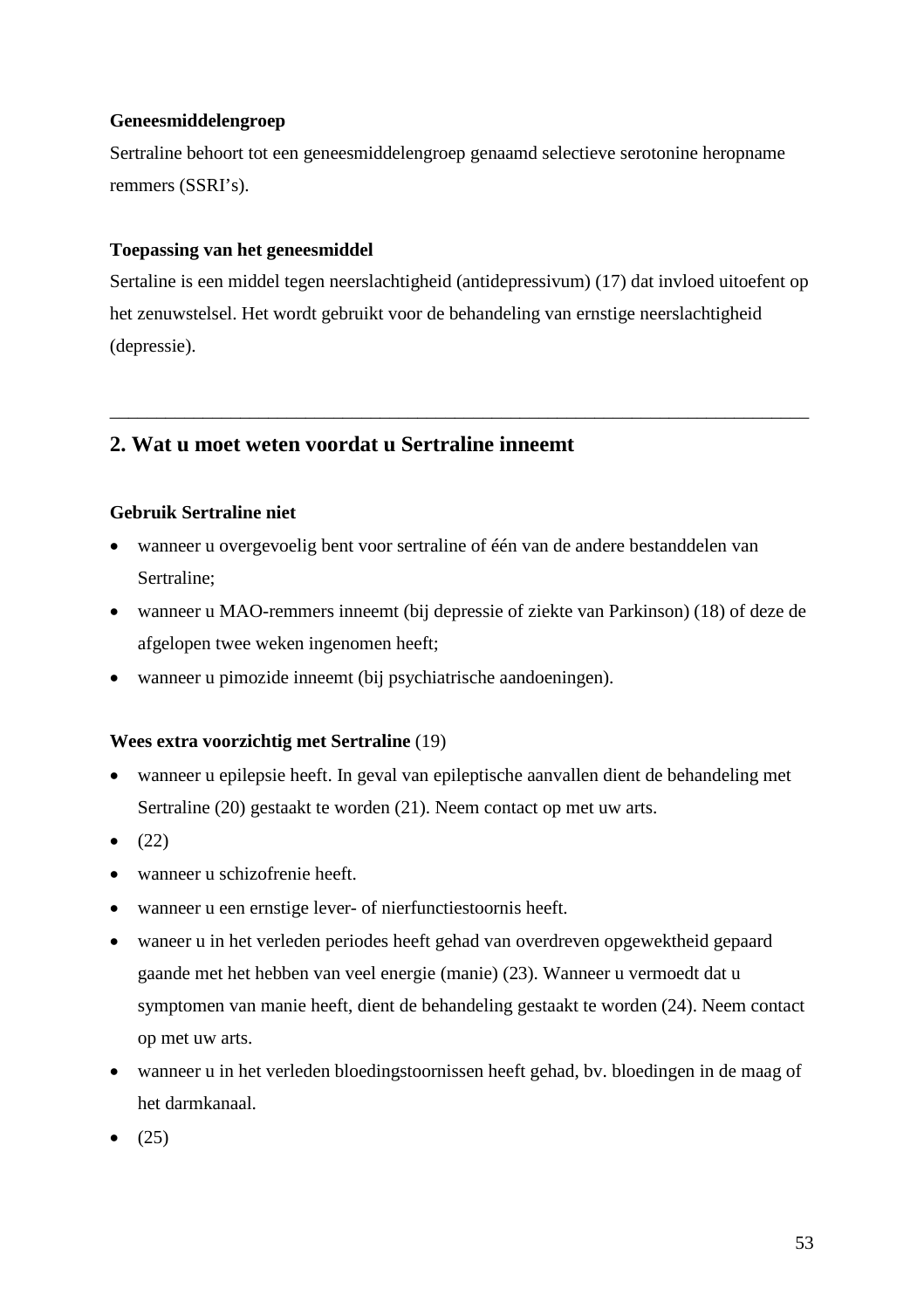- wanneer u onlangs een hartaanval heeft gehad of wanneer u een hartaandoening heeft die niet stabiel is.
- wanneer u elektroshocktherapie (26) ondergaat.
- wanneer u een oudere persoon bent, omdat de kans op bijwerkingen dan groter is.
- $\bullet$  (27)
- wanneer u ook nog andere medicijnen gebruikt. Zie "Gebruik van andere medicijnen" (28).

#### **Gedachten over zelfmoord en verergering van uw depressie** (29)

**Raadpleeg uw arts of ga onmiddellijk naar het ziekenhuis** wanneer u gedachten heeft over zelfmoord of zelfbeschadiging (30).

Wanneer u depressief bent is het mogelijk dat u gedachten heeft over zelfbeschadiging of zelfmoord. Deze gedachten kunnen versterkt worden wanneer u net begonnen bent met het innemen van antidepressiva. Deze medicijnen hebben namelijk tijd nodig om te gaan werken, gewoonlijk ongeveer twee weken maar soms langer (31). Er bestaat een grotere kans op dergelijke gedachten:

- wanneer u onlangs gedachten heeft gehad over zelfbeschadiging of zelfmoord.
- wanneer u een jongvolwassene bent. Voor volwassenen jonger dan 25 jaar met psychiatrische aandoeningen die een antidepressivum gebruiken, bestaat er een vergroot risico op zelfmoordgedrag. Klinische onderzoeken hebben dit uitgewezen (32).

#### (33) **Het zou kunnen helpen om familie of een goede vriend over uw depressie te**

**vertellen** en deze bijsluiter te laten lezen. U zou kunnen vragen of ze kunnen aangeven wanneer ze denken dat uw depressie verergert. Ook zouden ze kunnen aangeven wanneer ze bezorgd zijn over veranderingen in uw gedrag (34).

#### **Rusteloosheid/niet stil kunnen zitten of staan**

Neem zo snel mogelijk contact op met uw arts (35) wanneer u vermoedt dat u de volgende symptomen heeft: rusteloosheid, behoefte aan veel bewegen en niet stil kunt zitten of staan. De grootste kans hierop is in de eerste weken van de behandeling met Sertraline (36).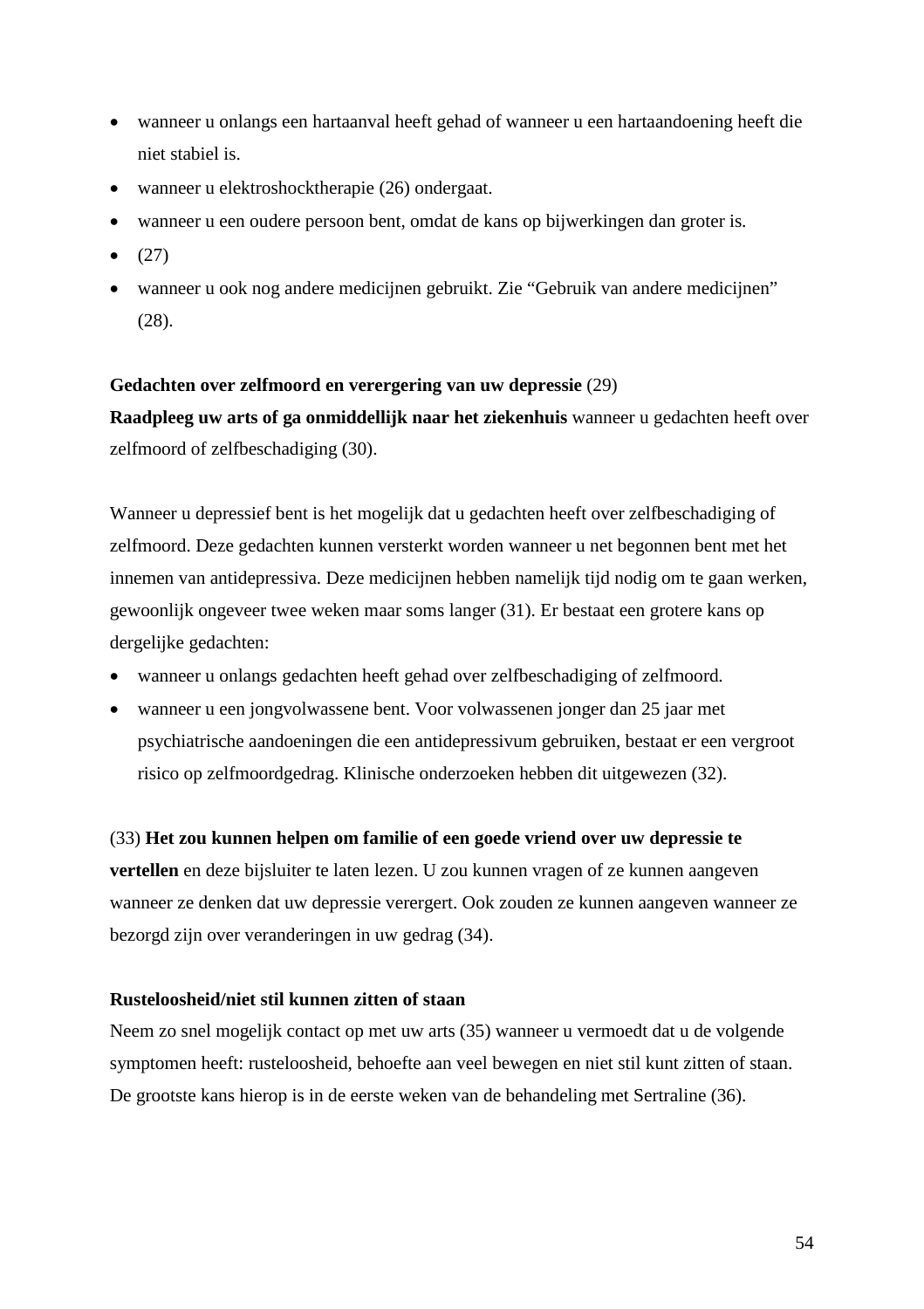#### **Serotoninesyndroom** (37)

Neem contact op met uw arts wanneer u de volgende symptomen heeft: hoge koorts, spierkrampen, verwardheid en angst. Dit zouden tekenen kunnen zijn van een aandoening die bekend staat als 'serotoninesyndroom'. Hierop bestaat een grotere kans wanneer u tevens andere serotonine heropname remmers (SSRI's) of MAO-remmers (bij depressie en ziekte van Parkinson) inneemt. Ook is deze kans groter wanneer u de afgelopen twee weken MAOremmers heeft ingenomen (zie (38) "Gebruik van andere medicijnen") (39). De behandeling met Sertraline dient mogelijk gestaakt te worden.

(40)

#### **Gebruik bij kinderen en adolescenten jonger dan 18 jaar**

In de regel dient Sertraline niet gebruikt te worden voor kinderen en adolescenten jonger dan 18 jaar. Volgens klinisch onderzoek hebben patiënten jonger dan 18 jaar die behandeld worden met Sertraline een groter risico op bepaalde bijwerkingen. Deze bijwerkingen betreffen zelfmoordpogingen, zelfmoordgedachten en vijandigheid (voornamelijk agressie, opstandig gedrag en woede) (41) (42). Ook ontbreekt er informatie over de langetermijneffecten van Sertraline op de groei, rijping en cognitieve en gedragsontwikkeling van deze leeftijdsgroep (43). Het is echter mogelijk dat uw arts Sertraline voorschrijft aan patiënten jonger dan 18 jaar wanneer dit in hun belang is. Raadpleeg uw arts wanneer u dit wilt bespreken. Raadpleeg uw arts ook wanneer bovengenoemde bijwerkingen zich ontwikkelen of verergeren (44).

#### **Gebruik van Sertraline in combinatie met andere medicijnen**

Een aantal (45) medicijnen kunnen Sertraline beïnvloeden of worden beïnvloed door Sertraline (46). Uw arts moet u mogelijk zorgvuldiger controleren en de dosis van onderstaande (47) medicijnen naar gelang aanpassen (48):

- MAO-remmers, bv. moclobemide (49) (bij depressie) en selegiline (50) (bij ziekte van Parkinson). Zie sectie "Gebruik Sertraline niet" (51);
- serotonergische medicijnen (52) zoals tryptofaan (bij slapeloosheid) (53), fenfluramine (een eetlustremmer), dextromethorfan (bij hoest), pethidine en tramadol (bij hevige pijn) (54);
- lithium (bij psychische aandoeningen);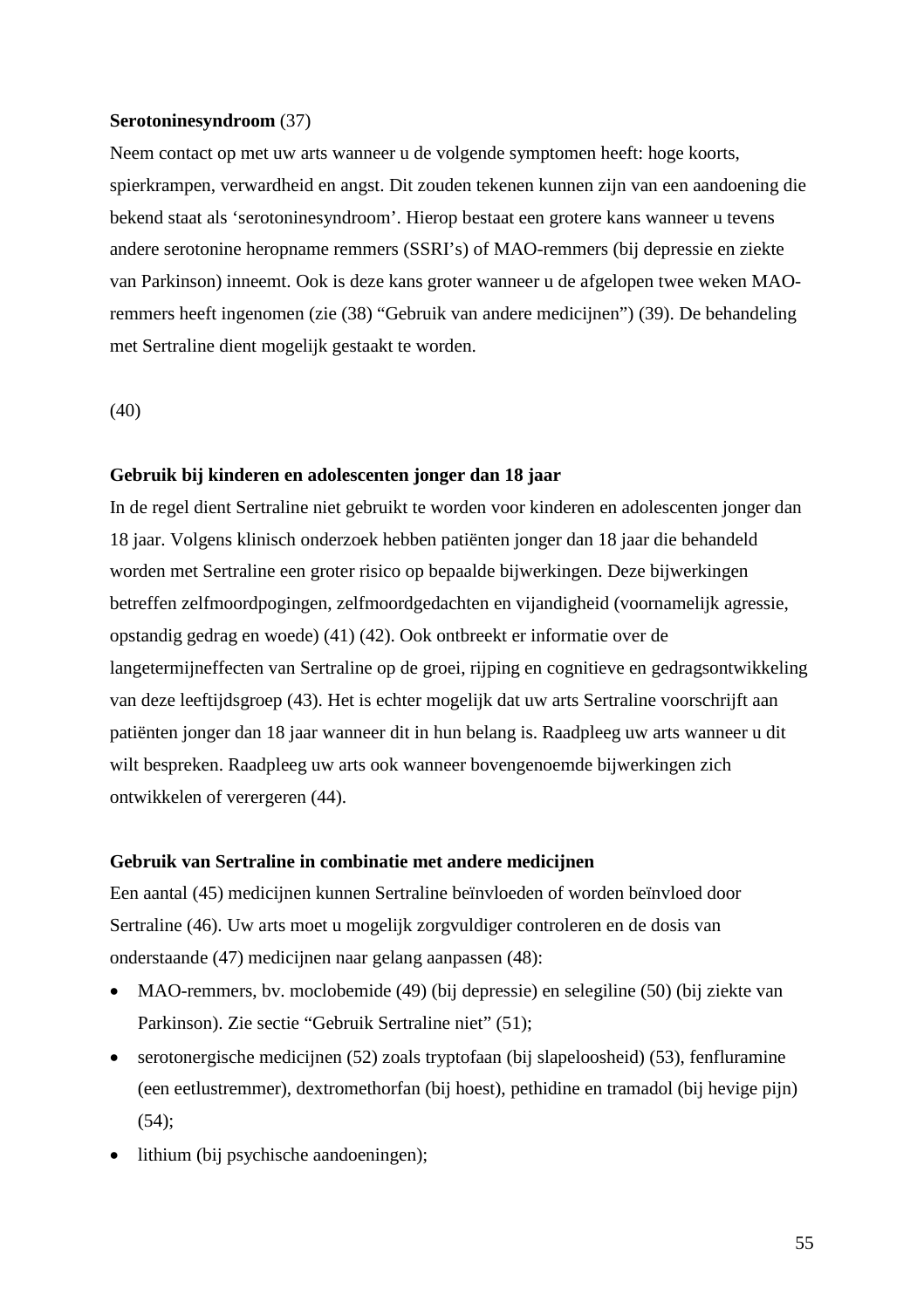- sumatriptan (55) en andere triptanen (bij migraine);
- $\bullet$  fenytoïne (56) (bij epilepsie);
- $\bullet$  diazepam (bij angst en onrust (agitatie)) (57);
- pimozide (bij psychoses);
- insuline en/of tabletten, bv. tolbutamide (58) (bij diabetes) (59). Sertraline kan invloed hebben op uw bloedsuikerspiegel die door middel van insuline en/of tabletten wordt gereguleerd (60);
- cimetidine (61) (bij maagzweren en spijsverteringsmoeilijkheden);
- $\bullet$  diuretische medicijnen (bij hoge bloeddruk) (62);
- $\bullet$  fenazon (63) (bij pijn);
- medicijnen voor onregelmatig hartritme bv. propafenon en flecainide (64) (65);
- kruidengeneesmiddelen (bij depressie) die sint-janskruid bevatten (*Hypericum perforatum*) (66) (67).

De volgende medicijnen verhogen het risico op bloedingen:

- bloedverdunnende medicijnen (anticoagulantia) (68), bv. warfarin (69);
- pijnstillende medicijnen van het type NSAID (niet-steroïde anti-inflammatoire preparaten) (70) bv. aspririne en ibuprofen (71);
- fenothiazines bv. perfenazine en thioridazine (72) en andere medicijnen voor psychoses;
- tricyclische antidepressiva (bij depressie) bv. clomipramine en imipramine (73).

Informeer uw arts of apotheker wanneer u andere geneesmiddelen gebruikt of kort geleden heeft gebruikt. Dit geldt ook voor geneesmiddelen die u zonder recept kunt verkrijgen. (74).

### **Gebruik van Sertraline in combinatie met voedsel en drank**

Drink geen alcohol wanneer u wordt behandeld met Sertraline (75).

#### **Zwangerschap** (76)

Vraag uw arts of apotheker om advies voordat u een geneesmiddel inneemt (77).

Gebruik Sertraline niet wanneer u zwanger bent of zwanger wilt worden, tenzij uw arts dit geneesmiddel heeft voorgeschreven. Er zijn geen gegevens bekend over het effect van Sertraline op het ongeboren kind. (78).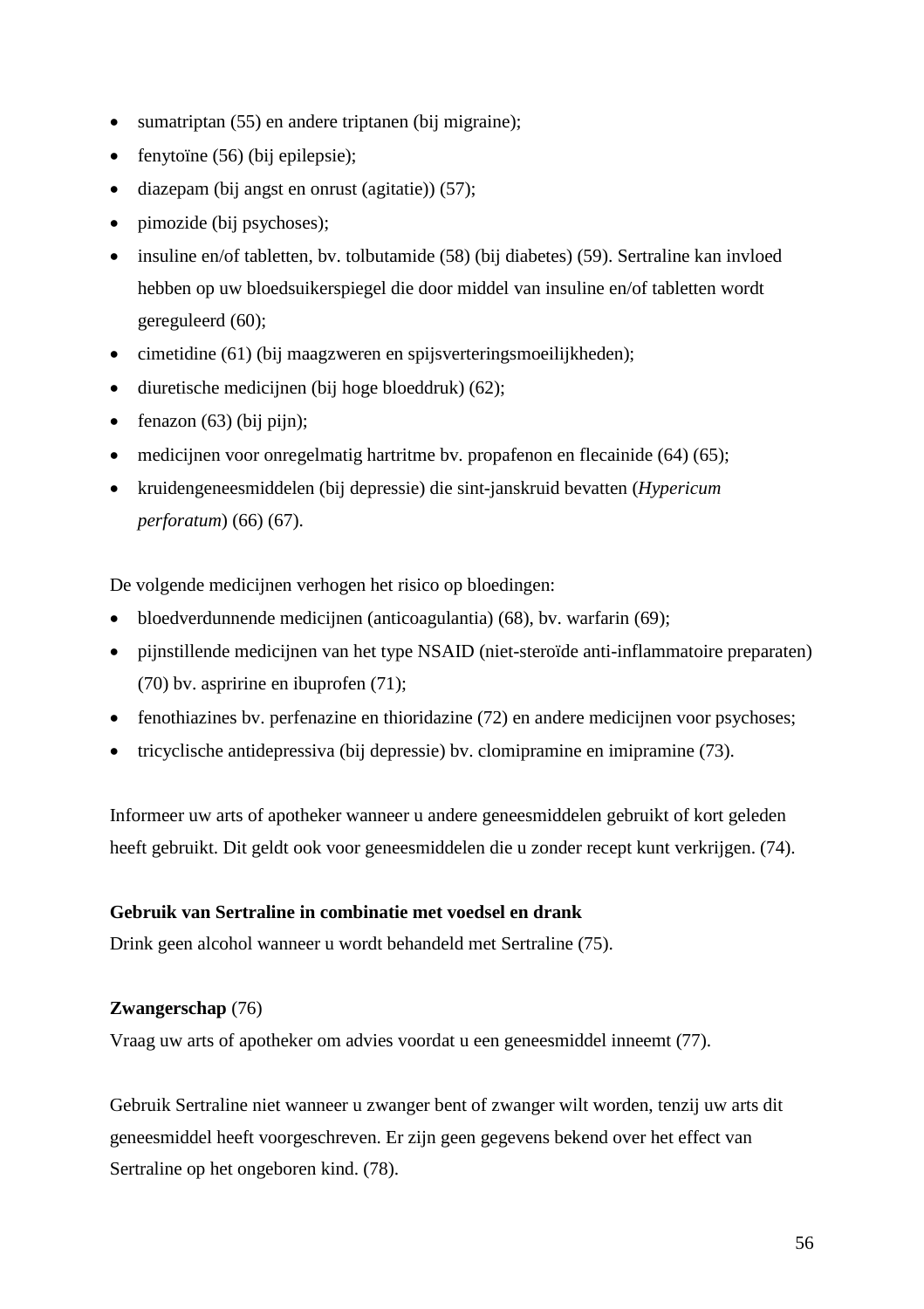Raadpleeg zo snel mogelijk uw arts of verloskundige wanneer uw baby één van de volgende symptomen heeft: slaap- en voedingsmoeilijkheden, opgewondenheid en onrust (agitatie) (79). Deze ontwenningsverschijnselen zijn gemeld bij pasgeboren baby's wanneer zwangere vrouwen aan het eind van de zwangerschap Sertraline hadden ingenomen (80).

#### **Borstvoeding**

Vraag uw arts of apotheker om advies voordat u een geneesmiddel inneemt (81).

Gebruik Sertraline niet wanneer u borstvoeding geeft, tenzij uw arts dit geneesmiddel heeft voorgeschreven. Sertraline komt in kleine hoeveelheden in de moedermelk terecht en kan mogelijk invloed hebben op zuigelingen die borstvoeding krijgen (82).

#### **Rijvaardigheid en het gebruik van machines**

Bestuur geen voertuigen en bedien geen machines wanneer u last heeft van slaperigheid, duizeligheid, wazig zicht of flauwvallen. Wees voorzichtig, totdat u weet hoe u op de behandeling met Sertraline reageert (83).

### **3. Hoe wordt Sertraline ingenomen?**

Volg altijd het voorschrift van uw arts op. De dosis kan voor iedere patiënt verschillen (84).

**\_\_\_\_\_\_\_\_\_\_\_\_\_\_\_\_\_\_\_\_\_\_\_\_\_\_\_\_\_\_\_\_\_\_\_\_\_\_\_\_\_\_\_\_\_\_\_\_\_\_\_\_\_\_\_\_\_\_\_\_\_\_\_\_\_\_\_\_\_\_\_\_\_\_\_**

#### **Dosering** (85)

Volwassenen: De gebruikelijke dosering is 50 mg, eenmaal daags ingenomen als één 50 mg tablet of een halve 100 mg tablet. Afhankelijk van uw reactie kan de dosering in stappen van 50 mg worden verhoogd (86) tot maximaal 200 mg (vier 50 mg tabletten of twee 100 mg tabletten) (87). Tussen iedere verhoging met 50 mg dient ten minste één week te zitten (88).

Ouderen: Gelijk aan volwassenen, maar de dosering dient zo laag mogelijk te zijn.

Kinderen en adolescenten: In de regel dient Sertraline niet voor kinderen en adolescenten jonger dan 18 jaar te worden gebruikt. Zie sectie 2 "Gebruik bij kinderen en adolescenten jonger dan 18 jaar" (89).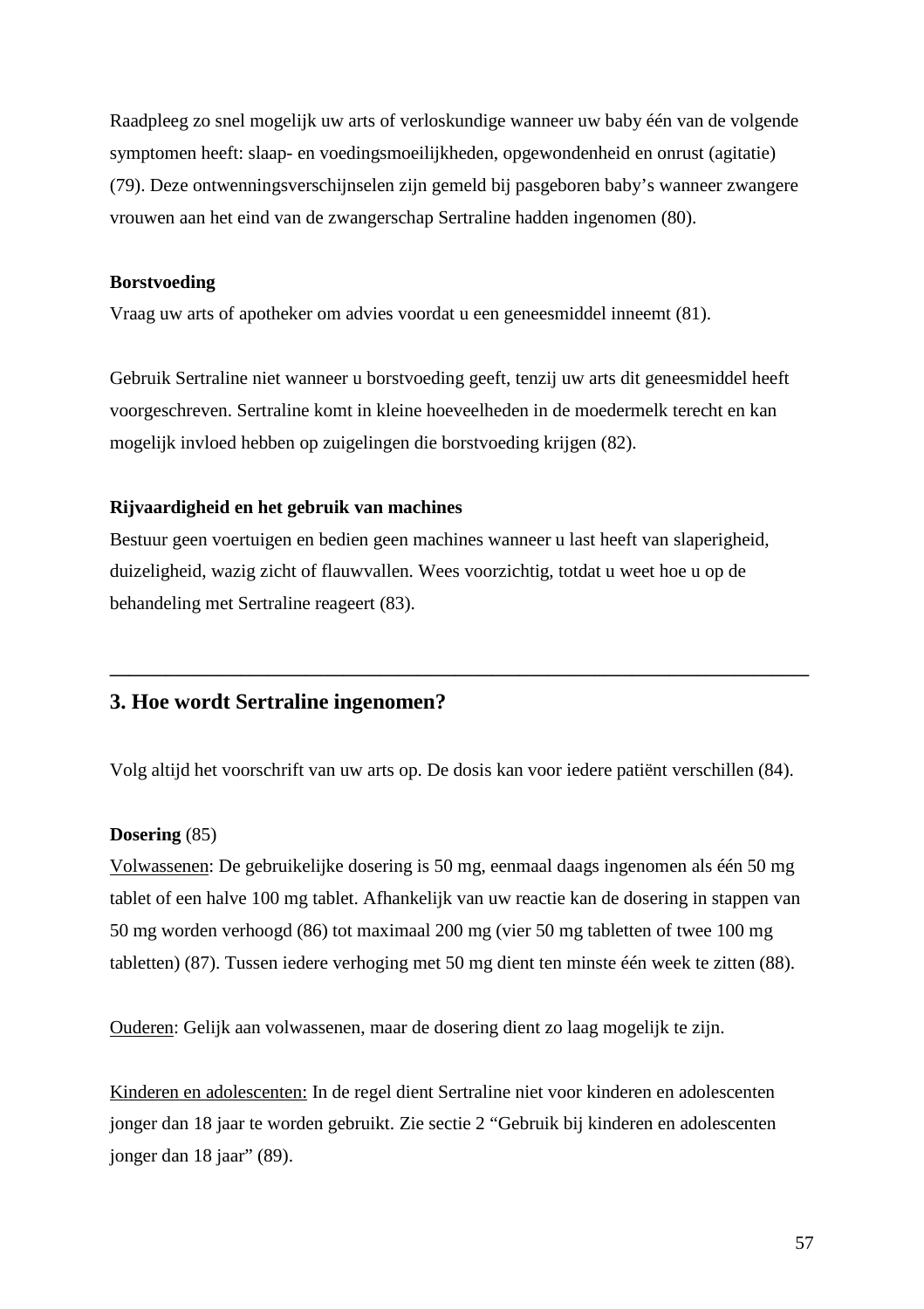Nierfunctiestoornissen: Gelijk aan volwassenen.

Leverfunctiestoornissen: De dosering dient te worden aangepast. Mogelijk moet de dosering worden verlaagd of de periode tussen doseringen worden verhoogd. Volg de instructies van uw arts (90).

#### **Wijze van innemen**

Neem de tabletten eenmaal daags in, 's ochtends of 's avonds. U kunt de tabletten met of zonder voedsel innemen en met een glas water (91).

### **Behandelingsduur**

Uw behandeling met Sertraline dient voort te duren totdat u minstens 6 maanden geen symptomen van depressie meer heeft gehad. De symptomen kunnen echter binnen 7 dagen verbeteren en het maximale effect wordt doorgaans na 2-4 weken bereikt (92).

#### **Wat u moet doen wanneer u te veel van Sertraline heeft ingenomen**

**Raadpleeg uw arts,** EHBO of apotheek wanneer u meer Sertraline heeft ingenomen dan in deze bijsluiter staat vermeld. Doe dit ook wanneer u meer Sertraline heeft ingenomen dan uw arts heeft voorgeschreven (93).

Symptomen van overdosis zijn slaperigheid, misselijkheid, braken, snelle polsslag, trillen, onrust, duizeligheid en diepe bewusteloosheid.

#### **Wat u moet doen wanneer u bent vergeten Sertraline in te nemen**

Wanneer u bent vergeten Sertraline in te nemen, dient u gewoon door te gaan met uw gebruikelijke dosering. Neem nooit een dubbele dosis van Sertraline om zo de vergeten dosis in te halen (94).

# **Effecten die u kunt verwachten wanneer de behandeling met Sertraline wordt gestopt** (95)

Stop alleen met de behandeling met Sertraline wanneer uw arts dit aangeeft. Gewoonlijk adviseert uw arts de dosering geleidelijk te verlagen gedurende een periode van ten minste één tot twee weken. Stop **niet** ineens met het innemen van tabletten want dan bestaat er een kans op ontwenningsverschijnselen.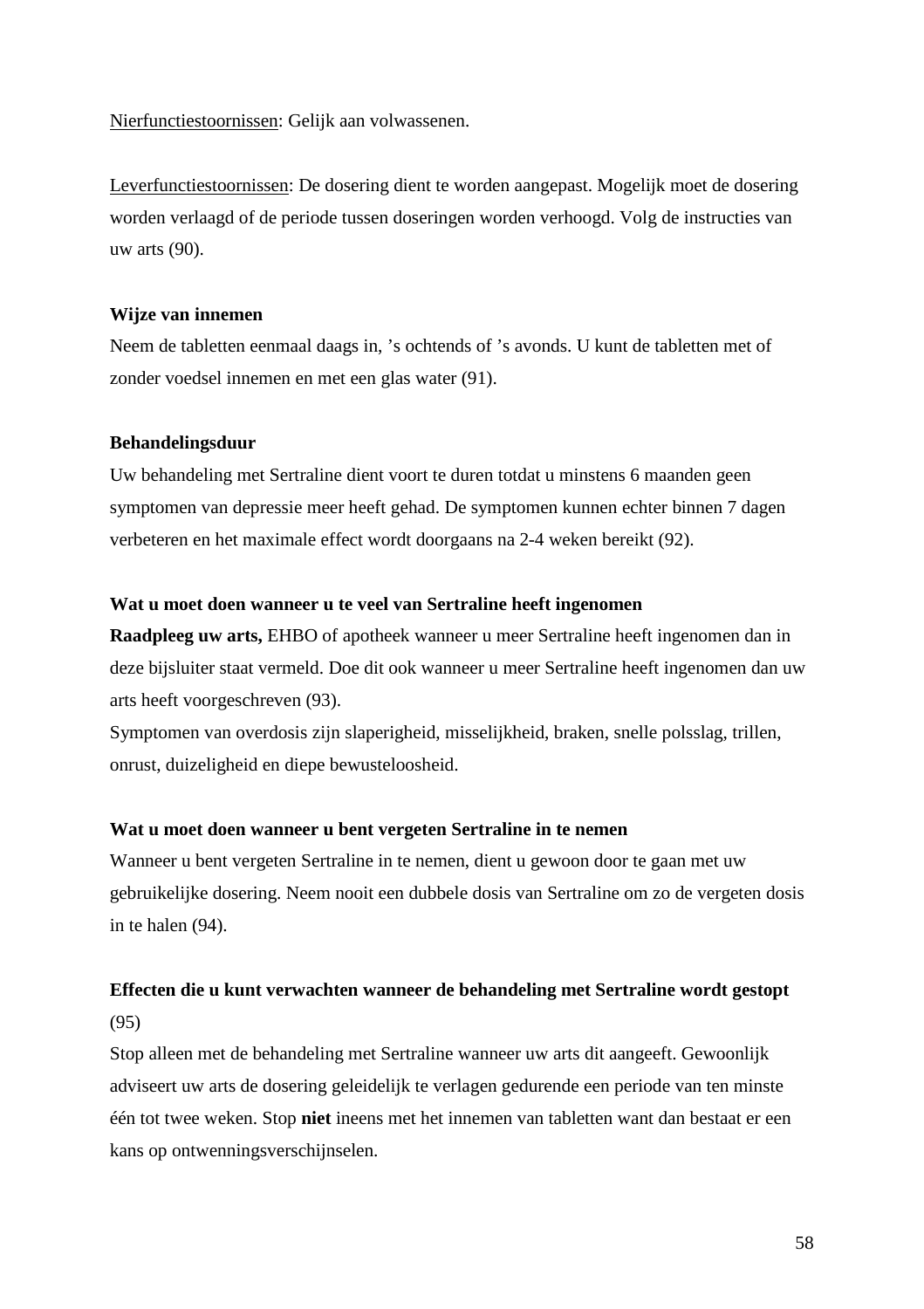De meestvoorkomende effecten zijn: duizeligheid, prikkelend/tintelend gevoel in de huid, slaapstoornissen (waaronder slapeloosheid en heftige dromen), rusteloosheid en angst, misselijkheid, braken, trillen en hoofdpijn (96). De kans op deze effecten (97) is groter wanneer u Sertraline gedurende lange tijd of in hoge doseringen heeft gebruikt. Ook is deze kans groter wanneer de dosering te snel is afgebouwd (98).

Over het algemeen zijn deze symptomen licht tot matig van aard en verdwijnen binnen twee weken. Bij sommige patiënten kunnen ze echter hevig zijn en/of langere tijd aanhouden (2-3 maanden of langer).

**\_\_\_\_\_\_\_\_\_\_\_\_\_\_\_\_\_\_\_\_\_\_\_\_\_\_\_\_\_\_\_\_\_\_\_\_\_\_\_\_\_\_\_\_\_\_\_\_\_\_\_\_\_\_\_\_\_\_\_\_\_\_\_\_\_\_\_\_\_\_\_\_\_\_\_**

(99)

# **4. Mogelijke bijwerkingen** (100)

Zoals alle geneesmiddelen kan Sertraline bijwerkingen veroorzaken (101). Neem onmiddellijk contact op met uw arts of de EHBO wanneer één van de volgende ernstige bijwerkingen optreden:

### **Ernstige bijwerkingen**

**Zelden**: >1/10.000-<1/1000 (102)

### Bloed- en lymfestelselaandoeningen (103)

• abnormale bloedingen of bloeden gedurende lange tijd.

### Zenuwstelselaandoeningen

- rusteloosheid, verwardheid, zweten, diarree, koorts, hoge bloeddruk, snelle hartslag, stijve spieren (symptomen van serotoninesyndroom);
- persoonlijkheidsveranderingen, mogelijk in combinatie met het zien of horen van dingen die niet echt zijn (hallucinaties) (104);
- coma;
- epileptische aanvallen.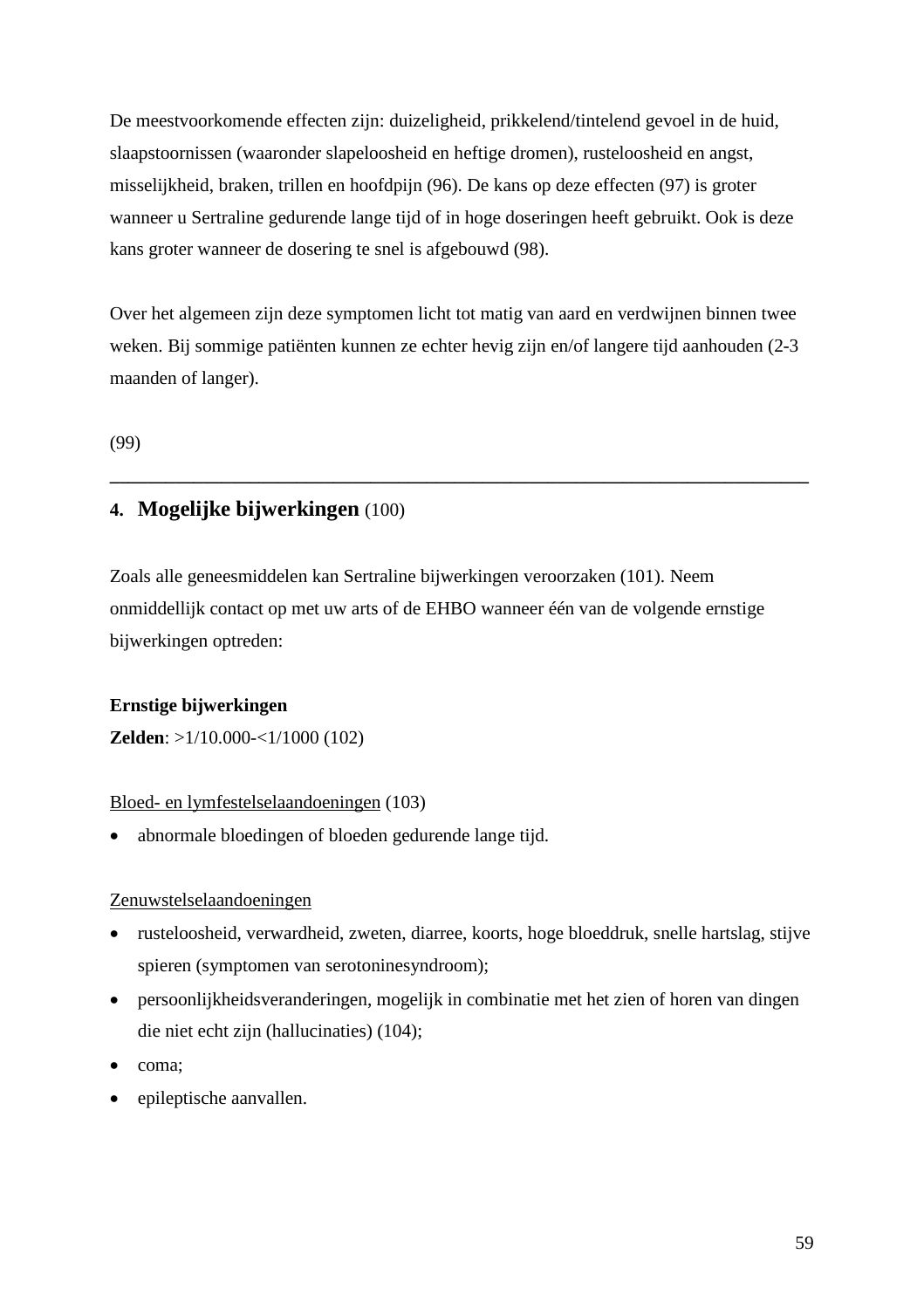### Maag-darmstelselaandoeningen

 ontsteking van de alvleesklier die hevige pijn in de onderbuik en rug veroorzaakt (pancreatitis) )105).

### Lever- en galaandoeningen

 leverontsteking (hepatitis), gele verkleuring van de huid of ogen (geelzucht), leverfalen (106).

### Huid- en onderhuidaandoeningen

- zwelling van het gezicht of de keel (Quincke-oedeem) (107);
- ernstige overgevoeligheidsreactie met (hoge) koorts, rode vlekken op de huid, gewrichtspijnen en/of oogontsteking (Stevens-Johnson syndroom) (108);
- ernstige, plotselinge (overgevoeligheids)reactie gepaard gaande met koorts en blaren op de huid/vervelling van de huid (toxisch epidermale necrolyse) (109).

### Algemene aandoeningen

- ernstige allergische reactie die ademhalingsproblemen of duizeligheid veroorzaakt (anaphylaxis);
- allergische reactie zoals huiduitslag, jeuk of kortademigheid (110).

### **Overige bijwerkingen** (111)

| Zeer vaak     | >1/10              |
|---------------|--------------------|
| Vaak          | >1/100 < 1/10      |
| <b>Soms</b>   | $>1/1000 - 1/100$  |
| <b>Zelden</b> | >1/10.000 < 1/1000 |

### Bloed- en lymfestelselaandoeningen

• huiduitslag door puntvormige bloedingen in de huid (purpura) (soms) (112).

### Afwijkingen in de hormoonhuishouding (113)

• groeien van borsten bij mannen (gynecomastie) (zelden);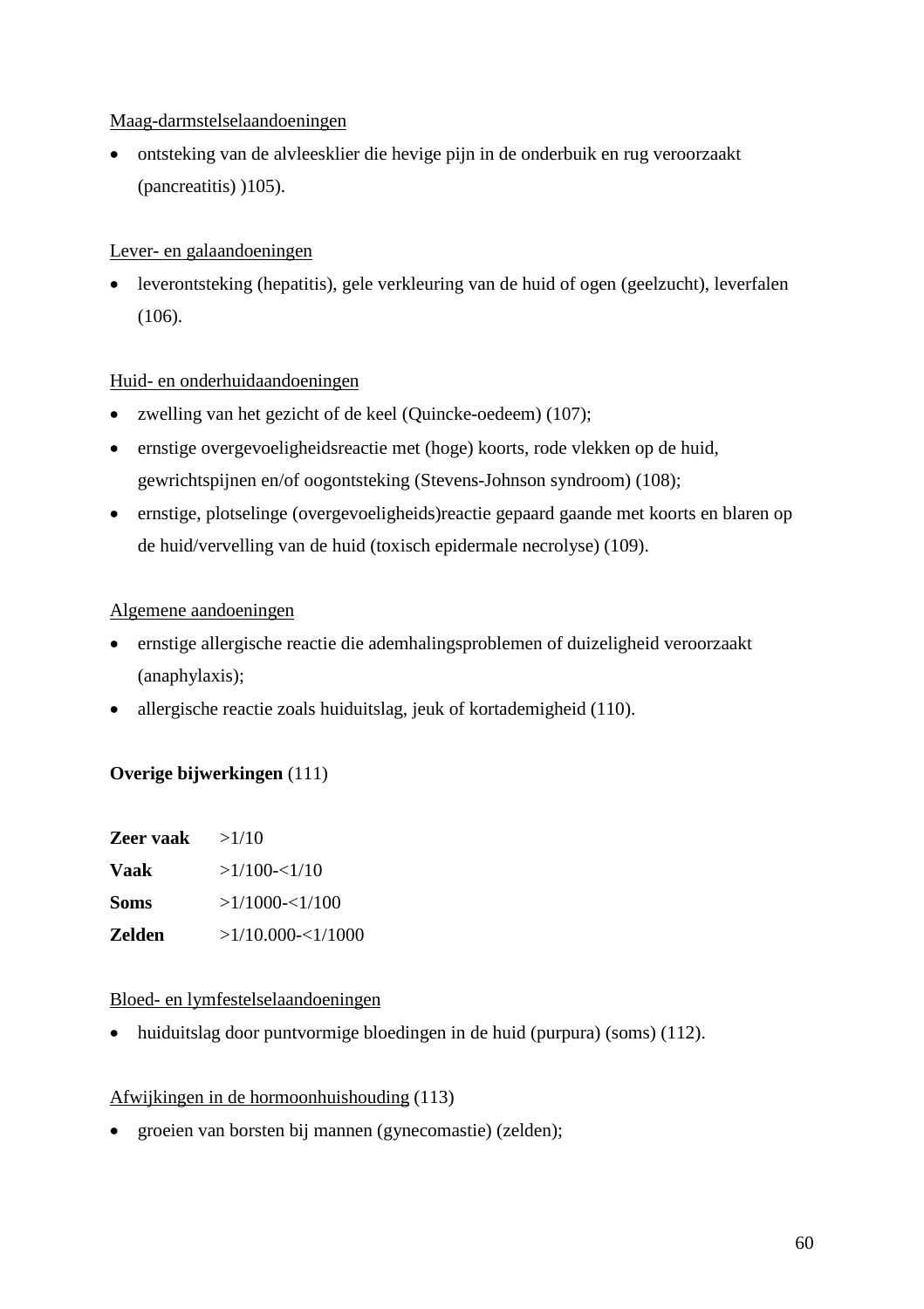- abnormaal hoog prolactinegehalte in het bloed wat onregelmatige menstruatie en melkproductie uit de borsten kan veroorzaken (hyperprolactinemie) (zelden);
- melkvloed uit de tepels (galactorroe) (zelden);
- te traag werkende schildklier wat moeheid of gewichtstoename kan veroorzaken (hypothyreöidie) (zelden).

### Voedings- en stofwisselingsstoornissen

 laag natriumgehalte in het bloed wat moeheid, verwardheid, spierkrampen, epileptische aanvallen en coma kan veroorzaken (hyponatriëmie). Dit komt vooral voor bij oudere patiënten en patiënten die plaspillen (diuretica) en andere medicijnen gebruiken (zelden).

### Psychische stoornissen

- slapeloosheid (zeer vaak);
- slaperigheid (zeer vaak);
- verminderde eetlust (zeer vaak);
- gapen (vaak);
- rusteloosheid (vaak);
- angst (vaak);
- periodes van overdreven opgewektheid gepaard gaande met het hebben van veel energie (manie) (soms) (114);
- depressie verergert (soms);
- zien of horen van dingen die niet echt zijn (hallucinaties) (soms);
- verminderd seksueel verlangen (zelden);
- nachtmerries (zelden);
- agressie (zelden).

### Zenuwstelselaandoeningen

- trillen (zeer vaak);
- duizeligheid (zeer vaak);
- droge mond (zeer vaak);
- hoofdpijn (vaak);
- bewegingsstoornissen zoals tandenknarsen en ongebruikelijke en onbeheersbare problemen met lopen (vaak);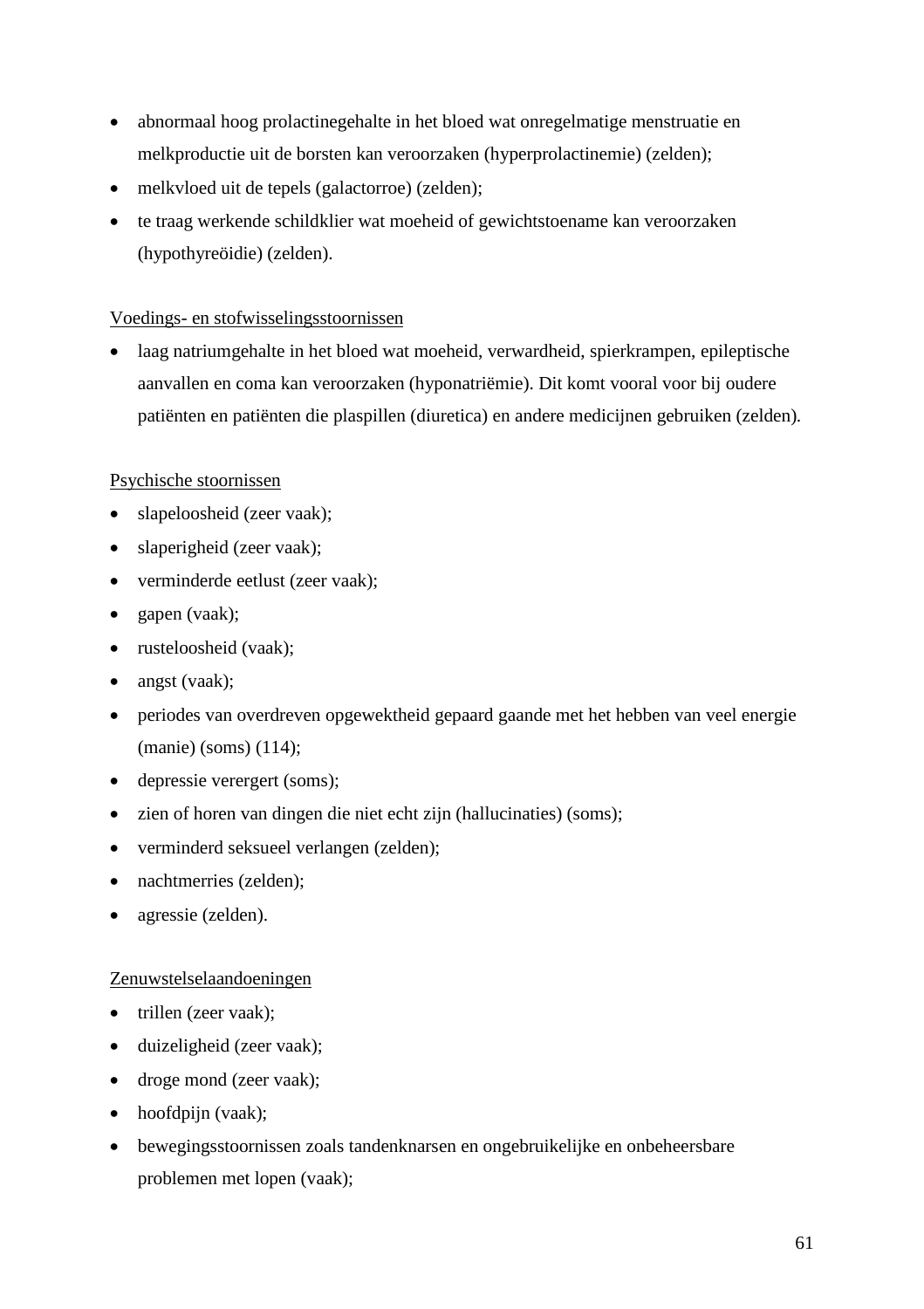- tintelen of gevoelloosheid in de handen of voeten (vaak);
- verhoogde transpiratie (vaak);
- migraine (soms);
- rusteloosheid/niet stil kunnen zitten of staan (hyperkinesie) (zie sectie 2 "Wees extra voorzichtig met Sertraline") (zelden);
- onwillekeurige spiersamentrekkingen (zelden).

### Oogaandoeningen

- verminderd gezichtsvermogen (vaak)
- verwijdde pupillen (soms)

### Evenwichtsorgaan- en ooraandoeningen

oorsuizen (zelden)

### Hartaandoeningen

- pijn in de borstkas (vaak)
- hartkloppingen (vaak)
- hoge bloeddruk (soms)
- flauwvallen (soms)
- versnelde hartslag (soms)

#### Bloedvataandoeningen

zwelling van de enkels, voeten, vingers of rond de ogen (oedeem) (soms)

#### Ademhalingsstelsel- en borstkasaandoeningen

moeilijkheden met de ademhaling (soms)

#### Maag-darmstelselaandoeningen

- misselijkheid (zeer vaak)
- diarree/dunne ontlasting (zeer vaak)
- pijn in de maag/onderbuik (vaak)
- verstopping (vaak)
- overgeven (vaak)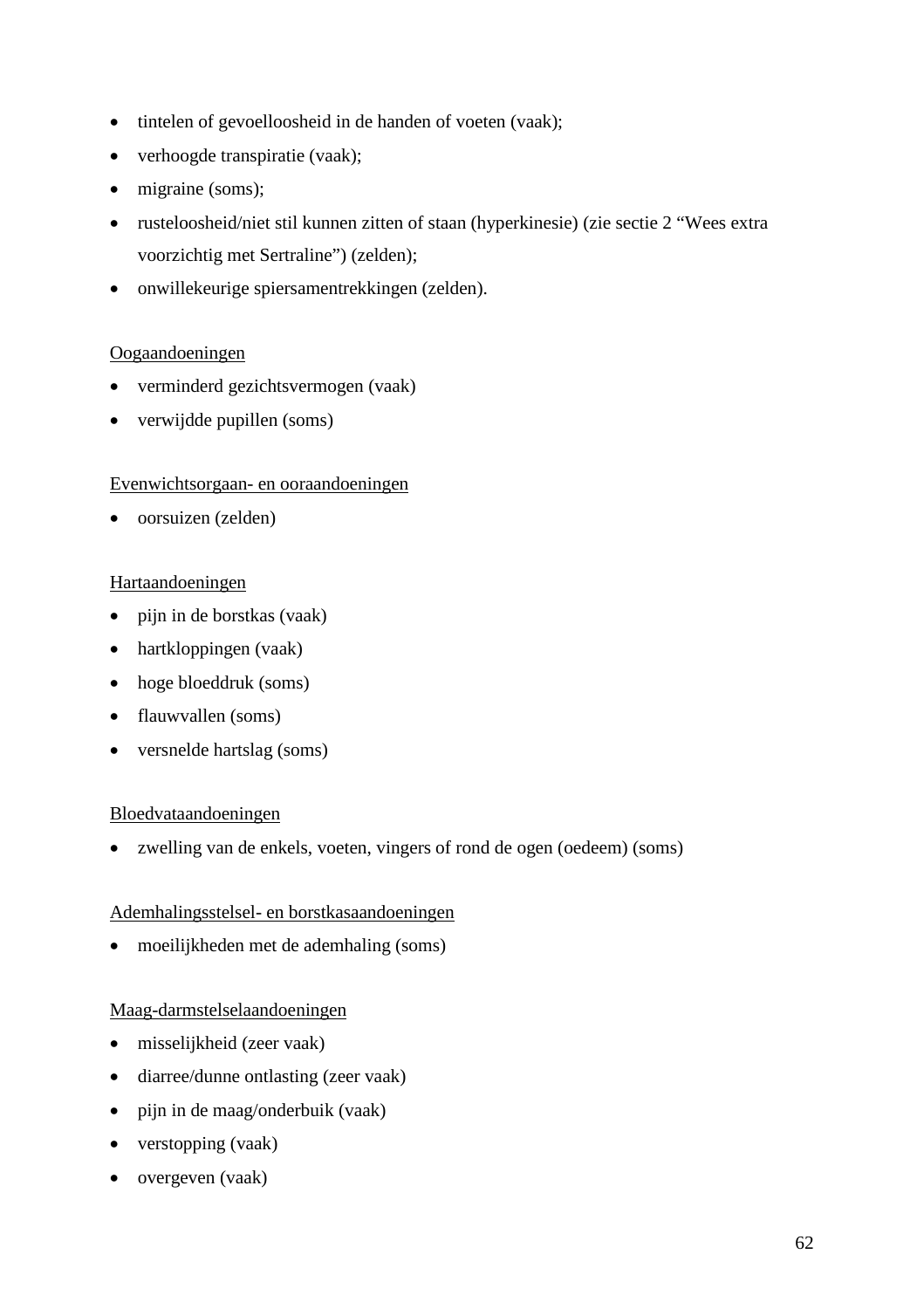• grotere eetlust (soms)

### Huid- en onderhuidaandoeningen

- uitslag (vaak)
- $\bullet$  jeuk (soms)
- haaruitval (soms)
- schilferen van de huid (soms)
- overgevoeligheid voor zonlicht (zelden) (115)
- jeukende uitslag (zelden)

### Skeletspierstelsel- en bindweefselaandoeningen

• gewrichtspijn (soms)

#### Nier- en urinewegaandoeningen

- niet kunnen ophouden van urine (urine-incontinentie) (soms) (116);
- moeilijkheden met plassen (urineretentie) (zelden) (117).

### Voortplantingsstelsel- en borstaandoeningen

- impotentie of problemen met de zaadlozing (zeer vaak)
- onregelmatige menstruatie (vaak)
- permanente erectie (zelden)

#### Algemene aandoeningen

- zich zwak voelen (vaak)
- vermoeidheid (vaak)
- opvliegers (vaak)
- afname van lichaamsgewicht (vaak)
- koorts (soms)
- zich niet lekker voelen (soms)
- toename van lichaamsgewicht (soms)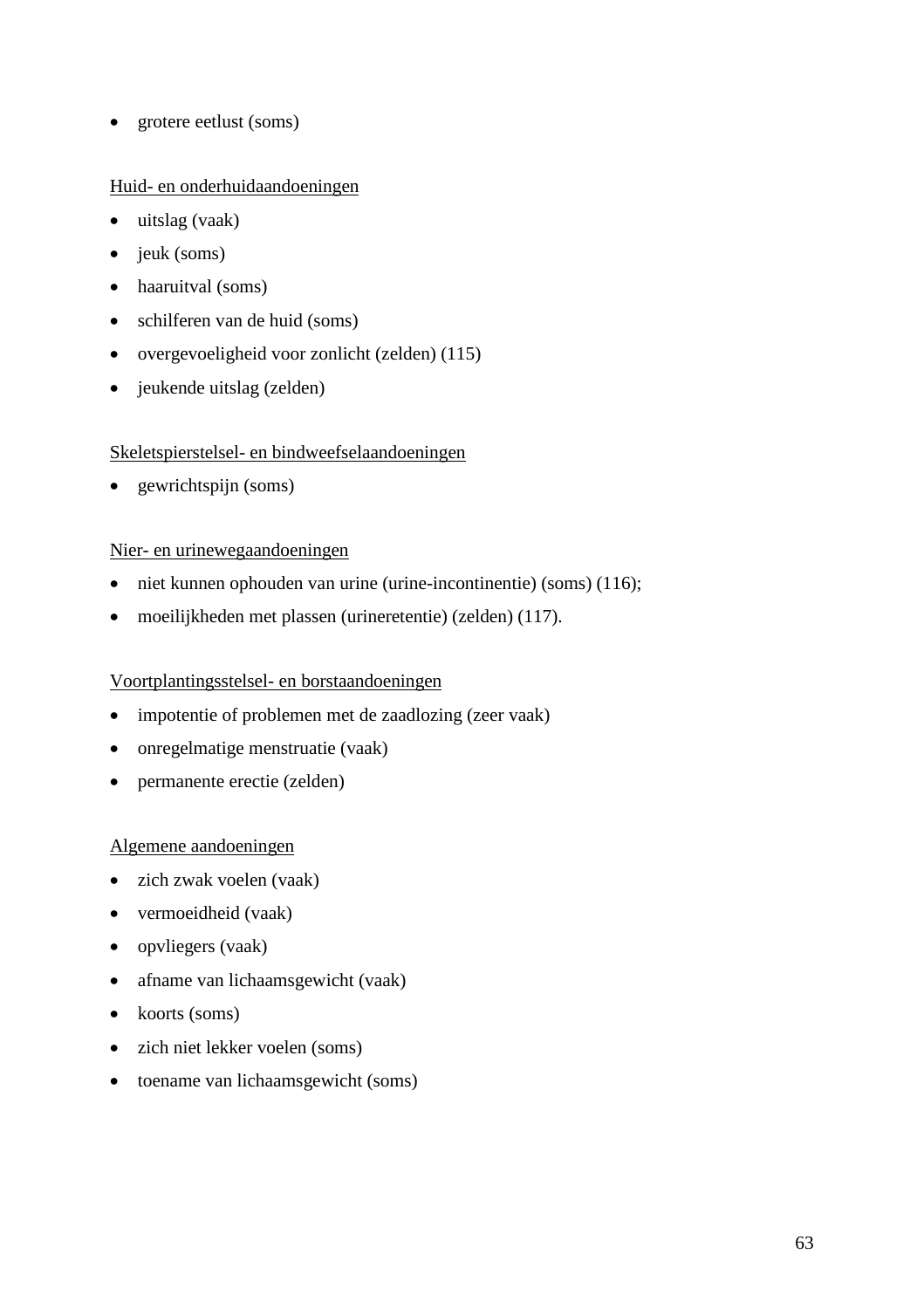Raadpleeg uw arts of gaonmiddellijk naar het ziekenhuiswanneer ugedachten heeft over zelfmoord of zelfbeschadigin@eze gedachten kunnen zich tijden sylak na het stoppen van de behandelinget Sertraline voordoen 18).

(119)

Raadpleeg uw arts of apotheker in geval er bij u een bijwerking optreedt die niet in deze bijsluiter is vermeld. Doe dit ook wanneer er een bijwerking optreedt die u als ernstig ervaart (120).

\_\_\_\_\_\_\_\_\_\_\_\_\_\_\_\_\_\_\_\_\_\_\_\_\_\_\_\_\_\_\_\_\_\_\_\_\_\_\_\_\_\_\_\_\_\_\_\_\_\_\_\_\_\_\_\_\_\_\_\_\_\_\_\_\_\_\_\_\_\_\_\_\_\_\_

5. Hoe bewaart u Sertraline?

Sertraline buiten bereik en zicht van kinderen houden).

Er zijn geen speciale bewaarinstructies (2).

Gebruik Sertraline niet meer na de datum op de verpakkinteraniet te gebruiken na... of  $exp...1(23)$ .

\_\_\_\_\_\_\_\_\_\_\_\_\_\_\_\_\_\_\_\_\_\_\_\_\_\_\_\_\_\_\_\_\_\_\_\_\_\_\_\_\_\_\_\_\_\_\_\_\_\_\_\_\_\_\_\_\_\_\_\_\_\_\_\_\_\_\_\_\_\_\_\_\_\_\_

6. Algemene informatie(124)

Patiëntenorganisatie voor informatie over depressie: Stichting Pandora Helpdesk: 09007263672 (+0,10 pm) Depressielijn: 09066120909 (+0,15 pm) [www.stichtingpandora.n](www.stichtingpandora.nl)l

Vraag uw apothekerp welke manier ongebruikteedicijnenweggeworpen dienen te worden. Werp geen medicijne wegvia de gootsteen of het uisvuil.

Deze bijsluiter is voor het laatst herzien/goedgekeurd in juli 2025 (126).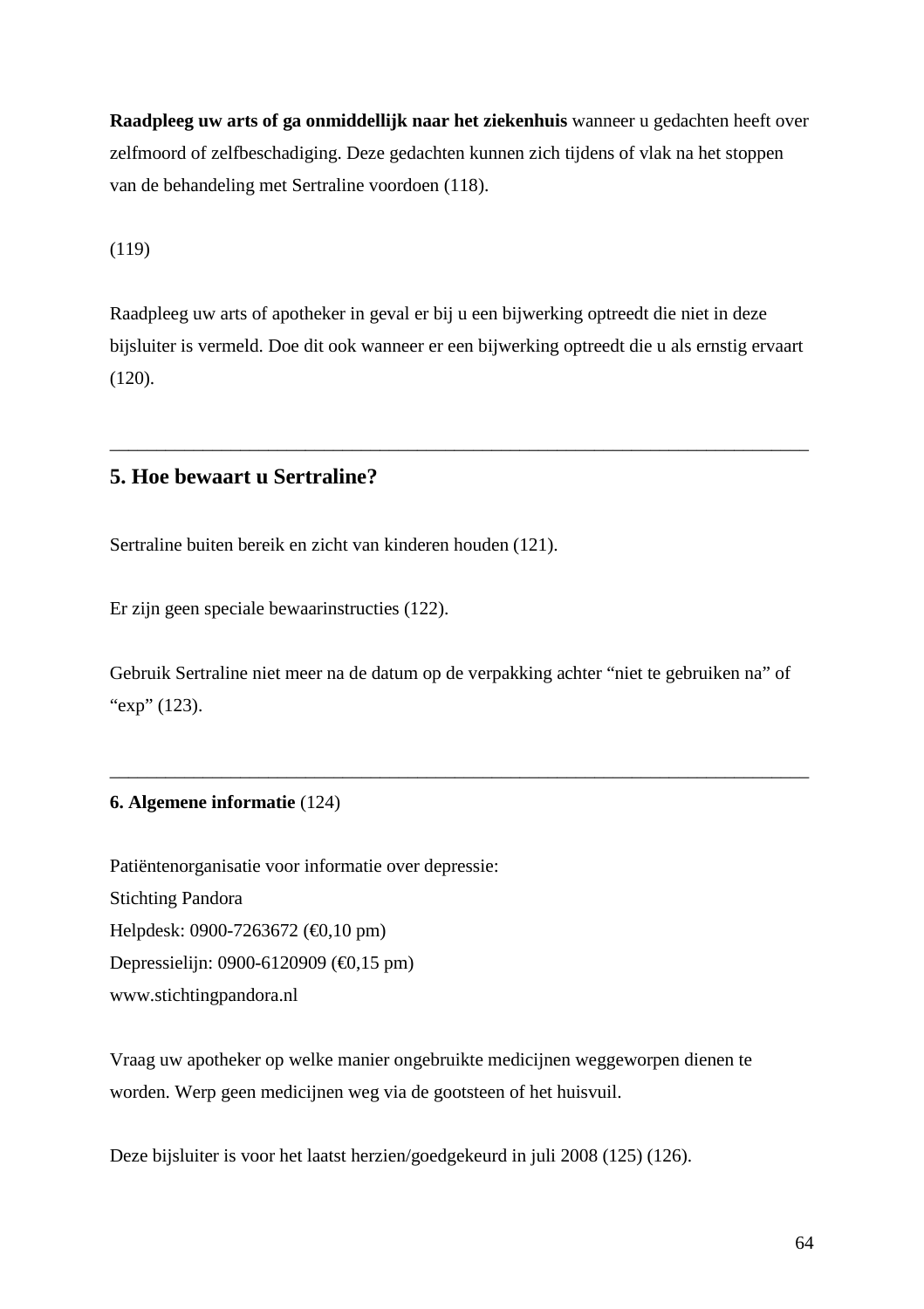#### **4.2 Notes**

- 1. In the ST, the name, strength and pharmaceutical form are given at the beginning of the PIL. The model leaflet, however, requires this information to be stated after the PIL's index (and, optionally, also at the beginning).
- 2. The entire section 'Eight things you need to know about Sertraline' is superfluous and has been omitted from the TT.
- 3. Entire section according to model leaflet. Last sentence of this section in Sertraline PIL ("If any of the side effects get serious, or if you notice any side effects not listed in this leaflet, please tell your doctor of pharmacist.") is not required according to the model leaflet and is therefore omitted from the TT.
- 4. Sentence rewritten according to instruction-explanation sequence.
- 5. Entire section according to model leaflet.
- 6. Section added to index model leaflet since CBG-MEB's "*Bijsluiter van farmaceutische producten"* prescribes this section whereas it is not in the model leaflet.
- 7. According to the model leaflet, the name, strength and pharmaceutical form should be stated here. Optionally, this information can also be stated at the beginning of the PIL but I have refrained from this. See also note 1.
- 8. Since the Sertraline PIL includes two pharmaceutical forms (50 mg and 100 mg), I have adapted this required, standard sentence of the model leaflet.
- 9. Translations derived from SPC Sertraline.
- 10. Dutch registration holder unkown.
- 11. According to the model leaflet, information about the manufacturer is not required in Dutch PILs and is therefore omitted from the TT.
- 12. Although not included in the model leaflet of the Guideline on readability, the CBG-MEB's model leaflet considers it advisable to include the RVG-number.
- 13. Vertical lines between sections according to regulation CBG-MEB.
- 14. All headings and subheadings in the TT have been formulated according to the model leaflet.
- 15. In the ST, this information has been given in section 6 ("Further information"). However, the model leaflet requires this type of information to be stated in section 1. The ST sentence is >20 words and has therefore been reformulated in the TT.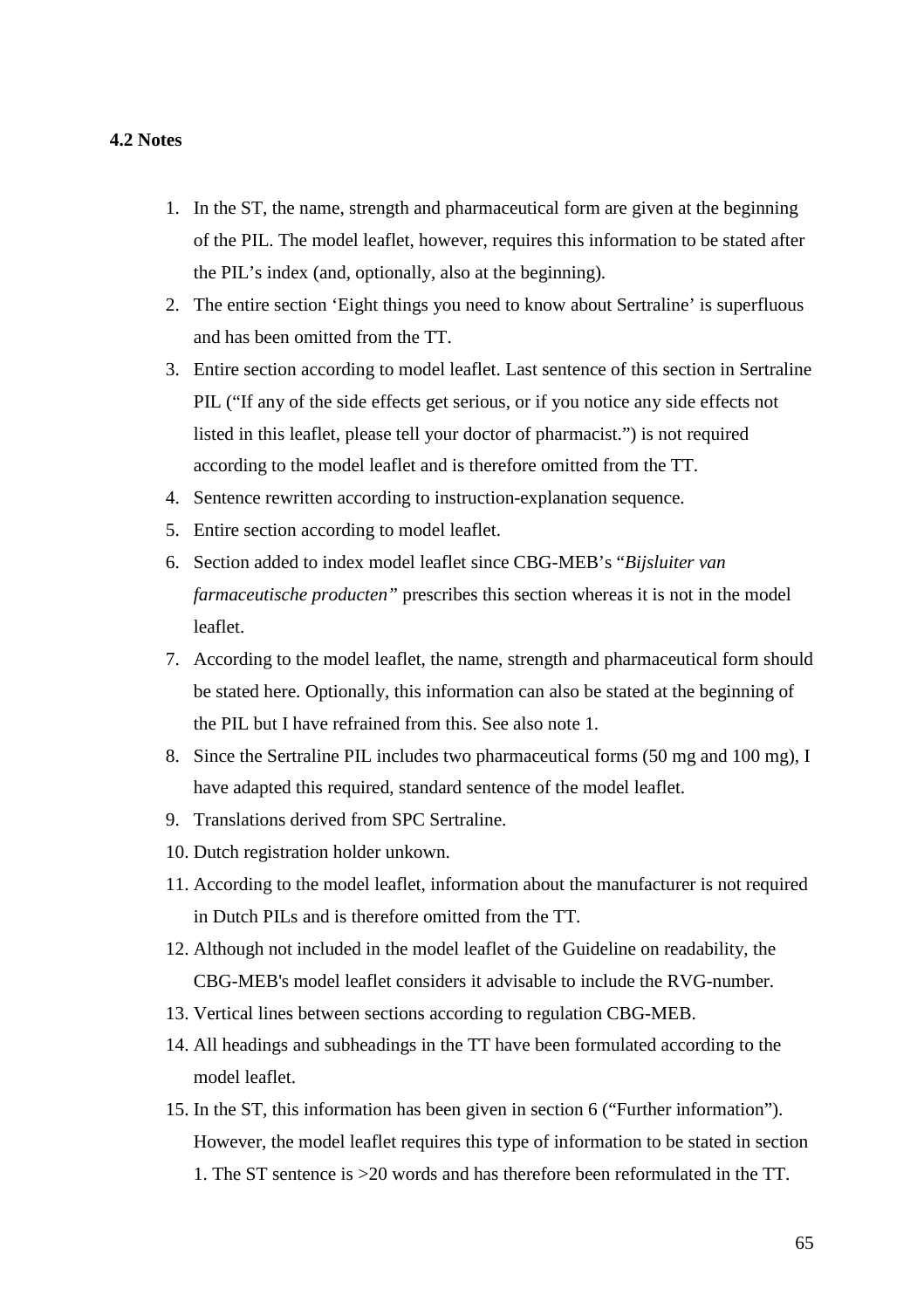- 16. This information is not required by the model leaflet, but since it completes the information about the contents of Sertraline, it has been maintained.
- 17. In the ST, no definition or lay term for "antidepressant" has been given, whereas I think the term should be explained for a lay audience. Therefore, the medical term is preceded by an explanation according to the CBG-MEB's "*Patiëntvriendelijke termen lijst*."
- 18. Whereas the Guideline on readability prescribes that the medical term should be placed in brackets after the definition or lay term, this does not apply to names of medicines (see also paragraph 3.3 sub question 14).
- 19. According to the Guideline on readability, no more than five bullet points may be used where they are complex and no more than nine where they are simple. In this list, the bullet points concerning medication have been omitted since they are a repetition of the bullet points under "Taking other medicines". In the last bullet point, I have added a reference to this subsection. After having omitted the bullet points about medication, nine bullet points are left but they are complex. I do not know how to solve this since no more bullet points may be omitted and I cannot combine any bullet points as they are all about different types of diseases/disorders. Moreover, information about stopping treatment cannot be omitted and splitting this subsection into two sections (e.g. "disorders" and "other") is not possible since the Guideline does not allow using more than two levels.
- 20. I have made "behandeling" more explicit by adding "met Sertraline" because it is not clear which treatment is referred to.
- 21. According to the Guideline on readability sentences should be active instead of passive. However, the patient is not the agent in this sentence (the doctor is) and therefore it must remain passive.
- 22. Bullet point about diabetes omitted and transferred to section "Taking other medicines."
- 23. According to the Guideline on readability, the definition or lay term should come before the medical term in brackets. ST sentence
- 24. Idem note 21.
- 25. Bullet point about medicines that cause an increased risk of bleeding omitted and transferred to "Taking other medicines".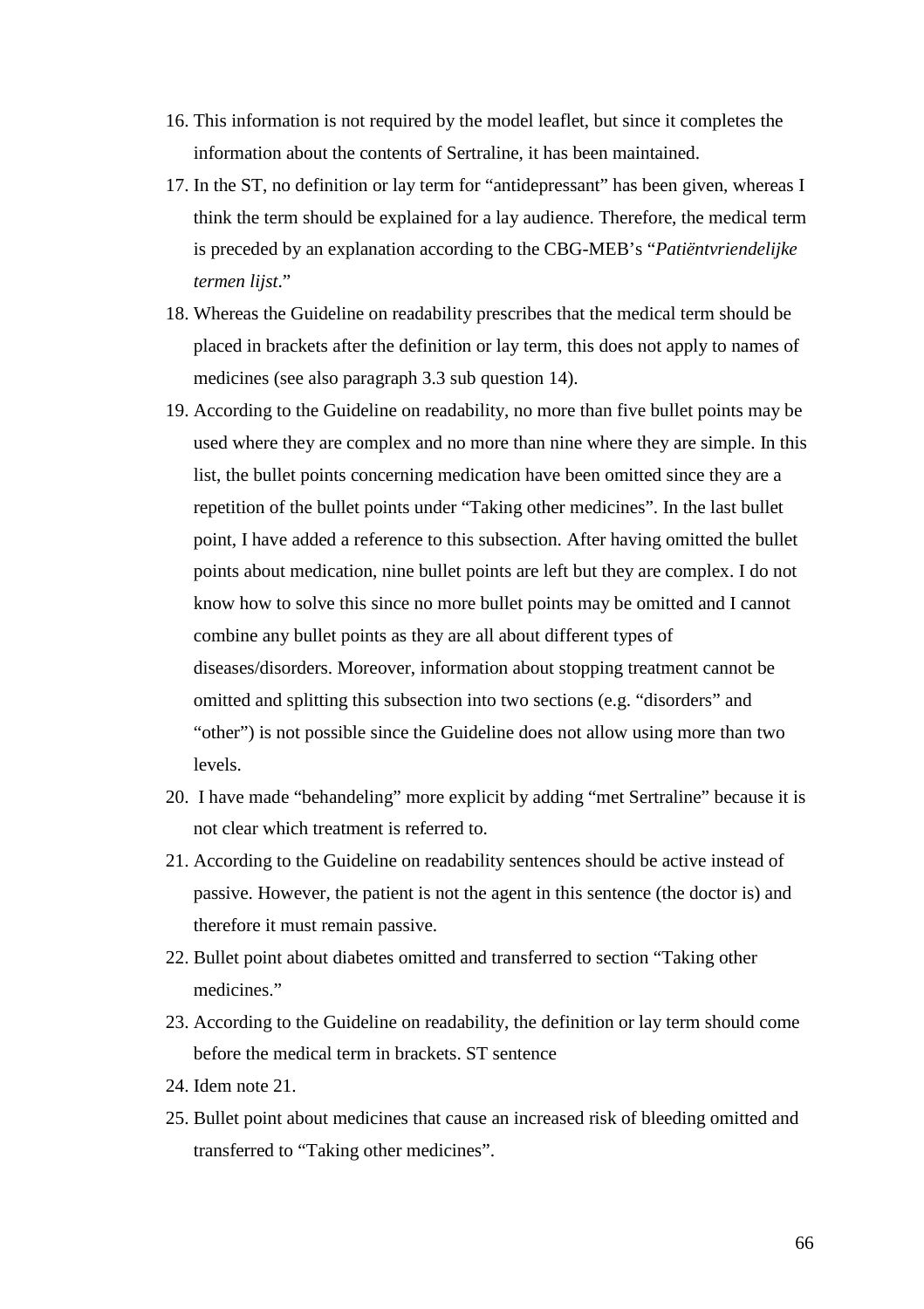- 26.Translation •electric shock treatment… via [http://www.mijnwoordenboek.nl/thema/ME/EN/NL/T/1.ht](http://www.mijnwoordenboek.nl/thema/ME/EN/NL/T/1.html)ml .
- 27. ST bullet point bout medication omitted and transferred to section •Taking roth medicines….
- 28. This sentence has been added as a reference to the bullet points about medication that have been deleted from this list an axis beentransferred to  $\bullet$ Taking outh medicines….
- 29.This section should actually be part of the section •Take special care with Sertraline... since theodel leaflet prescribes to include special warnings in this section. However, in the TThe information about suicide is stated in a separate section, probablige ause the section is too long to incorporate into a bullet point list and contains very important information. I have therefore maintained the complete section.
- 30. Section rewritten according to instruction planation sequence.
- 31. The ST sentence is  $>20$  was and has therefore been reformulated in the TT.
- 32.The ST sentence is >20 words and has therefore been reformulated in the TT.
- 33.This subsection and the next three subsections are not required by the model leaflet. However, they have been adopted from ST because they contain vital information about Sertraline which is also stated in the SPC.
- 34.The ST sentence is >20 words and has therefore been reformulated in the TT.
- 35. Section rewritten according to instruction planation sequence.
- 36. I have made •behanding... more explicit by adding •met Sertraline... because it is not clear which treatment is referred to.
- 37.Translation •serotonergic syndrome… via Wikipedia.
- 38.In English texts, it is more common to use •please…. I have not translated it in the TT.
- 39. The ST setence is  $>20$  words and has therefore been reformulated in the TT.
- 40.According to the model leaflet, the subsection •Withdrawal symptoms when stopping treatment… needs to be placed under section 3. It has therefore been omitted in this section.
- 41.According tothe regulation, the medical term (•hostility…) should be placed in brackets after the definition. In practice however, this does not create a clear sentence since the definition is too long. The sequence of the ST in this respect has therefore been maintaid.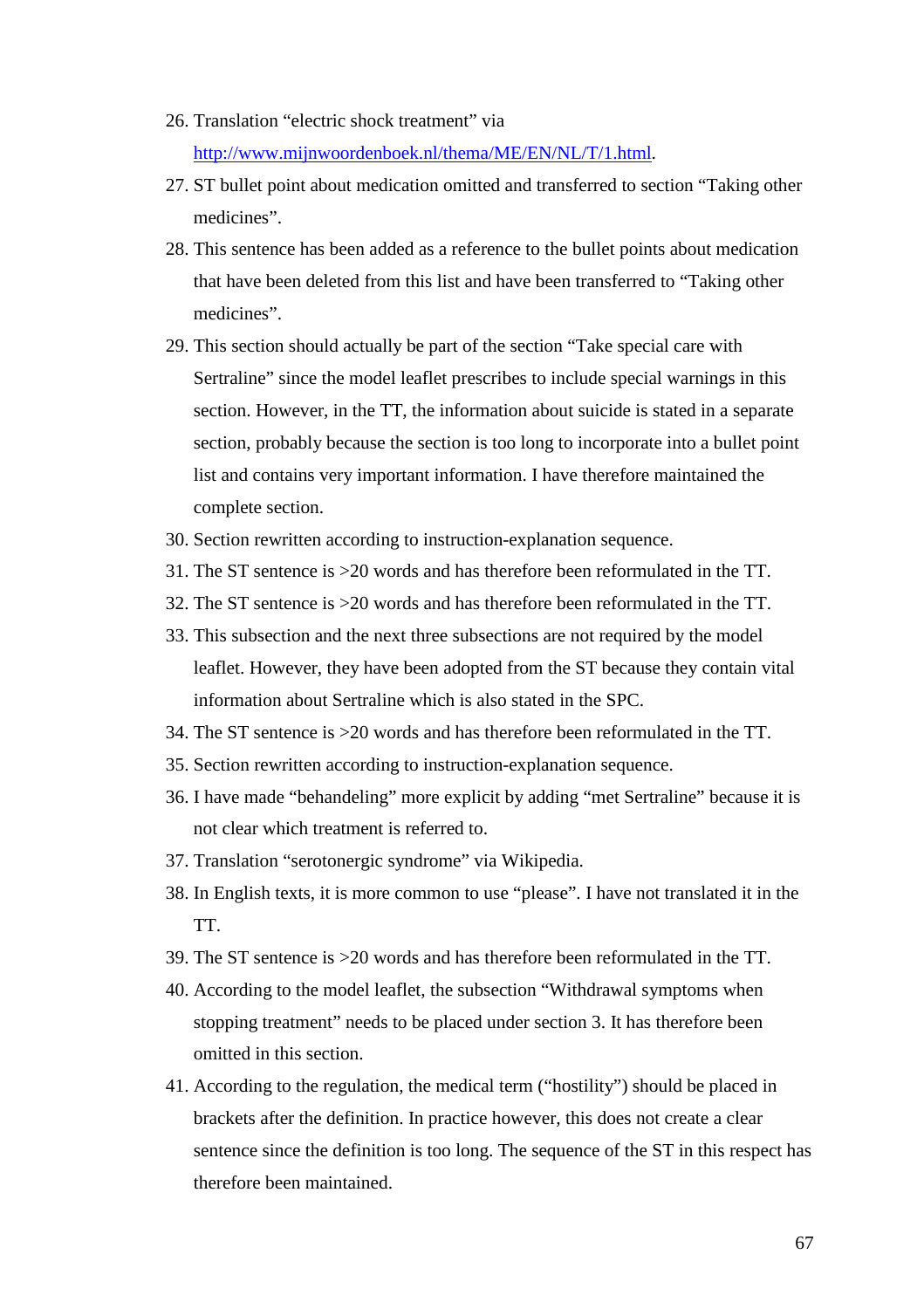- 42.The ST sentence is >20 words and has therefore been reformulated in the TT.
- 43.The ST sentence is >20 words and has therefore been reformulated in the TT.
- 44. The sequence instructic explanation cannot be achieved in this paragraph because, if doing so, the section will lose its coherence. The sequence of the ST in this respect has therefore been maintained.
- 45.I have not translated •other… since it is obvious from the section heading that •other… medicines are referred to.
- 46. I have repeated •Sertraline... ride to improve the sentence  $\epsilon$ s readability.
- 47. In the ST is stated Some of these medicines are listed below.... However, according to the SPC, this list is complete. I have therefore omitted •some… in the TT.
- 48. Section rewritten according to instruction planation sequence.
- 49.Translation •moclobemide… via Wikipedia.
- 50.Translation •selegiline… via Wikipedia.
- 51.The reference to the subsection •Take special care with Sertraline… has been omitted since the information on medication has been omitted from •Take special care with Sertraline... as it is already stated in unimation.
- 52.Translation •serotonergic… via Wikipedia.
- 53.Earlier in this PIL, tryptophan has been referred to as •for insomnia… and therefore I will maintain this.
- 54. The reference to the subsection •Take cial care with Sertraline... has been omitted since the information on medication has beented from it.
- 55.Translation •sumatriptan… via Wikipedia.
- 56. Translation · phenytoin... viaww.ziekenhuis.nl/medinigids.
- 57. Synonym of •agitation... given according to **Pati**ëntvriendelijke termelijst....
- 58.Translation •tolbutamide… via Wikipedia.
- 59. The model leaflet requires the armacotherapeutic group to be noted in brackets after the active substance. In  $t\bar{B}T$ , the pharmacotherapeutic group has been mentioned first (•medicines for diabetes…) and I have therefore changed this into mentioning the active substance first (•insuline and/or tablets, e.g. tolbutamide) followed by the pharmacotherapeutic group.
- 60. As thissentence concerns medicatiom at been transferred from •Take special care with Sertraline… to this subsection.
- 61.Translation •cimetidine… via Wikipedia.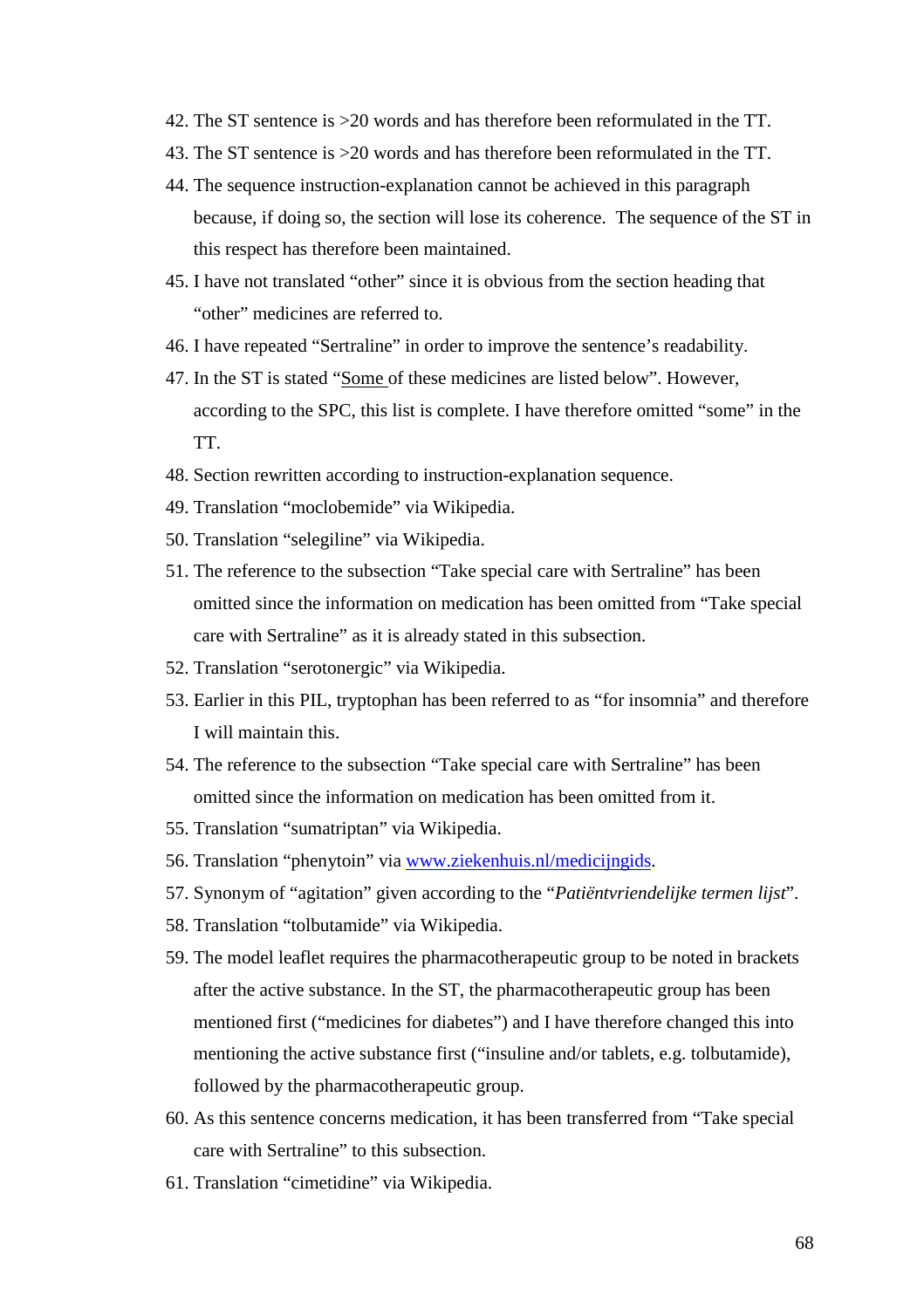- 62.This bullet point has not been formulated according to the rule I have stated in note 19 because it annot be adapten the active substance is mentioned (all types of diuretic medication is referred to). I have therefore maintained the sentence.
- 63. Translation •phenazone... www.ziekenhuis.nl/medicingids.
- 64. Translation •propafenone... and •flecainide www.aziekenhuis.nl/medicijngids[;](www.ziekenhuis.nl/medicijngids)
- 65.This bullet point has not been formulated according to the rule I have stated in note 19 because it cannot be ad the two active substances mentioned are only a few examples of medicines for irregular heart rhythm.
- 66.This bullet point has not been formulated according to the rule I have stated in note 19 because it cannot be adapted as this would mean thartorode pression... as well as •Hypericum perforatum… must be placed in brackets after the active substance (St. John€s wort).
- 67. Again, the Guideline on readability€s rule concernistis lof bullet points has proved to be impossible to comply with in all case his list contains 13 bullet points of which none can be combined bullet points are not related) transferred into simple sentences (as this would result into sentences over 20 words).
- 68. This bullet point has not been formulated according to the run have stated in note 19 because it cannot be adapted as the active substance mentioned is only one example of bloodhinning medication. I have added •anticoagulantia... since the medical name must also be stated.
- 69.Translation •warfarin… via Wikipedia.
- 70. Translation NSAID vi[ahttp://www.kennisring.nl/smartsite.dw](http://www.kennisring.nl/smartsite.dws)s?id=76225
- 71.This bullet point has not been formulated according to the rule I have stated in note 19 because it cannot be adapted hestwo active substances mentioned are only a few examples of NSAIDs.
- 72. Translations •perphenazine... athioridazine. via [www.ziekenhuis.nl/medicijngid](www.ziekenhuis.nl/medicijngids)s[.](www.ziekenhuis.nl/medicijngids)
- 73. Translation *clomipramine* and •imipramine via [www.ziekenhuis.nl/medicijngid](www.ziekenhuis.nl/medicijngids)s[.](www.ziekenhuis.nl/medicijngids)
- 74. I have rewritten this paragraph according to the sequence instruction ation. This instruction, however, is unrelated to the long instruction above and I have therefore maintained it on the same place as in the ST. In the ST, this instruction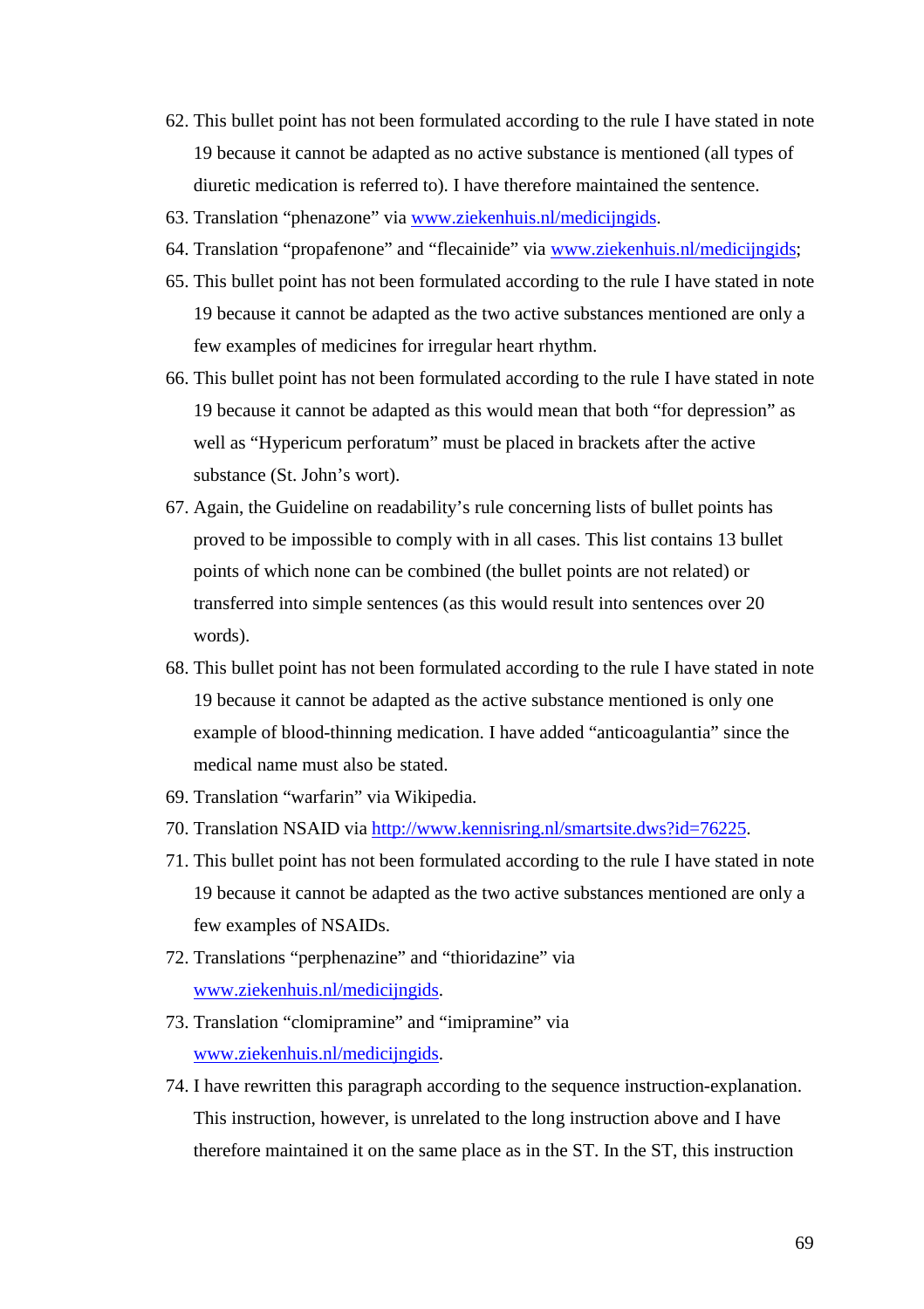consists of >20 words and I have therefore translated it according to the example in the model leaflet which consists of two sentences.

- 75. Conform the Guideline on readability, I have changed this sentence from a passive into an active voice.
- 76. In the ST, "Pregnancy" and "Breast-feeding" consists of three separate sections. However, according to the model leaflet, "Pregnancy" and "Breast-feeding" should be two separate sections.
- 77. Required standard sentence according to the model leaflet.
- 78. Paragraph rewritten according to instruction-explanation sequence.
- 79. Synonym of "agitation" given according to the "Patient-vriendelijke termenlijst".
- 80. Paragraph rewritten according to instruction-explanation sequence.
- 81. Required standard sentence according to the model leaflet.
- 82. Required standard sentence according to the model leaflet.
- 83. Paragraph rewritten according to instruction-explanation sequence.
- 84. In the ST, this section starts with "Always follow the doctor's instructions. There are differences in what individuals need." According to the model leaflet, this is not a required standard sentence. However, I think it is important to include it into the TT so that the patient knows that in the next section (dosage) the doctor is the agent in the sentences that are stated in the passive voice.
- 85. In the ST, the segmentation of this section is unclear. It seems as if all of the subsections are related to dosage. I have therefore classified "adults", "elderly", "children and adolescents", "impaired kidney function" and "impaired liver function" under the heading "dosage".
- 86. This paragraph is stated in the passive voice but it cannot be changed into an active voice since the doctor is the agent and not the patient himself.
- 87. The sections "50 mg" and "100 mg" have been combined in order to make the section more surveyable and to avoid using another level of heading.
- 88. From the ST, it is not apparent how big the increases may be. I have looked this up in the SPC and it appeared that the increases should be 50 mg a week. I have therefore adapted these sentences in the TT.
- 89. The ST contradicts itself here as in section 2 has been stated that Sertraline is sometimes used with children when the doctor has prescribed it. I have therefore adapted the ST sentence and added a reference to section 2.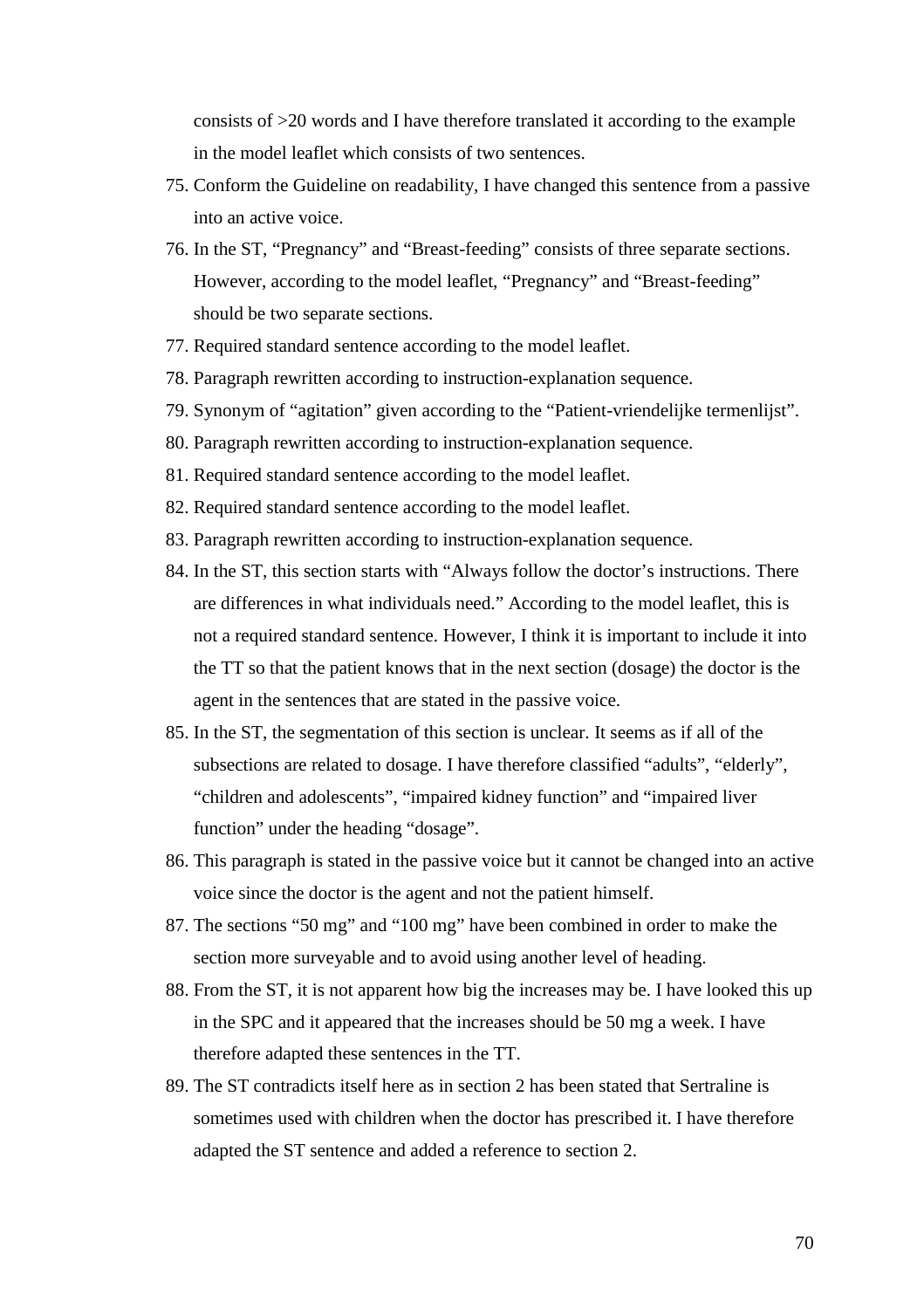- 90. In the ST, the sentence "Follow the doctor's instructions" is stated right between two instructions that are related to one another. This does not seem logical and I have therefore transferred this sentence to the end of the paragraph.
- 91. In this paragraph, the patient is the agent. I have therefore transferred the sentences from a passive voice into an active voice.
- 92. Paragraph rewritten according instruction-explanation sequence.
- 93. The ST sentence is >20 words and has therefore been reformulated in the TT.
- 94. Required sentence according to model leaflet.
- 95. According to the model leaflet, the section on withdrawal effects should be placed here. In the ST, however, there are three sections on withdrawal effects (in section 2, 3 and 4). As I will follow the model leaflet, I have combined the ST information of section 2, 3 and 4 and placed the section on withdrawal effects here.
- 96. In de TT, this sentence is > 20 words. I have therefore split it.
- 97. In the TT, the reference "the risk" is used. I think it should be specified which risks are actually meant and I have therefore added "op deze effecten".
- 98. In de TT, this sentence is > 20 words long. I have therefore split it.
- 99. In the ST, this section is concluded with "If you have any further questions on the use of this product, ask your doctor or pharmacist." According to the model leaflet, this sentence is not required in Dutch PILs and I have therefore omitted it.
- 100. The model leaflet states "Side effects should be grouped as much as possible, but within the possibilities the IB-part (SPC) offers". In paragraph 3.3 of this thesis, however, has been laid out that the CBG-MEB requires the side effects to be grouped according to the organ system (SOC). So the model leaflet and the CBG-MEB contradict one another on this issue. I have therefore decided to look at the most recent SPC of Sertraline and to maintain the order in which the side effects are listed. This SPC lists the side effects according to the organ system and I have therefore decided to maintain this order. The SOC-order is more suitable anyway, because, in comparison with the listing according to frequency of side effects, it will result into shorter bullet point lists.
- 101. Required standard sentence according to model leaflet.
- 102. Statistical risk information according to guideline CBG-MEB.
- 103. Designations and order of organ groups according to the SPC of Sertraline.
- 104. The CBG-MEB prescribes that in case a lay definition has been given, the medical term should be added after the lay term in brackets. This should not be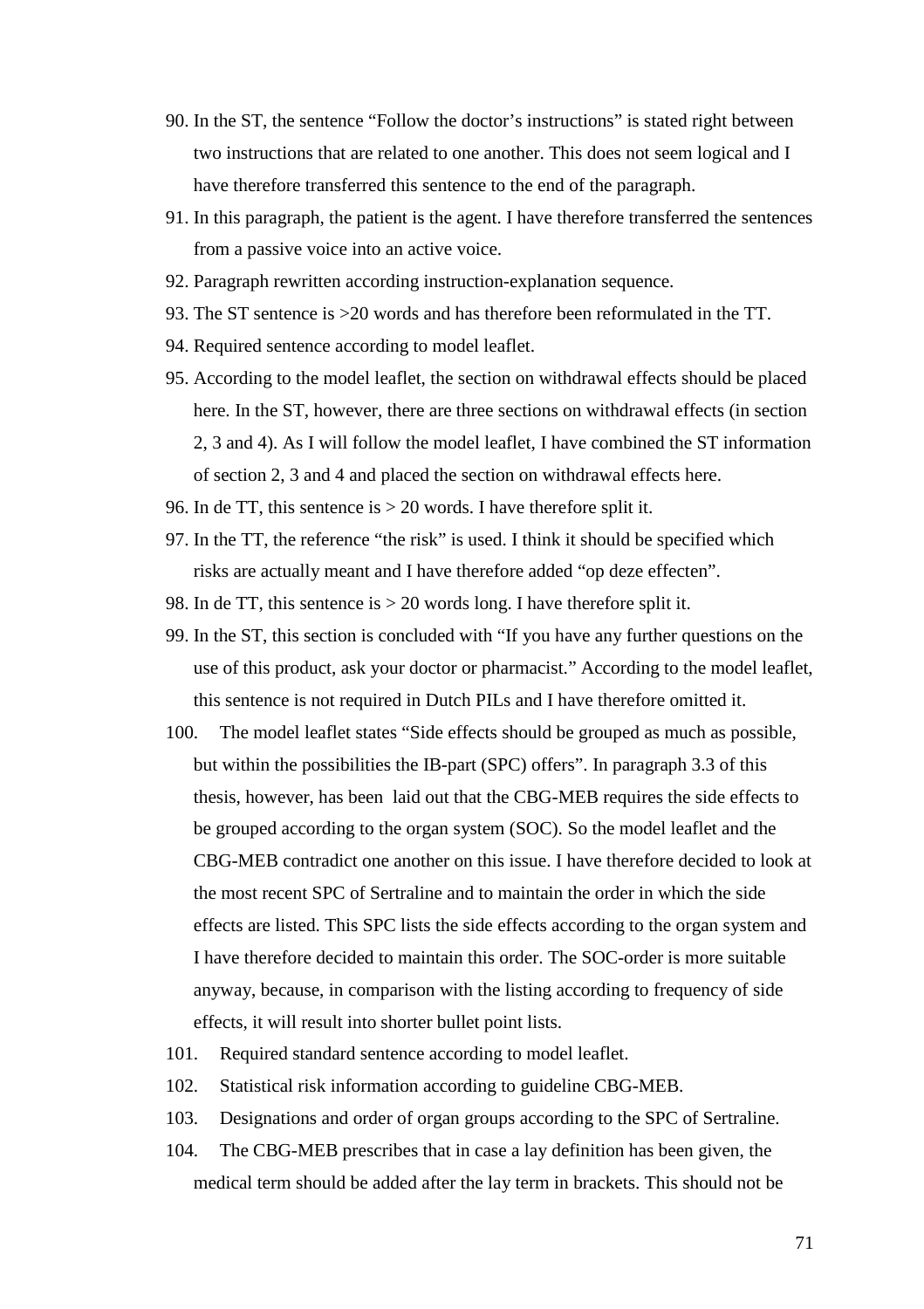done in case short definitions have been given. In the TT, I have applied this rule which means that in some cases the medical term of a lay definition has been added in brackets. I have retrieved these medical terms from the SPC of the Sertraline PIL.

- 105. According to the regulation of the CBG-MEB, the medical term has been added to the lay definition.
- 106. According to "*Bijsluiter van farmaceutische producten*", related side effects can be covered by a single term. However, in this category of side effects (serious), it is important to mention the symptoms of the disease and I have therefore not covered the liver diseases by one term. Definition of diseases according to "*Patientvriendelijke termen lijst*".
- 107. In the ST, the medical term of all serious side effects where symptoms are related to a specific disease or disorder have been given, except for these symptoms. According to the SPC, swelling of the face or throat are symptoms of Quicnke's syndrome. I have therefore added this medical term after the definition (the symptoms).
- 108. In the ST, Stevens-Johnson syndrome and toxic epidermal necrolysis have been combined under one bullet point as they both are a type of skin disease. In the TT, however, I have split them into two bullet points because they are classified under skin disorders. Moreover, the definition of both diseases has become more extended because I have used the "*Patientvriendelijke termen lijst*" and it is therefore more surveyable to split them into two separate bullet points.
- 109. Definition of disease according to "*Patiëntvriendelijke termen lijst*".
- 110. In the ST, two types of allergic reactions are stated under one bullet point. In the TT, however, I have split them into two bullet points because they are already classified under skin disorders.
- 111. Frequency ("*zeer vaak*", etc) and patient numbers of other side effects stated at the beginning of the section, according to "*Bijsluiter van farmaceutische producten*" p.12.
- 112. As the side effects are in the first place listed according to the SOC and not according to their frequency, the frequency must be added after the side effect in decreasing frequency. Within each frequency group, the side effects should be listed according to decreasing severity ("*Bijsluiter van farmaceutische producten*" p.12).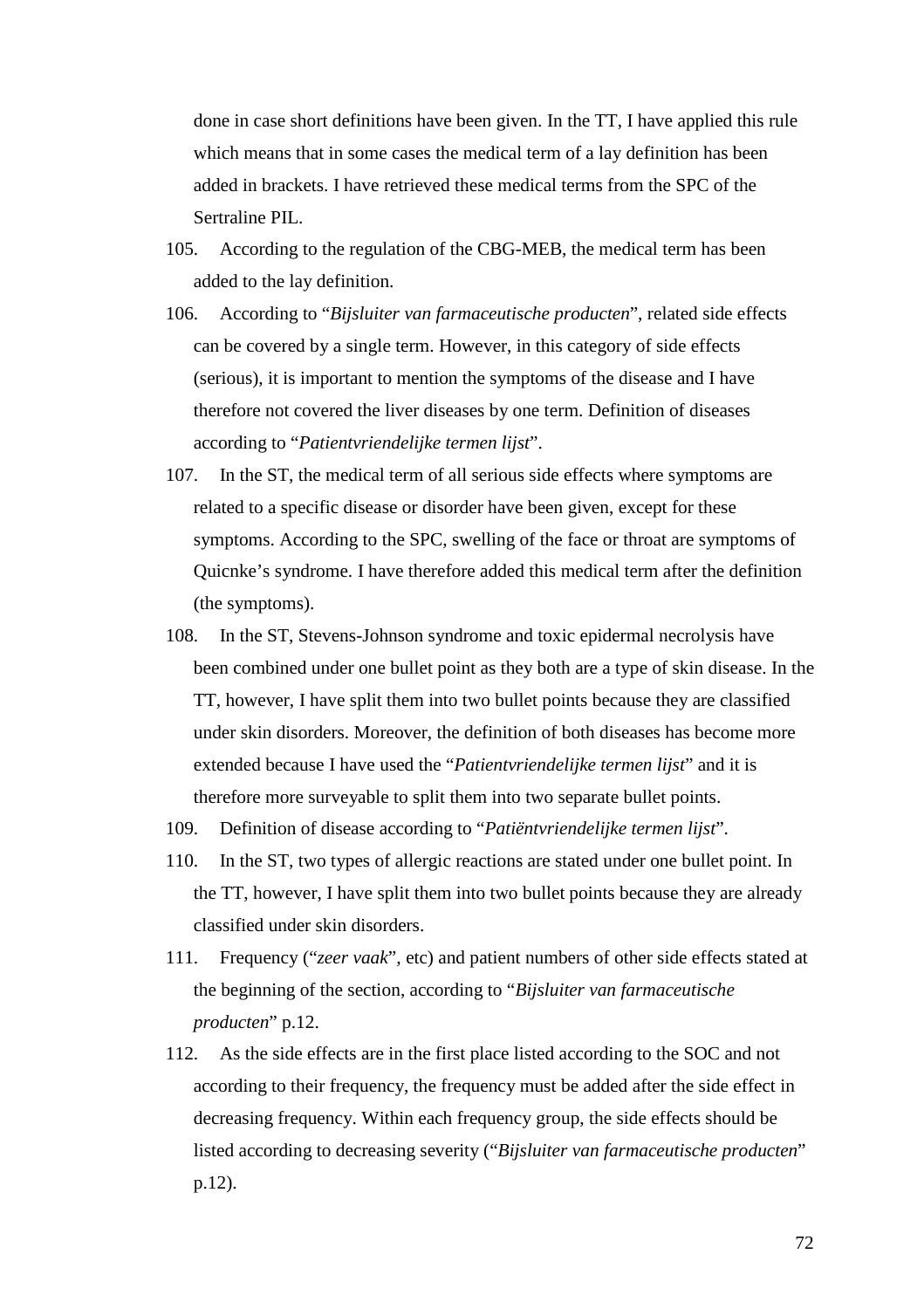- 113. The designations of the organ systems have been taken from the SPC, except "*endocriene aandoeningen*". This term is likely to be unknown to a lay audience and I have therefore used "*afwijkingen in de hormoonhuishouding*".
- 114. The symptoms of this side effect refer, according to the MHRA's "Glossary of medical lay terms" to mania. In the TT, I have defined mania according to the "*Patiëntvriendelijke termen lijst*" and I have added the medical term.
- 115. According to the SPC, "abnormal reaction of the skin to sunlight" refers to "photosensitivity". I have used the lay definition of the "*Patiëntvriendelijke termen lijst*" to translate this side effect.
- 116. According to the SPC, "leaking or passing urine when you do not mean to" refers to "urine incontinence". I have used the lay definition of the "*Patiëntvriendelijke termen lijst*" to translate this side effect.
- 117. According to the SPC, "water retention" refers to "urine retention". I have used the lay definition of the "*Patiëntvriendelijke termen lijst*" to translate this side effect.
- 118. The CBG-MEB requires information on side effects concerning suicidal tendencies to be included in the "Possible side effects" section and to indicate its frequency. In the Sertraline PIL this information has been stated as a separate paragraph after the lists of side effects and no information about frequency has been given. The SPC does not give any additional information about the frequency in which suicidal tendencies occur (it only gives information on when it is most likely to appear and this has already been stated in the TT in section 2) and I have therefore maintained the paragraph of the ST without adding information on frequency. However, I have split the paragraph into two sentences because the ST sentence is > 20 words. Furthermore, I have changed the paragraph into the required instruction-explanation sequence.
- 119. ST section on withdrawal effects omitted in TT because model leaflet requires this type of information to be placed in section 3.
- 120. Required, standard sentence according to model leaflet. This standard sentence, however, does not comply with the rule of <20 words per sentence and the instruction-explanation sequence and I have therefore adapted it.
- 121. Required standard sentence according to model leaflet.
- 122. The Sertraline PIL does not give any information on storing and the SPC states that there are no special instructions for storage. I think it is important to make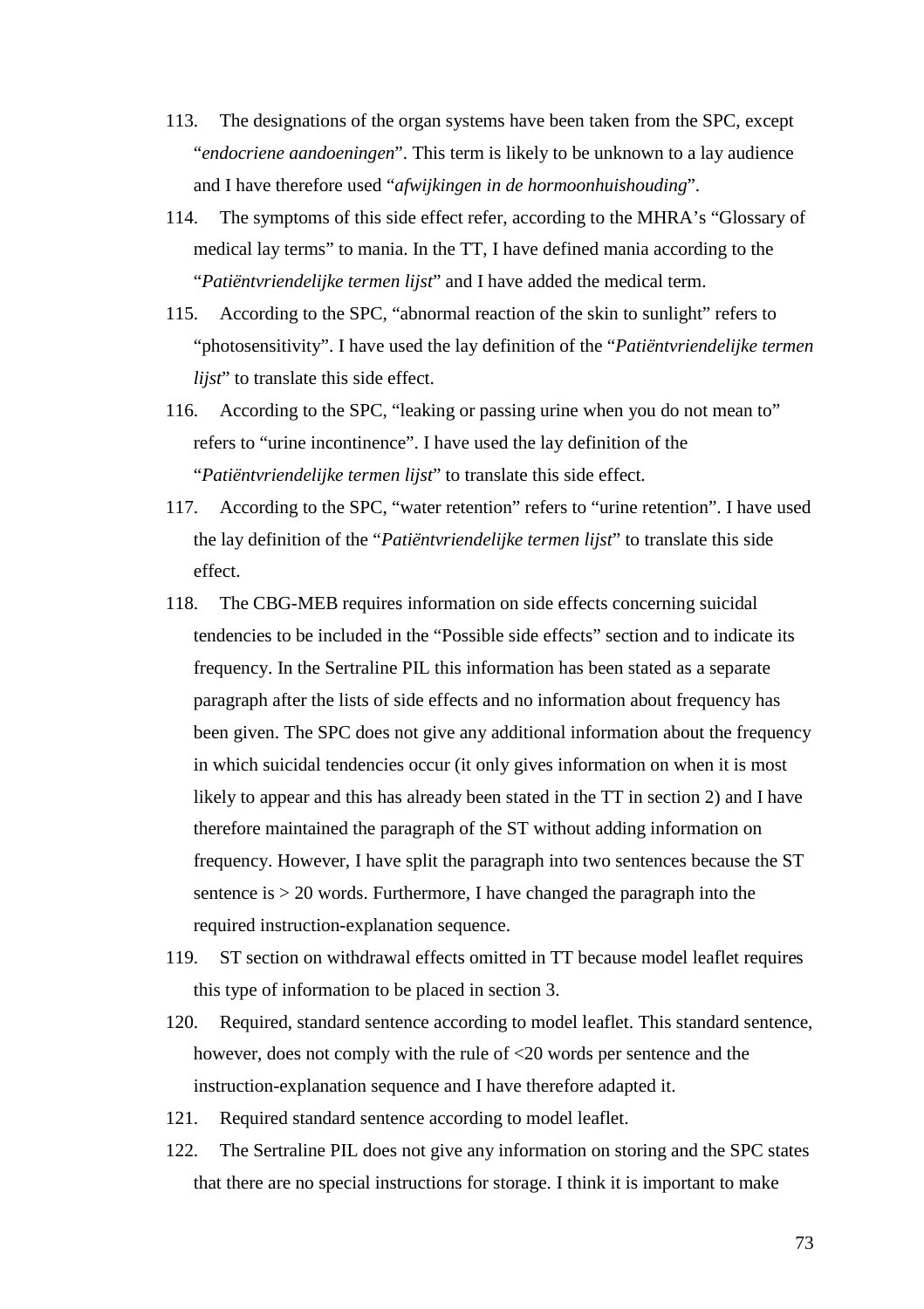explicit that there are no special instructions for storage and I have therefore stated this in the TT.

- 123. Required standard sentence according to model leaflet.
- 124. The model leaflet does not prescribe it, but the CBG-MEB requires a "General information" section. I have therefore included such a section in the TT with information on an independent patient organisation and on the disposal of medicines. The CBG-MEB also allows a description of the disease or condition in this section, but this has already been given in section 1. And as the CBG-MEB does not allow any information to be repeated in this section, I have not included a description of depression.
- 125. Required standard sentence according to model leaflet.
- 126. The CBG-MEB requires a font size and type of 8 points Didot for PILs. In this thesis, however, I have not adapted the PIL's font size since MS Word 2003 does not have the Didot font type. Regarding font size, I consider it more convenient in this thesis to maintain the font size of 12 points.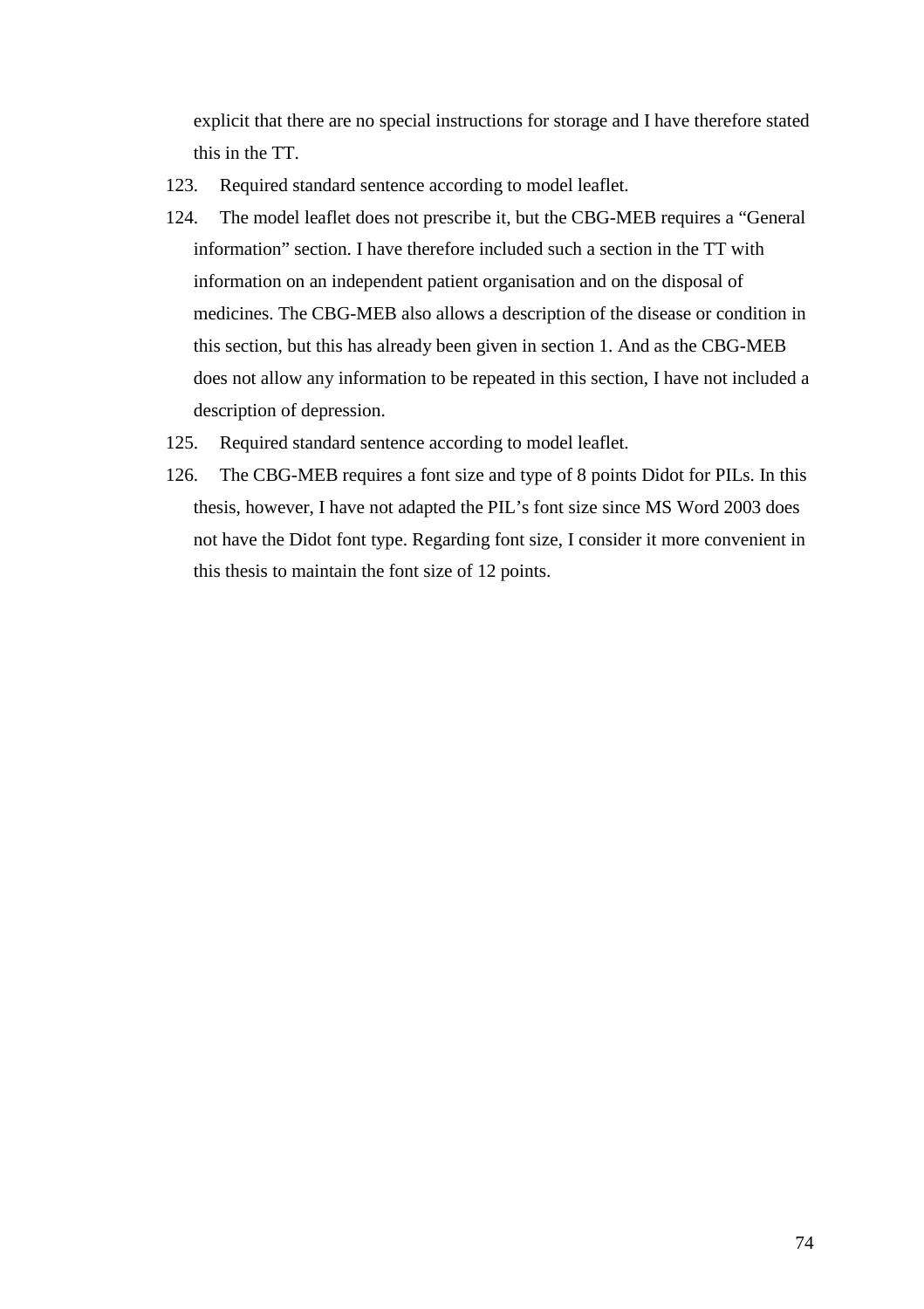#### **4.3 Conclusion**

After having translated the Sertraline PIL, it may be concluded that the model leaflet, in many respects, is an apt frame of reference according to which a PIL can be set up. However, in some respects the model leaflet contradicts the CGB's regulation stated in "*Bijsluiter van farmaceutische producten*" and the Guideline on readability. Two of the most striking examples of these paradoxes concern sentence length and the instruction-explanation sequence. The Guideline on readability demands sentences to be shorter than 20 words and instructions to go before their explanations. It appeared that in the model leaflet, there are instances of standard sentences exceeding the maximum length and instructions not preceding their explanation. So obviously, the model leaflet has not been completely geared to the Guideline on readability.

I also noticed that some of the regulation cannot be complied with properly. An instance hereof is the Guideline on readability's regulation about bullet point lists. In some cases, I have managed to reduce the lists conform the required length, but in other cases doing so would result into incomplete information or the violation of other regulation. In the latter cases the regulation about bullet points has not been complied with as I did not find any acceptable solution to this problem.

Another interesting aspect of the translation process was that I have adopted sections or phrases of the ST – which were not required by the model leaflet – into the TT. An instance hereof is information about using Sertraline for children and adolescents. This type of information is not required by the model leaflet but cannot be omitted from the TT as it is vital information for patients.

As a last comment regarding the translation process, I would like to state that I have not made use of any Dutch translations of the Sertaline PIL (I had not intended to make use of them anyway, however, I did glance at them and found out that most Dutch Sertraline PILs do not sufficiently comply with the CBG's regulation and, in most cases, are too literally translated…). On the other hand, I did consider it necessary to use the Dutch SPC because I needed to verify ambiguous information of the ST (see note 47 for an example of this). And also, since the CBG-MEB demands inclusion of medical terms, I needed to check which disease/disorder was referred to by certain symptoms listed in the ST (see note 107 for an example of this).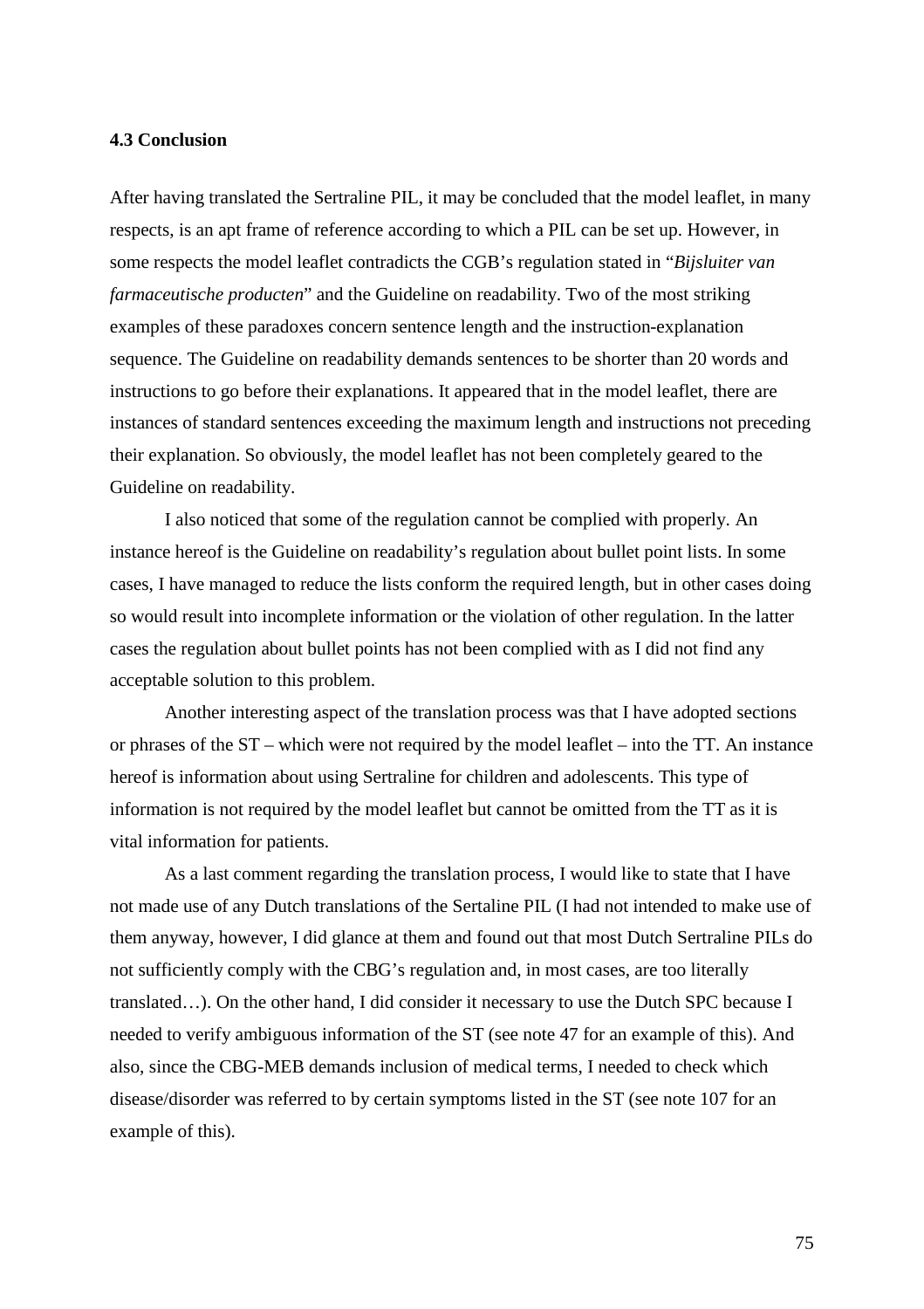#### **CONCLUSION**

All four chapters of this translation project have contributed to answering the thesis question (or actually: questions): What has been written about patient information leaflets regarding their text type, functions, structure, language and national and international legislation? Which translation problems arise from the differences in legislation and the source and target text profiles and how can the answers to these questions be applied to the translation process of the Sertraline patient information leaflet?

Chapter 1 laid the groundwork for the rest of the translation project by describing what has been written about PILs. After completing this chapter I had a thorough grasp of the different functions, the language and structure of PILs and the communicative situation in which they function. The second chapter went into the legislation of the European Commission, the United Kingdom and the Netherlands. I found a plethora of information on the legislation of PILs and found many differences between the regulation of the British authority MHRA and the Dutch authority CBG-MEB. From this, I deduced translation problems and solutions which would have to be taken into account while translating the Sertraline PIL. In chapter 3, more translation problems were detected (and solutions were proposed) by comparing the source text profile of the Sertraline PIL with the target text profile. The translation problems deduced in chapter 2 and 3 were taken into account while translating the Sertraline PIL from English into Dutch. The translation process itself went quite smoothly as I could anticipate on translation problems, and solutions to them had already been suggested in the previous chapters. However, when being put into practice, the regulation of the different authorities appeared to contradict one another at some points and some of the rules of the CBG-MEB or the European Commission's Guideline on readability proved to be impossible to obey.

As a final conclusion, I would like to comment that translating a PIL properly requires thorough research and is a very time-consuming activity because the regulation on PILs is overwhelming, sometimes inconsistent and subject to constant revision. Writing this translation project has provided me with a profound knowledge of PILs and their translation process and this knowledge could be of great assistance in my future work as a translator.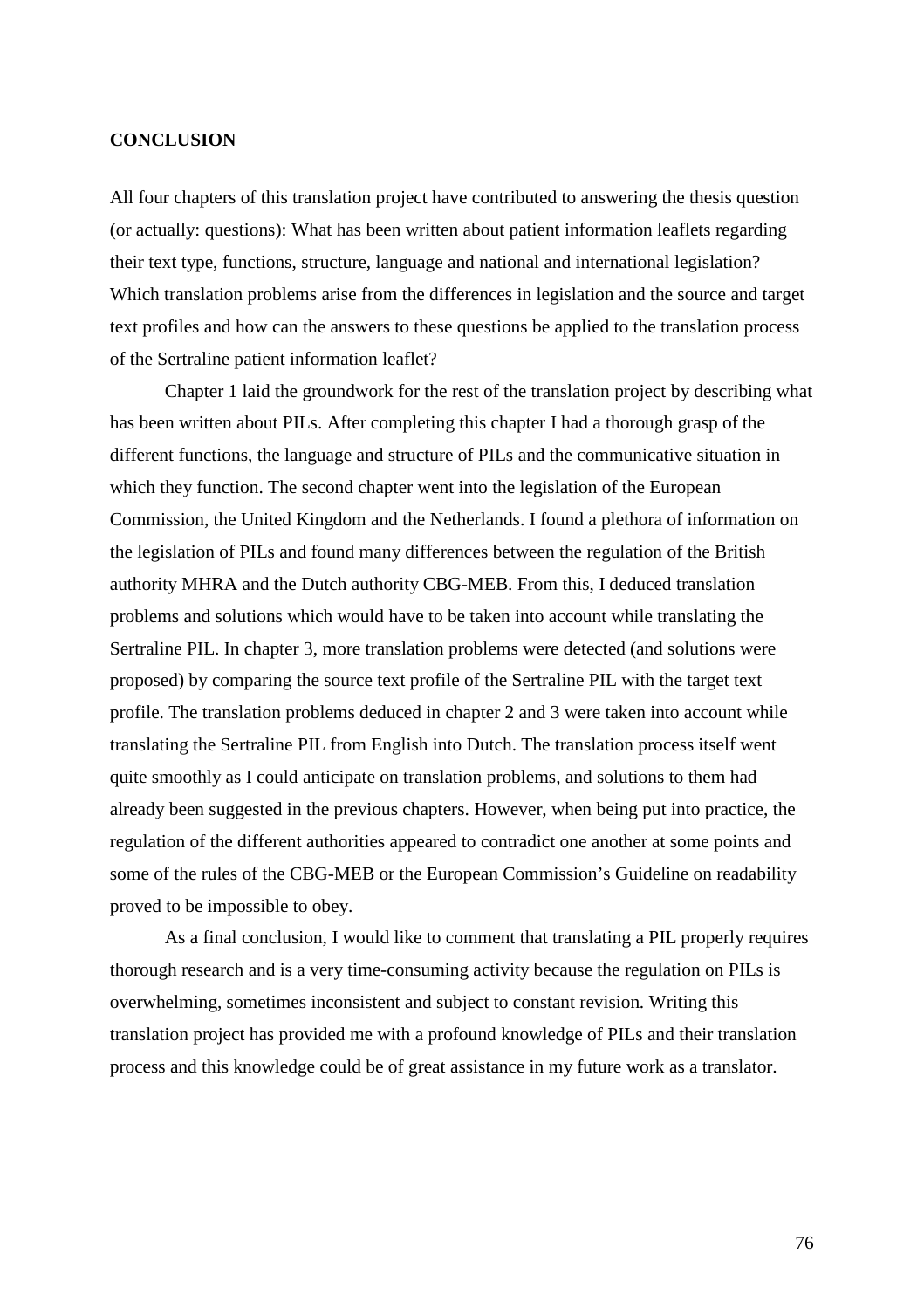# **ANNEX 1**

Procedural information (part of instruction):

- **Imperative** (43) "please" (normal font) (9) positive (italic) (30), negative (underlined) (6)
- Conditional clause (38)
- Procedural sentence positive (italic) (34), negative (underlined) (6), modals (red font, boxed) (32), other verbs (purple font) (4)
- Passive sentences (orange font colour)

Declarative information (supports instruction):

- Declarative sentence various verb forms

Declarative information (**no** part of instruction):

Declarative sentence informative fragments and sentences

## PATIENT INFORMATION LEAFLET

**Sertraline 50 mg film-coated tablet Sertraline 100 mg film-coated tablet** (Sertraline hydrochloride)

### **Eight important things you need to know about Sertraline**

- **Sertraline treats depression**. Like all medicines it can have unwanted effects. *It is therefore important that you and your doctor weigh up the benefits of treatment against the possible unwanted effects, before starting treatment.*
- **Sertraline should not be used to treat depression in children and adolescents under 18**. *See section 2, Use in children and adolescents*.
- **Sertraline won't work straight away**. Some people taking antidepressants feel worse before feeling better. *Your doctor should see you regularly during your course of treatment. Tell your doctor if you haven't started feeling better.*
- **Some people who are depressed or anxious think of harming of killing themselves**. If you start to feel worse, or think of harming or killing yourself, *see your doctor or go to a hospital straight away.*
- **Don't stop taking Sertraline without talking to your doctor.** If you stop taking Sertraline suddenly or miss a dose, you may get withdrawal effects. *See section 3, How to take Sertraline.*
- **If you feel restless and feel like you can't sit still,** *tell your doctor***.** *Increasing the dose of Sertraline may make these feelings worse.*
- **Taking some other medicines with Sertraline can cause problems***. You may need to talk to your doctor. See section 2, Using other medicines.*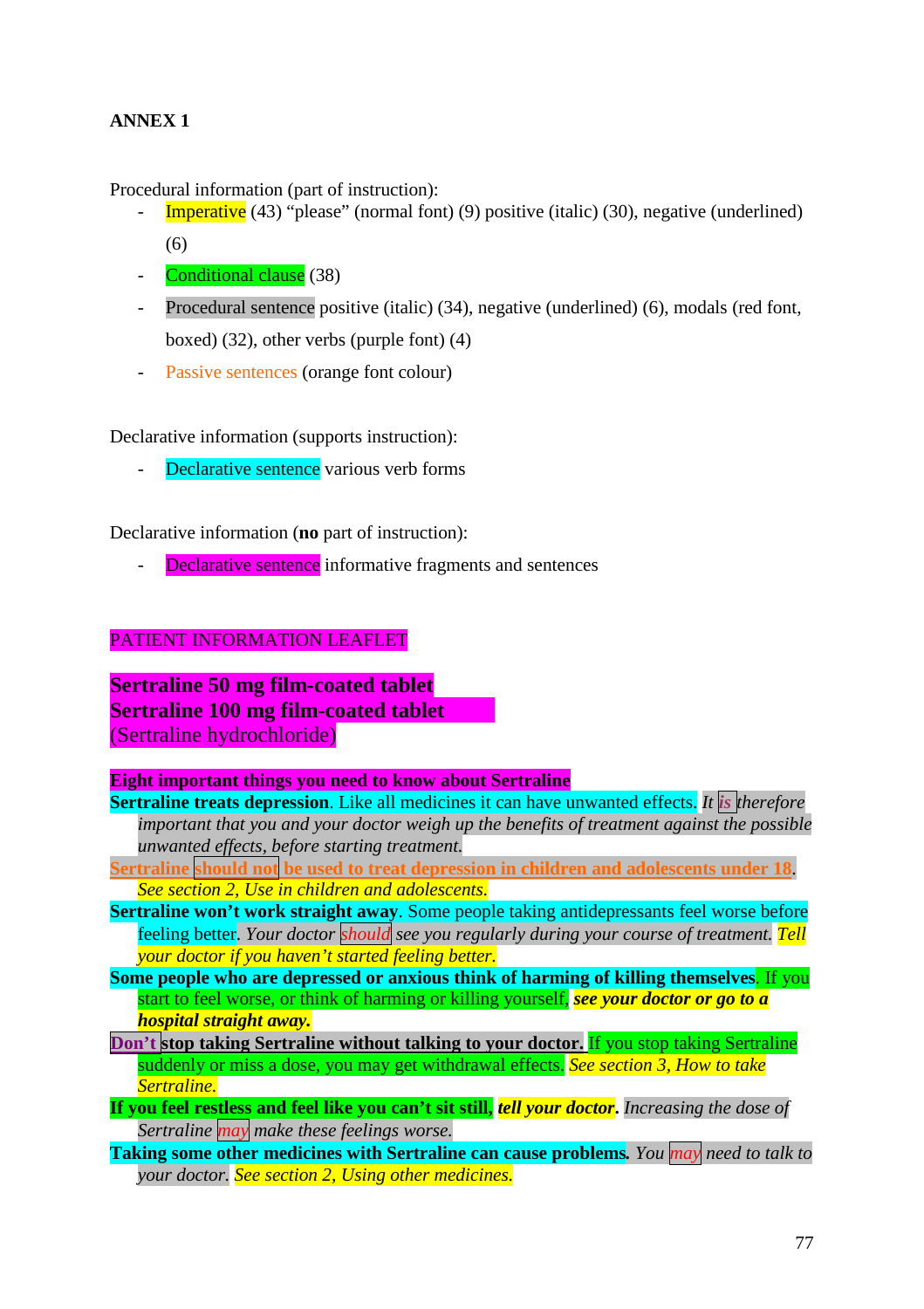## **If you are pregnant or planning to get pregnant,** *talk to your doctor. See section 2, Pregnancy and breastfeeding.*

## *Please read this entire leaflet carefully before you start taking this medicine.*

- *Keep this leaflet. You may need to read it again*.
- **If** you have further questions, please ask your doctor or your pharmacist.
- This medicine has been prescribed for you personally and you should not pass it to others. It may harm them, even if their symptoms are the same as yours.
- If any of the side effects get serious, or if you notice any side effects not listed in this leaflet, please tell your doctor or pharmacist.

## **In this leaflet:**

- **1. What Sertraline is and what it is used for?**
- **2. Before you take Sertraline**
- **3. How to take Sertraline**
- **4. Possible side effects**
- **5. How to store Sertraline**
- **6. Further information**

## **1. What Sertraline is and what it is used for**

Sertraline belongs to a group of medicines called selective serotonin re-uptake inhibitors (SSRIs).

Sertaline is an antidepressant medicine that acts on the nervous system. It is used for treatment of:

Depression (Major depressive episodes)

# **2. Before you take Sertraline**

### **Do not take Sertraline**

- if you are hypersensitive to sertraline or any of the other ingredients of Sertraline
- if you are taking an MAO inhibitor (for depression or Parkinson's disease) or have taken them at any time within the last 14 days
- if you are taking pimozide (for psychiatric disorders)

### *Take special care with Sertraline*

- if you have epilepsy. In the event of seizures the treatment should be stopped. *Contact your doctor*
- $\blacksquare$  if you have diabetes, as Sertraline can effect the control of your blood sugar levels with insulin and/or tablets*. The dose of these medications may have to be adjusted.*
- if you have schizophrenia
- if you have severely impaired liver or kidney function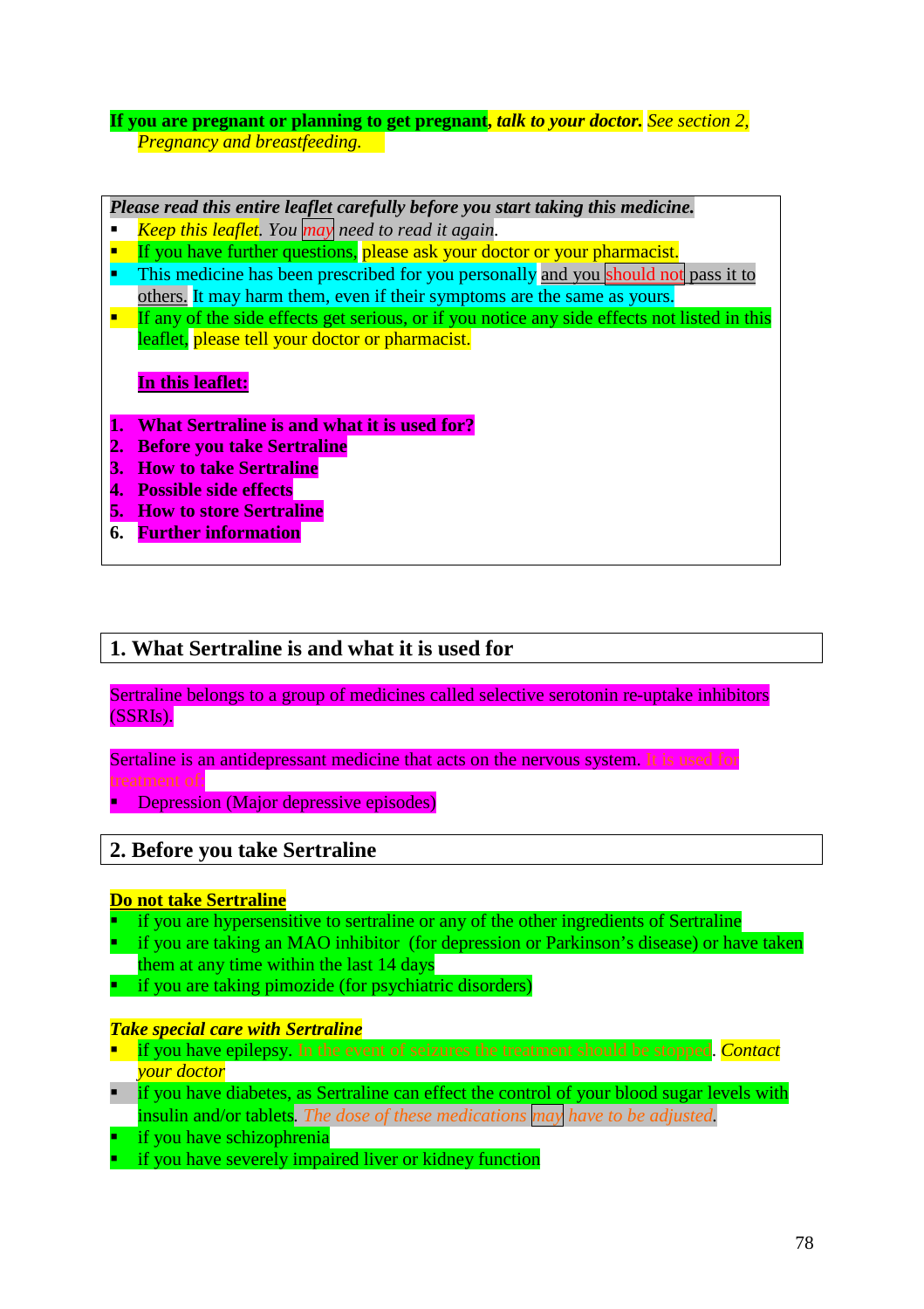- $\blacksquare$  if you have a history of mania (feeling elated or over-excited, which causes unusual behaviour). If you feel you are developing the symptoms of mania, treatment should be stopped. *Contact your doctor*
- if you have a history of bleeding disturbances, e.g. bleeding in the stomach or intestine
- if you are taking medicines that cause an increased risk of bleeding, e.g. medicines to thin the blood (anticolagulants), some medicines used to treat mental disorders (atypical antipsychotics and phenothiazines, most tricyclic antidepressants), medicines for pain and inflammation (NSAIDs) or aspirin
- if you have recently had a heart attack or have an unstable heart disorder
- if you are having electric shock treatment
- if you are elderly, as you may be more likely to have side effects
- if you are taking other medicines for depression, tryptophan (for insomnia), fenfluramine (an appetite suppressant), dextromethorphan (for cough), pethidine or tramadol (for severe pain)

### **Thoughts of suicide and worsening of your depression**

If you are depressed you can sometimes have thoughts of harming or killing yourself. *These may be increased when first taking antidepressants,* since these medicines all take time to work, usually about two weeks but sometimes longer. **You** may be more likely to think like this:

If you have previously had thoughts about harming or killing yourself

If you are a **young adult**. Information from clinical trials has shown an increased risk of suicidal behaviour in adults aged less than 25 years with psychiatric conditions who were treated with an antidepressant.

If you have thoughts of harming or killing yourself at any time, *contact your doctor or go to a hospital straight away.*

*You may find it helpful to tell a relative or close friend that you are depressed, and ask them to read this leaflet. You might ask them to tell you if they think your depression is getting worse, or if they are worried about changes in your behaviour.*

### **Restlessness/inability to sit or stand still**

Sertraline can cause restlessness, the need to move often and the inability to sit or stand still. This is most likely to occur in the first few weeks of treatment. If you think you have these symptoms*, you should talk to your doctor as soon as possible.*

### **Serotonergic syndrome**

*Contact your doctor if you develop symptoms such as high fever, muscle twitching, confusion and anxiety*. These may be signs of a condition known as 'serotonergic syndrome'. This is more likely to occur if you are also taking other serotonin re-uptake inhibitors (SSRIs), an MAO inhibitor (for depression or Parkinson's disease) or have been treated with an MAO inhibitor in the last 14 days (please see section "Taking other medicines"). *Treatment with Sertraline might need to be stopped.*

**Withdrawal symptoms when stopping treatment with Sertraline**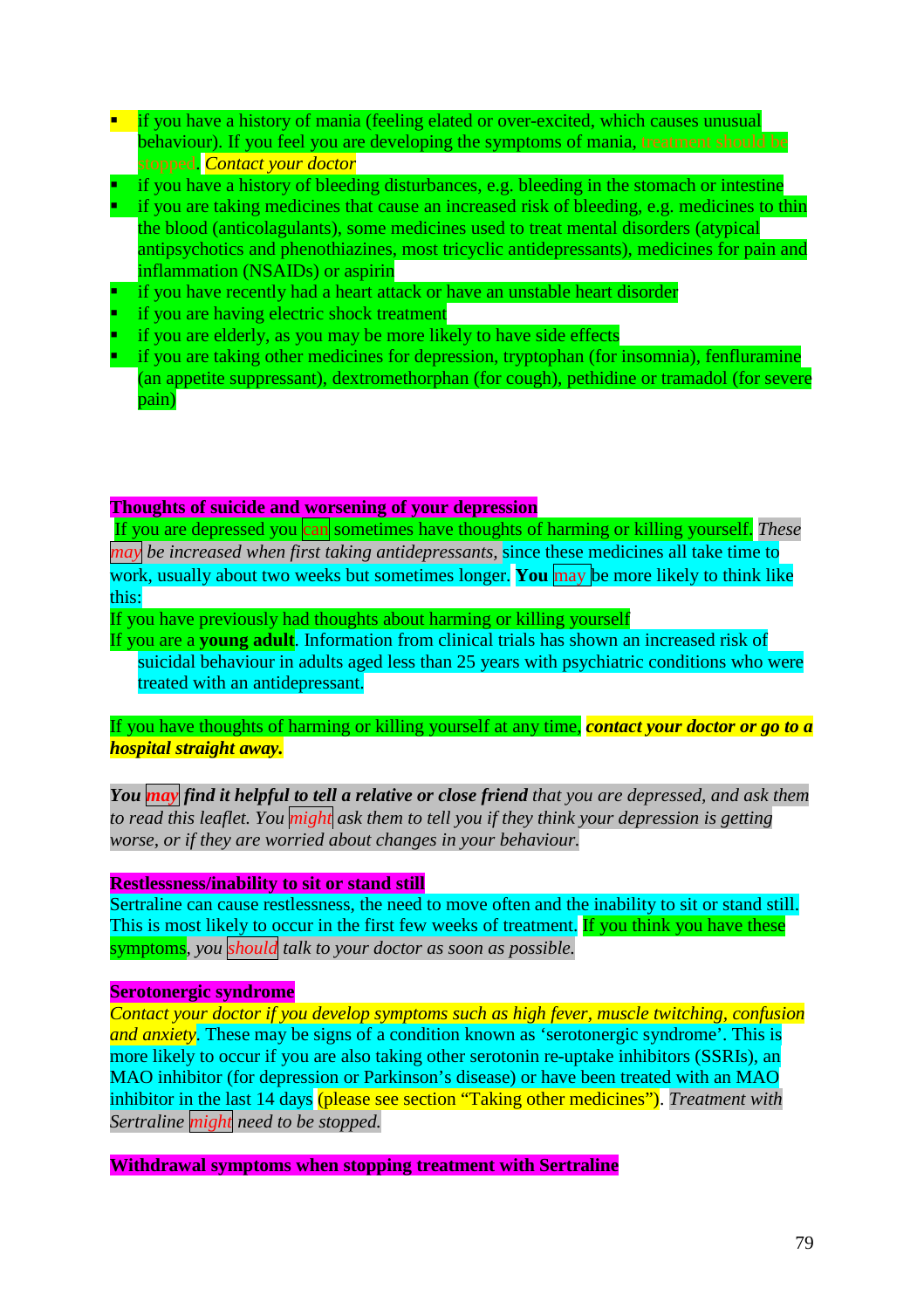When you stop taking Sertraline, it is common to experience withdrawal symptoms, especially if treatment is stopped suddenly. *When stopping treatment, the dose should be reduced gradually (see section 3 'If you stop taking Sertraline' and section 4 'Possible withdrawal effects when stopping with Sertraline').*

### **Use in children and adolescents under 18 years of age**

Sertraline should not normally be used for children and adolescents under 18 years. Clinical trials have shown that patients under 18, treated with Sertraline, have an increased risk of side effects such as suicide attempts, suicidal thoughts and hostility (predominantly aggression, oppositional behaviour and anger). Also, the long-term safety effects concerning growth, maturation and cognitive and behavioural development of Sertraline in this age group are not yet known. However, your doctor may prescribe Sertraline for patients under 18 if it is thought to be in their best interests. If you want to discuss this, please go back to your doctor. *You should also inform your doctor if any of the side effects listed above develop or become worse.*

### **Taking other medicines**

Some other medicines can affect or be affected by Sertraline. Some of these medicines are listed below:

- MAO inhibitors, e.g. moclobemide (for depression) and selegiline (for Parkinson's disease). Please see sections "Do not take Sertraline" and "Take special care with Sertraline"
- Serotonergic medicines such as tryptophan (to aid sleep), fenfluramin (an appetite suppressant), dextromethorphan (for cough), pethidine and tramadol (for severe pain). Please see section "Take special care with Sertraline"
- Litium (for mental disorders)
- Sumatriptan and other triptans (for migraine)
- Phenytoin (for epilepsy)
- Diazepam (for anxiety and agitation)
- Pimozide (for psychoses)
- Medicines for diabetes ( insulin and/or tablets, e.g. tolbutamide)
- Cimetidine (for stomach ulcers and indigestion)
- Diutetic medicines (for high blood pressure)
- Phenazone (for pain)
- Medicines for irregular heart rhythm e.g. propafenone and flecainide
- Herbal medicines (for depression) containing St. John's wort (*Hypericum perforatum*)

The following medicines increase the risk of haemorrhages:

- Blood-thinning medicines e.g. warfarin
- Aspirin and other pain-relieving medicines of the NSAID type (non-steroidal antiinflammatory drugs) e.g. ibuprofen
- Phenothiazines e.g. perphenazine and thioridazine and other medicines for psychoses
- Tricyclic antidepressants (for depression) e.g. clomipramine and imipramine

*Your doctor may need to monitor you more carefully and adjust the dose of the above mentioned medicines as appropriate.*

Please tell your doctor or pharmacist if you are taking or have recently taken any other medicines, including medicines obtained without a prescription.

### **Taking Sertraline with food and drink**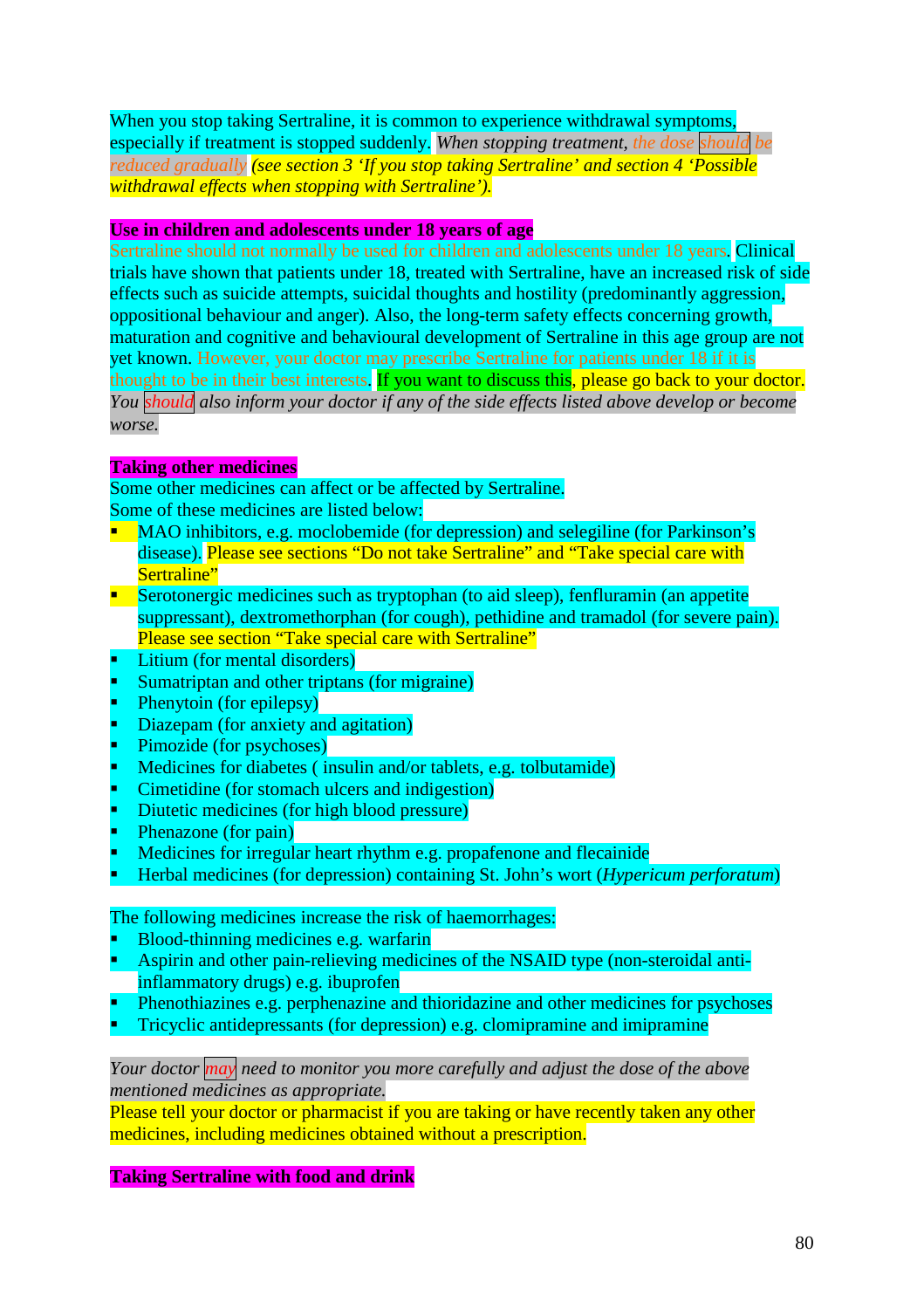Drinking alcohol should be avoided if you are being treated with Sertraline.

## **Pregnancy and breast-feeding**

*Ask your doctor of pharmacist for advice before taking any medicine*.

**Pregnancy**: It is not known if Sertraline affects the unborn child. Do not take Sertraline if you are pregnant or planning to become pregnant unless your doctor has told you to.

Withdrawal symptoms have been reported in newborn babies when expectant mothers have taken Sertraline at the end of pregnancy.

Symptoms include sleeping and feeding difficulties, excitement and agitation. If your baby has any of the above symptoms *you should contact your doctor or midwife as soon as possible.*

**Breast-feeding**: Sertraline passes into breast milk in small amounts and may affect breastfeeding infants. Do not take Sertraline with breast-feeding unless your doctor has told you to.

## **Driving and using machines**

In some people Sertaline can cause side effects such as drowziness, dizziness, blurred vision or fainting. If you have these side effects do not drive or use machinery. *You should be careful, until you know how you react to Sertaline treatment.*

Continued…

# **3. How to take Sertraline**

*Always follow the doctor's instructions*. There are differences in what individuals need.

### *Dosage*

## *Adults*

*(50 mg): The usual dose is 50 mg once a day, taken as one 50mg tablet. Depending on response, the dose may be increased gradually to a maximum of 200mg, taken as four 50mg tablets. Increases in the dose should be made at intervals of at least 1 week.*

*(100mg): The usual dose is 50 mg once a day, taken as half a 100mg tablet. Depending on response, the dose may be increased gradually to a maximum of 200mg, taken as two 100mg tablets. Increases in the dose should be made at intervals of at least 1 week.*

## **Elderly**

*As for adults, but the dose should be as low as possible.*

## **Children and Adolescents**

Sertraline should not be used for children and adolescents below18 years of age.

## **Impaired kidney function** As for adults

**Impaired liver function**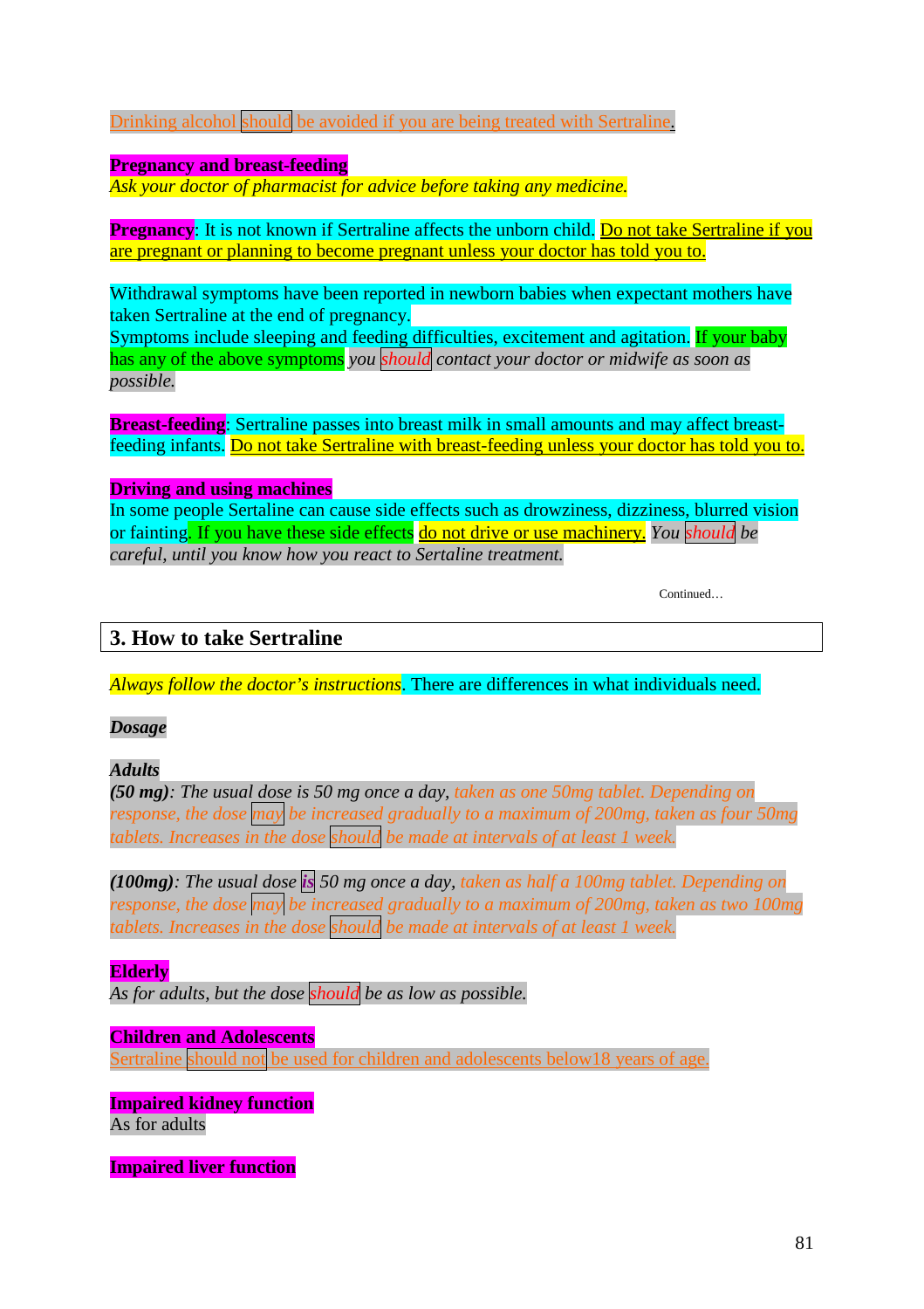*It is necessary to adjust the dose*. *Follow the doctor's instructions*. *The dose may be reduced or the interval between doses increased.*

## **Method of administration**

*The tablets should be taken once daily, either in the morning or in the evening. The tablets may be taken with or without food and with a glass of water.*

### **Duration of treatment**

Although your symptoms of depression may improve within 7 days, the maximum effect is generally reached after 2-4 weeks. *Your treatment with Sertraline should continue until you have been symptom-free for at least 6 months*.

### **If you take more Sertraline than you should**

*Contact the doctor, accident and emergency department or pharmacy* if you have taken more Sertraline than is stated in this leaflet, or more than the doctor has prescribed. Symptoms of overdose are drowsiness, nausea, vomiting, rapid pulse, tremor, agitation, dizziness and deep unconsciousness.

### **If you forget to take Sertraline**

If you forget to take Sertraline, *you should simply continue with your usual dose - do not take a double dose.*

## **If you stop taking Sertaline**

*You should only stop treatment with Sertraline when your doctor tells you. Your doctor will usually advise you to reduce the dose gradually over a period of at least one to two weeks.* Do **not** stop taking tablets suddenly as there is a risk you may have withdrawal effects *(see section 4, 'Possible withdrawal effects when stopping treatment with Sertraline').*

If you have any further questions on the use of this product, *ask your doctor or pharmacist*.

# **4. Possible side effects**

Like all medicines, Sertraline can cause side effects, although not everybody gets them. *Contact the doctor or accident and emergency department immediately* if you develop the following serious side effects:

# **Serious side effects:**

**Rare:** (more than 1 in 10,000 patients, but less than 1 in 1,000 patients)

- Feeling agitated, confused, sweating, diarrhoea, fever, high blood pressure, rapid heart beat, muscle stiffness (symptoms of serotonin syndrome)
- Abnormal bleeding or bleeding for a long time
- Allergic reaction such as skin rash, itching, shortness of breath or serious allergic reaction which causes difficulty in breathing or dizziness (anaphylaxis)
- Personality changes which may include seeing or hearing things that are not real
- Unconsciousness
- Fits
- Inflammation of the pancreas, which causes severe pain in the abdomen and back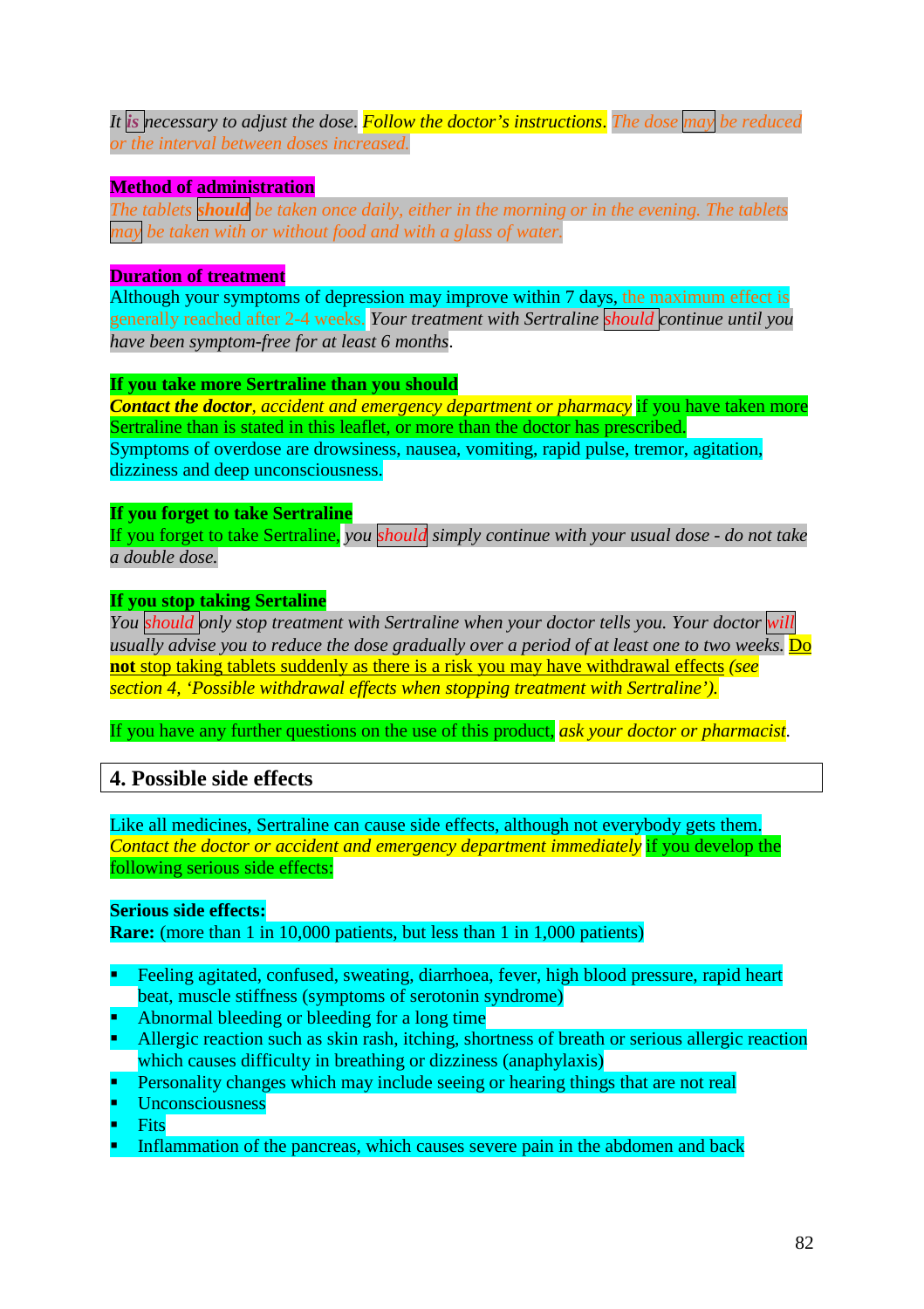- Inflammation of the liver (hepatitis), yellowing of the skin or whites of the eyes (jaundice), liver failure
- Swelling of the face or throat
- Severe skin reaction, e.g. blistering of the skin, mouth, eyes or genitals (Stevens Johnson syndrome) or peeling of the upper layer of skin (toxic epidermal necrolysis).

## **Other side effects:**

**Very common** (in more than 1 in 10 patients)

- Loss of appetite
- Impotence of problems with ejaculation
- Difficulty in sleeping
- **Sleepiness**
- Shaking
- Dizziness
- Feeling sick
- Dry mouth
- Diarrhoea/loose bowel movements

## **Common** (more than 1 in 100, but less than 1 in 10 patients)

- Weight loss
- Agitation
- Anxiety
- Movement disorders e.g. grinding of teeth and unusual and uncontrollable problems with walking
- Tingling or numbness in the hands or feet
- Reduced sense of touch
- Headache
- Blurred vision
- Chest pain
- Feeling your heart beat
- Flushing
- Yawning
- Indigestion
- Pain in the stomach/abdomen
- Being sick
- **Constipation**
- Rash
- Irregular periods
- Increased tendency to sweat
- Feeling of weakness
- Tiredness

### **Uncommon** (more than 1 in 1,000, but less than 1 in 100 patients)

- Increased appetite
- Weight gain
- Feeling elated or over-excited, which causes unusual behaviour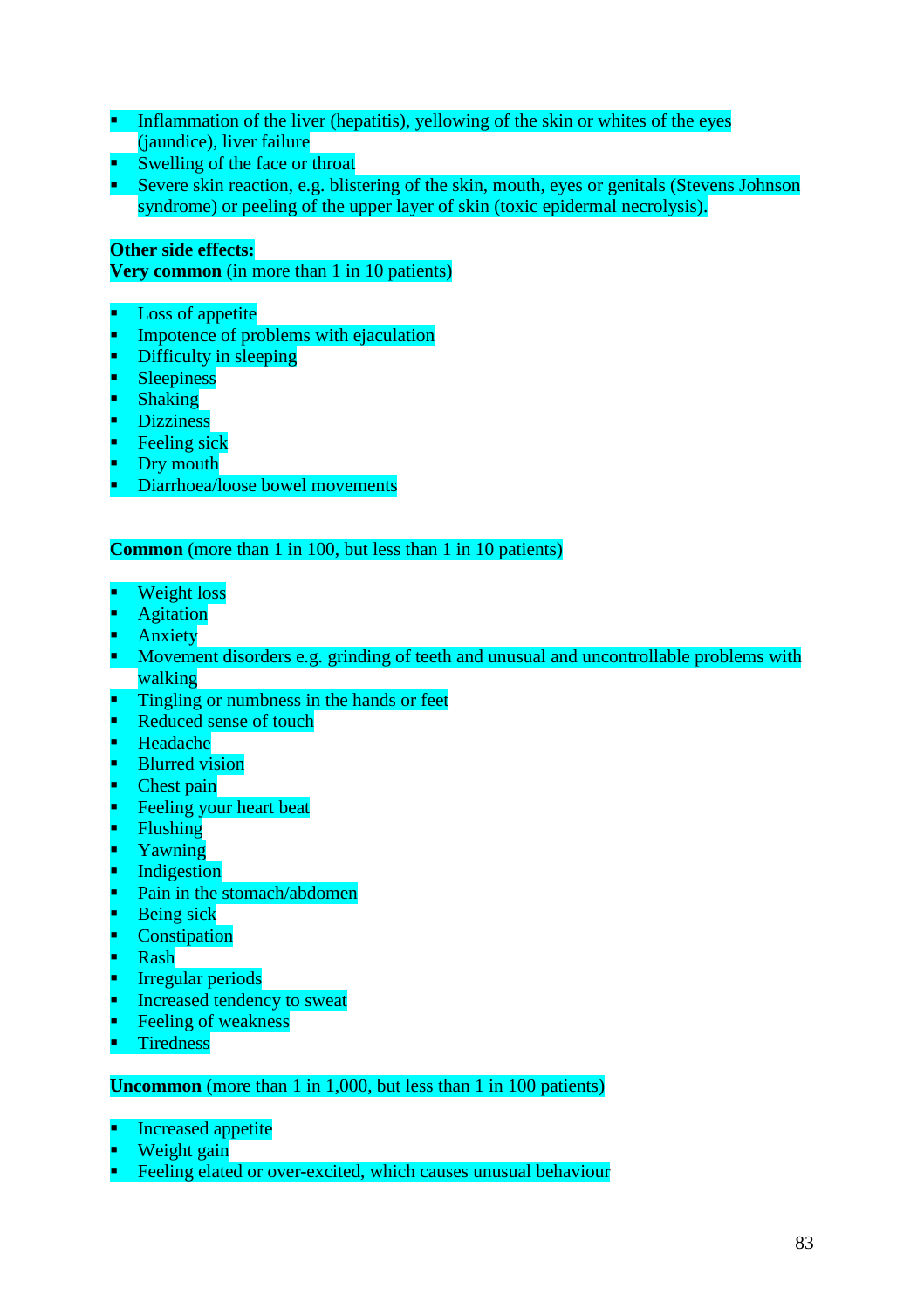- Depression becomes worse
- Seeing or hearing things that are not real
- Migraine
- Enlarged pupils
- Faster heart beat
- High blood pressure
- Fainting
- Skin rash resulting from bleeding into the skin from small blood vessels
- Hair loss
- Itching
- Blistering of the skin
- Joint pain
- Leaking or passing urine when you do not mean to
- Fever
- Feeling unwell
- Swelling of the ankles, feet, fingers or around the eyes
- Abnormal laboratory test results.

### **Rare** (more than 1 in 10,000, but less than 1 in 1,000 patients)

- Restlessness/inability to sit or stand still *(see section 2 "Take special care")*
- Discharge of milk from the nipples
- Abnormally high level of the hormone prolactin in the blood which can cause irregular periods and production of milk from breasts
- Underactive thyroid gland which can cause tiredness or weight gain
- Water retention and production of highly concentrated urine,
- **Low blood vessels of sodium which can cause tiredness and confusion, muscle twitching,** fits and coma (mainly occurs in elderly patients and in patients using diuretics (water tablets) and other medicines
- Enlargement of breasts in men
- Aggressiveness
- Confusion
- Reduced sexual desire
- Nightmare
- Involuntary muscle contractions
- Ringing or buzzing in the ears (tinnitus)
- Difficulty breathing
- Itchy rash
- Abnormal reaction of the skin to sunlight
- Muscle cramps
- Difficulty in urinating
- Persistent erection
- Increased cholesterol in the blood

If you have thoughts of harming or killing yourself during Sertraline therapy or soon after stopping therapy *contact your doctor or go to a hospital straight away.*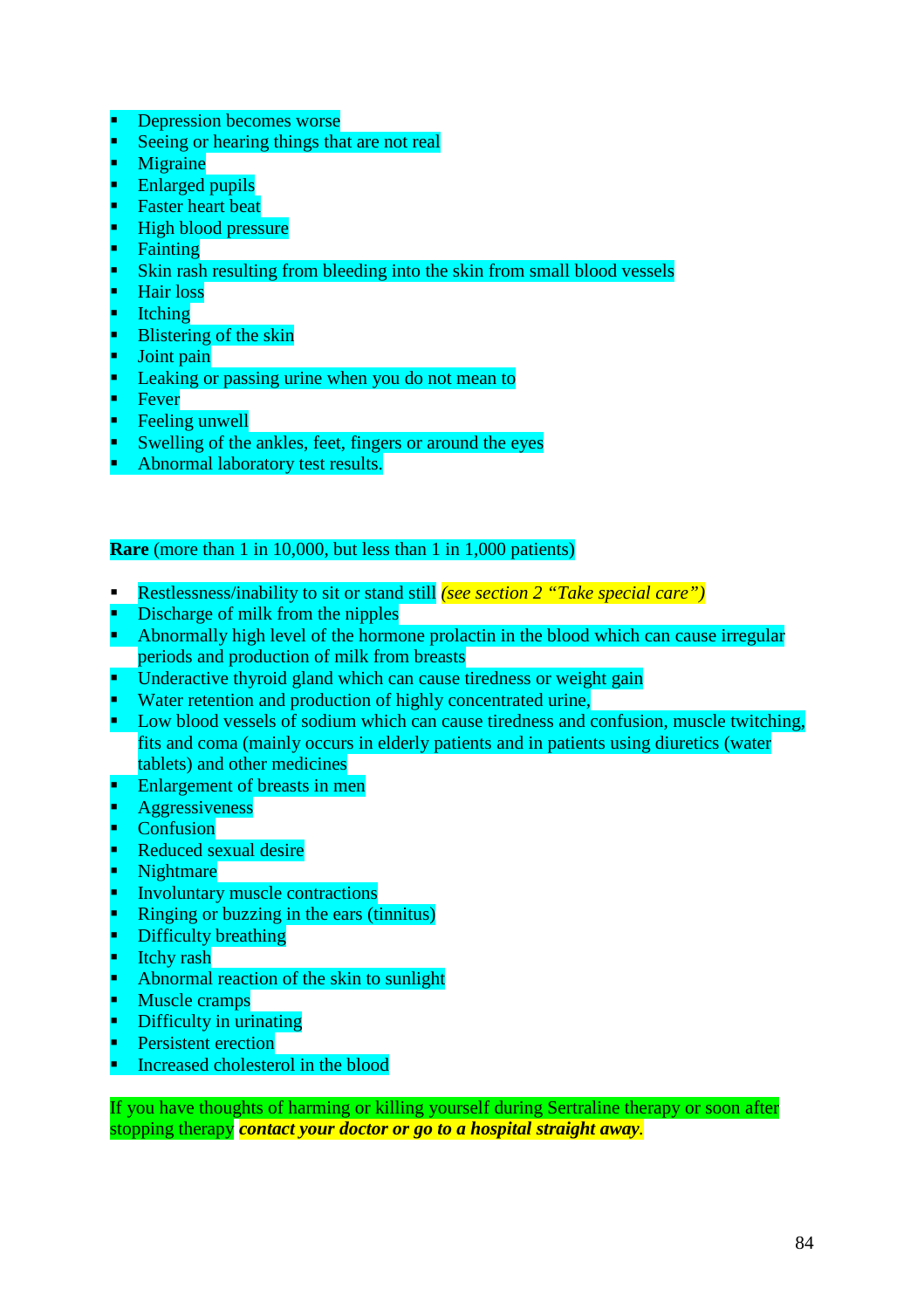**Possible withdrawal effects when stopping treatment with Sertraline**: Dizziness, prickling or tingling sensation in the skin, sleep disturbances (including not being able to sleep and intense dreams), agitation or anxiety, feeling sick and/or being sick, shaking and headache are the most commonly reported reactions. The risk is higher when Sertraline has been used for a long time, in high doses or when the dose is reduced too quickly.

Generally these symptoms are mild to moderate and stop within two weeks. However, in some patients they may be severe and/or continue for longer (2-3 months or more). If Sertraline treatment is no longer required*, your doctor will usually advise you to reduce the dose gradually over several weeks (see section 3 "If you stop taking Sertraline").*

If you have side effects that persist and are troublesome, *tell your doctor of pharmacist.* Some side effects may require treatment.

If any of the side effects gets serious, or if you notice any side effects not listed in this leafet, please tell your doctor or pharmacist.

## **5. How to store Sertraline**

*Keep out of the reach and sight of children.*

Do not use Sertraline after the expiry date which is stated on the pack.

Medicines should not be disposed of via waste water or household waste. *Ask your pharmacist how to dispose of medicines no longer required*. These measures will help to protect the environment.

# **6. Further information**

#### **What Sertraline contains**

**Sertraline 50 mg**

The active substance is 50mg sertraline as sertraline hydrochloride.

### **Sertraline 100 mg**

The active substance is 100mg sertraline as sertraline hydrochloride.

The other ingredients are microcrystalline cellulose, calcium hydrogen phosphate dihydrate, hyprolose, sodium starch glycolate (type A), magnesium stearate, hypromellose, talc, titanium dioxide (E 171).

**What Sertraline looks like and contents of the pack** Sertraline 50 mg is a white, capsule shaped, scored film-coated tablet, coded SE/50 on one side.

Sertraline 100 mg is a white, capsule shaped, scored film-coated tablet, coded SE/100 on one side.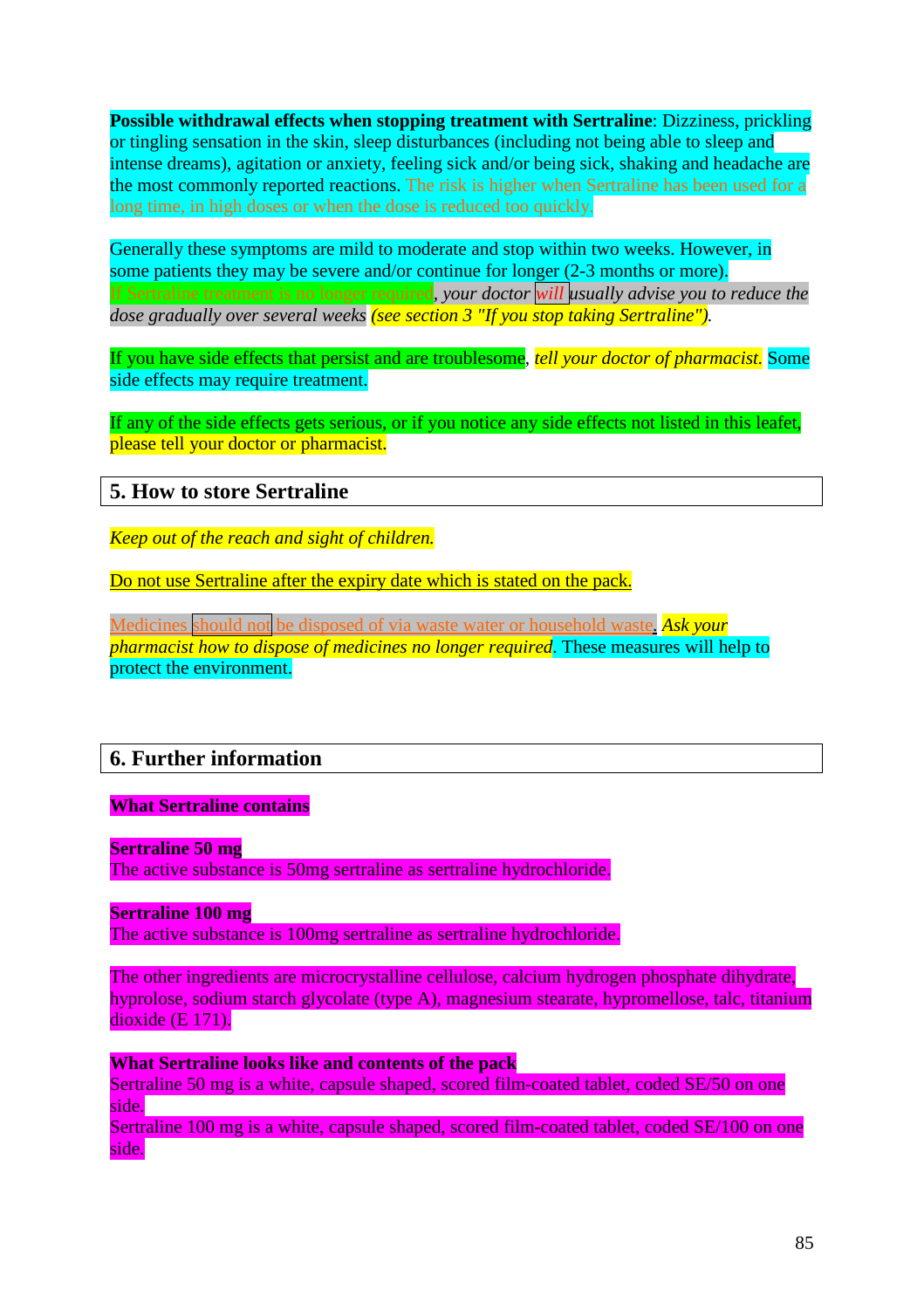Sertraline is available in blister packs containing 10, 14, 15, 20, 28, 30, 50, 50x1, 60, 98 and 100 film-coated tablets or tablet container containing 30, 50, 100, 250, 300 and 500 filmcoated tablets.

Not all pack sizes may be marketed.

## **Marketing Authorisation Holder:**

Tillomed Laboratories Ltd 3 Howard Road. Eaton Socon, St Neots **Cambridgeshire** PE19 8ET, UK

## **Manufacturer:**

Sandoz llac San. Ve Ticaret A.S. Gebze Plastikciler Organize Sanayi B\_Igesi, Ataturk Bulvari, 9 Cadde, No:1, 41400 Gebze Kocaeli, **Turkey** 

**Product License Numbers:** Sertraline 50mg tablets: PL 11311/0305 Sertraline 100mg tablets: PL 11311/0306

[Logo Tillomed]

This leaflet was last approved in July 2008.

Hard to read? *Phone 0800 970 6115 for help*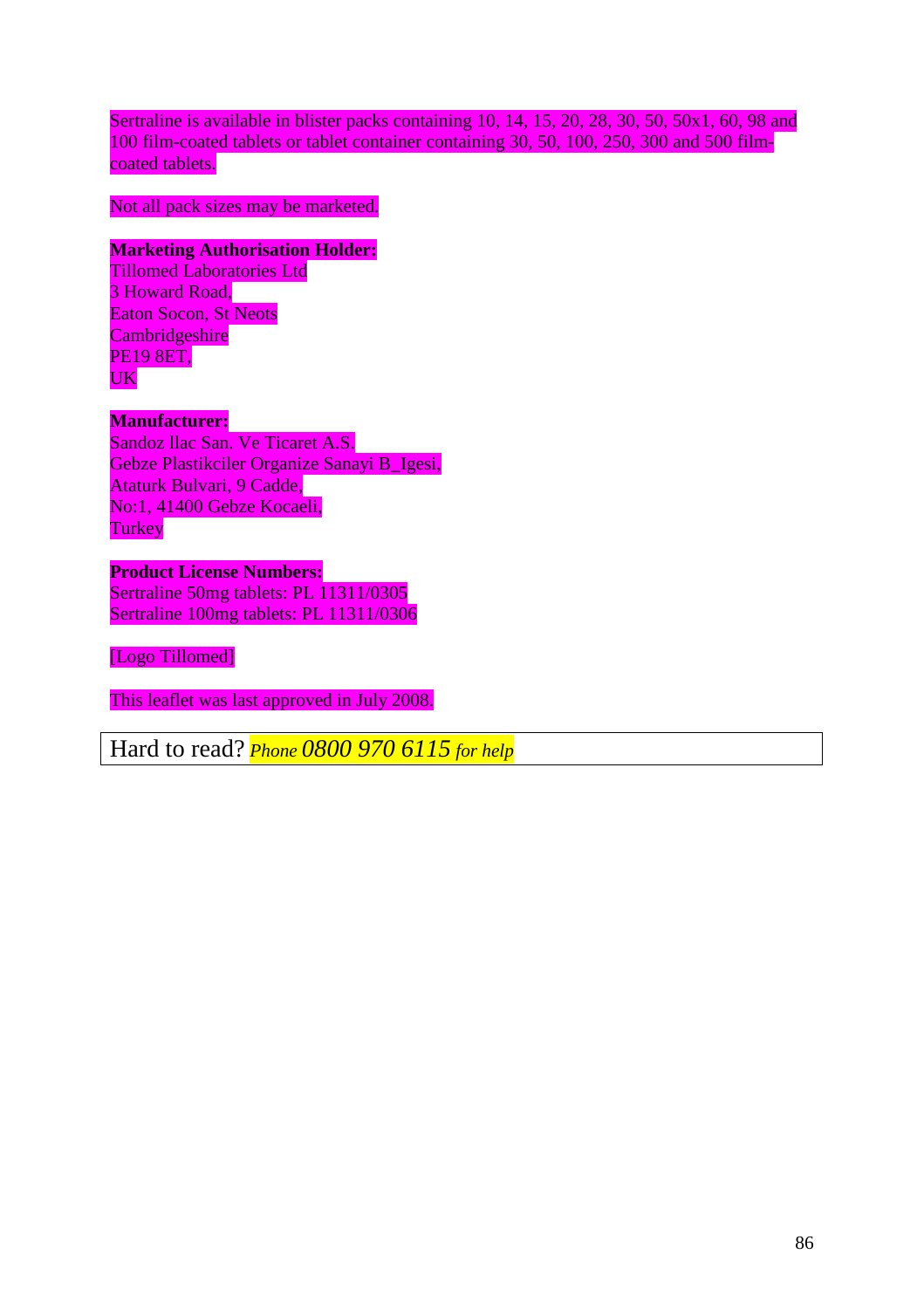# **ANNEX 2**

- Medicine (name of active substance/pharmacotherapeutic group) + disease/condition/symptoms of disease/effects of medicine in brackets (yellow)
- Disease/condition/symptoms of disease/effects of medicine + medicine (name of active substance/pharmacotherapeutic group) in brackets or  $\text{e.g.}$  (red)
- Abbreviations written in full/definition of medicine or condition  $+$  abbreviation in brackets (green)
- Definition of disease/condition/symptoms + medical term in brackets (blue)
- $\text{Median term} + \text{definition of disease/condition/symptoms in brackets (grey)}$
- Latinate terms (dark green)
- Medical terms without definition (brown-green)
- Lay terms or definitions without medical term  $(pink)$

## PATIENT INFORMATION LEAFLET

# **Sertraline 50 mg film-coated tablet Sertraline 100 mg film-coated tablet** (Sertraline hydrochloride)

### **Eight important things you need to know about Sertraline**

- **Sertraline treats depression**. Like all medicines it can have unwanted effects. It is therefore important that you and your doctor weigh up the benefits of treatment against the possible unwanted effects, before starting treatment.
- **Sertraline should not be used to treat depression in children and adolescents under 18**. See section 2, Use in children and adolescents.
- **Sertraline won't work straight away**. Some people taking antidepressants feel worse before feeling better. Your doctor should see you regularly during your course of treatment. Tell your doctor if you haven't started feeling better.
- **Some people who are depressed or anxious think of harming of killing themselves**. If you start to feel worse, or think of harming or killing yourself, **see your doctor or go to a hospital straight away.**
- **Don't stop taking Sertraline without talking to your doctor.** If you stop taking Sertraline suddenly or miss a dose, you may get withdrawal effects. See section 3, How to take Sertraline.
- **If you feel restless and feel like you can't sit still, tell your doctor.** Increasing the dose of Sertraline may make these feelings worse.
- **Taking some other medicines with Sertraline can cause problems.** You may need to talk to your doctor. See section 2, Using other medicines.
- **If you are pregnant or planning to get pregnant, talk to your doctor.** See section 2, Pregnancy and breastfeeding.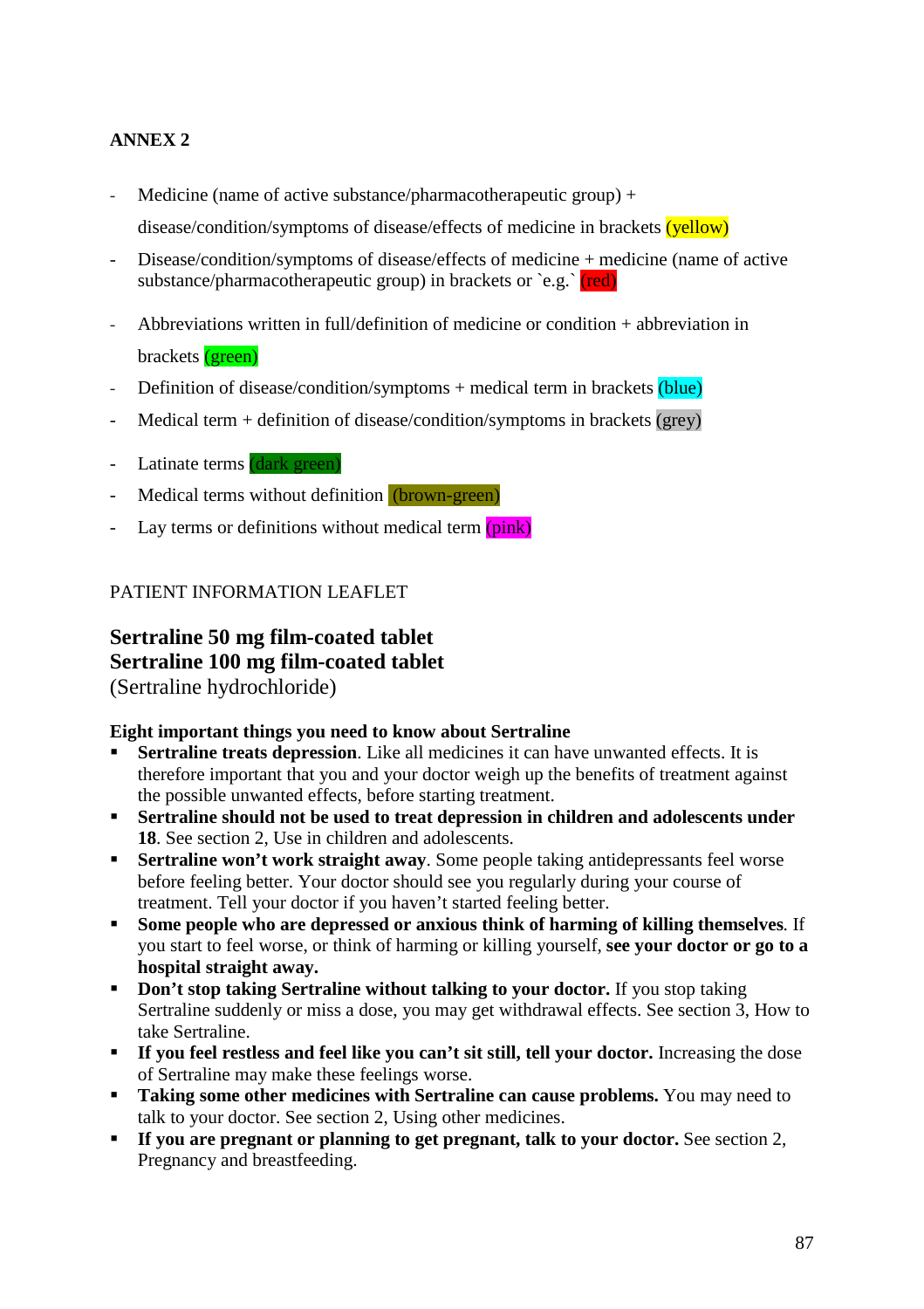## **Please read this entire leaflet carefully before you start taking this medicine.**

- Keep this leaflet. You may need to read it again.
- If you have further questions, please ask your doctor or your pharmacist.
- This medicine has been prescribed for you personally and you should not pass it to others. It may harm them, even if their symptoms are the same as yours.
- If any of the side effects get serious, or if you notice any side effects not listed in this leaflet, please tell your doctor or pharmacist.

## **In this leaflet:**

- **7. What Sertraline is and what it is used for?**
- **8. Before you take Sertraline**
- **9. How to take Sertraline**
- **10. Possible side effects**
- **11. How to store Sertraline**
- **12. Further information**

# **1. What Sertraline is and what it is used for**

Sertraline belongs to a group of medicines called **selective serotonin re-uptake inhibitors** (SSRIs).

Sertaline is an antidepressant medicine that acts on the nervous system. It is used for treatment of:

**Depression (Major depressive episodes)** 

# **2. Before you take Sertraline**

### **Do not take Sertraline**

- if you are hypersensitive to **sertraline** or any of the other ingredients of Sertraline
- if you are taking an MAO inhibitor (for depression or Parkinson's disease) or have taken them at any time within the last 14 days
- if you are taking **pimozide** (for psychiatric disorders)

### **Take special care with Sertraline**

- if you have epilepsy. In the event of seizures the treatment should be stopped. Contact your doctor
- if you have diabetes, as Sertraline can effect the control of your **blood sugar levels** with insulin and/or tablets. The dose of these medications may have to be adjusted.
- $\blacksquare$  if you have schizophrenia
- if you have severely impaired liver or kidney function
- $\blacksquare$  if you have a history of mania (feeling elated or over-excited, which causes unusual behaviour). If you feel you are developing the symptoms of mania, treatment should be stopped. Contact your doctor
- if you have a history of **bleeding disturbances, e.g. bleeding in the stomach or intestine**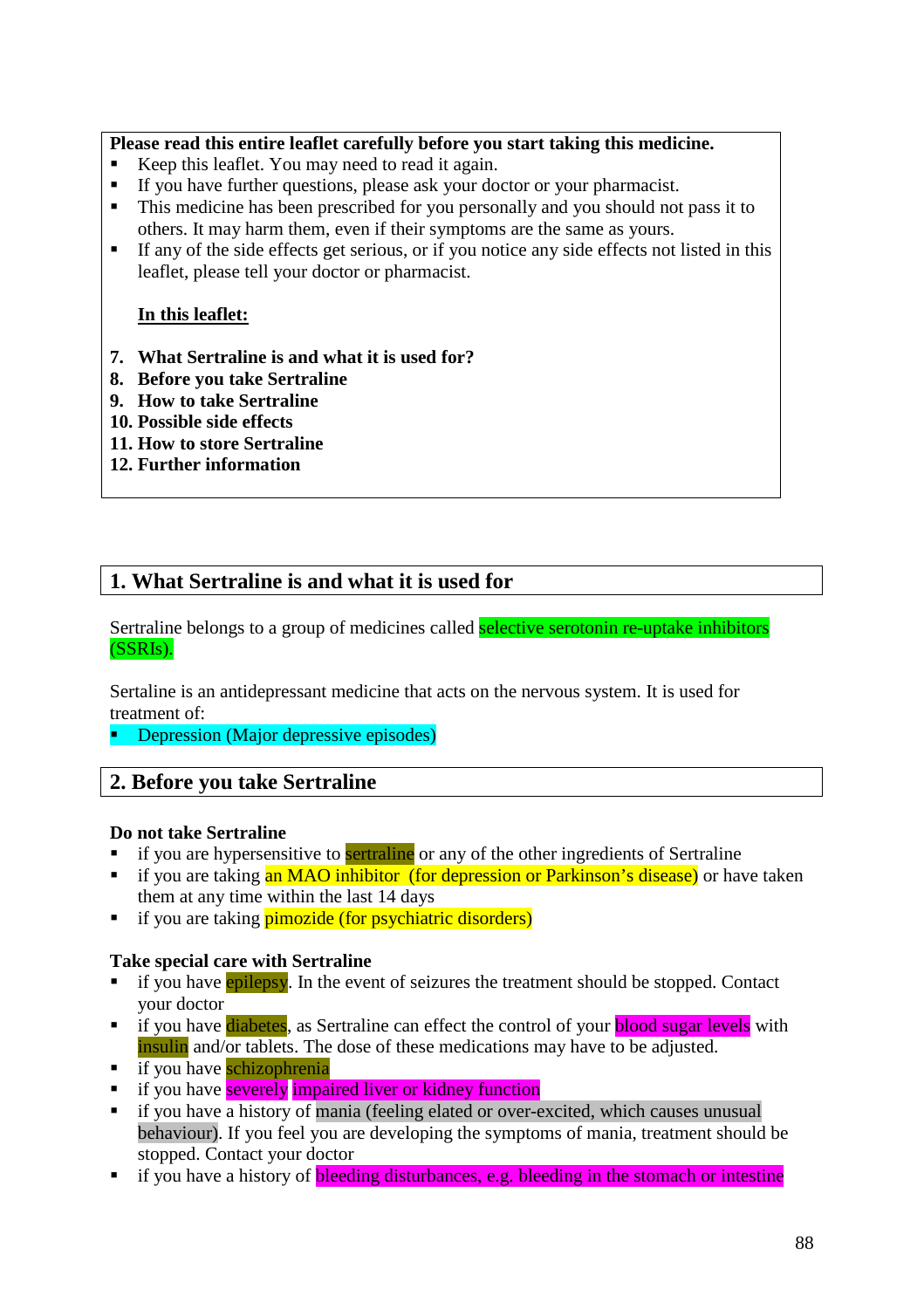- if you are taking medicines that cause an increased risk of bleeding, e.g. medicines to thin the blood (anticolagulants), some medicines used to treat mental disorders (atypical antipsychotics and phenothiazines, most tricyclic antidepressants), medicines for pain and inflammation (NSAIDs) or aspirin
- $\overline{\text{if}}$  you have recently had a heart attack or have an unstable heart disorder
- if you are having electric shock treatment
- if you are elderly, as you may be more likely to have side effects
- $\blacksquare$  if you are taking other medicines for depression, tryptophan (for insomnia), fenfluramine (an appetite suppressant), dextromethorphan (for cough), pethidine or tramadol (for severe pain)

### **Thoughts of suicide and worsening of your depression**

 If you are depressed you can sometimes have thoughts of harming or killing yourself. These may be increased when first taking antidepressants, since these medicines all take time to work, usually about two weeks but sometimes longer. **You** may be more likely to think like this:

- If you have previously had thoughts about harming or killing yourself
- If you are a **young adult**. Information from clinical trials has shown an increased risk of suicidal behaviour in adults aged less than 25 years with psychiatric conditions who were treated with an antidepressant.

If you have thoughts of harming or killing yourself at any time, **contact your doctor or go to a hospital straight away.**

**You may find it helpful to tell a relative or close friend** that you are depressed, and ask them to read this leaflet. You might ask them to tell you if they think your depression is getting worse, or if they are worried about changes in your behaviour.

### **Restlessness/inability to sit or stand still** *(agitation)*

Sertraline can cause restlessness, the need to move often and the inability to sit or stand still. This is most likely to occur in the first few weeks of treatment. If you think you have these symptoms, you should talk to your doctor as soon as possible.

### **Serotonergic syndrome**

Contact your doctor if you develop symptoms such as high fever, muscle twitching, confusion and anxiety. These may be signs of a condition known as 'serotonergic syndrome'. This is more likely to occur if you are also taking other **serotonin re-uptake inhibitors (SSRIs)**, an MAO inhibitor (for depression or Parkinson's disease) or have been treated with an MAO inhibitor in the last 14 days (please see section "Taking other medicines"). Treatment with Sertraline might need to be stopped.

### **Withdrawal symptoms when stopping treatment with Sertraline**

When you stop taking Sertraline, it is common to experience withdrawal symptoms, especially if treatment is stopped suddenly. When stopping treatment, the dose should be reduced gradually (see section 3 'If you stop taking Sertraline' and section 4 'Possible withdrawal effects when stopping with Sertraline').

### **Use in children and adolescents under 18 years of age**

Sertraline should not normally be used for children and adolescents under 18 years. Clinical trials have shown that patients under 18, treated with Sertraline, have an increased risk of side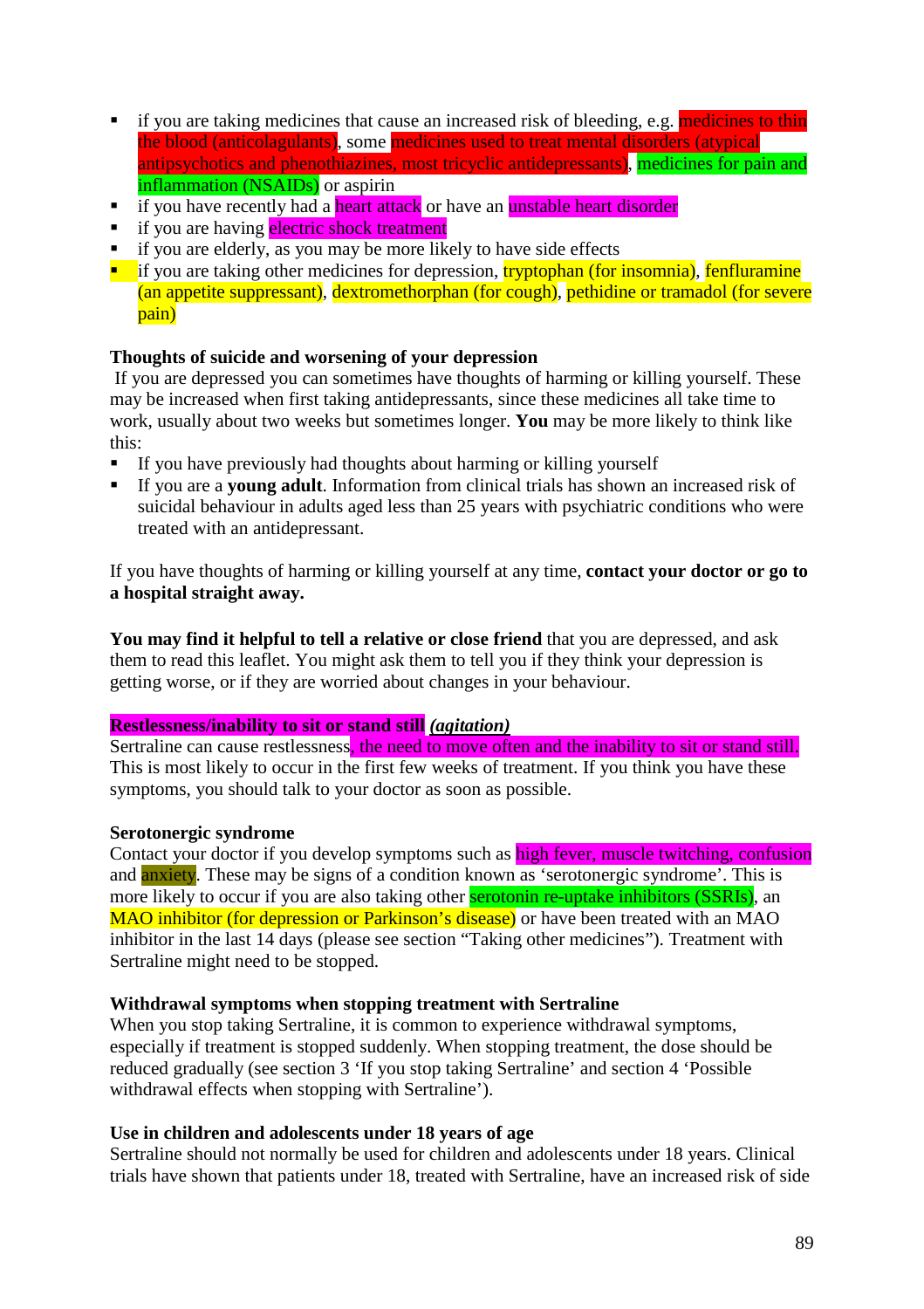effects such as suicide attempts, suicidal thoughts and hostility (predominantly aggression, oppositional behaviour and anger). Also, the long-term safety effects concerning growth, maturation and cognitive and behavioural development of Sertraline in this age group are not yet known. However, your doctor may prescribe Sertraline for patients under 18 if it is thought to be in their best interests. If you want to discuss this, please go back to your doctor. You should also inform your doctor if any of the side effects listed above develop or become worse.

## **Taking other medicines**

Some other medicines can affect or be affected by Sertraline. Some of these medicines are listed below:

- MAO inhibitors, e.g. moclobemide (for depression) and selegiline (for Parkinson's disease). Please see sections "Do not take Sertraline" and "Take special care with Sertraline"
- Serotonergic medicines such as **tryptophan** (to aid sleep), fenfluramin (an appetite suppressant), dextromethorphan (for cough), pethidine and tramadol (for severe pain). Please see section "Take special care with Sertraline"
- **Litium (for mental disorders)**
- **Sumatriptan and other triptans (for migraine)**
- $\blacksquare$  Phenytoin (for epilepsy)
- Diazepam (for anxiety and agitation)
- Pimozide (for psychoses)
- **Medicines for diabetes (insulin and/or tablets, e.g. tolbutamide)**
- **Cimetidine (for stomach ulcers and indigestion)**
- Diutetic medicines (for high blood pressure)
- Phenazone (for pain)
- **Medicines for irregular heart rhythm e.g. propafenone and flecainide**
- **Herbal medicines (for depression)** containing St. John's wort (*Hypericum perforatum*)

## The following medicines increase the risk of haemorrhages:

Blood-thinning medicines e.g. warfarin

- Aspirin and other pain-relieving medicines of the NSAID type (non-steroidal antiinflammatory drugs) e.g. ibuprofen
- $\blacksquare$  Phenothiazines e.g. perphenazine and thioridazine and other medicines for psychoses
- **Tricyclic antidepressants (for depression) e.g. clomipramine and imipramine**

You doctor may need to monitor you more carefully and adjust the dose of the above mentioned medicines as appropriate.

Please tell your doctor or pharmacist if you are taking or have recently taken any other medicines, including medicines obtained without a prescription.

## **Taking Sertraline with food and drink**

Drinking alcohol should be avoided if you are being treated with Sertraline.

## **Pregnancy and breast-feeding**

Ask your doctor of pharmacist for advice before taking any medicine.

**Pregnancy**: It is not known if Sertraline affects the unborn child. Do not take Sertraline if you are pregnant or planning to become pregnant unless your doctor has told you to.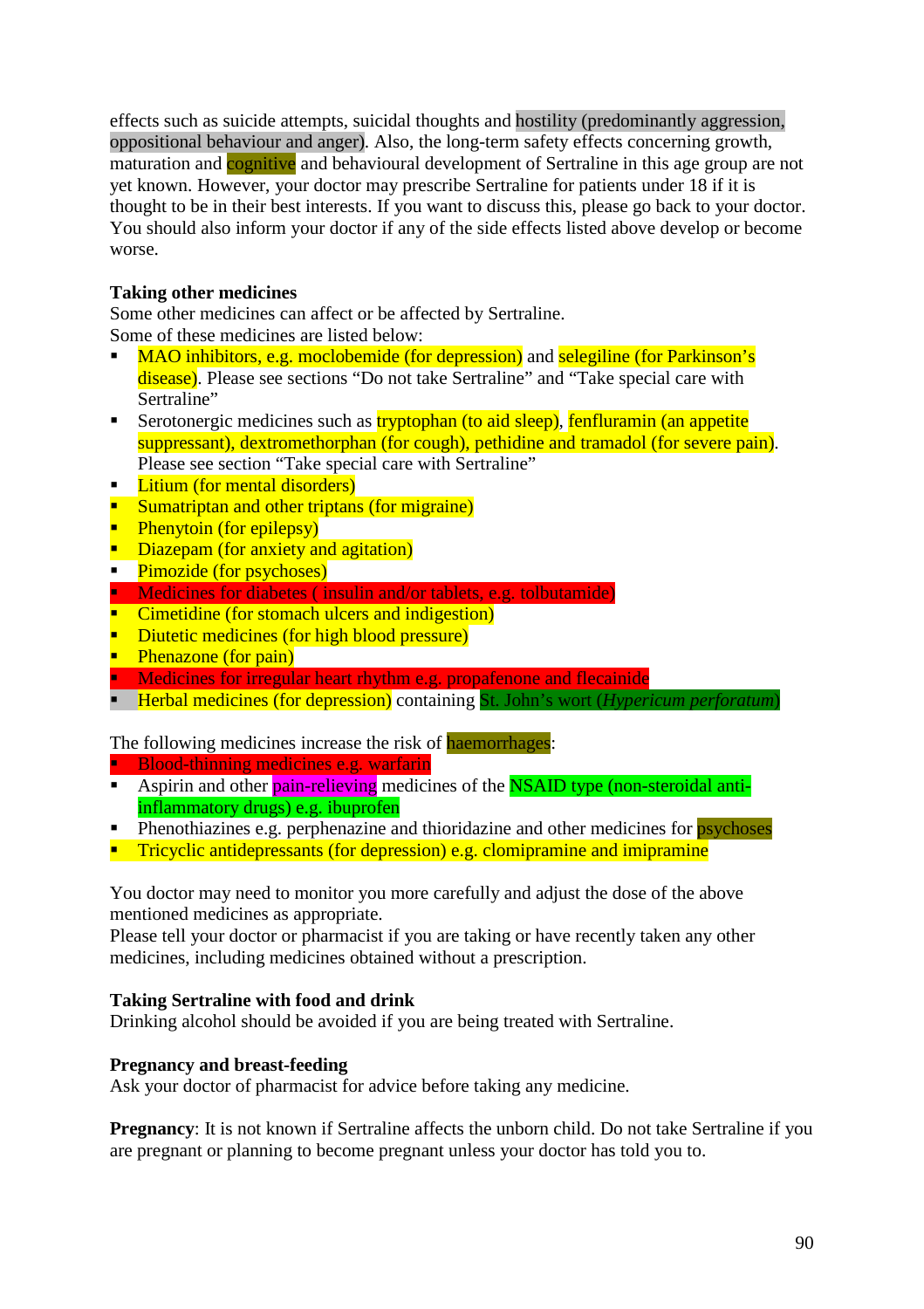Withdrawal symptoms have been reported in newborn babies when expectant mothers have taken Sertraline at the end of pregnancy.

Symptoms include sleeping and feeding difficulties, excitement and agitation. If your baby has any of the above symptoms you should contact your doctor or midwife as soon as possible.

**Breast-feeding**: Sertraline passes into breast milk in small amounts and may affect breastfeeding infants. Do not take Sertraline with breast-feeding unless your doctor has told you to.

## **Driving and using machines**

In some people Sertaline can cause side effects such as *drowsiness*, dizziness, blurred vision or fainting. If you have these side effects do not drive or use machinery. You should be careful, until you know how you react to Sertaline treatment.

Continued…

## **3. How to take Sertraline**

Always follow the doctor's instructions. There are differences in what individuals need.

## **Dosage**

## **Adults**

**(50 mg)**: The usual dose if 50 mg once a day, taken as one 50mg tablet. Depending on response, the dose may be increased gradually to a maximum of 200mg, taken as four 50mg tablets. Increases in the dose should be made at intervals of at least 1 week.

**(100mg)**: The usual dose if 50 mg once a day, taken as half a 100mg tablet. Depending on response, the dose may be increased gradually to a maximum of 200mg, taken as two 100mg tablets. Increases in the dose should be made at intervals of at least 1 week.

## **Elderly**

As for adults, but the dose should be as low as possible.

### **Children and Adolescents**

Sertraline should not be used for children and adolescents below18 years of age.

### **Impaired kidney function**

As for adults

### **Impaired liver function**

It is necessary to adjust the dose. Follow the doctor's instructions. The dose may be reduced or the interval between doses increased.

### **Method of administration**

The tablets should be taken once daily, either in the morning or in the evening. The tablets may be taken with or without food and with a glass of water.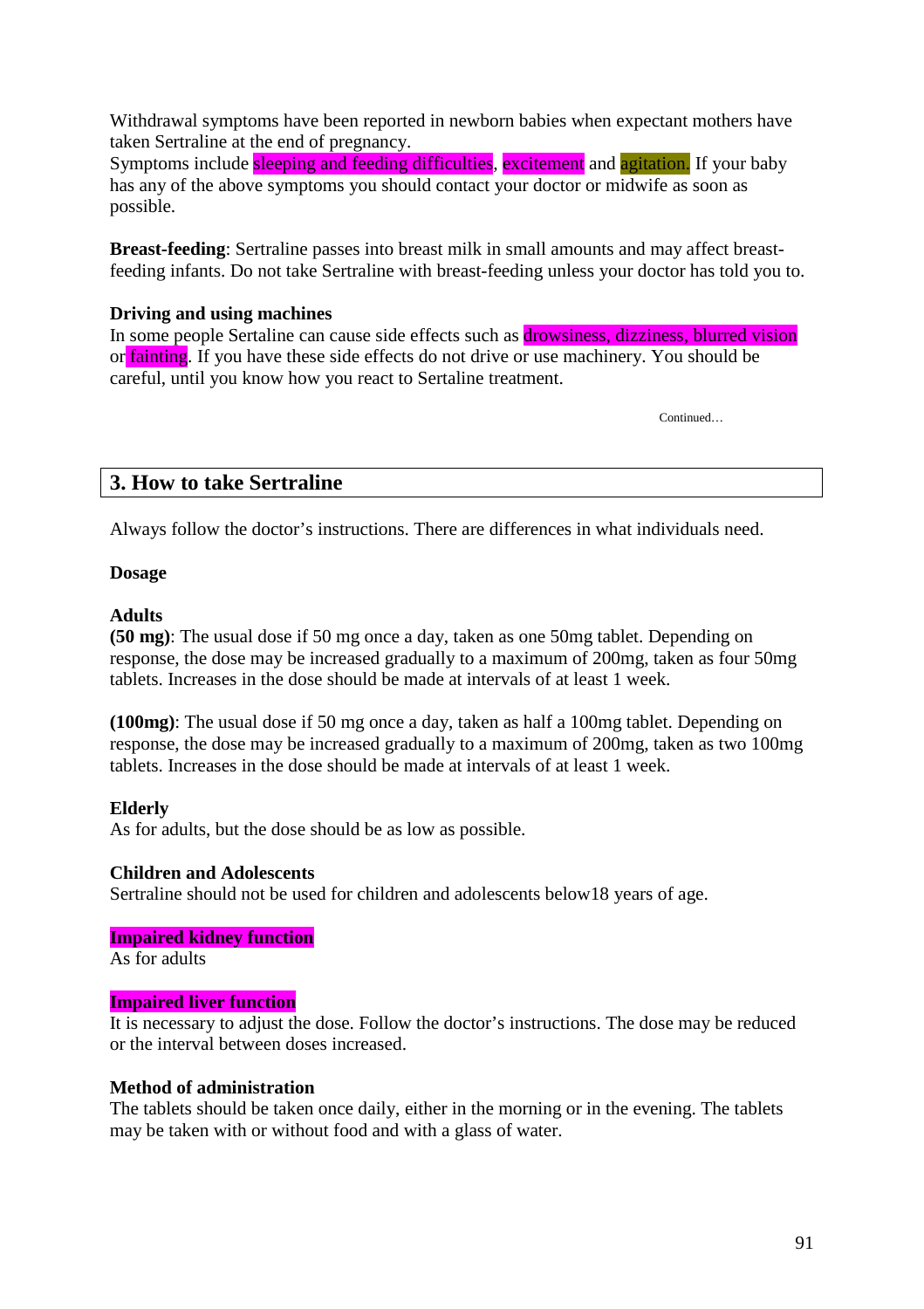## **Duration of treatment**

Although your symptoms of depression may improve within 7 days, the maximum effect is generally reached after 2-4 weeks. Your treatment with Sertraline should continue until you have been symptom-free for at least 6 months.

## **If you take more Sertraline than you should**

**Contact the doctor**, accident and emergency department or pharmacy if you have taken more Sertraline than is stated in this leaflet, or more than the doctor has prescribed. Symptoms of overdose are drowsiness, nausea, vomiting, rapid pulse, tremor, agitation, dizziness and deep unconsciousness *(coma).*

## **If you forget to take Sertraline**

If you forget to take Sertraline, you should simply continue with your usual dose - do not take a double dose.

## **If you stop taking Sertaline**

You should only stop treatment with Sertraline when your doctor tells you. Your doctor will usually advise you to reduce the dose gradually over a period of at least one to two weeks. Do **not** stop taking tablets suddenly as there is a risk you may have withdrawal effects (see section 4, 'Possible withdrawal effects when stopping treatment with Sertraline').

If you have any further questions on the use of this product, ask your doctor or pharmacist.

## **4. Possible side effects**

Like all medicines, Sertraline can cause side effects, although not everybody gets them. Contact the doctor or accident and emergency department immediately if you develop the following serious side effects:

### **Serious side effects:**

**Rare:** (more than 1 in 10,000 patients, but less than 1 in 1,000 patients)

- Feeling agitated, confused, sweating, diarrhoea, fever, high blood pressure, rapid heart beat, muscle stiffness (symptoms of serotonin syndrome)
- Abnormal bleeding or bleeding for a long time
- Allergic reaction such as skin rash, itching, shortness of breath or serious allergic reaction which causes difficulty in breathing or dizziness (anaphylaxis)
- Personality changes which may include seeing or hearing things that are not real
- Unconsciousness
- **Fits**
- Inflammation of the pancreas, which causes severe pain in the abdomen and back
- Inflammation of the liver (hepatitis), yellowing of the skin or whites of the eyes (jaundice), liver failure
- Swelling of the face or throat
- Severe skin reaction, e.g. blistering of the skin, mouth, eyes or genitals (Stevens Johnson syndrome) or peeling of the upper layer of skin (toxic epidermal necrolysis).

### **Other side effects:**

**Very common** (in more than 1 in 10 patients)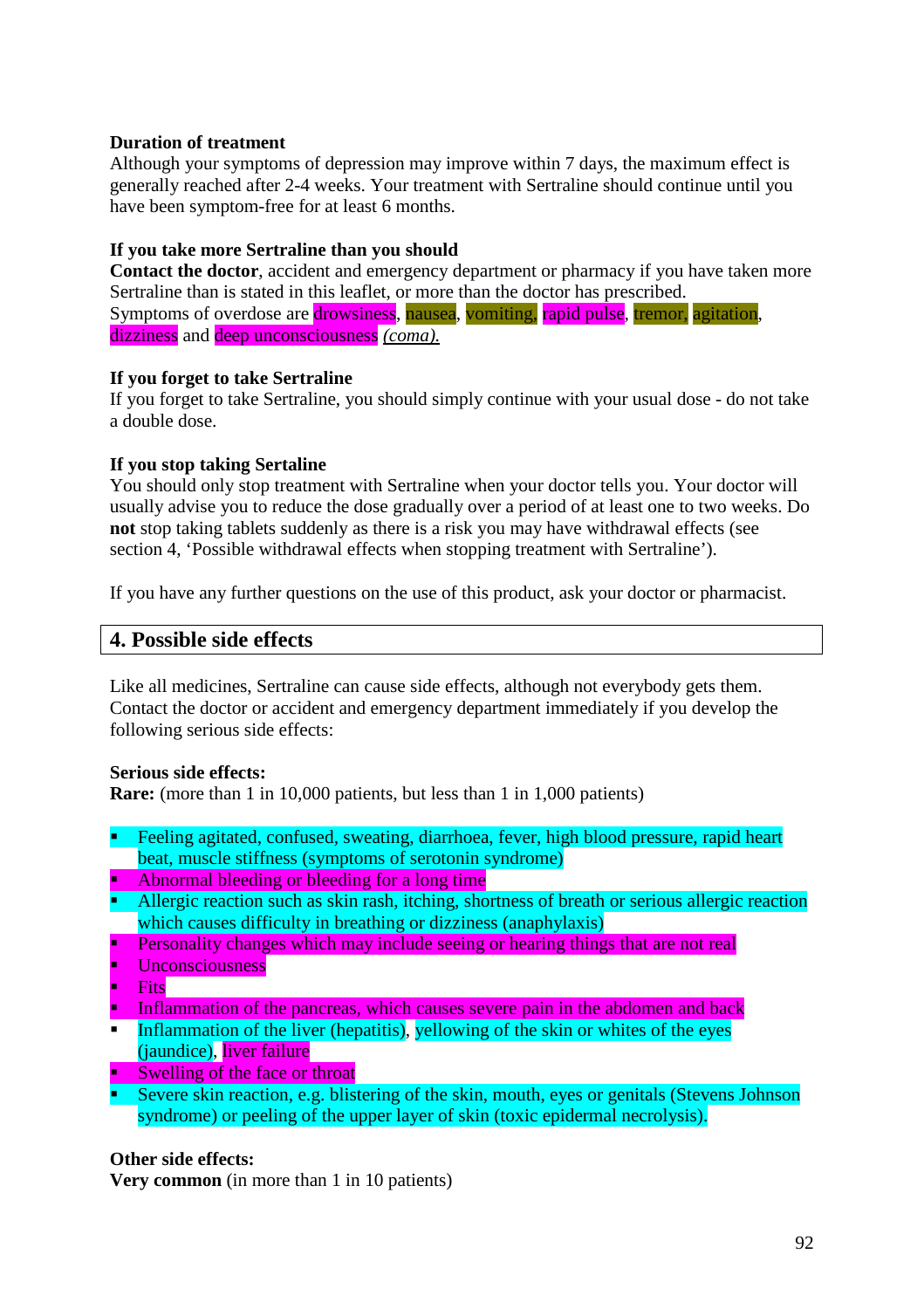- Loss of appetite
- $\blacksquare$  Impotence or problems with ejaculation
- Difficulty in sleeping
- Sleepiness<br>Shaking
- Shaking
- **Dizziness**
- Feeling sick *(nausea )*
- Dry mouth
- Diarrhoea/loose bowel movements

**Common** (more than 1 in 100, but less than 1 in 10 patients)

- **Weight loss**
- Agitation
- **Anxiety**
- Movement disorders e.g. grinding of teeth and unusual and uncontrollable problems with walking
- **Tingling or numbness in the hands or feet**
- Reduced sense of touch<br>Beadache
- Headache
- Blurred vision
- Chest pain
- **Feeling your heart beat**<br>Flushing
- **Flushing**<br>Flushing
- Yawning
- **Indigestion**
- Pain in the stomach/abdomen
- Being sick
- **Constipation**
- Rash
- Irregular periods
- Increased tendency to sweat
- Feeling of weakness
- **Tiredness**

**Uncommon** (more than 1 in 1,000, but less than 1 in 100 patients)

- **Increased appetite**
- Weight gain
- Feeling elated or over-excited, which causes unusual behaviour *(agitation)*
- **Depression becomes worse**
- Seeing or hearing things that are not real
- **Migraine**
- Enlarged pupils
- Faster heart beat
- High blood pressure
- Fainting
- Skin rash resulting from bleeding into the skin from small blood vessels
- Hair loss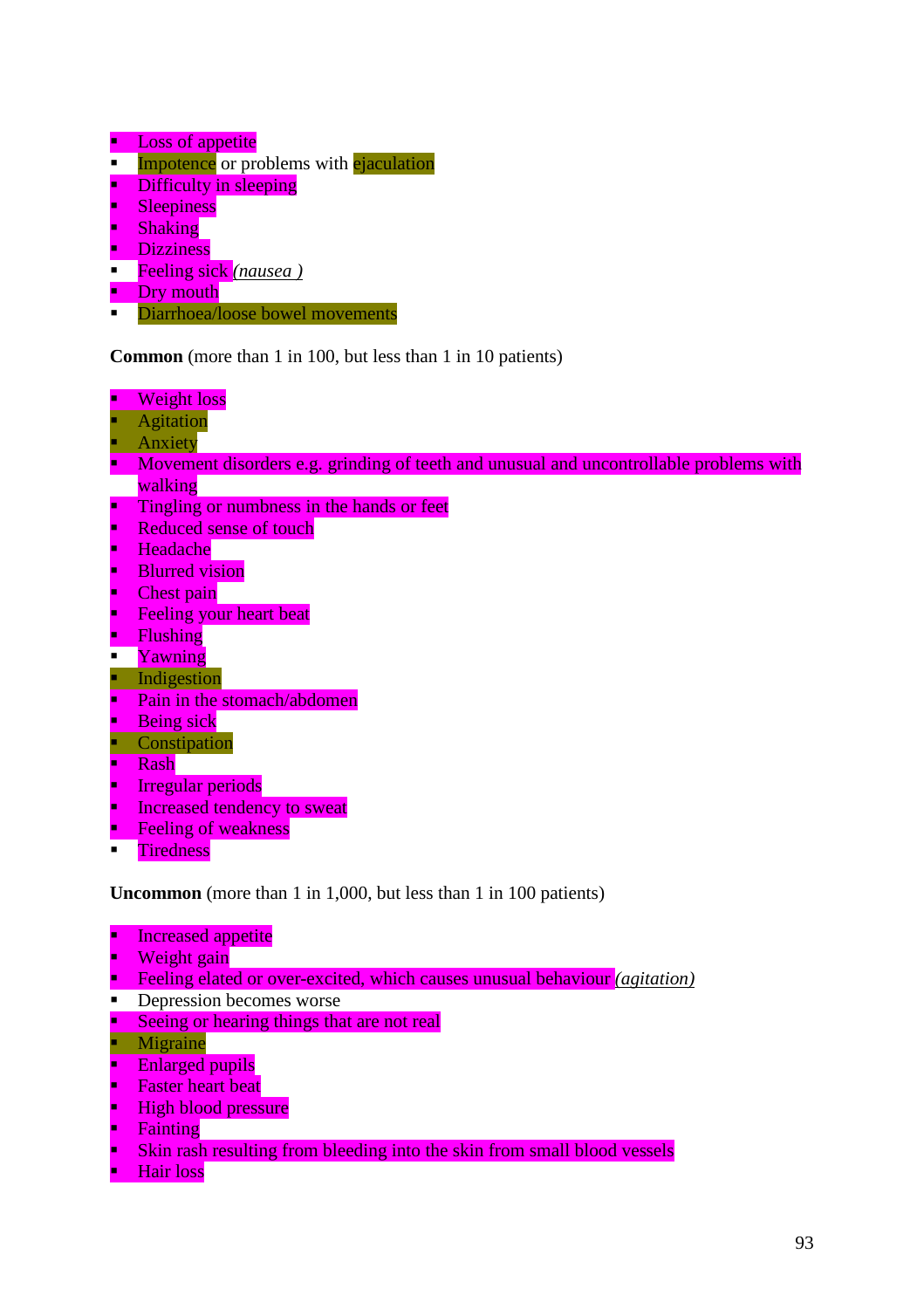- **Itching**
- **Blistering of the skin**
- Joint pain
- Leaking or passing urine when you do not mean to
- Fever
- Feeling unwell(*nausea)*
- Swelling of the ankles, feet, fingers or around the eyes
- Abnormal laboratory test results.

## **Rare** (more than 1 in 10,000, but less than 1 in 1,000 patients)

- Restlessness/inability to sit or stand still (see section 2 "Take special care")
- Discharge of milk from the nipples
- Abnormally high level of the hormone prolactin in the blood which can cause irregular periods and production of milk from breasts
- Underactive thyroid gland which can cause tiredness or weight gain
- Water retention and production of highly concentrated urine,
- **Low blood vessels of sodium which can cause tiredness and confusion, muscle twitching,** fits and coma (mainly occurs in elderly patients and in patients using diuretics (water tablets) and other medicines
- **Enlargement of breasts in men**
- Aggressiveness
- **Confusion**
- Reduced sexual desire
- Nightmare
- Involuntary muscle contractions
- Ringing or buzzing in the ears (tinnitus)
- Difficult breathing
- Itchy rash
- Abnormal reaction of the skin to sunlight
- Muscle cramps
- Difficulty in urinating
- Persistent erection
- Increased cholesterol in the blood

If you have thoughts of harming or killing yourself during Sertraline therapy or soon after stopping therapy **contact your doctor or go to a hospital straight away**.

**Possible withdrawal effects when stopping treatment with Sertraline**: Dizziness, prickling or tingling sensation in the skin, sleep disturbances (including not being able to sleep and intense dreams), agitation or anxiety, feeling sick and/or being sick, shaking and headache are the most commonly reported reactions. The risk is higher when Sertraline has been used for a long time, in high doses or when the dose is reduced too quickly.

Generally these symptoms are mild to moderate and stop within two weeks. However, in some patients they may be severe and/or continue for longer (2-3 months or more). If Sertraline treatment is no longer required, your doctor will usually advise you to reduce the dose gradually over several weeks (see section 3 "If you stop taking Sertraline").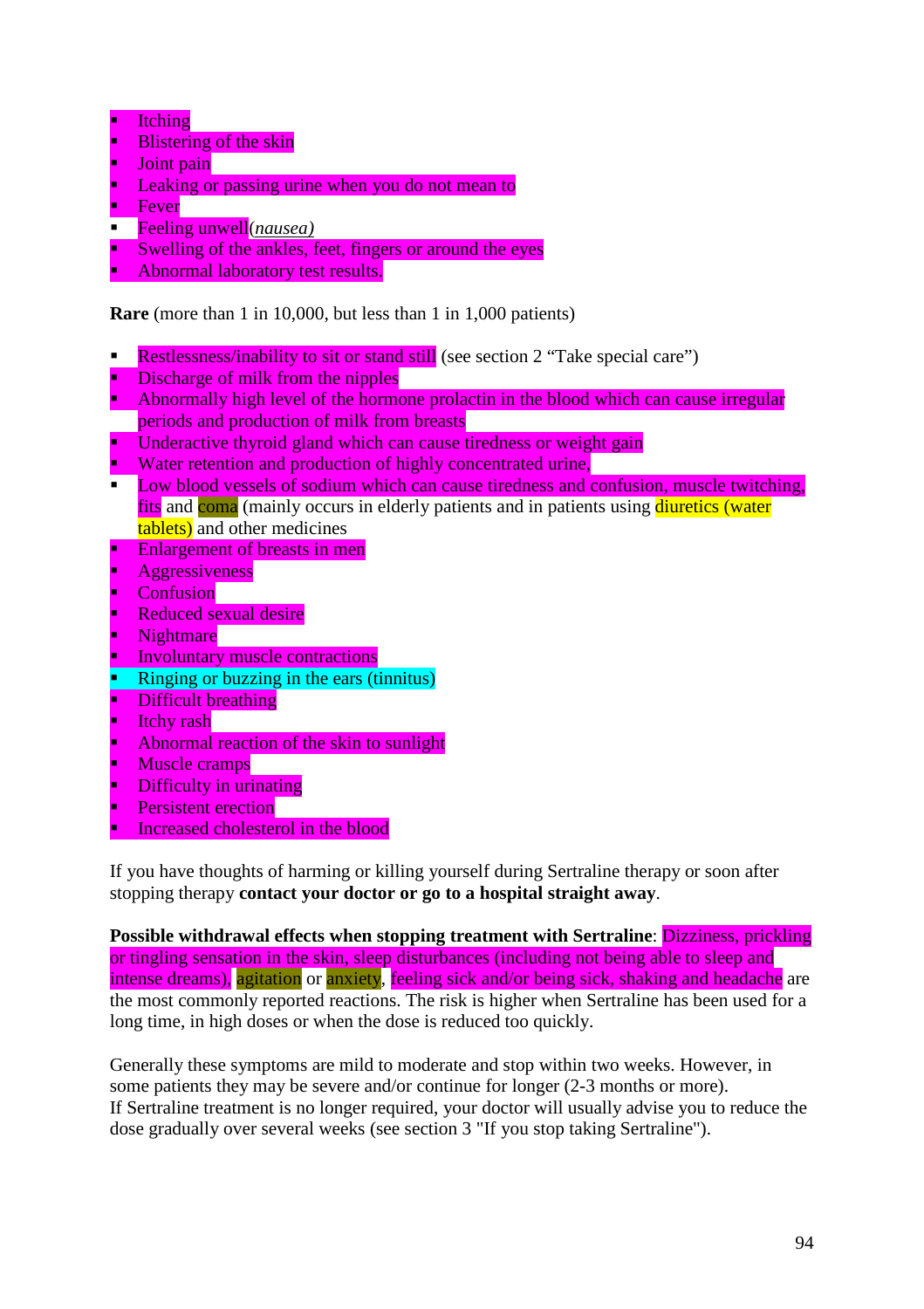If you have side effects that persist and are troublesome, tell your doctor of pharmacist. Some side effects may require treatment.

If any of the side effects gets serious, or if you notice any side effects not listed in this leafet, please tell your doctor or pharmacist.

## **5. How to store Sertraline**

Keep out of the reach and sight of children.

Do not use Sertraline after the expiry date which is stated on the pack.

Medicines should not be disposed of via waste water or household waste. Ask your pharmacist how to dispose of medicines no longer required. These measures will help to protect the environment.

## **6. Further information**

### **What Sertraline contains**

#### **Sertraline 50 mg**

The active substance is 50mg sertraline as sertraline hydrochloride.

### **Sertraline 100 mg**

The active substance is 100mg sertraline as sertraline hydrochloride.

The other ingredients are microcrystalline cellulose, calcium hydrogen phosphate dihydrate, hyprolose, sodium starch glycolate (type A), magnesium stearate, hypromellose, talc, titanium dioxide (E 171).

### **What Sertraline looks like and contents of the pack**

Sertraline 50 mg is a white, capsule shaped, scored film-coated tablet, coded SE/50 on one side.

Sertraline 100 mg is a white, capsule shaped, scored film-coated tablet, coded SE/100 on one side.

Sertraline is available in blister packs containing 10, 14, 15, 20, 28, 30, 50, 50x1, 60, 98 and 100 film-coated tablets or tablet container containing 30, 50, 100, 250, 300 and 500 filmcoated tablets.

Not all pack sizes may be marketed.

#### **Marketing Authorisation Holder:**

Tillomed Laboratories Ltd 3 Howard Road, Eaton Socon, St Neots Cambridgeshire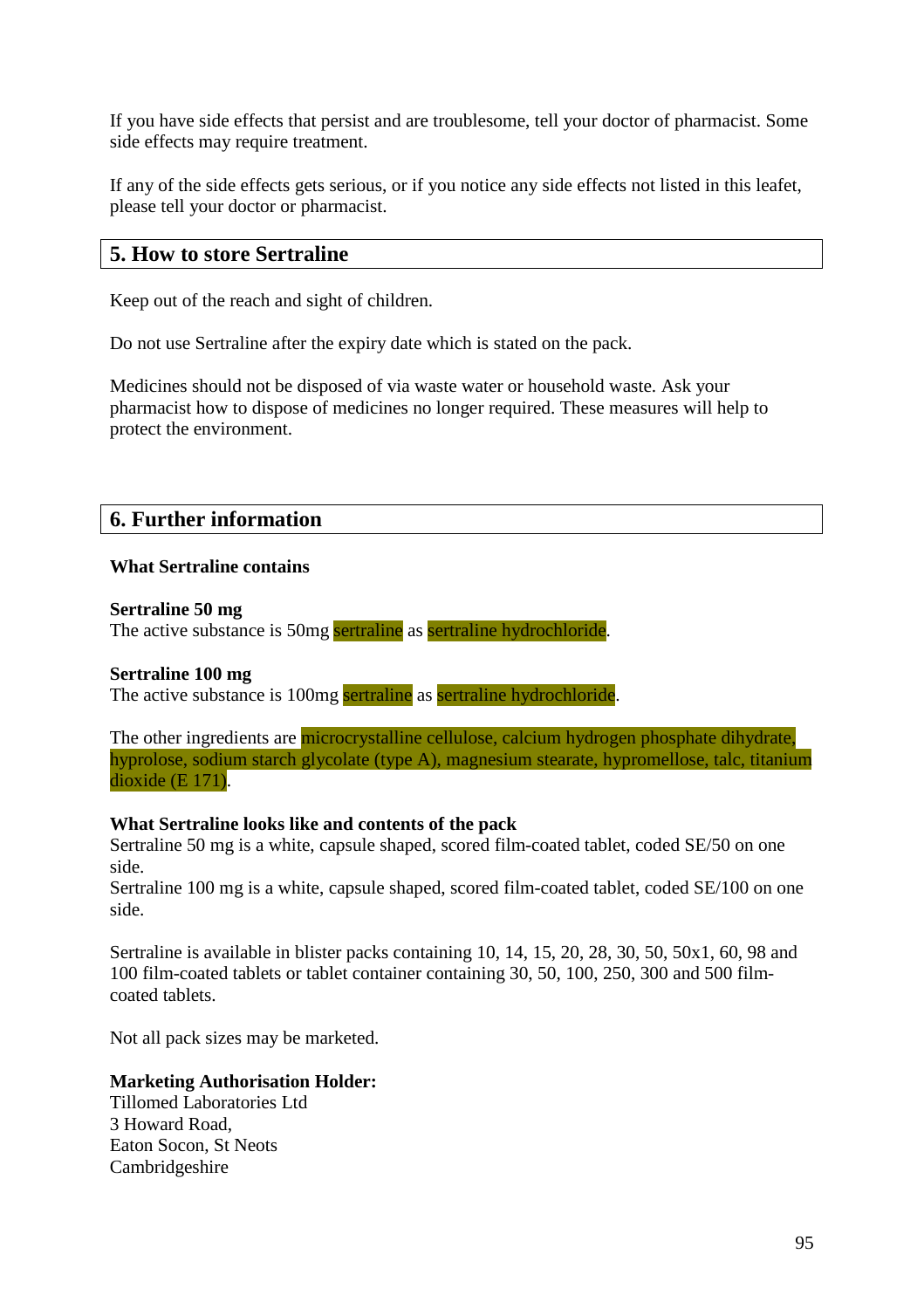PE19 8ET, UK

## **Manufacturer:**

Sandoz llac San. Ve Ticaret A.S. Gebze Plastikciler Organize Sanayi B\_Igesi, Ataturk Bulvari, 9 Cadde, No:1, 41400 Gebze Kocaeli, Turkey

## **Product License Numbers:**

Sertraline 50mg tablets: PL 11311/0305 Sertraline 100mg tablets: PL 11311/0306

[Logo Tillomed]

This leaflet was last approved in July 2008.

Hard to read? Phone 0800 970 6115 for help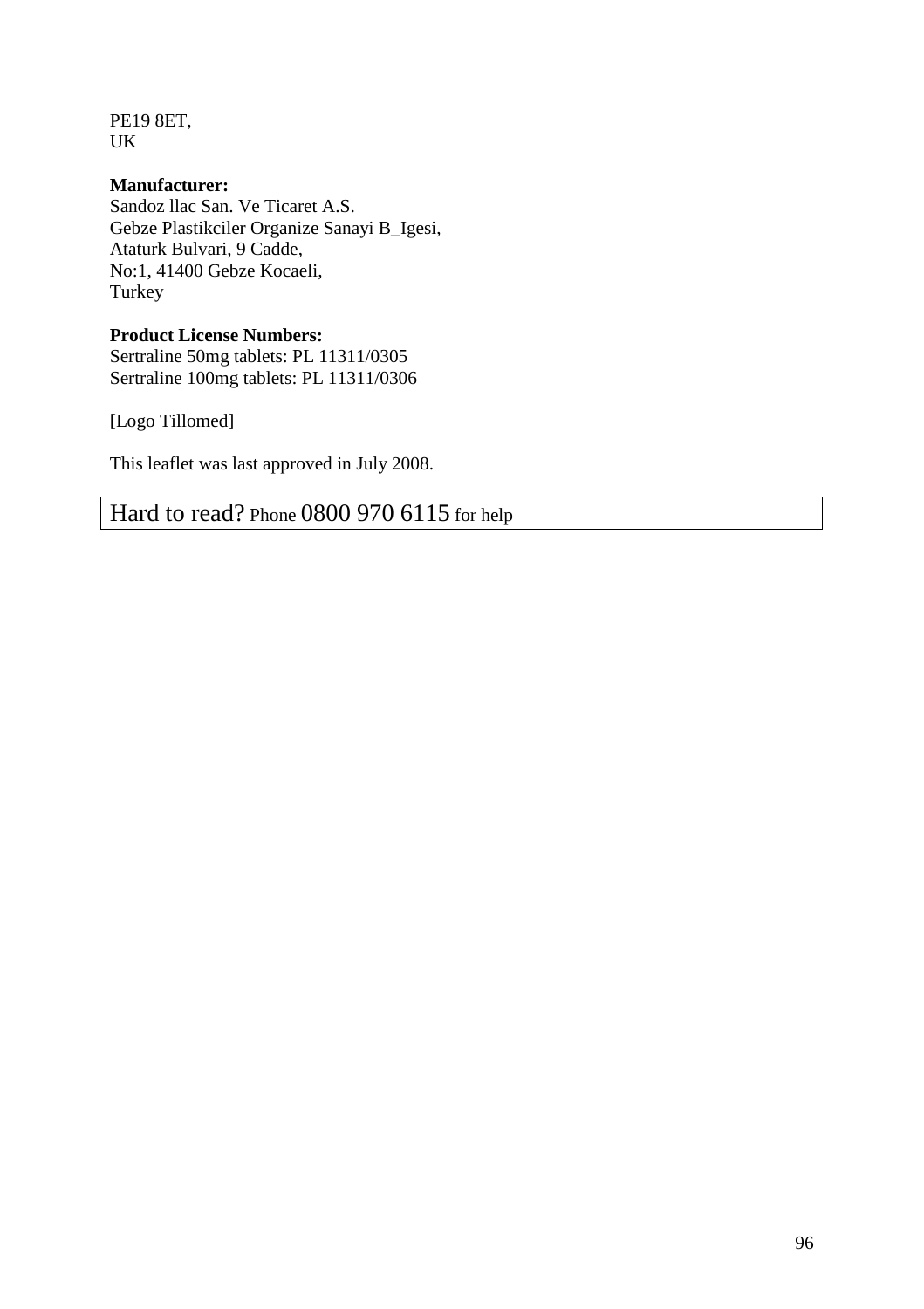## WORKS CITED

#### Books, articles

Jansen, F. & L. Lentz (1996), Changing standards in Technical

Communication EJournal of Technical Writing and Communation 26 p.357370.

- Maes, A. (1993), Het ontwerp en effect van bijsluiters. Communicatief, 6 (2), p. 138.
- Maes, Fons, Nicole Ummelen, and Hans Hoekestructieve Teksten: Analyse, Ontwerp en Evaluatie. Bussum: Coutinho, 1996.
- Maes, Fonsand Jan Schellens Instructieve Teksten, Meer dan Instructies. Taalbeheersing 20 (1998) 97-99.

Maes, Fons et al. •Wanneer Waarschuwen Waarschuwingena? beheersing 0  $(1998):12641.$ 

- Montalt Resurrecció, Vicent, and Maria Gonzáles Da Wesdical TranslationStep byStep: Learning byDrafting. Manchester: St. Jerome Publishing, 2007.
- Nord, Christiane. •Tekstanalyse en de Moeilijkheidsgraad van een Vertalingken over Vertalen Eds. Ton Naaijkens et al. Nijmegen: uitgeverij Vantilt, 2004. 235
- Pander MaatHenk TekstanalyseenPragmatischeBenaderingGroningen: Martinus Nijhoff Uitgevers, 1994.
- Pander Maat, Henk, and Leo Lent Patient Information Leaflets; a Functional Content Analysis and an Evalation Study... Eds.Luuk van Waes, Paul van den Hoven, and abert Woudstra Functional Communication Qualit Amsterdam: Rodopi, 1994. 1378.
- Steehouder, Micha‡l. •Expressieve en Relationele Elementen in Gebruiksaanwijzingen.… Taalbeheersing 0 (1998): 1026.

Ummelen, Nicole. •Procedele en Declaratieve Informatie in Handleidingen.... Taalbeheersing 0 (1998): 11425.

#### Online sources

College ter Beoordeling van Geneesmiddellen die Evaluation Board Bijsluiter van Farmaceutische Producten MEB3.0...CBG-MEB. 22 Januar 2004. 46 pages 28 June 2008. kttp://www.cbgmeb.nl/NR/rdonlyres/D46FF8B5E2A-48589EEB-927CC5BD4A3E/0/bijsluiter farmactische producten2212004.pdf